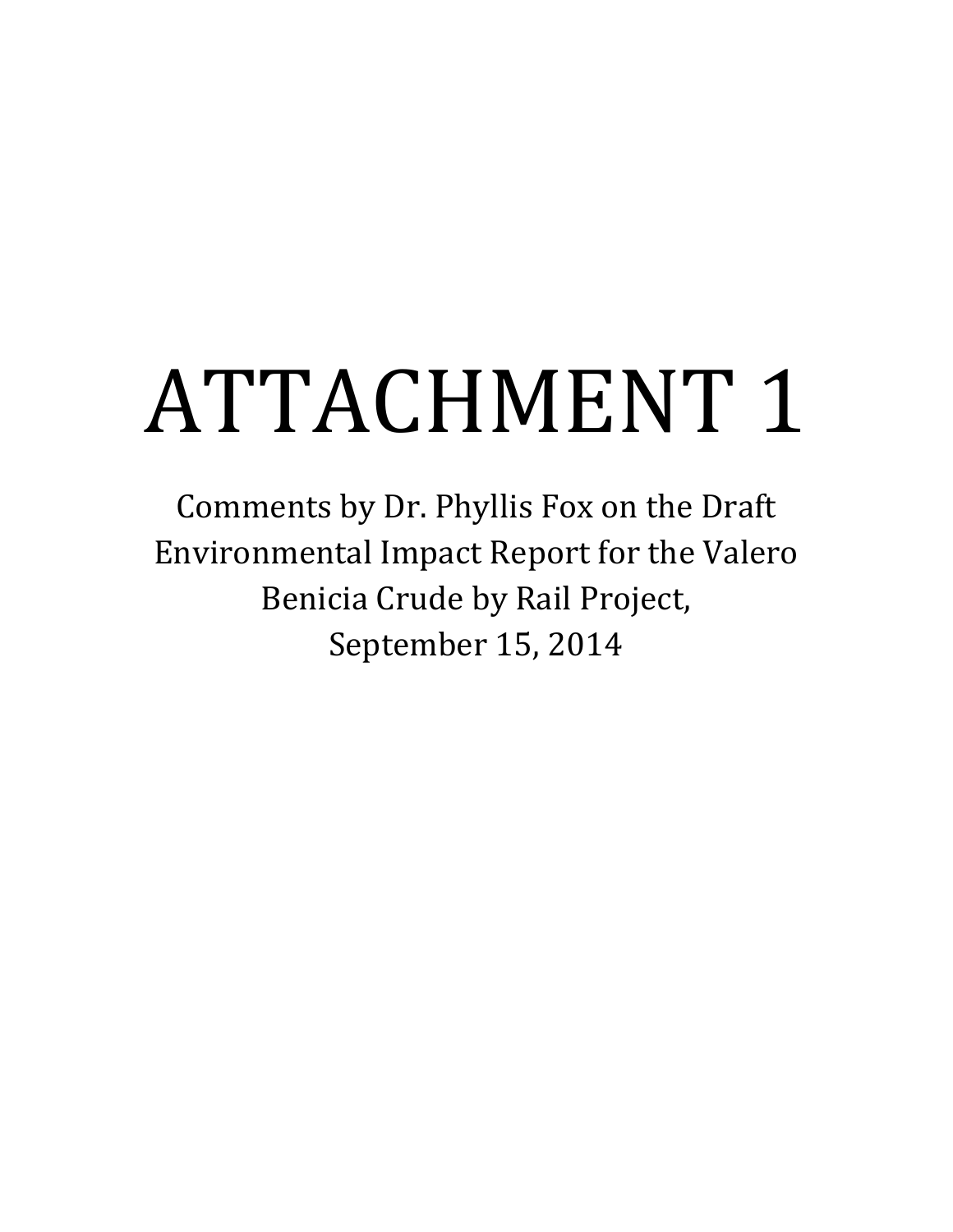### **Comments**

## **on the**

## **Draft Environmental Impact Report (DEIR)**

**for the**

# **Valero Benicia Crude by Rail Project**

Benicia, California

September 15, 2014

Phyllis Fox, Ph.D., QEP, PE, DEE 745 White Pine Ave. Rockledge, FL 32955 phyllisfox@gmail.com 321-626-6885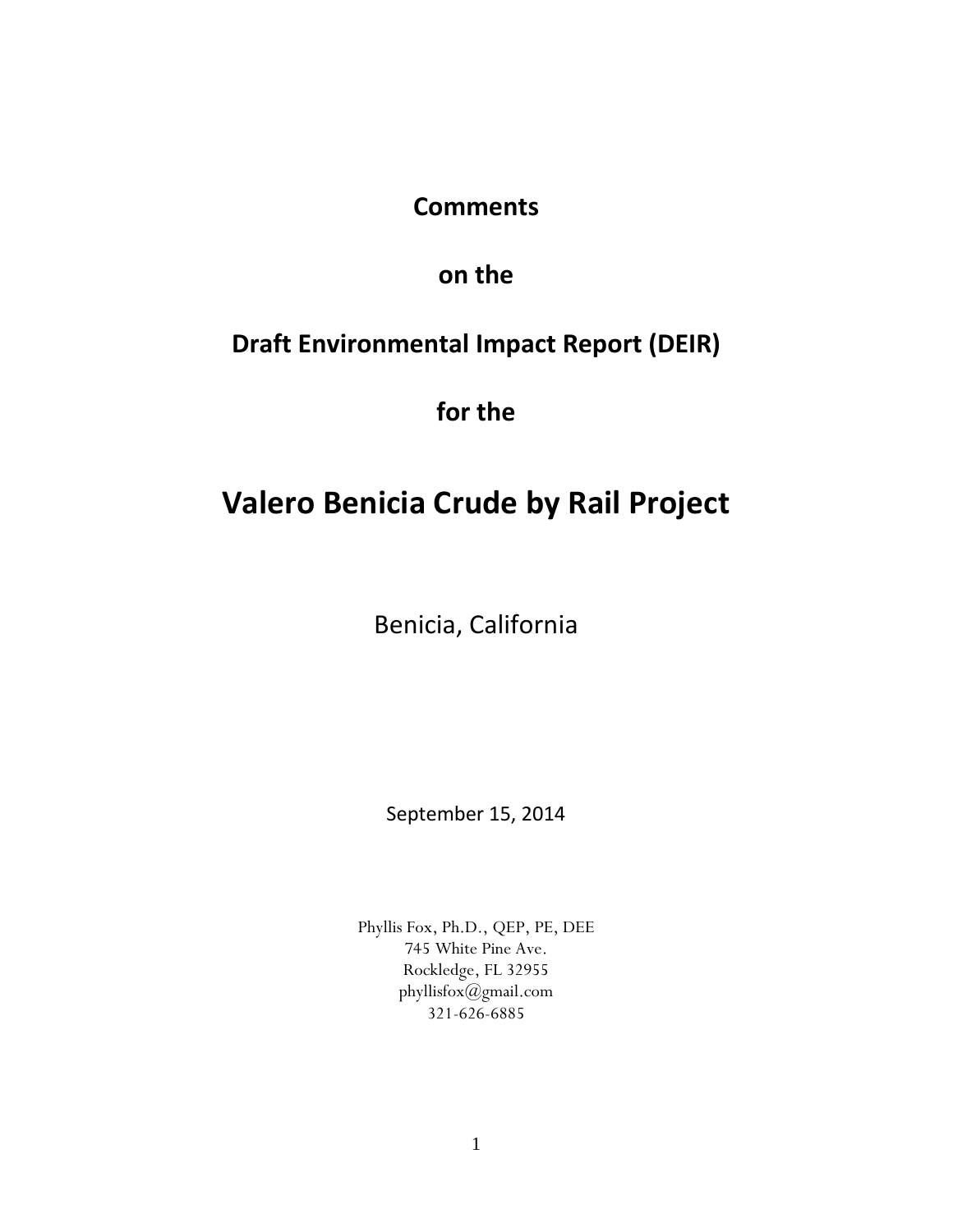I have reviewed the Draft Environmental Impact Report (DEIR)[1](#page-2-0) for the Valero Benicia Crude by Rail Project (CBR Project) prepared for the City of Benicia (City) by ESA, as well as records referenced in the DEIR and files obtained from the Bay Area Air Quality Management District (BAAQMD).

The CBR Project will install facilities to allow the Valero Benicia Refinery (Refinery) to receive up to 70,000 barrels per day (bbl/day) of North American crude oils by rail. The facilities that would be installed include about 8,880 feet of new track; a new tank car unloading rack capable of unloading two parallel rows of tank cars simultaneously; and 4,000 feet of 16-inch diameter crude oil pipeline and associated fugitive components (valves, flanges, pumps) connecting the offloading rack and an existing crude supply pipeline. DEIR, pp. ES-1 to ES-4.

Based on my review, I conclude this DEIR is fundamentally defective in that it omits crucial information to understanding the Project's significant impacts. Specifically, the DEIR does not disclose the Project's crude slate, relies on flawed analyses in addressing whether the Project would enable refining of substantial quantities of tar sands and Bakken crudes, relies on unsupported assumptions as to the Project's light crude composition, and underestimates the Project's operational emissions of reactive organic gases ("ROG") and toxic air contaminants ("TAC"). When these underestimates are corrected, the CBR Project results in significant air quality and public health impacts. The City must correct these defects and recirculate the DEIR, so that the public and decision-makers can be fully informed of the Project's air quality and public health and safety impacts.

My resume is included in Exhibit A to these Comments. I have over 40 years of experience in the field of environmental engineering, including air emissions and air pollution control; greenhouse gas (GHG) emission inventory and control; air quality management; water quality and water supply investigations; hazardous waste investigations; hazard investigations; risk of upset modeling; environmental permitting; nuisance investigations (odor, noise); environmental impact reports, including CEQA/NEPA documentation; risk assessments; and litigation support.

I have M.S. and Ph.D. degrees in environmental engineering from the University of California at Berkeley with minors in Hydrology and Mathematics. I am a licensed professional engineer (chemical, environmental) in five states, including California; a Board Certified Environmental Engineer, certified in Air Pollution Control by the American Academy of Environmental Engineers; and a Qualified Environmental Professional, certified by the Institute of Professional Environmental Practice.

<span id="page-2-0"></span><sup>&</sup>lt;sup>1</sup> ESA, Valero Benicia Crude by Rail Project, Draft Environmental Impact Report, SCH # 2013052074, Use Permit Application 12PLN-00063, June 2014.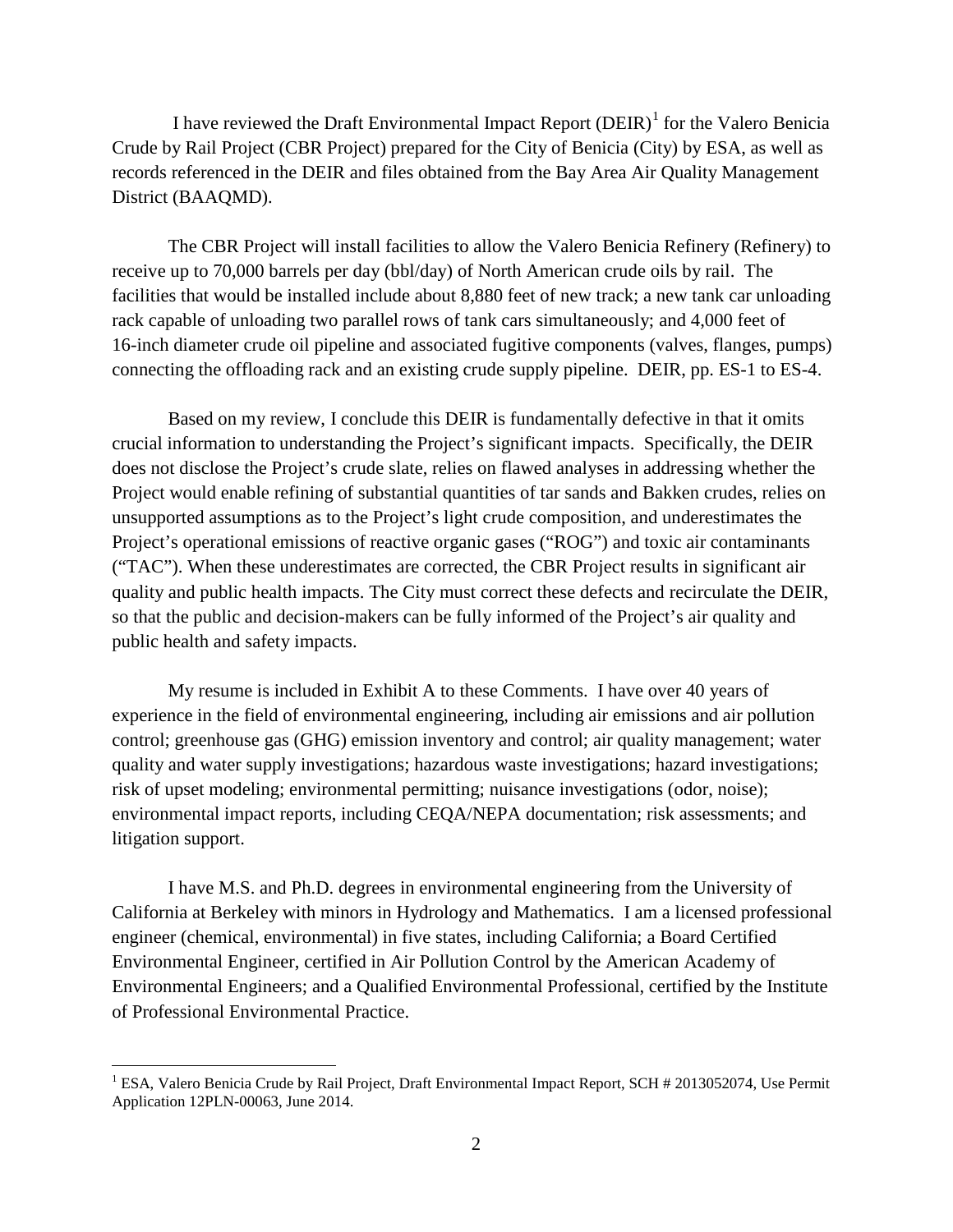I have prepared comments, responses to comments and sections of EIRs for both proponents and opponents of projects on air quality, water supply, water quality, hazardous waste, public health, risk assessment, worker health and safety, odor, risk of upset, noise, land use and other areas for well over 100 CEQA documents. This work includes Environmental Impact Reports (EIRs), Negative Declarations (NDs), and Mitigated Negative Declarations (MNDs) for all California refineries; crude oil and rail terminals in California, Louisiana, Oregon, New York, Texas, and Washington; and various other permitting actions for tar sands and light shale crude refinery upgrades in Indiana, Louisiana, Michigan, Ohio, South Dakota, Utah, and Texas and liquefied natural gas (LNG) facilities in Texas, Louisiana, and New York.

My work has been cited in two published CEQA opinions: (1) *Berkeley Keep Jets Over the Bay Committee, City of San Leandro, and City of Alameda et al. v. Board of Port Commissioners* (2001) 111 Cal.Rptr.2d 598 and *Communities for a Better Environment v. South Coast Air Quality Management Dist.* (2010) 48 Cal.4th 310.

I commented on the Initial Study/Mitigated Negative Declaration (IS/MND) (attached to the DEIR as Appx.  $A^2$  $A^2$ ) that the CBR Project would allow a change in crude oil slate quality, to heavier higher sulfur crudes and/or to lighter sweeter crudes, which would result in emission increases that were not considered in the CEQA review. Fox IS/MND Comments<sup>[3](#page-3-1)</sup>, pp. 2-35. The DEIR does not correct the defects that I identified in my IS/MND comments. Rather, it advances an argument that the rail-imported crudes will be blended with other crudes to meet the same sulfur and weight specifications as in the baseline Refinery. Thus, the DEIR asserts that crude slate quality and emissions from refining it would not change. This is incorrect. This does not address my comments on the IS/MND. Therefore, I reassert my IS/MND comments and incorporate them here by reference. The following sections present my evaluation of the DEIR's response to my previous crude slate switch comments, point by point. The DEIR's response to my comments is included in Appendices C.1 and C.2, based on a report contained in Appendix K. The following comments on Appendices C.1 and C.2 apply equally to the underlying analyses in Appendix K.

<span id="page-3-0"></span><sup>&</sup>lt;sup>2</sup> ESA, Valero Crude by Rail Project, Initial Study/Mitigated Negative Declaration, Use Permit Application 12PLN-00063, Prepared for City of Benicia, May 2013.

<span id="page-3-1"></span><sup>&</sup>lt;sup>3</sup> Phyllis Fox, Comments on Initial Study/Mitigated Negative Declaration for the Valero Crude by Rail Project, Benicia, California, Use Permit Application 12PLN-00063, July 1, 2013; [http://www.ci.benicia.ca.us/vertical/sites/%7B3436CBED-6A58-4FEF-BFDF-](http://www.ci.benicia.ca.us/vertical/sites/%7B3436CBED-6A58-4FEF-BFDF-5F9331215932%7D/uploads/Report_by_Dr._Phyllis_Fox.pdf)[5F9331215932%7D/uploads/Report\\_by\\_Dr.\\_Phyllis\\_Fox.pdf.](http://www.ci.benicia.ca.us/vertical/sites/%7B3436CBED-6A58-4FEF-BFDF-5F9331215932%7D/uploads/Report_by_Dr._Phyllis_Fox.pdf)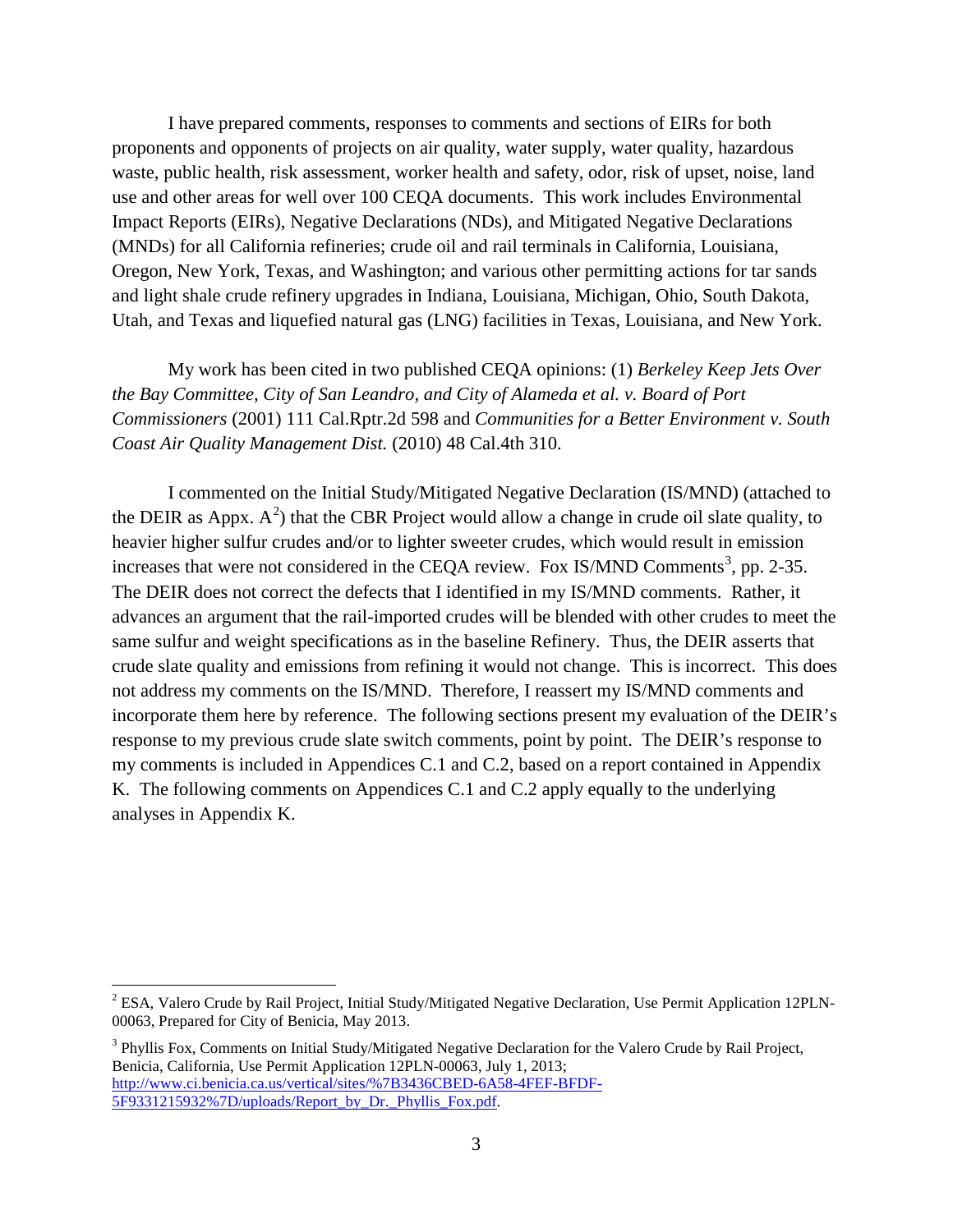#### **I. THE DEIR FAILS TO ANALYZE THE AIR QUALITY IMPACTS FROM REFINING DIFFERENT TYPES OF CRUDE**

#### **A. Heavy Sour Crudes**

The CBR Project DEIR responds to the heavy sour crude slate issues that I raised in Appendix C.1. The thrust of the CBR Project DEIR's response is based on the "weight"  $(API gravity)<sup>4</sup>$  $(API gravity)<sup>4</sup>$  $(API gravity)<sup>4</sup>$  and sulfur content of the crude, which it argues would not change due to the Project, but rather would remain within a narrow range. Therefore, the CBR Project DEIR argues, emissions would not increase. The CBR Project DEIR argues: "Thus, to the extent that the Project would cause an increase in emissions based on an increase in the weight and sulfur content of crude feedstocks – any such emissions increase would be within the baseline environmental conditions." DEIR, Appx. C.1, p. C.1-3.

*First*, this misses the point, as explained in my previous comments at Section II.D, pp. 19-31. There are important differences between crudes that are not related to the weight and sulfur content of the crude that result in adverse impacts. Even if the weight and sulfur content of a particular crude blend fall within the range specified in the DEIR, or don't change at all, other components in the crude, such as TACs like benzene, or highly malodorous compounds such as mercaptans, may be present at much higher concentrations than in the crudes they replace with identical sulfur and API gravity.

Further, other characteristics of the crude, such as its vapor pressure or flammability, may differ in significant ways from the crudes they would replace. These other constituents and properties are not a function of the API gravity or the sulfur content and are present independent of them. The DEIR's consultant, Dr. McGovern, demonstrated there is no relationship between vapor pressure (expressed as RVP) and crude gravity (expressed as API). DEIR, Appx. K, p. K-18. This is further substantiated by analysis of data published by Enbridge, summarized here in Figure 1. The Enbridge data covering 76 different types of crude oil show that crude oil attributes of sulfur content and density are completely independent of vapor pressure.

<span id="page-4-0"></span> $<sup>4</sup>$  Note that throughout the DEIR, the term "weight" is used to indicate API gravity or density, where "density" is</sup> technically what is meant. We will use the same terminology in this report; "weight" indicates density.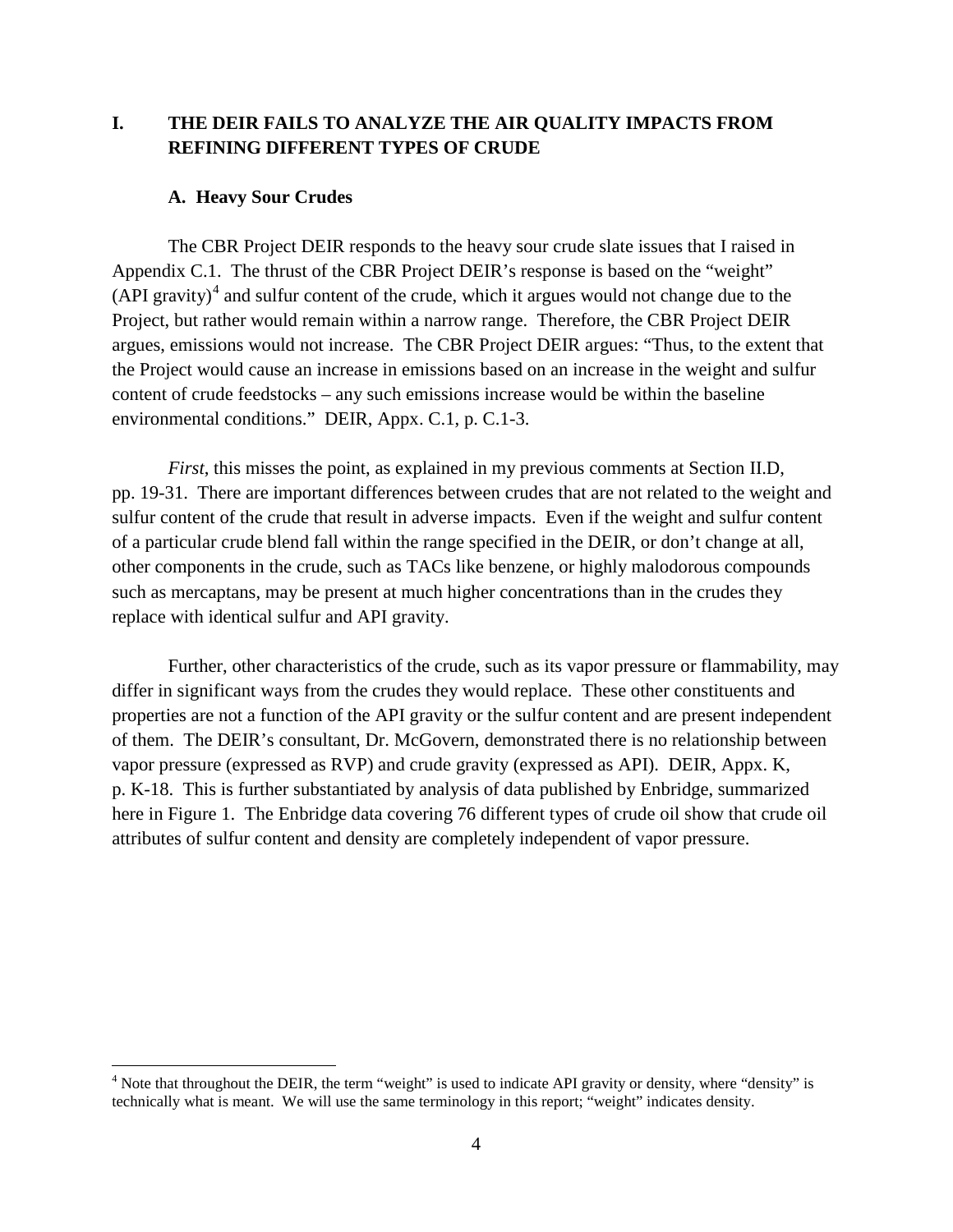

**Figure 1: Reid Vapor Pressure Compared to Total Sulfur and Density for 76 different types of Crude Oil**

The vapor pressure of crude determines to a large extent the amount of ROG and TAC emissions that are emitted when it is transported, stored, and refined. Thus, a crude slate may have identical sulfur content and weight, but would result in dramatically different ROG and TAC emissions. Similarly, the nature of the chemical bonds in crude determines the amount of energy and hydrogen that must be supplied to refine it. Thus, a crude slate may have identical sulfur and weight, but a different mix of chemicals that would affect the amount of energy and hydrogen required to convert it into refined products.

These differences—in both chemical and physical characteristics other than API gravity and sulfur content— fluctuate independent of sulfur content and API gravity and will result in significant impacts that have not been considered in the DEIR. These impacts include, for example, significant increases in ROG emissions, contributing to existing violations of ozone ambient air quality standards; significant increases in TAC emissions, resulting in significant health impacts; significant increases in malodorous sulfur compounds, resulting in significant odor impacts; significant increases in combustion emissions, contributing to existing violations of ambient air quality standards; and significant increases in flammability and thus the potential for more dangerous accidents involving train derailments or spills on-site. The DEIR fails to consider these significant impacts by raising irrelevant issues.

*Second*, the rationale that sulfur levels and density of the crude slate would stay within a narrow range ignores the possibility of gradual creep within that range that would still be

Source: Enbridge Pipelines Inc., 2013 Crude Characteristics, [http://www.enbridge.com/~/media/www/Site%20Documents/Delivering%20Energy/201](http://www.enbridge.com/~/media/www/Site%20Documents/Delivering%20Energy/2013%20Crude%20Characteristics.pdf) [3%20Crude%20Characteristics.pdf](http://www.enbridge.com/~/media/www/Site%20Documents/Delivering%20Energy/2013%20Crude%20Characteristics.pdf)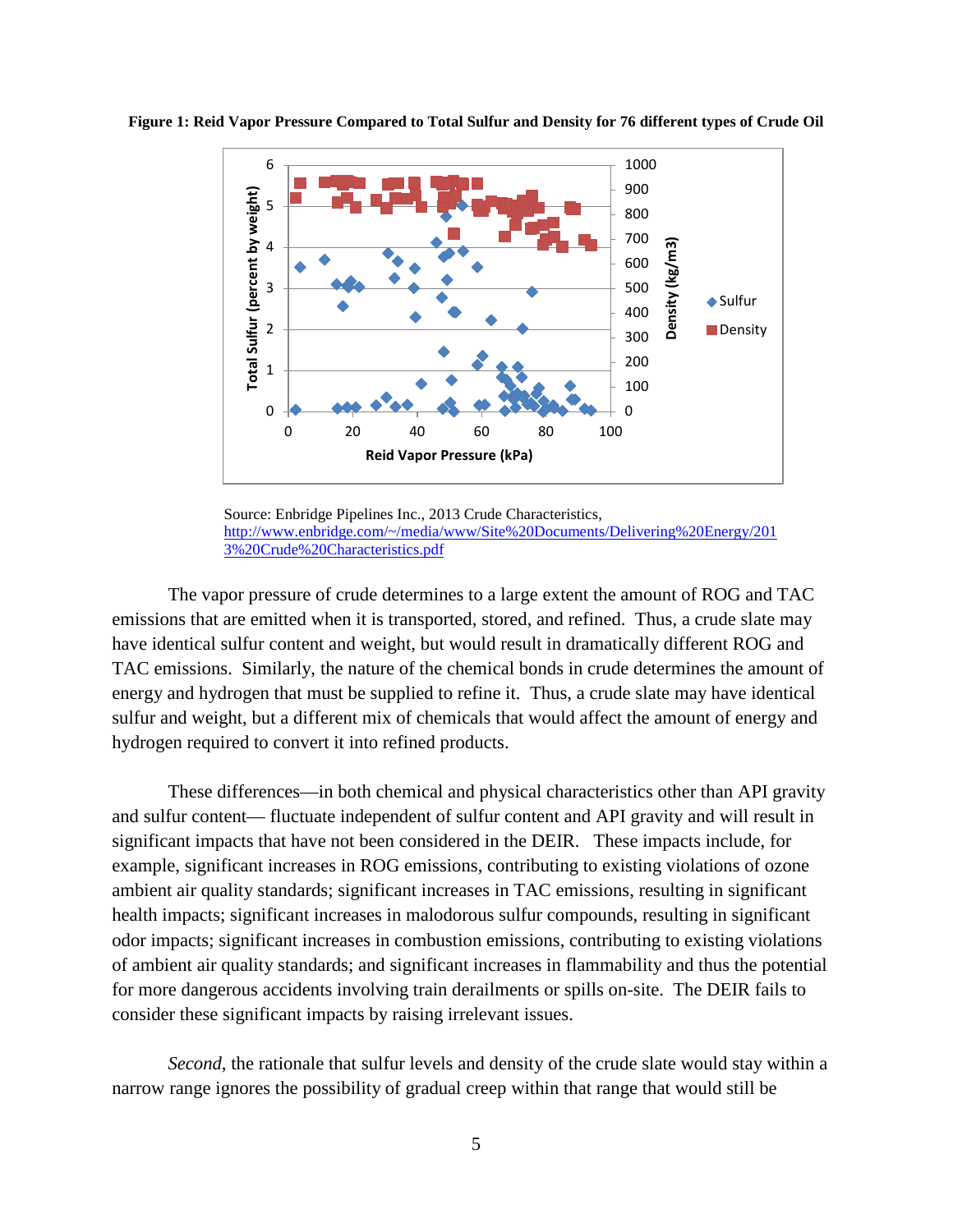significant. This recently occurred at the nearby Chevron Richmond Refinery. This refinery gradually changed crude slates, while staying within its established crude unit design basis for total weight percent sulfur of the blended feed to the crude unit.<sup>[5](#page-6-0)</sup> This change increased corrosion rates in the 4-sidecut line, which led to a catastrophic pipe failure in the #4 Crude Unit on August 6, 2012. This accident sent 15,000 people from the surrounding area for medical treatment due to the release and resulting fire that created huge black clouds of pollution over the surrounding community. Fox IS/MND Comments, pp. 25–26.

These types of accidents can be reasonably expected to result from incorporating tar sands crudes into the Benicia crude slate, even if the range of sulfur and gravity of the crudes remain the same, unless significant upgrades in metallurgy occur, as these crudes have a significant concentration of sulfur in the heavy components of the crude coupled with high total acid number (TAN) and high solids, which aggravate corrosion. The gas oil and vacuum resid piping, for example, may not be able to withstand naphthenic acid or sulfidation corrosion from tar sands crudes, leading to catastrophic releases.<sup>[6](#page-6-1)</sup> Fox IS/MND Comments, pp. 35-36.

Catastrophic releases of air pollution from these types of accidents were not considered in the DEIR. Rather, the DEIR relies on the Refinery's existing Process Safety Management program, including the Management of Change (MOC) and Mechanical Integrity (MI) programs, to prevent corrosion. DEIR, p. 3-16. However, these programs were also in place at Chevron at the time of the August 2012 accident discussed above, and they did not prevent a catastrophic accident caused by sulfur creep. The recent Chevron FEIR incorporated many additional mitigation measures to improve these programs,<sup>[7](#page-6-2)</sup> which should be required for the Valero Rail Project.

*Third*, the unloading rack, storage tanks and associated fugitive components are major sources of the ROG and TAC emissions. These unload, transport, and store crude oil as delivered, before it is blended. Therefore, the argument that the rail-imported crude is blended before it is refined is irrelevant.

<span id="page-6-0"></span> <sup>5</sup> US Chemical Safety and Hazard Investigation Board, Chevron Richmond Refinery Pipe Rupture and Fire, August 6, 2012, p.34 ("While Chevron stayed under its established crude unit design basis for total wt. % sulfur of the blended feed to the crude unit, the sulfur composition significantly increased over time. This increase in sulfur composition likely increased corrosion rates in the 4-sidecut line.").

<span id="page-6-1"></span><sup>&</sup>lt;sup>6</sup> See, for example, K. Turini, J. Turner, A. Chu, and S. Vaidyanathan, Processing Heavy Crudes in Existing Refineries. In: Proceedings of the AIChe Spring Meeting, Chicago, IL, American Institute of Chemical Engineers, New York, NY, Available at: http://www.aiche-fpd.org/listing/112.pdf.

<span id="page-6-2"></span><sup>&</sup>lt;sup>7</sup> See, for example, Chevron Refinery Modernization Project, Revisions to Draft EIR Volumes 1& 2, p. 4-40, Mitigation Measure 4.13-7h, Available at: [http://chevronmodernization.com/project-documents/.](http://chevronmodernization.com/project-documents/)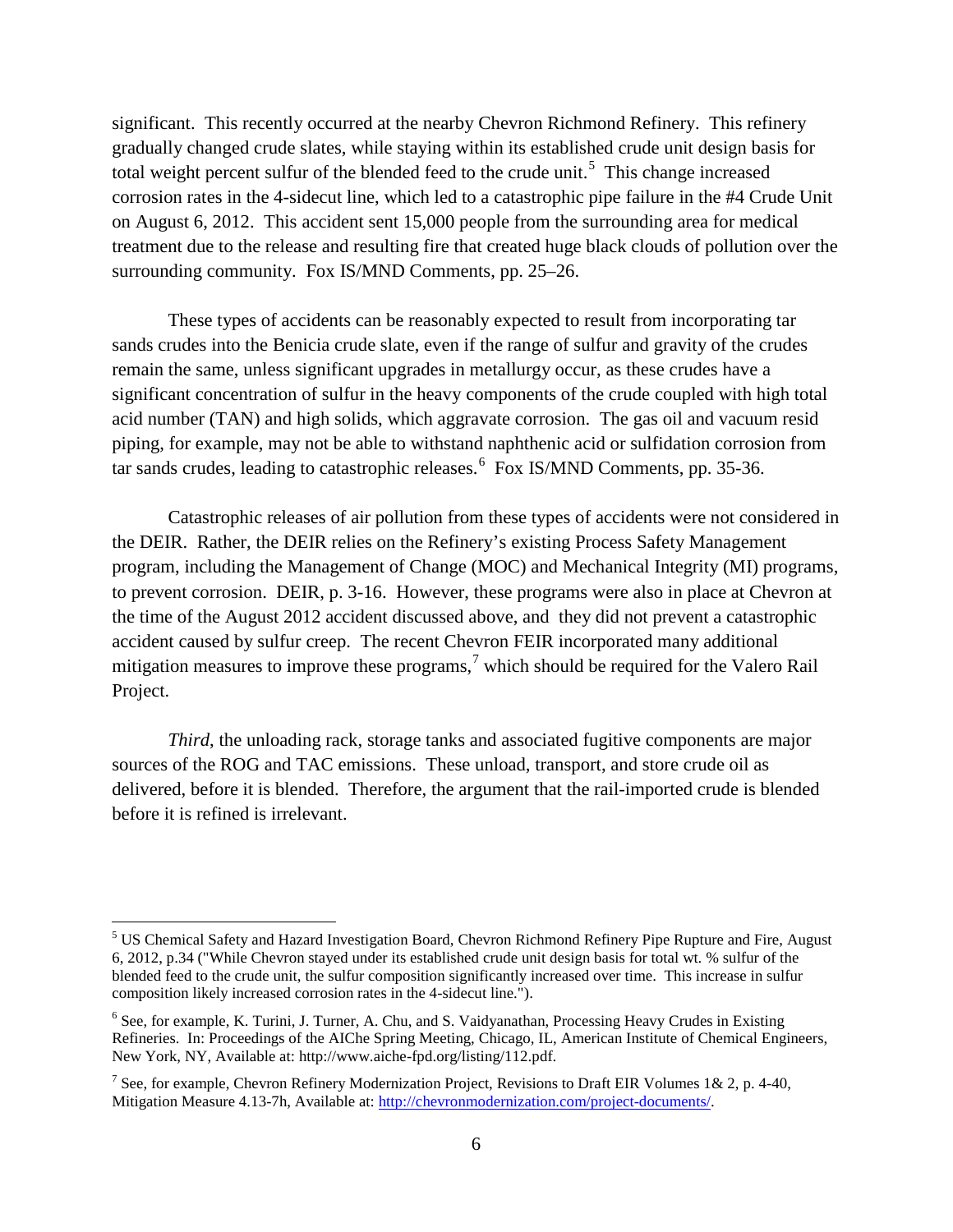#### 1. The CBR Project DEIR Must Evaluate the Potential Impacts of the Full Range of Crude Oil Types That Could Be Imported

The CBR Project DEIR asserts: "There is no reason to believe that…Valero would be more likely to purchase heavy Canadian crudes than any number of other North American crudes that are lighter and/or sweeter…" DEIR, Appx. C.1, p. C.1-1. The CBR Project DEIR presents a table that lists 38 "available North American crudes" that could potentially be imported by the proposed rail facilities. DEIR, Table 3-1. Of these 38 crudes, 87% or 33 of them, are Canadian tar sands crudes and of the tar sands, 15 are "heavy sour" and 5 are "medium sour." Canadian tar sands crudes are chemically distinct from the current crude slate and thus will result in significant impacts that were not analyzed in the CBR Project DEIR. Fox IS/MND Comments, pp. 25-28. DEIR Table 3-1 is prima facie evidence that tar sands crudes are likely to be in the mix of crudes that will be imported by the CBR Project.

Regardless of which of these 38 crudes is selected, the DEIR must analyze the full range of resulting impacts, from all of the 38, as the DEIR suggests all or any of them may be refined. Impacts would vary greatly between tar sands crudes on the heavy high sulfur end and by Bakken crudes on the light sweet end, each end of this range with unique and significant impacts. The DEIR does not include impacts from either of these, but rather only an unidentified default crude that is not representative of any of the 38. See Comment III.

#### 2. Blended Weight and Sulfur Content Do Not Determine ROG and TAC Emissions

The CBR Project DEIR argues that "even if Valero were to purchase large amounts of heavy sour Canadian crudes as a result of the Project, this would not cause an increase in refinery emissions because Valero must blend crude feedstocks to a narrow range of weight and sulfur content before processing them." DEIR, pp. 3-14, 3-24, 4.1-17, C.1-1/2. This is insufficient information to analyze impacts, as noted above, because the weight (API gravity) and sulfur content are not the only characteristics of crude oil that determine environmental impacts. Other important factors include volatility, flammability, metal content, ROG speciation profile, the specific suit of heavy organic compounds in the crude, and the TAC and sulfur speciation profile (i.e., the concentration of individual TAC and sulfur compounds present in the crude).

Elevated levels of benzene or hydrogen sulfide, for example, cannot be blended out because they are emitted from tanks and fugitive components before the crudes reach the mixing tanks. The majority of the toxic TACs and malodorous chemicals are emitted before blending occurs, during unloading and from fugitive components along the pipeline and at the storage tanks. Blending by itself does not eliminate them.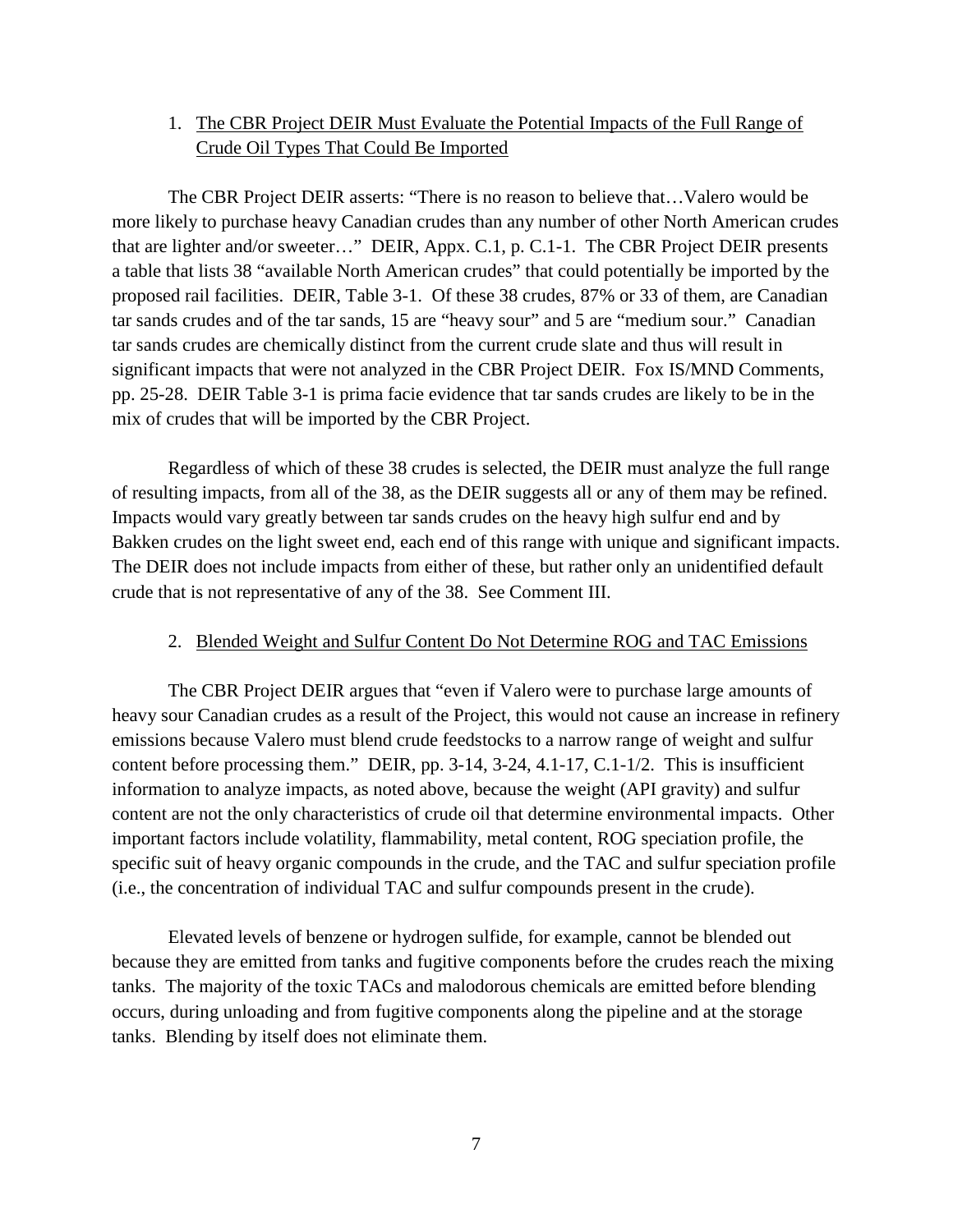Similarly, elevated metals that end up in coke fugitive particulate emissions cannot be blended out. No matter how much blending is done with relatively less contaminated crudes, a significant amount of heavy metals from lower quality rail-imported crude would still remain, mostly partitioning to the coke. Blending also does not remove but only dilutes elevated concentrations of high molecular weight organic compounds such asphaltenes and resins that require high energy input to break down into marketable products. Fox IS/MND Comments, pp. 4-10. These characteristics may vary in significant ways among crudes with the same range of API gravity and sulfur, resulting in significant environmental impacts. Fox IS/MND Comments, pp. 29-30.

#### 3. Crude Slate Impacts Are Not Part of the Baseline

The CBR Project DEIR indicates that Valero made significant modifications to the Refinery between 2004 and 2010. These modifications are collectively known as the "Valero Improvement Project" or VIP. The City certified the VIP project EIR and approved the VIP project in April 2003. It later certified the VIP EIR addendum in July 2008. DEIR, p. 3-12.

The CBR Project DEIR argues that crude slate impacts are part of the VIP baseline, "[e]ven if refinery emissions were to increase based on Valero's purchase of heavy sour Canadian crudes, any such emissions increases would properly be considered part of the baseline because the baseline includes the full scope of operation allowed under existing permits that were issued based upon prior CEQA review." DEIR, p. C.1-1. The DEIR cites several CEQA cases regarding subsequent environmental review for modifications to existing projects.

Setting aside legal considerations, this argument has no technical merits for three reasons. First, the scope of operations previously approved did not include any impacts from a crude slate change and did not contemplate the crudes listed in DEIR Table 3-1. Second, the CBR Project Project is not a modification of the previously permitted VIP, which underwent CEQA review. Third, even assuming the VIP EIR evaluated a crude slate change and the CBR Project is just a modification of the VIP, both of which are false, the regulatory framework has changed, requiring additional CEQA review.

#### *a. The Scope of the VIP Project Did Not Include Impacts from Crude Slate Change*

Even if the CBR Project were simply a modification of the VIP Project, the VIP EIR did not evaluate impacts from a crude slate change. The existence of permits, absent CEQA review of the proposed change, is not determinative.

The VIP CEQA documents do not discuss cost-advantaged North American crudes, such as those in CBR Project DEIR Table 3-1. None of these crudes is evaluated, or even identified,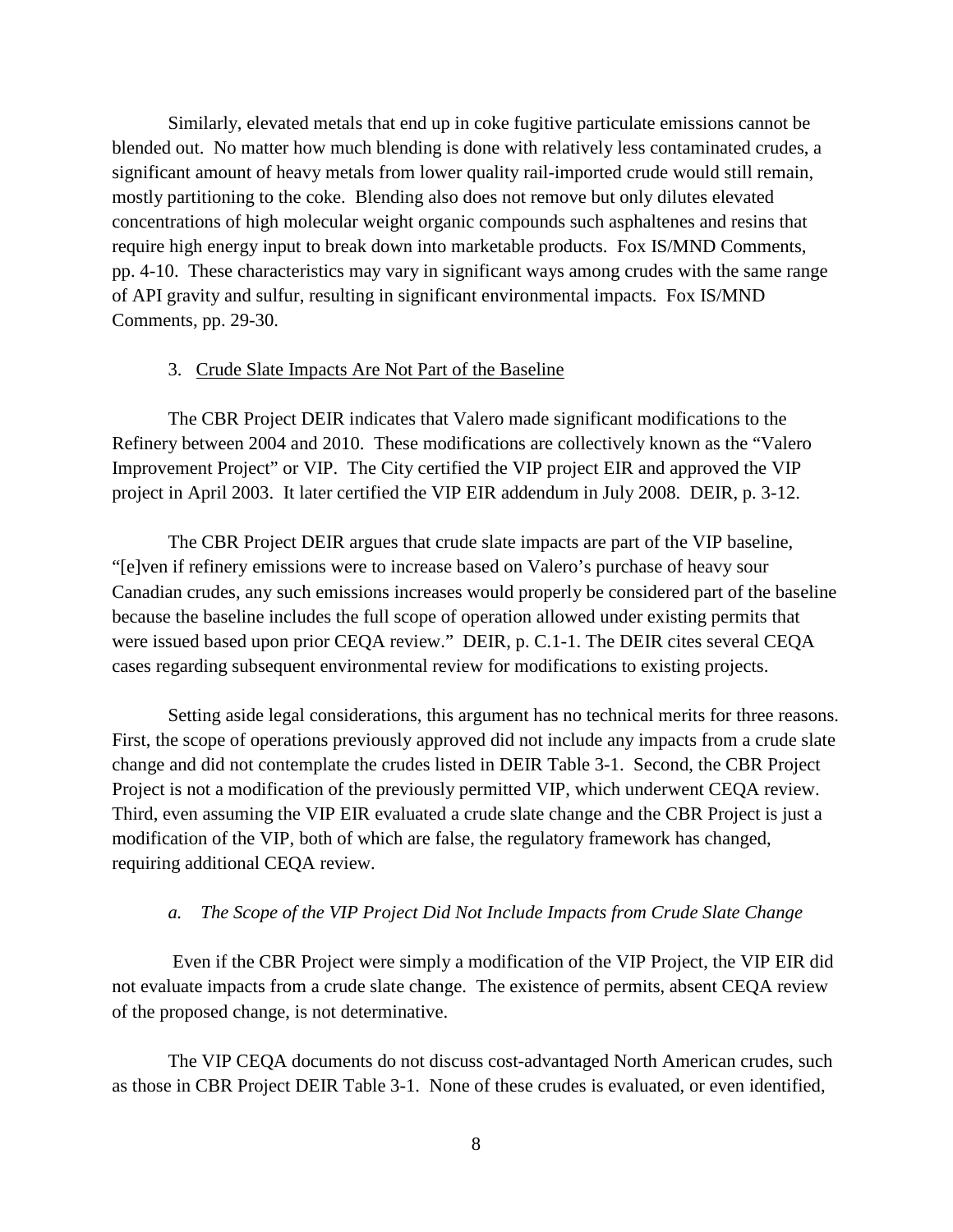in the VIP EIR. Thus, the impacts of refining these crudes were in no way considered or incorporated. Therefore, the CBR Project DEIR cannot rely on the VIP CEQA review to address the impacts of refining any of them. Rather, the VIP EIR proposed to import heavy sour crudes by ship. The crudes available by ship in 2002 are chemically and physically different from the crudes available by rail in 2014, over a decade later. The oil markets have changed dramatically due to the advent of fracking and the development of tar sands, all of which occurred long after the VIP EIR analyses were performed.

There are many cost-advantaged, heavy high sulfur crudes that likely were the target of the VIP analyses prepared in 2002, such as heavy sour crudes from Ecuador, Venezuela, Colombia and Iraq, which were refined at the post-VIP Refinery. Fox IS/MND Comments, Figure 1. These heavy sour crudes are distinguishable from the crudes that are currently the target of the CBR Project, which are tar sands crudes and light sweet crudes with distinct physical and chemical characteristics. DEIR, p. C.2-1. The crudes that are currently the target of the CBR Project (DEIR, Table 3-1) were not available in the marketplace in 2002 when the VIP CEQA analysis was performed and thus were not considered in prior CEQA analyses. The differences between the crudes considered in the VIP EIR and those that would be imported by the CBR Project are discussed in my July 2013 comments on the IS/MND.

There is no evidence that the VIP was designed to refine, and that the VIP CEQA review addressed, the unique impacts of refining any of the cost-advantaged North American crudes listed in DEIR Table 3-1. Further, the lynchpin of the VIP EIR, a new, bigger hydrogen plant to allow refining of more heavy sour crude, may not be built as Valero has enough hydrogen to meet its current needs. DEIR, p. 3-12. This could be due to the availability of hydrogen from another source or a change in crude slate to lighter crudes that do not require more hydrogen to refine.

Bakken and Bakken blends with tar sands crudes, for example, would fall into this class. Further, the rail emissions assume a line haul one-way distance of 1,500 miles (DEIR, p. 4.1-22 and Appx. E.5, pdf 1197), which is consistent with Bakken crudes. There is no evidence in the record that impacts from refining this lighter, sweeter crude were considered in the VIP EIR. These impacts are discussed below in Comment I.B.

#### *b. The CBR Project Is a New Project*

The City did not treat the CBR Project as a modification of a previously permitted project in the IS/MND, but rather as a new project. Furthermore, even the DEIR refers to the VIP as a "previous" project. DEIR at 1-4. The characterization of the CBR Project as a modification of the VIP Project in the DEIR for baseline purposes improperly characterizes the projects and causes the CBR Project DEIR to underestimate or ignore real environmental impacts.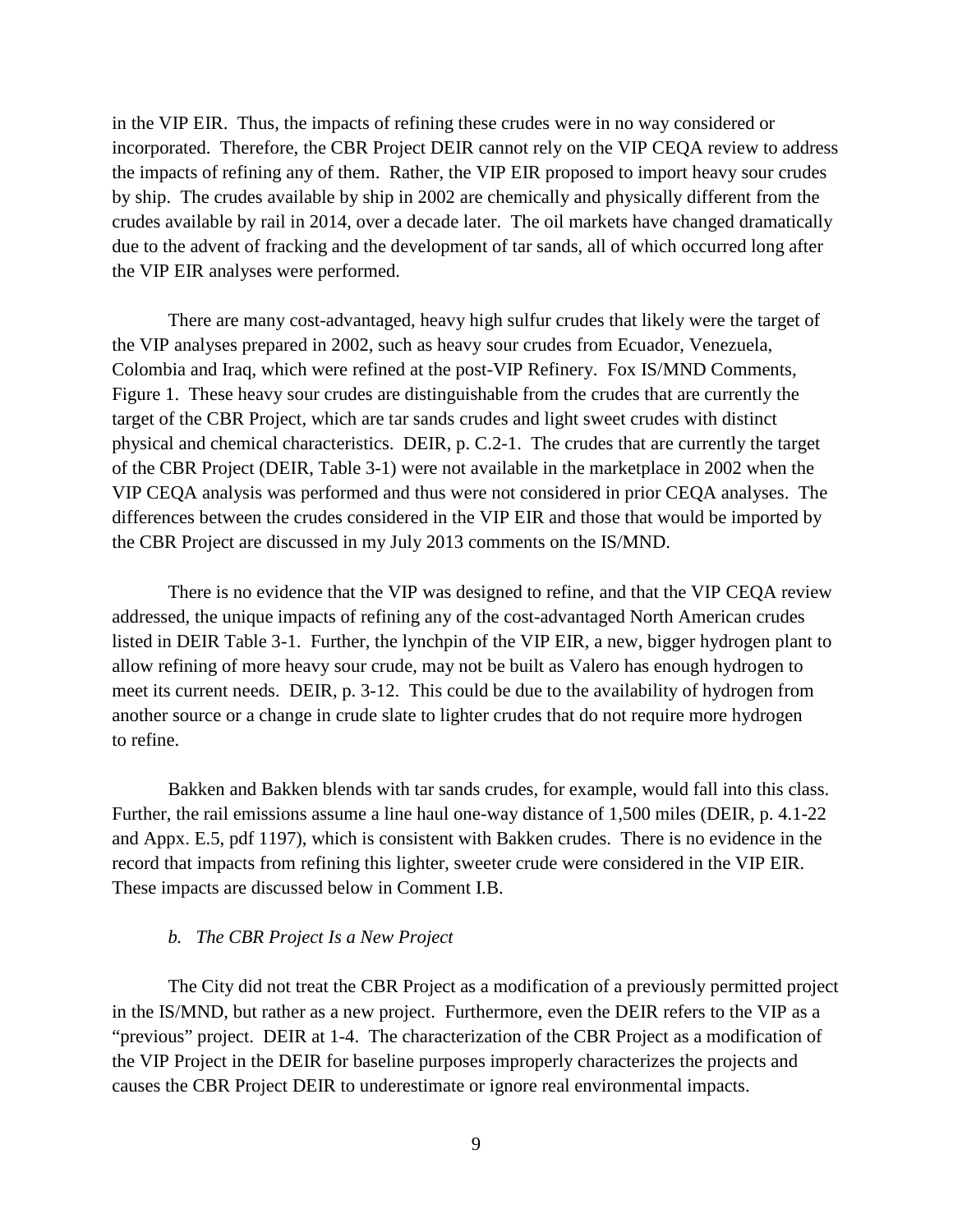#### *c. The Regulatory Framework Has Changed, Requiring Additional CEQA Review*

Even if one hypothetically assumed that the VIP EIR evaluated the crude slate switch facilitated by the CBR Project, the regulatory and informational framework within which the CBR Project would be developed has changed dramatically, rendering the 2002 analysis obsolete. The City certified the VIP project EIR and approved the VIP project in April 2003. It later certified a VIP EIR addendum in July 2008. DEIR, p. 3-12. The Addendum incorporated a flue gas change related to the Main Stack Scrubber and added an analysis of greenhouse gas emissions. These changes do not affect any of the issues discussed here.<sup>[8](#page-10-0)</sup>

When the VIP CEQA analysis was performed, none of the cost-advantaged crudes listed in Table 3-1 were in the marketplace. In response to ESA questions, for example, Valero responded that the CBR Project "was implemented to take advantage of land-locked North American crudes that have **recently** become available." Valero 2013, <sup>[9](#page-10-1)</sup> p. 1 (emphasis added). As discussed earlier, these crudes are notably different from the current crude slate, in ways that are much broader than just sulfur content and weight. Thus, none of the impacts of refining these physically and chemically distinct crudes could have been anticipated and evaluated in 2002 when the VIP CEQA analysis was performed. Further, as explained in my comments on the IS/MND, the regulatory framework has significantly changed, requiring additional CEQA review even if the Project were a modification of a project that had previously undergone CEQA review. Fox IS/MND Comments, pp. 33-34.

Since the VIP FEIR was certified in 2003, new scientific evidence about the potential adverse impacts of air pollutants has become available, and in response, new guidance has been published and several federal and state ambient air quality standards have been revised. These include:

- The 8-hour state ozone standard was approved by the California Air Resources Board (CARB) on April 28, 2005 and became effective on May 17, 2006;
- The U.S. Environmental Protection Agency (EPA) lowered the 24-hour PM2.5 (particulate matter equal to or smaller than 2.5 micrometers) standard from 65  $\mu$ g/m<sup>3</sup> to 35  $\mu$ g/m<sup>3</sup> in 2006. EPA designated the Bay Area as nonattainment of this PM2.5 standard on October 8, 2009;
- On June 2, 2010, the EPA established a new 1-hour  $SO_2$  (sulfur dioxide) standard, effective August 23, 2010;

<span id="page-10-0"></span><sup>&</sup>lt;sup>8</sup> Valero Improvement Project, Addendum to VIP EIR, June 2008, Available at: [http://www.ci.benicia.ca.us/vertical/sites/%7B3436CBED-6A58-4FEF-BFDF-](http://www.ci.benicia.ca.us/vertical/sites/%7B3436CBED-6A58-4FEF-BFDF-5F9331215932%7D/uploads/%7B5A35F17D-5E23-404C-8032-6597BE84B5F9%7D.PDF)[5F9331215932%7D/uploads/%7B5A35F17D-5E23-404C-8032-6597BE84B5F9%7D.PDF.](http://www.ci.benicia.ca.us/vertical/sites/%7B3436CBED-6A58-4FEF-BFDF-5F9331215932%7D/uploads/%7B5A35F17D-5E23-404C-8032-6597BE84B5F9%7D.PDF)

<span id="page-10-1"></span><sup>9</sup> Valero Responses to: Valero Crude by Rail Project Data Request Number 2, April 2, 2013.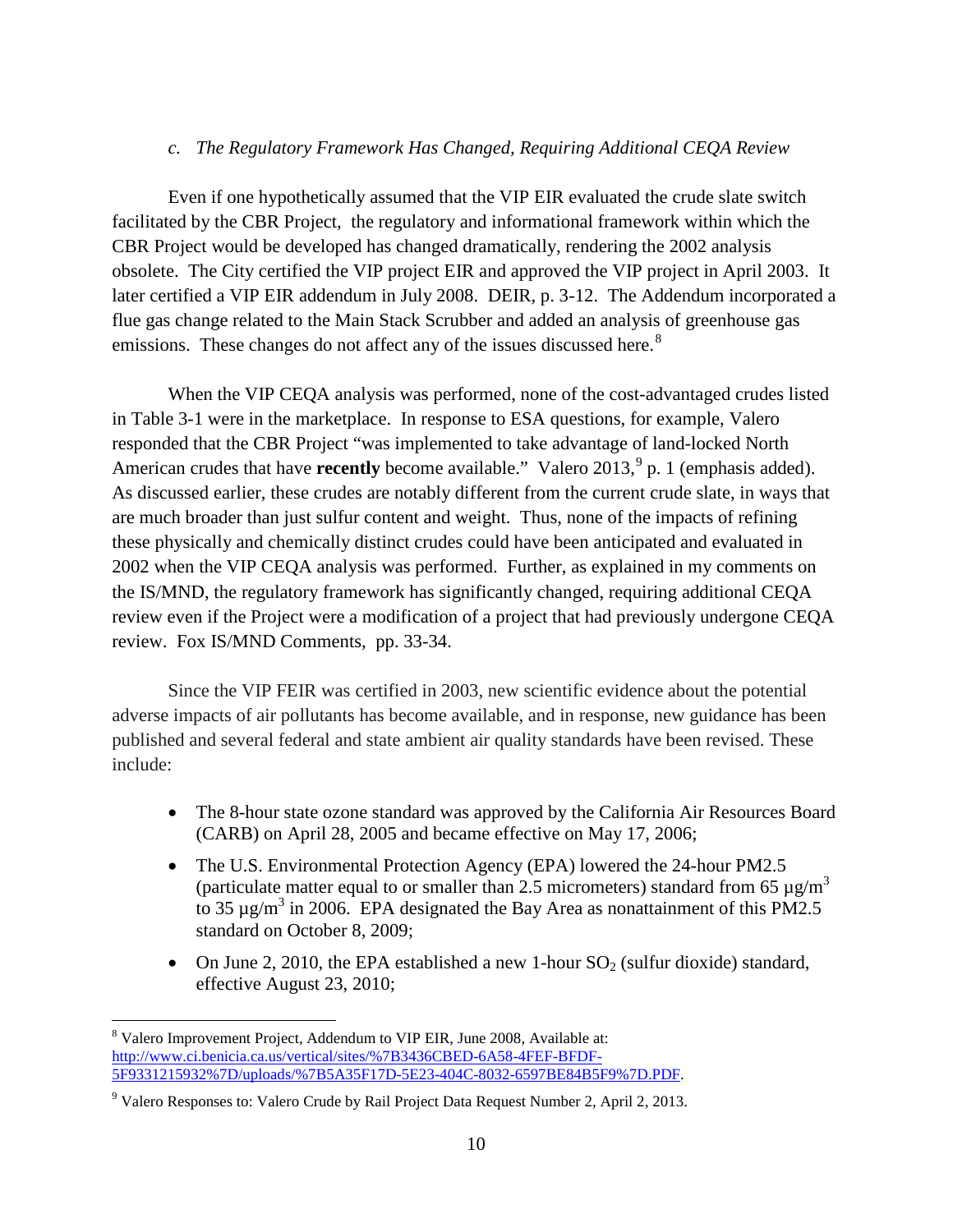- The EPA promulgated a new 1-hour  $NO<sub>2</sub>$  (nitrogen dioxide) standard of 0.1 ppm, effective January 22, 2010;
- The EPA issued the greenhouse gas tailoring rule in May 2010, which requires controls of GHG emissions not contemplated in the VIP FEIR or the 2008 Addendum;
- The CARB has identified lead and vinyl chloride as "toxic air contaminants" with no threshold level of exposure below which there are no adverse health effects determined;
- The EPA issued a final rule for a national lead standard, rolling 3-month average, on October 15, 2008. The Project would increase lead emissions. Fox IS/MND Comments, p. 1, 20;
- Various BAAQMD regulations, including Regulation 2-2 (adopted December 19, 2012); and
- BAAQMD is currently developing a regional refinery regulation that could require additional emission controls.

#### **B. Light Sweet Crudes**

Light sweet crudes such as Bakken could be imported by rail and could result in an increase in ROG and TAC emissions from storage tanks, pumps, compressors, valves, and connectors that were not considered in the IS/MND. Fox IS/MND Comments, pp. 11, 25-28. The CBR Project DEIR concedes that "[o]nce the Project is constructed and operational, Valero may well purchase large amounts of light sweet North American crudes. In fact, this is Valero's stated plan." DEIR, p. C.2-1. Elsewhere, the DEIR notes that "[o]nce the Project is complete, Valero plans to obtain North American crudes that are, on average, lighter and sweeter than Valero's current feedstocks. According to Valero, the North American crudes will be 'Alaskan North Slope (ANS) look-alikes or sweeter' (Valero, 2013)." DEIR, p. 3-24. The closest and most cost advantaged of light sweet North American crudes listed in Table 3-1 that could be blended to be an ANS look-alike is Bakken crude.

An ANS look-alike crude, for example, could be created by blending 55% Bakken and 45% Western Canadian Select at a cost potentially far less than the ANS market price. The resulting mix has the same API gravity and slightly higher sulfur than ANS, and virtually identical distillation yields.<sup>10</sup> Both of these crudes are listed as available North American crudes in the DEIR. DEIR, Table 3-1. See also DEIR, pp. K-16/17. Alternatively, some of the lighter crudes, such as Bakken, could be fed directly to refining units, such as the fluid catalytic cracking unit (FCCU), eliminating the need for blending. Thus, the DEIR must evaluate the

<span id="page-11-0"></span><sup>&</sup>lt;sup>10</sup> John R. Auers and John Mayes, North American Production Boom Pushes Crude Blending, Oil & Gas Journal, May 6, 2013, Available at[: http://www.ogj.com/articles/print/volume-111/issue-5/processing/north-american](http://www.ogj.com/articles/print/volume-111/issue-5/processing/north-american-production-boom-pushes.html)[production-boom-pushes.html.](http://www.ogj.com/articles/print/volume-111/issue-5/processing/north-american-production-boom-pushes.html)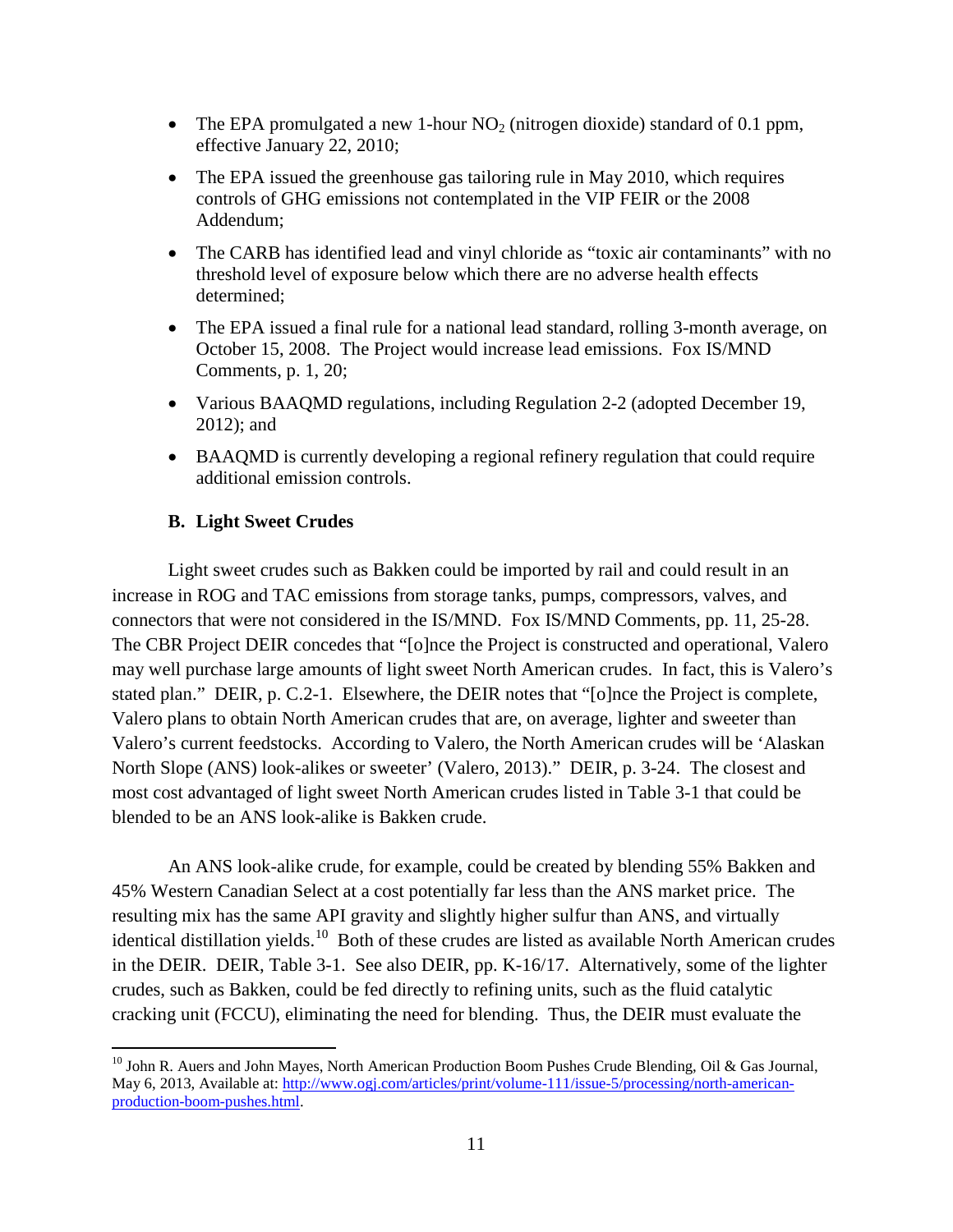impacts of importing by rail and processing both Bakken and tar sands crudes, which span the range of likely impacts.

#### 1. Bakken Crudes Have Properties That Will Result in Significant Impacts Not Evaluated in the DEIR

The DEIR makes the same arguments as to weight and sulfur content as previously made with respect to heavy sour crudes. The DEIR asserts that refining 70,000 bbl/day of light sweet crude would not cause an increase in ROG emissions because: "(a) Valero must blend crude feedstocks to a narrow range of weight and sulfur content before processing them, and (b) therefore, the average weight and sulfur content of crudes delivered to the Refinery will remain the same. In other words, any deliveries of light North American crudes by rail would simply replace the delivery of other light crudes by ship." DEIR, p. C.2-1. This is wrong for two principal reasons.

*First*, this is wrong because most of the ROG and TACs are emitted before the crudes are blended, from the rail cars, unloading, pipeline fugitive components (valves, pumps, connectors), and crude storage tanks. According to the Project description, two unit trains, each potentially carrying Bakken crude oil, would be unloading within a 24-hour period. DEIR, p. 3-22. This would result in an increase in daily ROG and TAC emissions, regardless of blending downstream to meet ANS-lookalike quality.

<span id="page-12-2"></span><span id="page-12-1"></span>*Second*, this is wrong because all light sweet crudes are not created equal. The average weight (API gravity) and amount of sulfur in light sweet crudes do not determine the amount of ROG and TACs that will be emitted from Refinery tanks, pumps, compressors, valves, and connectors. The DEIR is correct when it asserts that "there is no relationship between the weight of a particular crude oil and the amount of fugitive emissions released from equipment containing that crude oil." DEIR, p. C.2-1. See also Figure 1.

<span id="page-12-3"></span>The amount of ROG and TAC emissions is determined by the "volatility" of the crude and the concentration of TACs within the crude, not by its weight or sulfur content. The volatility can vary widely for "light sweet crudes," independent of weight and sulfur content. Processing in the oil fields, in particular, significantly affects volatility of shipped crudes, as discussed below. Bakken crudes, which are likely to be imported by the CBR Project, have uniquely elevated volatility, which has led to many spectacular accidents, such as those that occurred at Lac-Mégantic<sup>[11](#page-12-0)</sup>; Casselton, North Dakota<sup>12</sup>; Alabama<sup>[13](#page-12-2)</sup>; and more recently, Lynchburg, Virginia.<sup>[14](#page-12-3)</sup>

<span id="page-12-0"></span><sup>&</sup>lt;sup>11</sup> NTSB, Safety Recommendation  $\underline{In}$  reply refer to: R-14-4 through -6; January 21, 2014. Available at: [http://www.ntsb.gov/doclib/recletters/2014/R-14-004-006.pdf.](http://www.ntsb.gov/doclib/recletters/2014/R-14-004-006.pdf)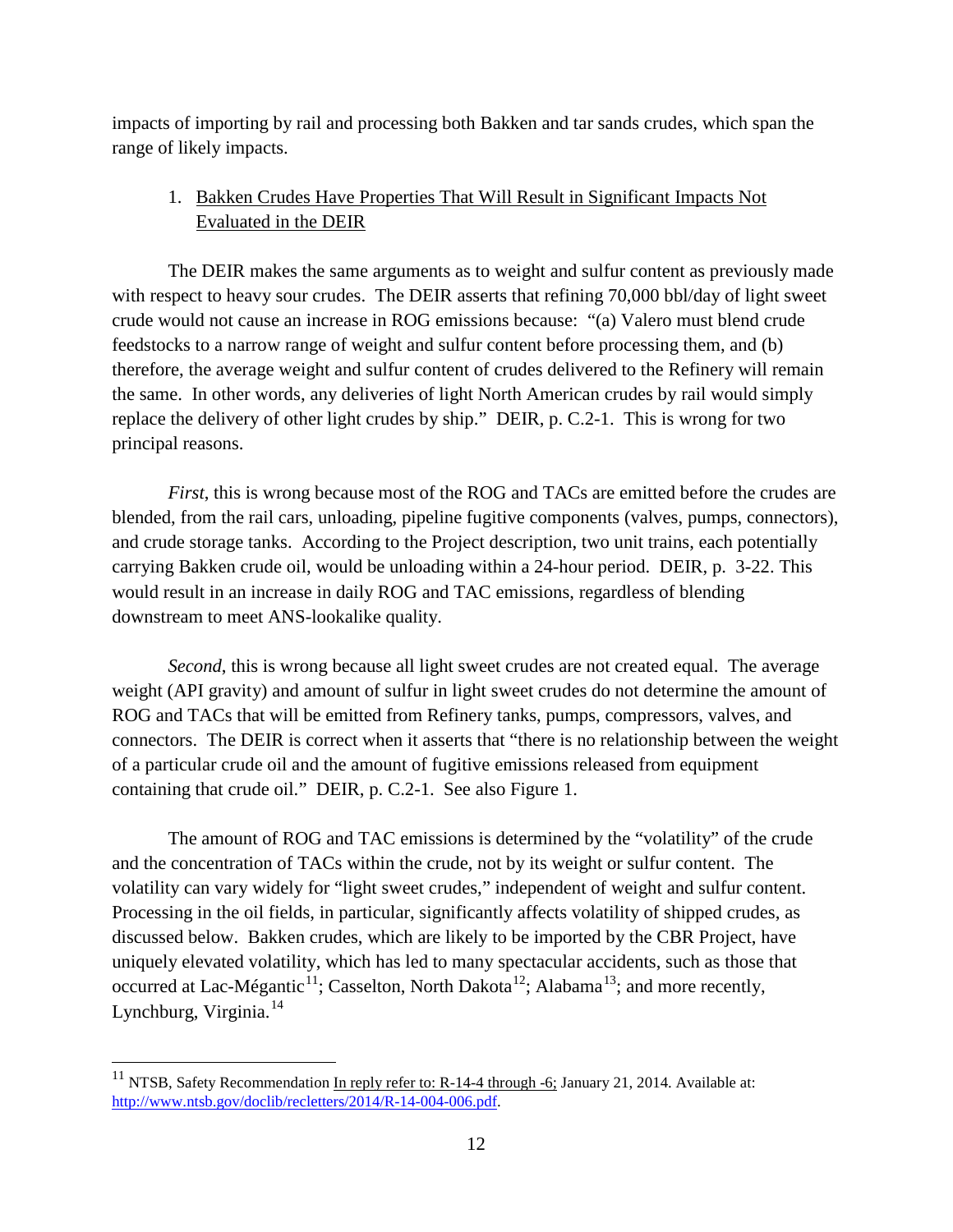Volatility is measured in pounds per square inch (psi) and is typically reported as Reid Vapor Pressure (RVP).<sup>15</sup> Vapor pressure is an indirect measure of the evaporation rate of volatile compounds in the crude oil, with higher vapor pressures indicating greater losses from evaporation. The DEIR neglected to disclose the well-known relationship between the vapor pressure of a crude and the amount of emissions released from equipment containing the crude, <sup>[16](#page-13-1)</sup> which is incorporated into the EPA TANK 4.0.9d model, universally used to estimate ROG and TAC emissions from tanks, including in the DEIR for this Project.

The CBR Project would facilitate the import of Bakken crudes, which have uniquely elevated vapor pressures compared to the light sweet crudes they would replace. As discussed elsewhere in these comments, most of the imported crude that would be replaced is Alaska North Slope (ANS) crude (API gravity =  $31.6^{\circ}$ , S = 0.96%) and similar or heavier foreign imports. The ANS crude has a Reid Vapor Pressure (RVP) of 6.3 psi.<sup>[17](#page-13-2)</sup> Most foreign imports have an even lower RVP. In comparison, Bakken crudes (API gravity =  $38-40^{\circ}$ , S = 0.2%), the most likely replacement, have a RVP of up to  $15.5$  psi.<sup>18</sup> Thus, replacing ANS and foreign imports with Bakken would increase ROG and TAC emissions from tanks and fugitive sources by up to a factor of 2.5. The TAC emissions would increase even more as the concentration of TACs in the Table 3-1 crudes are much higher than in the current crude slate.

The volatility and TAC speciation information required to evaluate this crude switch, from ANS, to an ANS-look alike based on a Bakken blend, is completely absent from the DEIR. Vapor pressure and crude TAC speciation information are not confidential and are routinely

[https://www.ntsb.gov/doclib/reports/2014/Casselton\\_ND\\_Preliminary.pdf.](https://www.ntsb.gov/doclib/reports/2014/Casselton_ND_Preliminary.pdf)

<sup>&</sup>lt;sup>12</sup> NTSB, Preliminary Report; DCA14MR004, 2014. Available at:

<sup>13</sup> Karlamangla, Soumya, "Train in Alabama oil spill was carrying 2.7 million gallons of crude." Los Angeles Times, [http://articles.latimes.com/2013/nov/09/nation/la-na-nn-train-crash-alabama-oil-20131109,](http://articles.latimes.com/2013/nov/09/nation/la-na-nn-train-crash-alabama-oil-20131109) November 9, 2013.

<sup>&</sup>lt;sup>14</sup> Los Angeles Times, May 1 2014, [http://www.latimes.com/nation/nationnow/la-na-nn-ntsb-investigation-fiery](http://www.latimes.com/nation/nationnow/la-na-nn-ntsb-investigation-fiery-crude-oil-train-derailment-virginia-20140501-story.html)[crude-oil-train-derailment-virginia-20140501-story.html.](http://www.latimes.com/nation/nationnow/la-na-nn-ntsb-investigation-fiery-crude-oil-train-derailment-virginia-20140501-story.html)

<span id="page-13-0"></span><sup>&</sup>lt;sup>15</sup> Measured by American Society for Testing and Materials Method ASTM D323-08, Standard Test Method for Vapor Pressure of Petroleum Products (Reid Method) is used to determine the vapor pressure at 100 F with initial boiling point above 32 F.

<span id="page-13-1"></span><sup>&</sup>lt;sup>16</sup> See AP-42, Section 7.1: Organic Liquid Storage Tanks.

<span id="page-13-2"></span><sup>&</sup>lt;sup>17</sup> ExxonMobil Refining and Supply Company, ANS11U, Available at: [http://www.exxonmobil.com/crudeoil/about\\_crudes\\_ans.aspx](http://www.exxonmobil.com/crudeoil/about_crudes_ans.aspx) and [http://www.exxonmobil.com/crudeoil/download/ans11u.pdf.](http://www.exxonmobil.com/crudeoil/download/ans11u.pdf)

<span id="page-13-3"></span><sup>&</sup>lt;sup>18</sup> Classification and Hazard Communication Provisions for Crude Oil – Bakken Crude Oil Data, June 13, 2014, Available at: [http://www.unece.org/fileadmin/DAM/trans/doc/2014/dgac10c3/UN-SCETDG-45-INF26e.pdf;](http://www.unece.org/fileadmin/DAM/trans/doc/2014/dgac10c3/UN-SCETDG-45-INF26e.pdf) Dangerous Goods Transport Consulting, Inc., A Survey of Bakken Crude Oil Characteristics Assembled for the U.S. Department of Transportation, Submitted by American Fuel & Petrochemical Manufacturers, May 14, 2014, pp. 5, 19, Available for download from: [https://www.afpm.org;](https://www.afpm.org/)

North Dakota Petroleum Council, Bakken Crude Quality Assurance Study, Available at: [http://www.ndoil.org/image/cache/Summary\\_2.pdf;](http://www.ndoil.org/image/cache/Summary_2.pdf)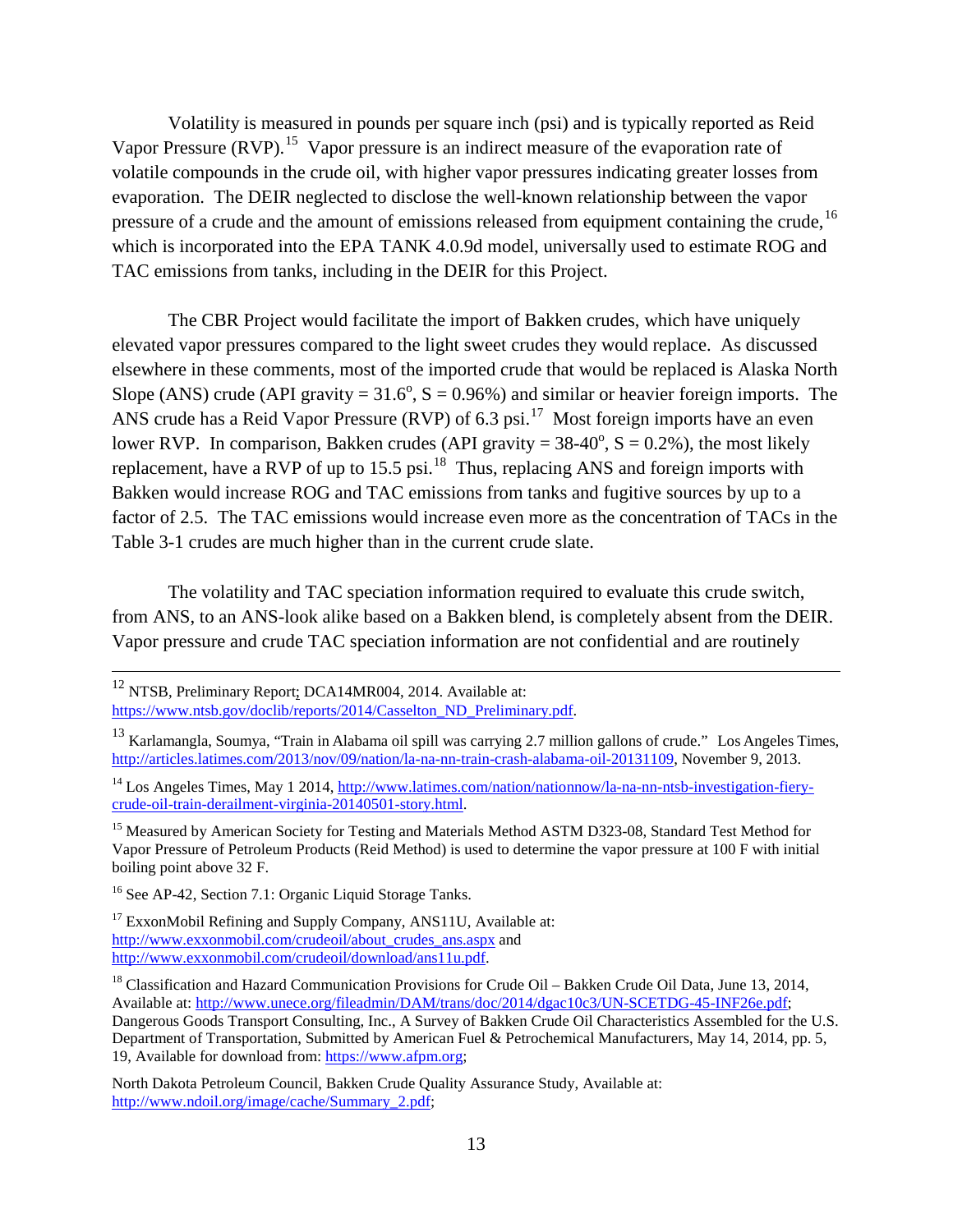included in public documents to support tank and fugitive emission calculations. Further, crude assay data is widely reported.<sup>[19](#page-14-0)</sup> See, for example, the Tesoro Vancouver Application.<sup>[20](#page-14-1)</sup>

The DEIR offers irrelevant information to support its theory, arguing that "the amount of fugitive emissions from a piece of equipment is a function of the mechanical integrity of the equipment and the pressure applied to its contents. The weight of the crude oil is not a factor." DEIR, p. C.2-2. While this is partially correct, in that the design of the equipment and the pressure exerted by the contained crude oil on this design are important factors that determine the amount of emissions during routine operations, it fails to acknowledge other key factors such as RVP and TAC concentrations in the crude discussed above. The DEIR must evaluate the foreseeable scenarios of both light sweet crude, including Bakken, and heavy sour crude, including tar sands.

The foreseeable switch from ANS and other current components of Valero's crude slate to a Bakken crude or a Bakken-tar sands mix, included in DEIR Table 3-1, is a feedstock change that should have been explicitly identified and evaluated in the DEIR. These new crudes are chemically and physically different from the current crude slate and the crude slate evaluated in the VIP EIR in ways that are not captured by exclusive consideration of crude slate sulfur content and API gravity. These differences will result in significant impacts not evaluated or disclosed in the CBR Project DEIR.

Bakken crudes have unique chemical and physical characteristics that distinguish them from currently refined crudes and which would result in significant environmental impacts not identified in the DEIR, including significant risk of upset, air quality, odor, and public health impacts. These unique characteristics include high volatility, flammability, $21$  and elevated concentrations of TACs and ROG.

The amount of TACs and ROG released from storage tanks and fugitive components depends upon the vapor pressure of the crude oil. Bakken crude oils are the most volatile of the

<span id="page-14-0"></span><sup>&</sup>lt;sup>19</sup> Jeff Thompson, Public Crude Assay Websites, February 24, 2011[. http://www.coqa-inc.org/docs/default](http://www.coqa-inc.org/docs/default-source/meeting-presentations/20110224_Thompson_Jeff.pdf)source/meeting-presentations/20110224 Thompson Jeff.pdf.

<span id="page-14-1"></span> $20$  Tesoro Savage, Application for Site Certification Agreement (Vancouver Application), vol. 1, August 29, 2013, Available at: [http://www.efsec.wa.gov/Tesoro%20Savage/Application/EFSEC%202013-](http://www.efsec.wa.gov/Tesoro%20Savage/Application/EFSEC%202013-01%20Volume%20I/EFSEC%202013-01%20-%20Compiled%20PDF%20Volume%20I.pdf) [01%20Volume%20I/EFSEC%202013-01%20-%20Compiled%20PDF%20Volume%20I.pdf](http://www.efsec.wa.gov/Tesoro%20Savage/Application/EFSEC%202013-01%20Volume%20I/EFSEC%202013-01%20-%20Compiled%20PDF%20Volume%20I.pdf) and vol. 2, Available at: [http://www.efsec.wa.gov/Tesoro%20Savage/Application/EFSEC%202013-01%20Volume%20II%20-](http://www.efsec.wa.gov/Tesoro%20Savage/Application/EFSEC%202013-01%20Volume%20II%20-%20Appendices/EFSEC%202013-01%20Compiled%20Volume%20II.pdf) [%20Appendices/EFSEC%202013-01%20Compiled%20Volume%20II.pdf](http://www.efsec.wa.gov/Tesoro%20Savage/Application/EFSEC%202013-01%20Volume%20II%20-%20Appendices/EFSEC%202013-01%20Compiled%20Volume%20II.pdf)**.**

<span id="page-14-2"></span> $21$  Flammable crude oils will ignite when they are mixed with air in certain concentration ranges. The lowest temperature at which they produce sufficient vapor to support combustion is called the "flash point".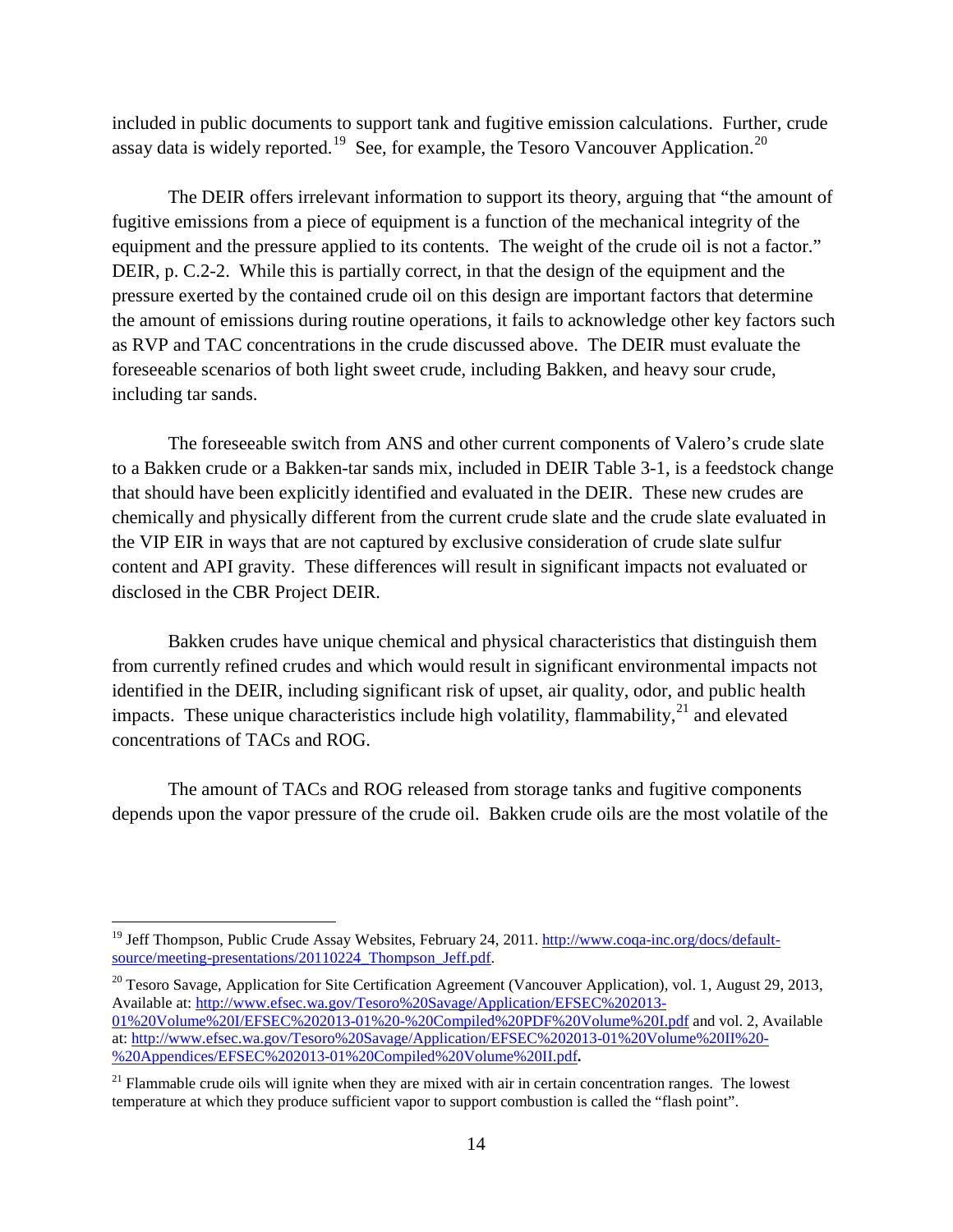crudes listed in DEIR Table 3-1. Crude oil data collected by Capline Pipeline, which tested crudes from 86 locations world-wide for vapor pressure, found the following:<sup>[22](#page-15-0)</sup>

"[l]ight, sweet oil from the Bakken Shale had a far higher vapor pressure – making it much more likely to throw off combustible gases – than crude from dozens of other locations… According to the data, oil from North Dakota and the Eagle Ford Shale in Texas had vapor-pressure readings of over 8 pounds per square inch, although Bakken readings reached as high as 9.7 PSI. U.S. refiner Tesoro Corp., a major transporter of Bakken crude to the West Coast, said it regularly has received oil from North Dakota with even more volatile pressure readings – up to 12 PSI. By comparison, Louisiana Light Sweet from the Gulf of Mexico, had vapor pressure of 3.33 PSI, according to the Capline data."

This data, summarized in Figure 1, shows that "light" crude oils vary substantially in vapor pressure and thus would have a wide range of environmental impacts when stored and transported. The more volatile the crude, the higher the ROG, TACs, and methane (a potent greenhouse gas) emissions, the higher the flammability, and the greater the potential consequences in the event of an accident. Thus, the DEIR's assertions that there will be no increase in ROG and TACs as lights will replace lights is simply inaccurate.



#### **Figure 2: Volatility (psi) of Some Commonly Refined Crude Oils**

**Under Pressure** 

Source: Wall Street Journal, February 23, 2014

<span id="page-15-0"></span><sup>&</sup>lt;sup>22</sup> Russell Gold, Analysis of Crude From North Dakota Raises Further Questions About Rail Transportation, Wall Street Journal, February 23, 2014.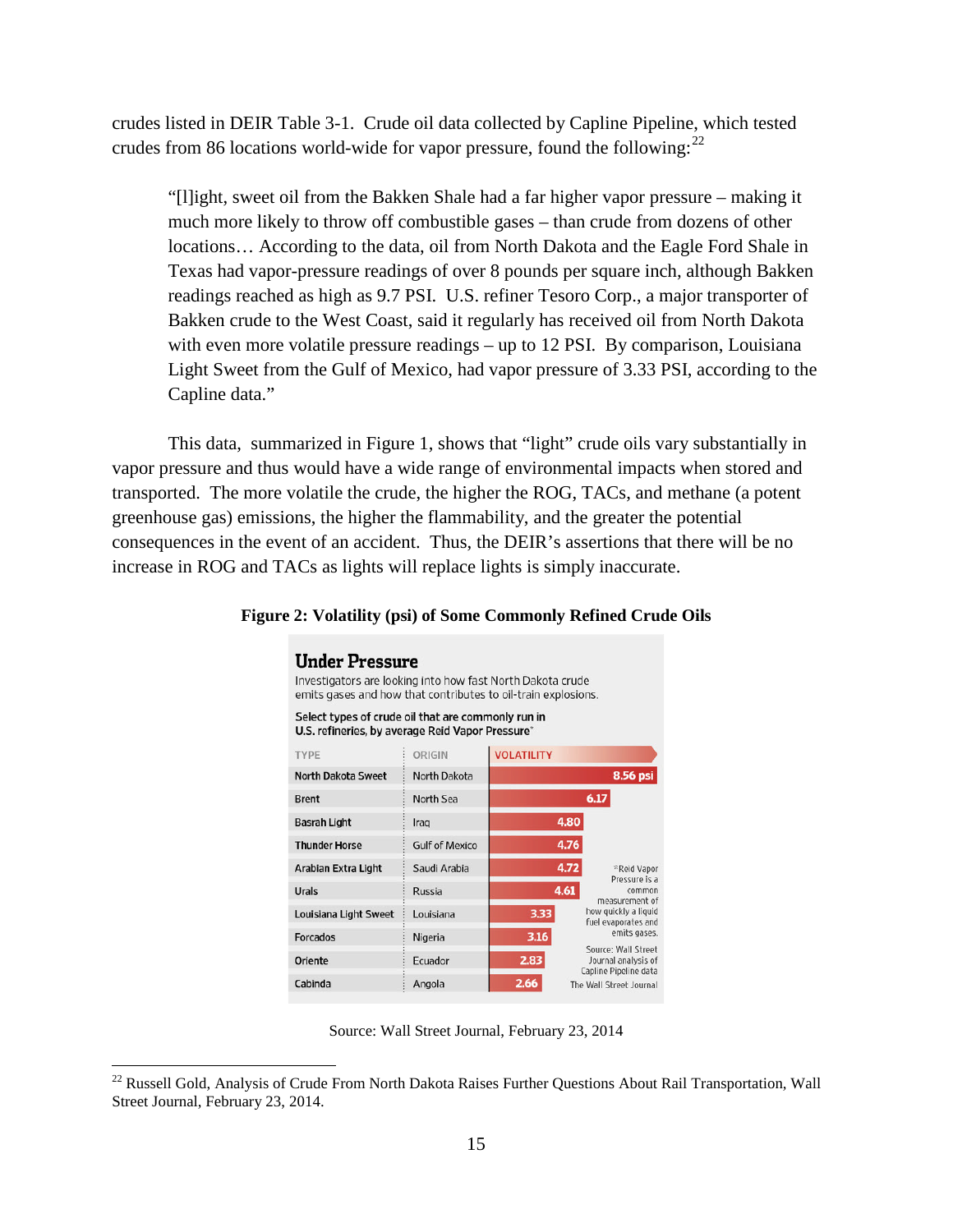Other data, summarized by American Fuel & Petrochemical Manufacturers<sup>[23](#page-16-0)</sup> indicate that the RVP of Bakken crude oil can be substantially higher than the value reported based on Capline Pipeline data. A study of Bakken crudes involved in the Lac-Mégantic accident by the Transportation Safety Board of Canada (TSBC)<sup>[24](#page-16-1)</sup> concluded that the volatility and flammability of Bakken crudes were more similar to gasoline than to crude oil, distinguishing Bakken crudes from conventional crude oils.



# **RVP Frequency for Bakken Crudes**

**Figure 3**

Source: Dangerous Goods Transport Consulting, Inc., 2014

Bakken and other light crude oils taken straight from the well typically contain large amounts of natural gas liquids (NGLs), known as light ends or condensate.<sup>[25](#page-16-2)</sup> These include C2 to C5 hydrocarbons: methane, propane, butane, ethane, and pentane. These are the components most likely to volatilize, burn, or explode in an accident. These light ends have the effect of increasing a crude's vapor pressure, lowering its flash point and lowering its initial boiling point, all of which result in increased environmental risks. These are called "live" crude oils. The high concentration of light ends makes them highly flammable, more likely to form fire balls and

<span id="page-16-0"></span><sup>23</sup> Dangerous Goods Transport Consulting, Inc., 2014, North Dakota Petroleum Council.

<span id="page-16-1"></span><sup>&</sup>lt;sup>24</sup> Transportation Safety Board of Canada, TSB Laboratory Report LP148/2013 (TSBC 2013), Available at: [http://www.bst-tsb.gc.ca/eng/lab/rail/2013/lp1482013/LP1482013.asp.](http://www.bst-tsb.gc.ca/eng/lab/rail/2013/lp1482013/LP1482013.asp)

<span id="page-16-2"></span><sup>25</sup> Dangerous Goods Transport Consulting, Inc., 2014, [https://www.afpm.org/WorkArea/DownloadAsset.aspx?id=4229.](https://www.afpm.org/WorkArea/DownloadAsset.aspx?id=4229)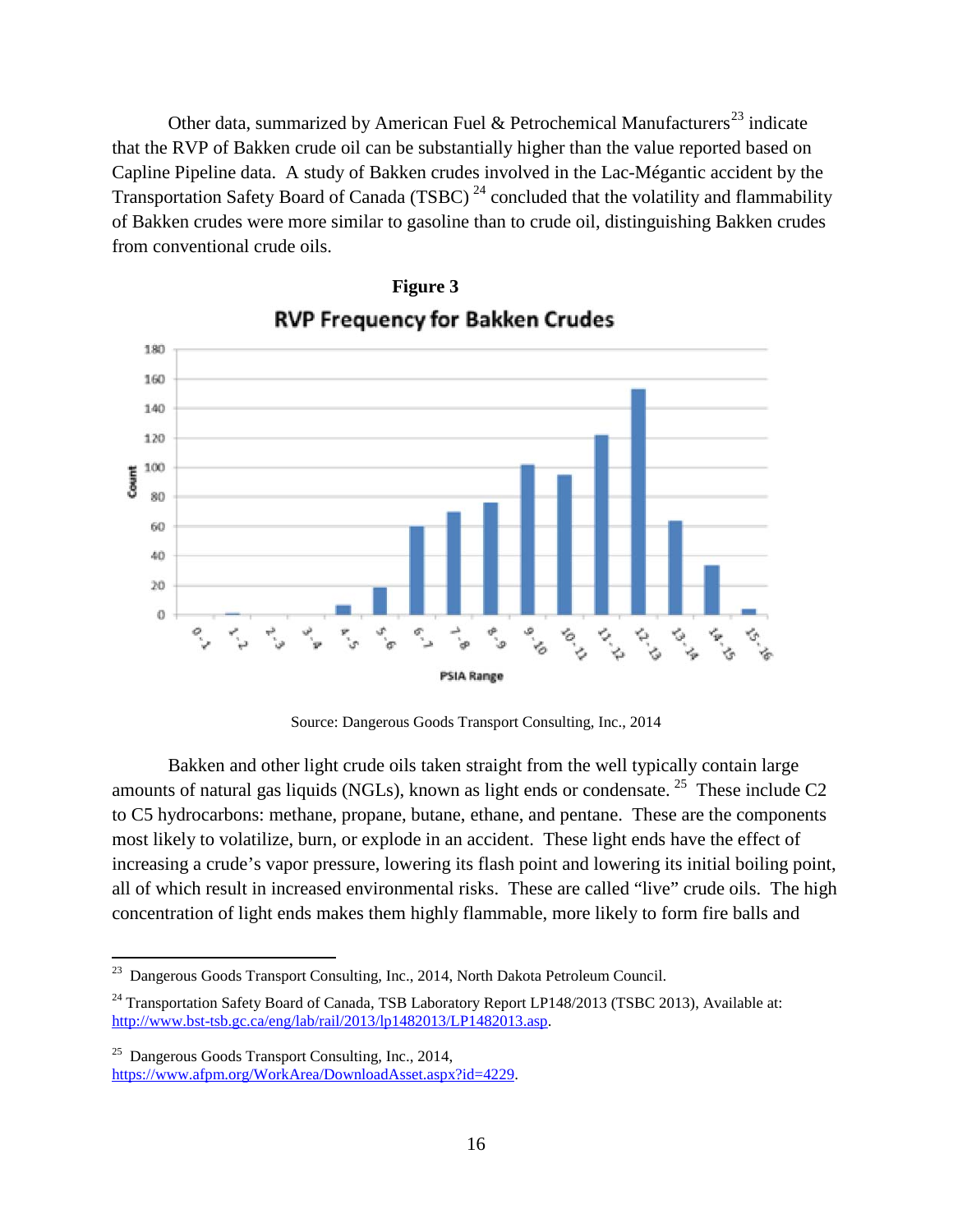boiling liquid expanding vapor explosions (BLEVES) in accidents. The failure to recognize this resulted in a significant underestimate of ROG and TAC emissions and hazards in the CBR Project DEIR.

In most petroleum-producing regions, light ends are removed before they are shipped using a stabilizer—a tall, cylindrical tower that uses heat to separate the light ends, which are then condensed and sent to a fractionator for processing. Crude stabilizers and NGL pipelines to send the recovered NGLs to market are ubiquitous in oil fields that produce light crude oils as crude pipeline specifications set pressure limits that force stripping of the NGLs. However, in the Bakken fields, this infrastructure is rare and most Bakken crude that is shipped by rail is shipped live. This distinguishes it from other light crudes, which are shipped dry, e.g., Eagle Ford crudes in Texas, where oil field infrastructure exists to process it and most of it is shipped by pipeline, which requires that NGLs be stripped. $^{26}$ 

Other crudes that Bakken would replace, such as ANS, are hard to ignite because they do not have as much combustible light ends. Most light crudes, including the imported foreign crudes currently processed, are stabilized. These stabilized crudes will not actively boil at ambient temperature and can be more safely shipped, stored, and refined. Thus, while "light" crude may replace other types of "light" crude, there are major differences in composition that affect environmental impacts. The CBR Project DEIR does not impose any condition(s) that require that NGLs be removed from received crudes to mitigate these impacts. Thus, analyses must assume that they will be present.

In addition, Bakken crudes, when blended with heavy crudes to meet crude slate requirements, have resulted in many refinery operating issues, which increase emissions. These include fouling of the cold preheat train; desalter upsets; and fouling of hot preheater exchangers and furnaces; as well as corrosion.<sup>[27](#page-17-1)</sup> These operating problems increase emissions. These operating problems and attendant emission increases were not disclosed in the CBR Project DEIR.

#### 2. Crude Slate Impacts Are Not Part of the Baseline

The DEIR next asserts that "[e]ven if VOC emissions were to increase based on Valero's purchase of light North American crudes, any such emissions increases would properly be considered part of the baseline because the baseline includes the full scope of operations allowed under existing permits that were issued based upon prior CEQA review." DEIR, p. C.2-1.

<span id="page-17-0"></span><sup>&</sup>lt;sup>26</sup> 'Degassing' North Dakota Crude Oil Before Shipping Among Safety Ideas, Insurance Journal, May 14, 2014, Available at: [http://www.insurancejournal.com/news/national/2014/05/14/329095.htm.](http://www.insurancejournal.com/news/national/2014/05/14/329095.htm)

<span id="page-17-1"></span> $^{27}$  Innovative Solutions for Processing Shale Oils, Hydrocarbon Processing,  $7/10/2013$ , [http://www.hydrocarbonprocessing.com/Article/3223989/Innovative-solutions-for-processing-shale-oils.html.](http://www.hydrocarbonprocessing.com/Article/3223989/Innovative-solutions-for-processing-shale-oils.html)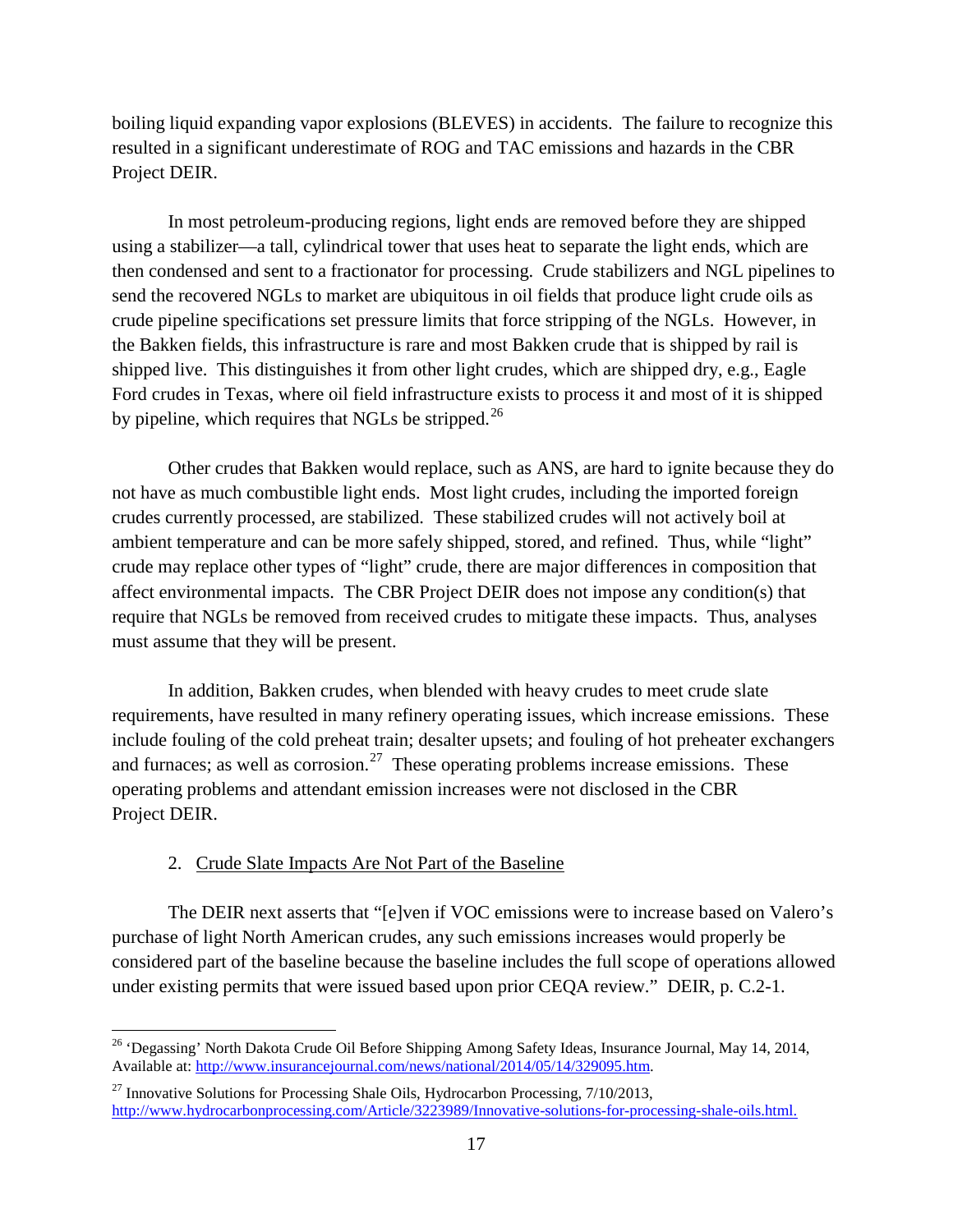Elsewhere, the DEIR asserts, "Finally, even if one assumed that Valero will purchase 70,000 barrels per day of light sweet North American crude, and the crudes delivered and processed became substantially lighter, any resulting increase in emissions would be within the baseline for operational air quality impact." This is supported by citing the same suite of CEQA cases relied on for the parallel argument with respect to heavy sour crudes discussed above. DEIR, p. C.2-2. The response to this argument around heavy sour crudes applies equally here and is incorporated by reference.

The baseline argument for light sweet crudes goes a step further than for heavy sour crudes, arguing that "Valero holds permits for all of the Refinery's process equipment… The City and the BAAQMD issued these permits based on the environmental impact report (EIR) for the Valero Improvement Project (VIP) prepared and certified by the City in 2003. The baseline includes the full scope of operations allowed under these permits. In particular, the baseline includes the permitted operation of the Refinery's eight crude oil storage tanks (storage tanks S-57 through S-62, S-1047, and S-1048). In connection with the VIP, the BAAQMD issued permits based on the City's EIR." DEIR, p. C.2-3.

This mischaracterizes the VIP EIR and the permits for the subject tanks. The VIP EIR evaluated only the two new storage tanks (VIP DEIR, p. 3-51) and the increase in ROG emissions from several other unidentified tanks up to a 5 ton/year increase in ROG relative to a 3-year baseline, based on a vapor pressure of 5 psi.<sup>28</sup> VIP DEIR, Table 4.2-9. The CBR Project would facilitate an additional increase in ROG and TAC emissions from these tanks over the same 3-year baseline, due to an increase in the vapor pressure of the stored crude oils and higher amounts of TACs in the rail-imported crudes. Thus, the VIP EIR did not evaluate the full scope of the ROG and TAC emissions that would occur as a result of the CBR Project.

In addition, the VIP EIR analyzed the TAC emissions from these tanks. These emissions were based on a speciation profile that assumes far less toxic air contaminants than would be present in the crudes listed in the CBR Project. DEIR Table 3-1. For example, the VIP EIR calculations assumed that benzene would be present in the crudes stored in new Tanks 1707 and 1708 at 0.009 weight percent (wt.%).<sup>[29](#page-18-1)</sup> The benzene content of the suite of tar sands crudes listed in DEIR Table 3-1 are substantially higher than 0.009 wt.%, ranging from 0.02 wt.% to

<span id="page-18-0"></span><sup>&</sup>lt;sup>28</sup> The BAAQMD Permit Handbook in Chapter 3.1 refers to U.S. EPA's AP-42 guidelines, Chapter 5.2, in which a default RVP for crude oil is listed as 5 psi, though it is noted that RVP of crude oils can range from less than 1 up to 10 psi. See: [http://hank.baaqmd.gov/pmt/handbook/rev02/PH\\_00\\_05\\_03\\_01.pdf](http://hank.baaqmd.gov/pmt/handbook/rev02/PH_00_05_03_01.pdf) and [http://www.epa.gov/ttnchie1/ap42/.](http://www.epa.gov/ttnchie1/ap42/)

<span id="page-18-1"></span> $29$  The benzene concentration assumed in the storage tanks is calculated from post-VIP ROG emissions of 193 ton/yr (VIP DEIR, Table 4.2-9) and the post-VIP benzene emissions of 33.93 lb/yr (VIP DEIR, Table 4.7-6) as:  $100x[33.93 lb/yr/(193 ton/yr)(2000 lb/ton)] = 0.009 wt\%$ .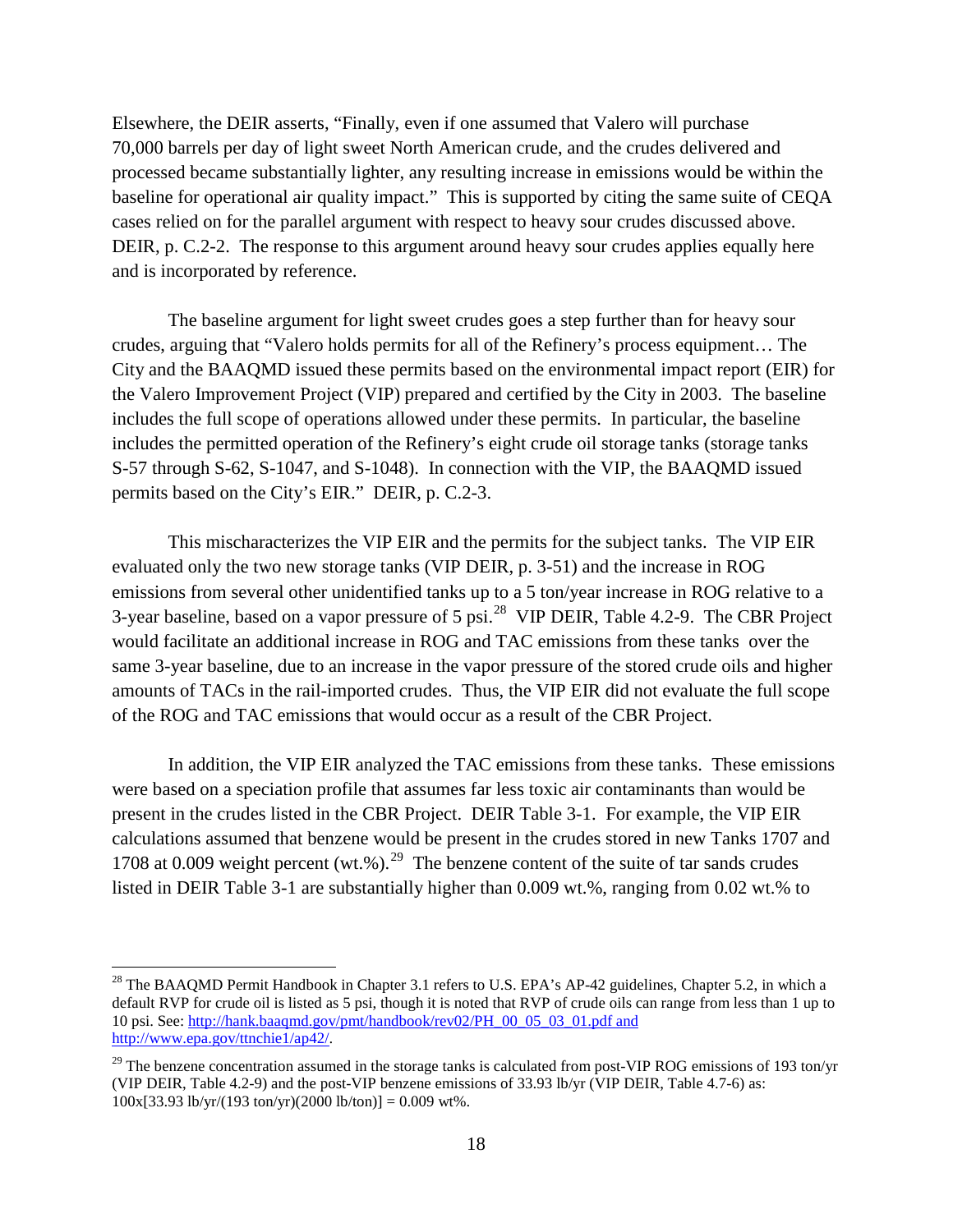0.81 wt.%,<sup>[30](#page-19-0)</sup> or over 2 to 90 times higher. Similarly, Material Safety Data Sheets (MSDSs) submitted by others seeking to import similar cost-advantaged North American crudes, including Bakken, indicate benzene concentrations up to 7 wt.%,  $31$  with Bakken crudes generally having the highest concentrations of benzene among all those evaluated. Benzene is a known human carcinogen. Human exposure to benzene has been associated with a range of acute and longterm adverse health effects and diseases, including cancer and adverse hematological, reproductive and development effects.<sup>[32](#page-19-2)</sup>

The CBR Project DEIR incorrectly asserts that "even if the Project were to cause an increase in ROG emissions from storage tanks, any such increase would be considered part of the baseline conditions." DEIR, p. C.2-3. The CEQA baseline is not determined by permit conditions, but rather by actual conditions. The full scope of tank operations, i.e., storing crude oils that have much higher vapor pressures and concentrations of TACs than existed in the market place at the time of the 2002 VIP CEQA review, were never subject to CEQA review and must be evaluated in the instant case.

#### **II. THE DEIR UNDERESTIMATED ROG EMISSIONS**

The DEIR estimated that the Project would result in a net decrease in ROG emissions of 1.61 ton/yr, as summarized in Table 1. DEIR, Table 4.1-5.

|                                               | $ROG*$   | $ROG**$  |
|-----------------------------------------------|----------|----------|
| Source                                        | (ton/yr) | (lb/day) |
| Unloading Rack & Pipeline Fugitive Components | 1.88     | 10.30    |
| Locomotives                                   | 1.70     | 9.32     |
| Marine Vessels (Displaced Baseline)           | $-5.18$  | $-28.38$ |
| <b>Total Net Emissions</b>                    | $-1.61$  | $-8.77$  |

**Table 1: Annual and Daily Net Operational ROG Emissions**

\* Source: DEIR Table 4.1-5

\*\* Calculated as (ton/year)(2000 lbs/ton)/(365 days/year)

<span id="page-19-0"></span><sup>&</sup>lt;sup>30</sup> [www.crudemonitor.ca.](http://www.crudemonitor.ca/) Concentrations reported in volume % ( $v/v$ ) in this source were converted to weight % by dividing by the ratio of compound density in kg/m<sup>3</sup> at 25 C (benzene =876.5 kg/m<sup>3</sup>) to crude oil density in kg/m<sup>3</sup>, based on the most recent sample, as of June 27, 2014.

<span id="page-19-1"></span><sup>&</sup>lt;sup>31</sup> TSBC 2013; Tesoro Savage, Application for Site Certification Agreement, vol. 2, Appendix G: Material Safety Data Sheets for Enbridge Bakken (n-hexane = 11%); sour heavy crude oil (benzene = 7%; toluene = 7%; ethylbenzene = 7%; xylene = 7%); sweet heavy crude oil (toluene = 7%); light sweet crude oil (benzene = 7%; toluene = 7%; ethylbenzene = 7%; xylene = 7%), August 29, 2013, Available at: [http://www.efsec.wa.gov/Tesoro%20Savage/Application/EFSEC%202013-01%20Volume%20II%20-](http://www.efsec.wa.gov/Tesoro%20Savage/Application/EFSEC%202013-01%20Volume%20II%20-%20Appendices/EFSEC%202013-01%20Compiled%20Volume%20II.pdf) [%20Appendices/EFSEC%202013-01%20Compiled%20Volume%20II.pdf](http://www.efsec.wa.gov/Tesoro%20Savage/Application/EFSEC%202013-01%20Volume%20II%20-%20Appendices/EFSEC%202013-01%20Compiled%20Volume%20II.pdf)**.**

<span id="page-19-2"></span><sup>&</sup>lt;sup>32</sup> CARB, Report to the Scientific Review Panel on Benzene, Prepared by the Staffs of The Air Resources Board and The Department of Health Services, November 27, 1984, Available at:

[http://www.arb.ca.gov/toxics/id/summary/benzene.pdf;](http://www.arb.ca.gov/toxics/id/summary/benzene.pdf) Chronic Toxicity Summary: Benzene, Available at: http://www.oehha.org/air/chronic\_rels/pdf/71432.pdf; World Health Organization, Exposure to Benzene: A Major Public Health Concern, Available at: http://www.who.int/ipcs/features/benzene.pdf.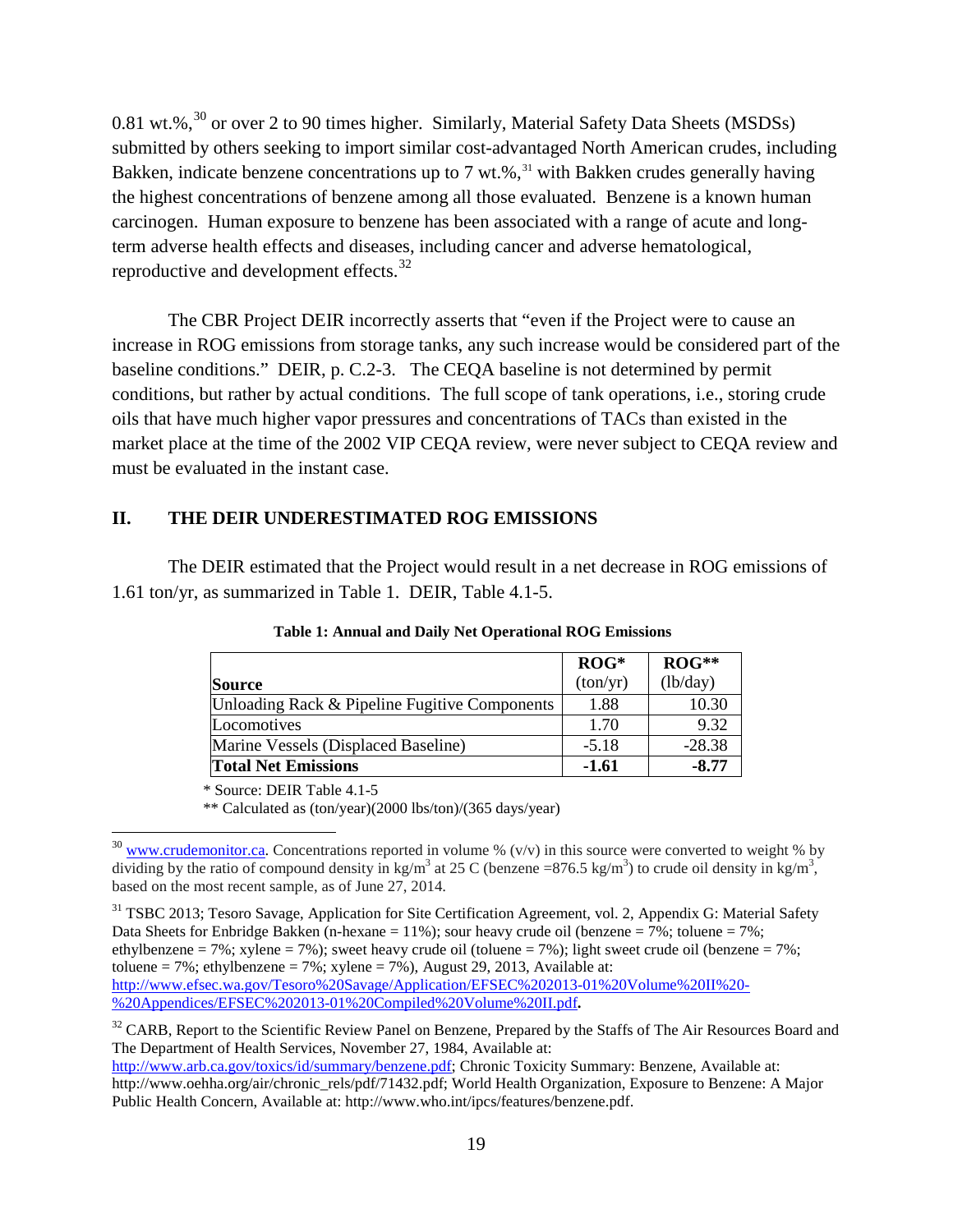The DEIR underestimated ROG emissions as it excluded many sources of ROG emissions from the Project, discussed below. The *increase* in ROG emissions is significant when these omissions are cured.

#### **A. Decrease In Ship Emissions Are Not Real Or Enforceable**

The ROG emissions in Table 1 assume marine vessel emissions would be reduced by 5.18 ton/yr, by eliminating 73 vessel trips (70,000 bbl/day x 365 day/350,000 bbl/vessel). DEIR, p. 4.1-16. The DEIR asserts that "[c]rude oil delivered to the Refinery by tank car would not displace crude oil delivered to the Refinery by pipeline." DEIR, p. ES-3, 1-1.

However, it is well known that San Joaquin Valley crude oil production is declining.<sup>33</sup> The nearby Shell Oil Refinery in Martinez, for example, recently increased crude storage capacity to substitute imported crude oil by marine vessel "for diminishing San Joaquin Valley crude by pipeline." DEIR, Table 5-1. ESA expressed concern that ship deliveries could increase in the future to replace diminishing supplies of crude oil available by pipeline. Valero 2013, Data Request No. 2, Item 1.<sup>34</sup> Further, the BAAQMD Statement of Basis for the VIP Project states: "Valero anticipates the possibility that crude may no longer be brought in by pipeline. This could result from a problem with the pipeline, or a change in the cost of crude that makes pipeline supply no longer economical."<sup>35</sup> Thus, it is entirely possible, especially in the absence of any enforceable conditions of approval, that the Project would not decrease marine deliveries to the extent claimed in the DEIR.

The DEIR must be modified to include clearly stated and enforceable provisions to assure that any increase in ROG and TAC emissions from importing crude by rail rather than by marine vessel or pipeline are fully offset by reductions in ship emissions and that the reductions are achieved in practice. These conditions should include requirements to test, record, and report to the City the RVP of all crude oil delivered by ship, rail, and pipeline and source testing of representative ship and locomotive emissions to assure the reductions are achieved.

#### **B. Storage Tanks ROG and TAC Emissions Were Omitted**

The DEIR did not adequately quantify emissions from the tanks that would store the crude oil delivered by rail. The emissions from floating-roof tanks include: tank breathing losses

<span id="page-20-0"></span><sup>&</sup>lt;sup>33</sup> California Energy Commission, Margaret Sheridan, California Crude Oil Production and Imports, April 2006, Available at: [http://www.energy.ca.gov/2006publications/CEC-600-2006-006/CEC-600-2006-006.PDF.](http://www.energy.ca.gov/2006publications/CEC-600-2006-006/CEC-600-2006-006.PDF)

<span id="page-20-1"></span><sup>&</sup>lt;sup>34</sup> Valero Responses to: Valero Crude by Rail Project Data Request Number 2, April 2, 2013.

<span id="page-20-2"></span><sup>35</sup> [http://www.baaqmd.gov/~/media/Files/Engineering/Title%20V%20Permits/B2626/B2626\\_2010-](http://www.baaqmd.gov/~/media/Files/Engineering/Title%20V%20Permits/B2626/B2626_2010-05_renewal_03.ashx?la=en) [05\\_renewal\\_03.ashx?la=en.](http://www.baaqmd.gov/~/media/Files/Engineering/Title%20V%20Permits/B2626/B2626_2010-05_renewal_03.ashx?la=en)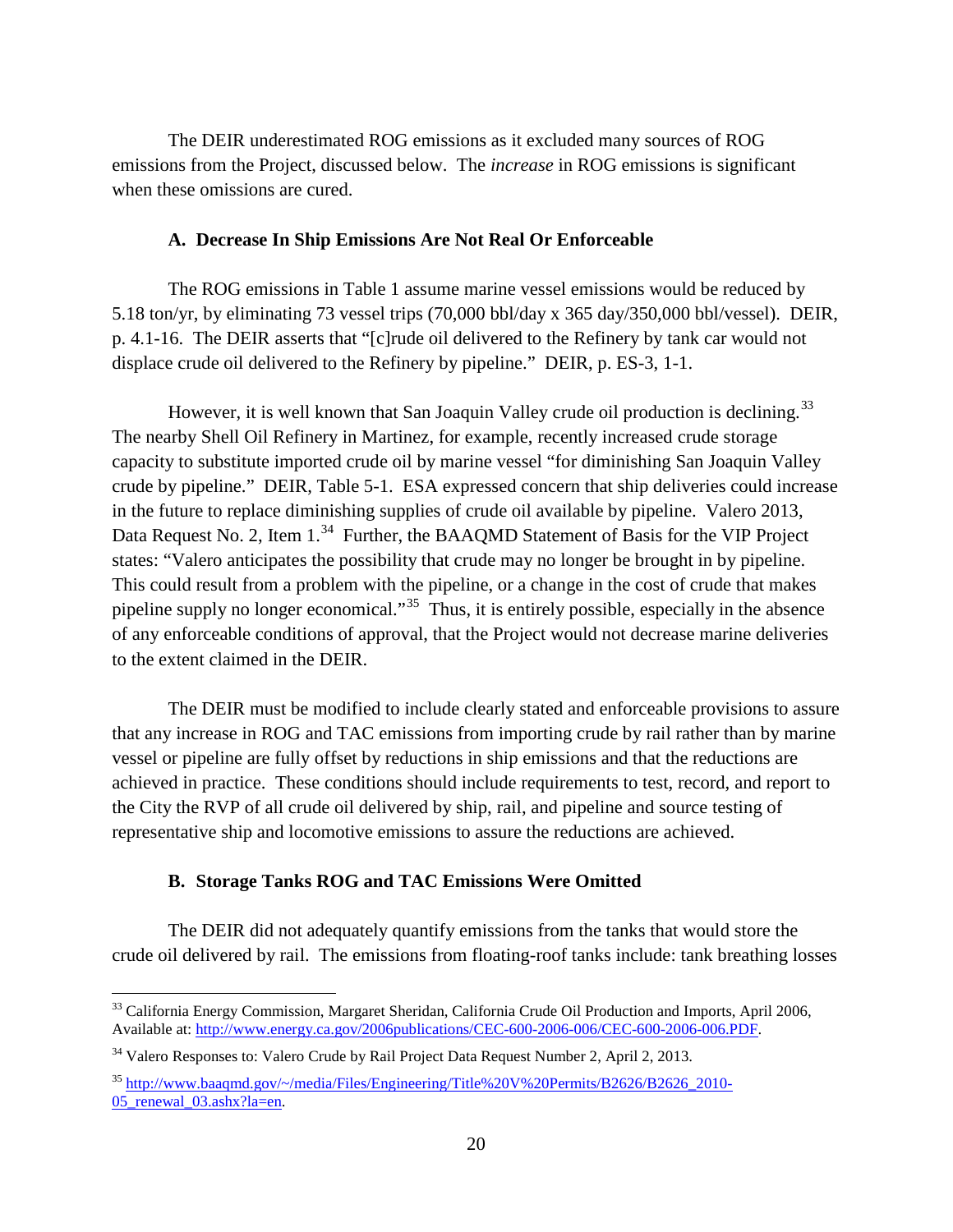(the sum of rim seal losses, withdrawal losses, deck fitting losses, and deck seam losses estimated by the EPA model TANKS 4.0.9d) and roof landing losses.

#### 1. Significant Tank Breathing Losses Were Omitted

Tank breathing losses are estimated using the EPA model: TANKS 4.0.9d. The CBR Project DEIR did not include any emissions from the tanks that would store the rail-imported crude.

The CBR Project DEIR describes the Project as replacing 70,000 bbl/day of crude oil delivered by ship with 70,000 bbl/day of crude oil delivered by train. The CBR Project DEIR fails to consider what happens to the crude oil after it is transferred from the rail cars through a new pipeline. DEIR, Sec. 3.2. It simply states that the contents of each tank car will be pumped "into storage tankage located in the Refinery's crude oil storage tank field." DEIR, p. 3-20. This crude oil will be stored in existing storage tanks. As the imported crude oil will have a higher vapor pressure than current crude oils stored in these tanks, ROG and TAC emissions from the tanks will increase. The VIP EIR did not evaluate these emission increases. The CBR Project DEIR also does not include these ROG and TAC emissions.

The Project described in the IS/MND included transferring crude oil from rail cars into existing external floating roof tank 1776. This required changing the service of this tank from jet fuel and other refinery products to crude oil. The ROG emissions were estimated with the EPA TANKS 4.0.9d model for a throughput of 70,000 bbl/day and a crude oil RVP of 9.4 psi. The resulting ROG emissions were 39.3 lb/day and 7.18 ton/yr. The net ROG emission increase, relative to December 2009 through November 2012 baseline, was 23.7 lb/day and 4.33 ton/yr. DEIR, Appx. E.3 (2/13 Application, Table 3-2). The supporting calculations for these emission increases (in Appendix B to the February 2013 Application, provided in DEIR, Appx. E.3, Attachments B-1 and B-2) were withheld from the DEIR as confidential business information (CBI).

The Project was modified in November 2013 to replace Tank 1776 with Tanks 1701 through 1708 (S-57 through S-62). These are existing external floating roof tanks that are currently permitted to store crude oil and have historically stored crude oil delivered by both ship and pipeline. DEIR, Appx. E.4 (11/13 Application, p. 6). Thus, the baseline emissions from these tanks include both San Joaquin Valley crudes and ANS and other ship-imported crudes. These tanks are not in the Title V permit for the Valero Refinery, but rather in the Title V Permit for NuStar Logistics, L.P., Facility B5574. The November 2013 Application incorrectly asserts that these tanks are neither altered nor modified sources and thus are not subject to Authority to Construct and New Source Review requirements for the CBR Project. DEIR, Appx. E.4 (11/13 Application, p. 7). The November 2013 Application at p. 7 (DEIR, Appx. E.4) asserts: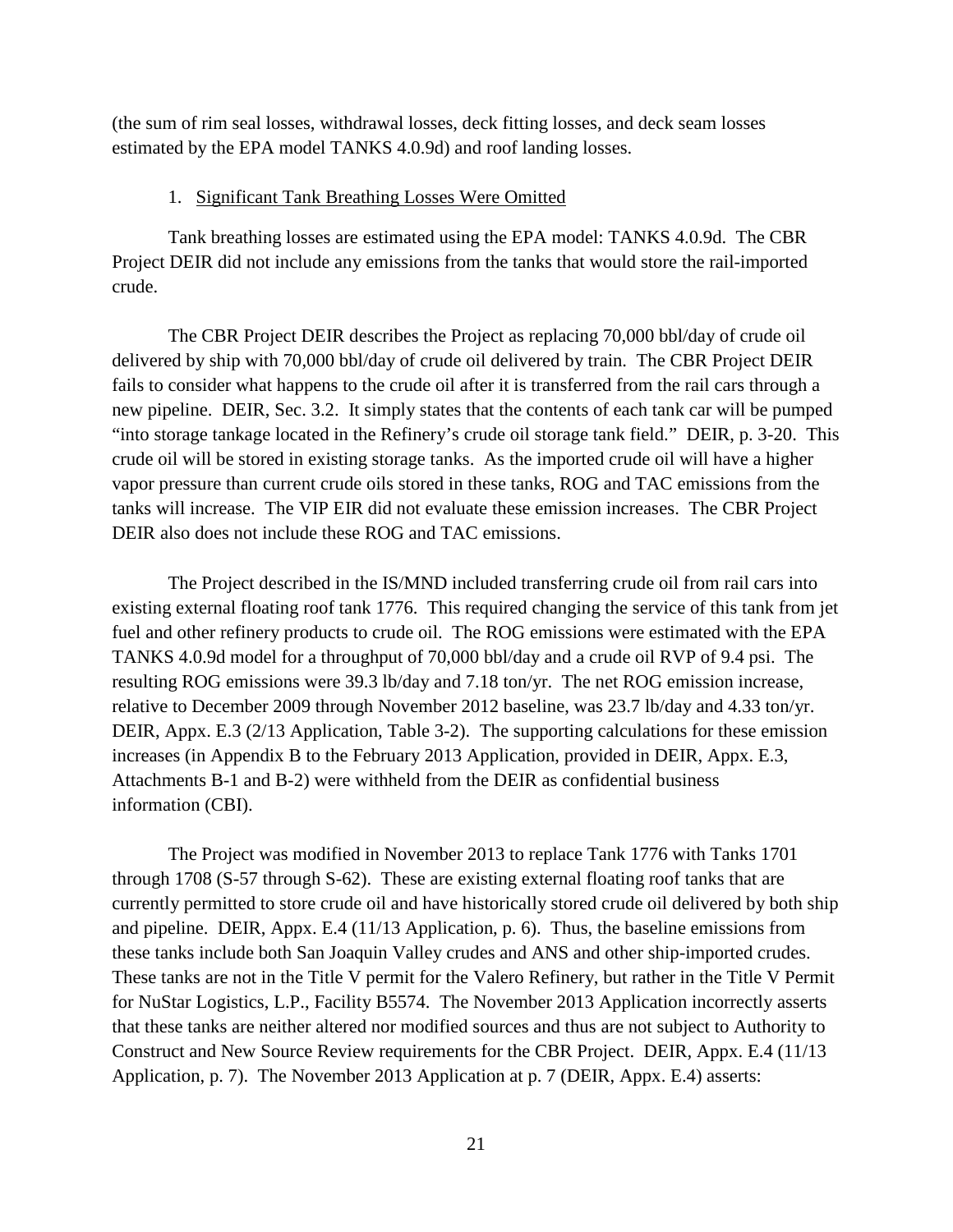"Changes in material stored. The tanks are currently permitted to store crude oil received by marine vessels and pipeline. With the implementation of this project, the tanks will continue to store crude oil. The crude oil will be received from rail cars, as well as from marine vessels and pipeline. Tanks 1701 through 1706 have historically stored crude oil delivered by ships and pipeline. Tanks 1707 and 1708 were recently constructed and were permitted under NSR to store crude oil. These tanks currently comply with all the requirements in Regulation 8, Rule 5, and associated permit conditions."

#### Similarly, the DEIR argues (DEIR, p. 4.1-17):

"Nor would the Project cause any emissions increases from storage tanks. Currently, the Refinery stores crude oil delivered by ship and pipeline in eight existing storage tanks numbered 1701 through 1708. Crude oil delivered by rail would be stored in the same tanks. The tanks would not be modified, and would continue to be subject to the same throughput limit and other permit conditions."

Thus, the DEIR does not include any ROG or TAC emissions from these tanks. However, this assertion is invalid, as explained above. The basis of this argument is that "Valero must blend crude feedstocks to a narrow range of weight and sulfur content before they can be processed into marketable products. Because the crude oil blends cannot become significantly heavier or lighter, nor contain significantly more sulfur, there would be no increase in processing emissions." DEIR, p. 4.1.17. This is immaterial as to ROG and TAC emissions because they do not depend on weight and sulfur content of the crude, but rather on vapor pressure and TAC speciation of the crude. These are not related to the gravity or sulfur content of the crude oil.

The ROG and TAC emissions from the receiving storage tanks would increase if 70,000 bbl/day of ship-imported or pipeline-imported crude were replaced with 70,000 bbl/day of rail-imported crude. The DEIR is deficient for failing to include any estimate of these emission increases and for withholding all information required to estimate these emissions, information that is never classified as CBI in public documents—vapor pressures, tank characteristics, baseline emissions, etc.

An approximate estimate of the increase in daily ROG emissions can be made from the previously reported daily ROG emissions for Tank 1776. The IS/MND estimated daily ROG emissions of 39.3 lb/day for a 70,000 bbl/day throughput of crude with an RVP of 9.4 psi. The RVP of the baseline crude in the seven storage tanks that would be used is unknown. However, the DEIR indicates that it is either San Joaquin Valley crude (pipeline) or Alaska North Slope lookalikes.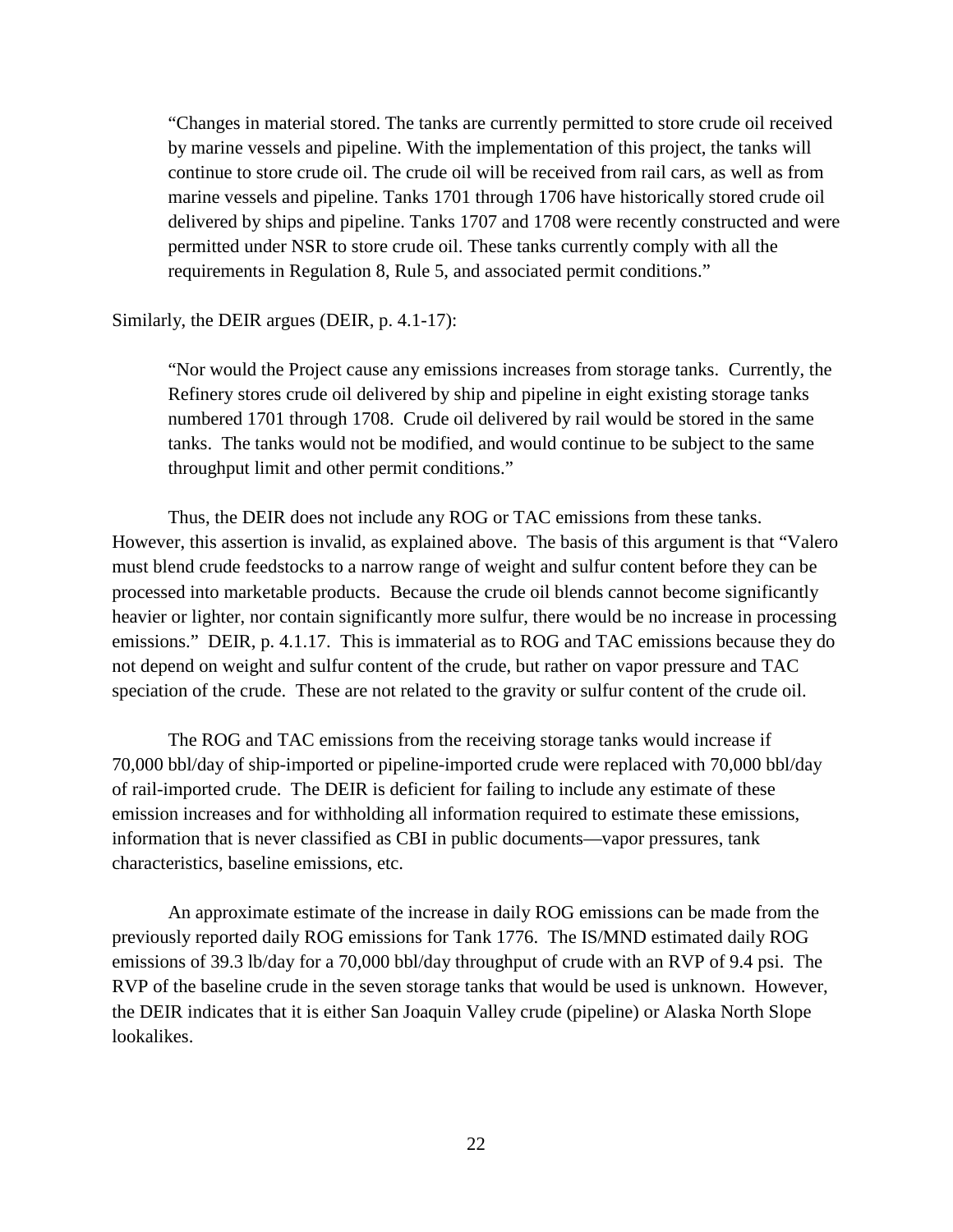*First*, assuming the baseline crude has an RVP equal to that for Alaska North Slope crude, or 6.3 psi,<sup>[36](#page-23-0)</sup> the baseline ROG emissions for 70,000 bbl/day would be **26.3 lb/day**.<sup>[37](#page-23-1)</sup> The increase in ROG emissions, from storing 70,000 bbl/day of Bakken crude in the same tank(s), assuming the reported upper-bound vapor pressure for Bakken crude  $(15.5 \text{ psi})^{38}$  $(15.5 \text{ psi})^{38}$  $(15.5 \text{ psi})^{38}$  would be **64.8 lb/day**. [39](#page-23-3) Thus, the net increase in ROG emissions from replacing 70,000 bbl/day of shipimported ANS with 70,000 bbl/day of rail-imported Bakken is **38.5 lb/day** (64.8 - 26.3 = 38.5). The corresponding net increase in annual emissions would be **7.0 ton/vear**<sup>[40](#page-23-4)</sup> if all of the railimported crude were Bakken. This is a reasonably foreseeable scenario as crudes required to blend 100% Bakken to an ANS-lookalike crude could be imported by marine vessel

*Second*, assuming the baseline crude has an RVP equal to that of San Joaquin Valley crude or other similar heavy sour crudes,  $0.04$  psi,<sup>[41](#page-23-5)</sup> the baseline ROG emissions for  $70,000$ bbl/day would be **0.2 lb/day**. [42](#page-23-6) As detailed above, the increase in ROG emissions, from storing 70,000 bbl/day of Bakken crude in the same tank(s), assuming the reported upper-bound vapor pressure for Bakken crude  $(15.5 \text{ psi})^{43}$  $(15.5 \text{ psi})^{43}$  $(15.5 \text{ psi})^{43}$  would be **64.8 lb/day**.<sup>44</sup> Thus, the net increase in ROG emissions from replacing 70,000 bbl/day of pipeline-imported San Joaquin Valley or other similar heavy sour crudes with 70,000 bbl/day of rail-imported Bakken is **64.6 lb/day** (64.8 - 0.2 = 64.6). The corresponding net increase in annual emissions would be **11.8 ton/year** if all of the rail-imported crude were Bakken. This is a reasonably foreseeable scenario as crudes required to blend 100% Bakken to an ANS-lookalike could be imported by marine vessel.

The resulting daily net increase in ROG emissions for a San Joaquin Valley or other similar heavy crude baseline, but otherwise assuming all of the CBR Project DEIR's emissions, is 56 lb/day, as shown in Table 2. This increase in ROG emissions is significant, as it exceeds

<span id="page-23-0"></span><sup>&</sup>lt;sup>36</sup> ExxonMobil Refining and Supply Company, ANS11U, Available at: [http://www.exxonmobil.com/crudeoil/about\\_crudes\\_ans.aspx](http://www.exxonmobil.com/crudeoil/about_crudes_ans.aspx) and [http://www.exxonmobil.com/crudeoil/download/ans11u.pdf.](http://www.exxonmobil.com/crudeoil/download/ans11u.pdf)

<span id="page-23-1"></span> $37$  Baseline ROG emissions from storage of 70,000 bbl/day of ANS in one or more of existing tanks 1701 - 1708 = (39.3 lb/day) (6.3 psi/9.4 psi) = **26.3 lb/day**.

<span id="page-23-2"></span><sup>38</sup> Classification and Hazard Communication Provisions for Crude Oil – Bakken Crude Oil Data, June 13, 2014.

<span id="page-23-3"></span> $39$  Increase in POC emissions from storing 70,000 bbl/day of Bakken crude in one or more of existing tanks 1701- $1708 = (39.3 \text{ lb/day})(15.5 \text{ psi}/9.4 \text{ psi}) = 64.8 \text{ lb/day}.$ 

<span id="page-23-4"></span><sup>&</sup>lt;sup>40</sup> Increase in annual emissions =  $(38.5 \text{ lb/day})(365 \text{ days/year})/(2000 \text{ lb/ton}) = 7.02 \text{ ton/yr}$ .

<span id="page-23-5"></span><sup>41</sup> Emission Calculation Protocol for Oil Production Tanks, September 1, 2000.

<span id="page-23-6"></span><sup>&</sup>lt;sup>42</sup> Baseline ROG emissions from storage of 70,000 bbl/day of ANS in one or more of existing tanks 1701 - 1708 = (39.3 lb/day) (0.04 psi/9.4 psi) = **0.17 lb/day**.

<span id="page-23-7"></span><sup>43</sup> Classification and Hazard Communication Provisions for Crude Oil – Bakken Crude Oil Data, June 13, 2014.

<span id="page-23-8"></span><sup>&</sup>lt;sup>44</sup> Increase in ROG emissions from storing 70,000 bbl/day of Bakken crude in one or more of existing tanks 1701 - $1708 = (39.3 \text{ lb/day})(15.5 \text{ psi}/9.4 \text{ psi}) = 64.8 \text{ lb/day}.$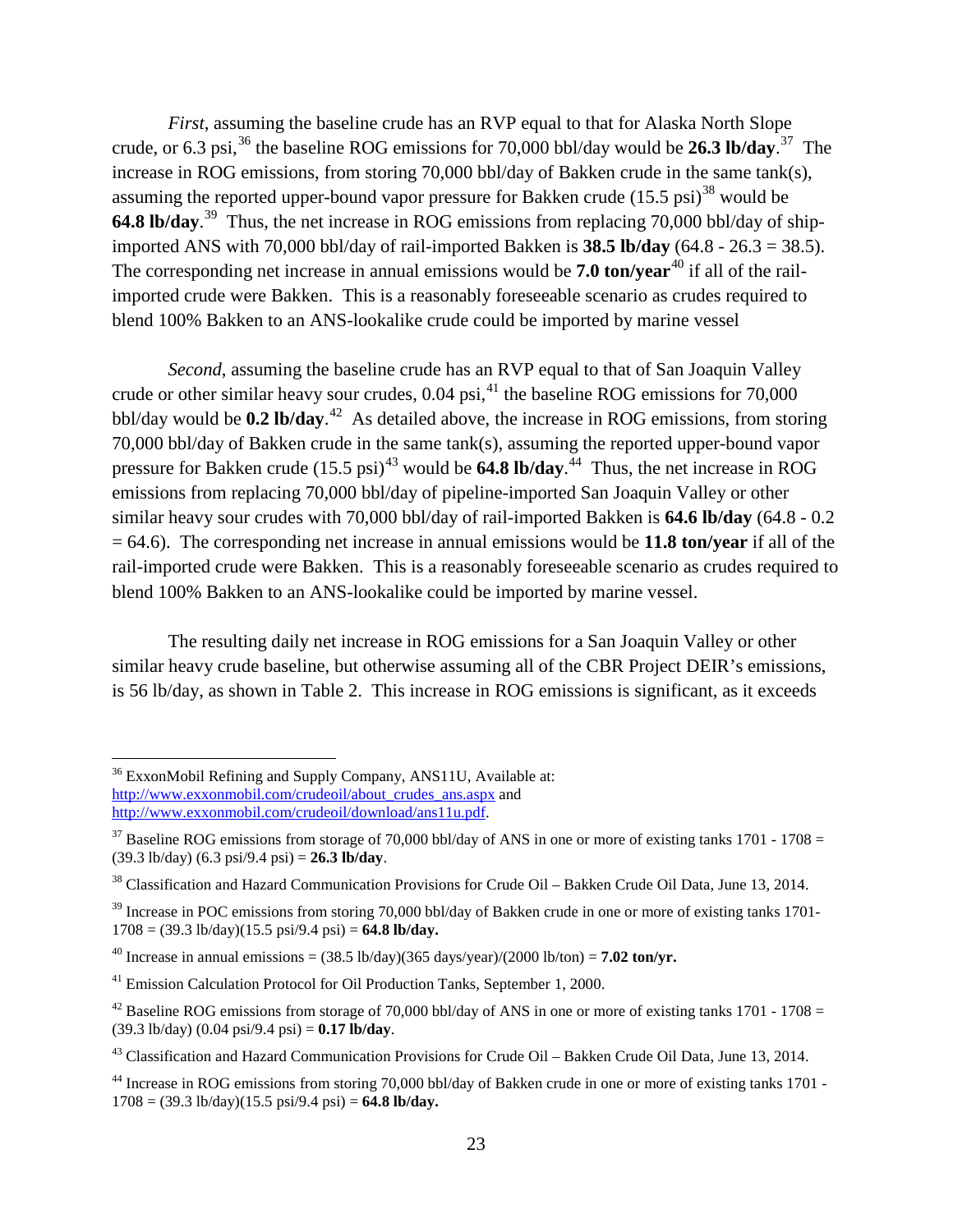the BAAQMD CEQA significance threshold<sup>[45](#page-24-0)</sup> of 54 lb/day and triggers New Source Review thresholds that require Best Available Control Technology. This is a significant impact that was not disclosed in the DEIR. The total Project increase would be even greater than the emissions in Table 2, which do not include ROG increases from other omitted sources, discussed below.

|                                               | <b>ROG</b> | <b>ROG</b> |
|-----------------------------------------------|------------|------------|
| <b>Source</b>                                 | (ton/year) | (lb/day)   |
| Unloading Rack & Pipeline Fugitive Components | 1.88       | 10.30      |
| Locomotives                                   | 1.70       | 9.32       |
| <b>Storage Tank (SJV Crude Baseline)</b>      | 11.79      | 64.60      |
| Marine Vessels (Displaced Baseline)           | $-5.18$    | $-28.38$   |
| <b>Total Net Emissions</b>                    | 10.19      | 55.83      |
| <b>BAAQMD CEQA Significance Threshold</b>     | 10         | 54         |
| Significant?                                  | YES        | YES        |

**Table 2: Revised Annual and Daily Net Operational ROG Emissions San Joaquin Valley Crude Baseline**

The increase in ROG emissions in Table 2 would be accompanied by an increase in TAC emissions, which are estimated by multiplying the ROG emission increase by the weight percent of each TAC in the ROG emissions (i.e., the TAC speciation profile). The contribution of TAC emissions from these tanks were not included in the DEIR's health risk assessment, which only evaluated diesel particulate matter and PM2.5.

Because the Project would result in significant ROG emissions, the lead agency is required to examine the impact of the increase in localized ROG emissions on ambient air quality and the local community and identify mitigation that is capable of reducing or eliminating these impacts to below a level of significance. To mitigate the Project's significant ROG emissions, the City should consider feasible mitigation measures such as the use of zeroleak fugitive components; use of geodesic domes on external floating roof tanks, which are commonly used on tanks that store RVP 11 crude oils; cable-suspended, full-contact floating roofs; and the use geodesic domes on the existing fixed roof tanks.<sup>46</sup>

<span id="page-24-0"></span> <sup>45</sup> BAAQMD Proposed Air Quality CEQA Thresholds of Significance, May 3, 2010, Available at: [http://www.baaqmd.gov/~/media/Files/Planning%20and%20Research/CEQA/Summary\\_Table\\_Proposed\\_BAAQM](http://www.baaqmd.gov/~/media/Files/Planning%20and%20Research/CEQA/Summary_Table_Proposed_BAAQMD_CEQA_Thresholds_May_3_2010.ashx?la=en) [D\\_CEQA\\_Thresholds\\_May\\_3\\_2010.ashx?la=en.](http://www.baaqmd.gov/~/media/Files/Planning%20and%20Research/CEQA/Summary_Table_Proposed_BAAQMD_CEQA_Thresholds_May_3_2010.ashx?la=en)

<span id="page-24-1"></span><sup>46</sup> See, e.g., Phillips 66 Los Angeles Refinery Carson Plant – Crude Oil Storage Capacity Project, September 6, 2013, Draft Negative Declaration (Carson Neg. Dec.), Available at:

[https://www.aqmd.gov/CEQA/documents/2013/nonaqmd/Draft\\_ND\\_Phillips\\_66\\_Crude\\_Storage.pdf](https://www.aqmd.gov/CEQA/documents/2013/nonaqmd/Draft_ND_Phillips_66_Crude_Storage.pdf) and City of Richmond, Chevron Refinery Modernization Project DEIR (Chevron DEIR), Chapter 4.3, pp. 4.3-92, Available at: [http://chevronmodernization.com/wp-content/uploads/2014/03/4.3\\_Air-Quality.pdf.](http://chevronmodernization.com/wp-content/uploads/2014/03/4.3_Air-Quality.pdf)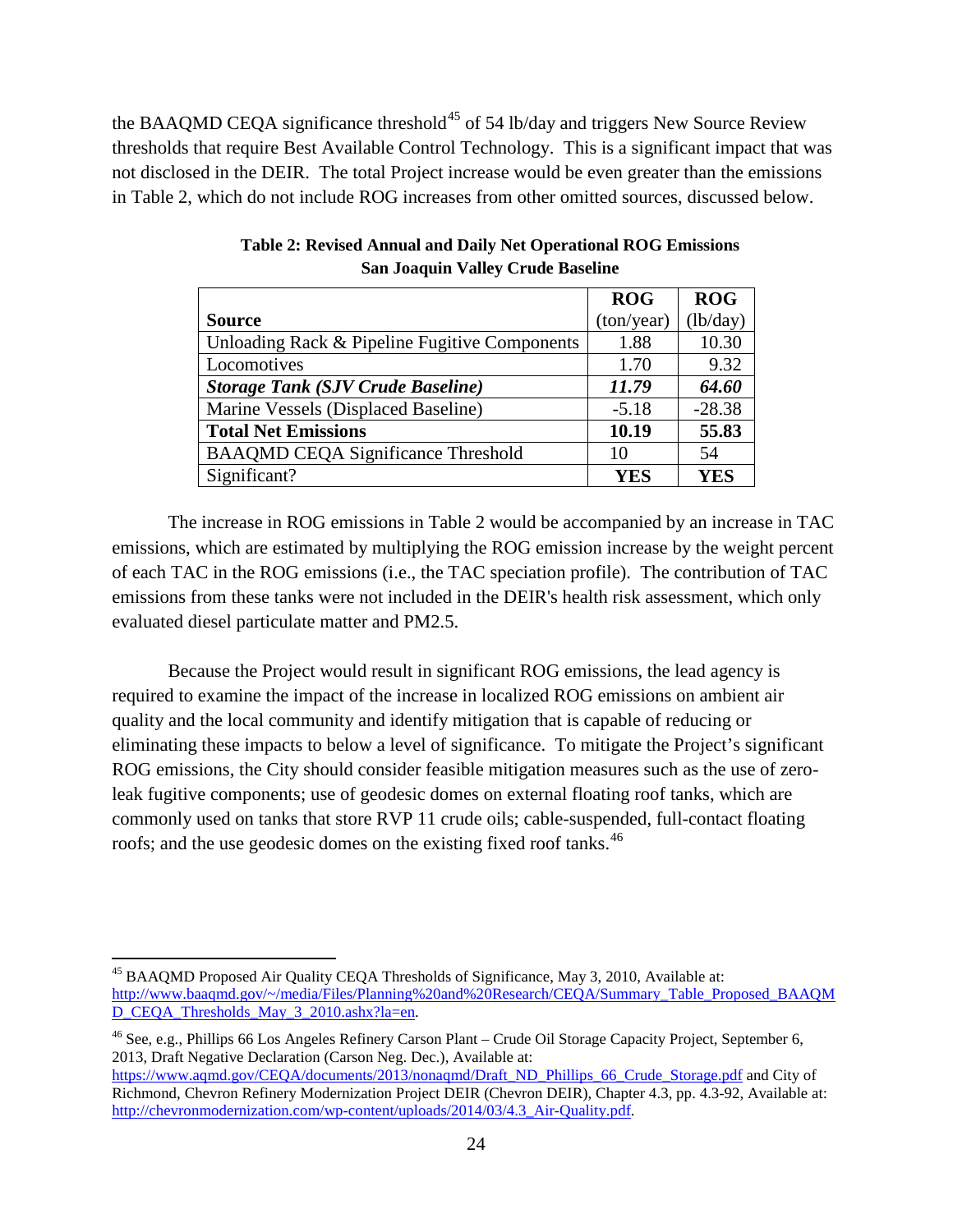#### 2. Roof Landing, Degassing, and Cleaning Emissions Were Omitted

The increase in ROG emissions estimated above is based on an adjustment of a calculation in the IS/MND based on EPA's TANKS 4.0.9d model (TANKS). However, this model only estimates rim seal losses, withdrawal losses, deck fitting losses, and deck seam losses. It does not estimate roof landing losses, inspection losses, or flashing losses. Thus, it underestimated tank emissions. Therefore, the above estimate of the increase in ROG emissions in Table 2 is an underestimate. These additional emissions should be estimated, added to other tank emissions, and mitigated when the DEIR is revised.

The Project involves seven existing external floating roof tanks configured to comply with BAAQMD Regulation 8-5. DEIR, p. 3-5. These tanks are pontoon-type tanks. DEIR, Appx. E.4 (2/13 Application, p. 1-8). Pontoon tank roofs are supported on legs. In floating roof tanks with leg-supported roofs, the roof floats on the surface of the liquid inside the tank and reduces evaporative losses during normal operations. However, when the tank is emptied, the roof sits on the legs and is essentially uncontrolled.

The EPA has explained that the TANKS model does not include roof landings, and recommended that they be estimated with the equations in AP-42. In other words, the EPA TANKS model estimates evaporative emissions for normal operations only, *i.e.*, it assumes that the floating tank roof is always floating.<sup>[47](#page-25-0)</sup> However, when a tank is emptied to the point that the roof no longer floats on the liquid but lands on deck legs, evaporative losses occur.

After the floating roof is landed and the liquid level in the tank continues to drop, a vacuum is created which could cause the floating roof to collapse. To prevent damage and to equalize the pressure, a breather vent is actuated. Then, a vapor space is formed between the floating roof and the liquid. The breather vent remains open until the roof is again floated, so whenever the roof is landed, vapor can be lost through this vent.<sup>48</sup>

These losses are called "roof landing losses."

In addition, "degassing and cleaning losses" occur when tanks are drained and degassed for inspection and/or cleaning. These include both roof landing emissions, complete tank

<span id="page-25-0"></span><sup>&</sup>lt;sup>47</sup> EPA, TANKS Software Frequent Questions, Updated February 2010, Available at:

[http://www.epa.gov/ttnchie1/faq/tanksfaq.html.](http://www.epa.gov/ttnchie1/faq/tanksfaq.html) ("How can I estimate emissions from roof landing losses in the tanks program? … In November 2006, Section 7.1 of AP42 was updated with subsection 7.1.3.2.2 Roof Landings. The TANKS program has not been updated with these new algorithms for internal floating roof tanks. It is based on the 1997 version of section 7.1.").

<span id="page-25-1"></span> $48$  EPA, AP-42, Chapter 7.1 Organic Liquid Storage Tanks, November 2006, Available at: [http://www.epa.gov/ttn/chief/ap42/ch07/final/c07s01.pdf.](http://www.epa.gov/ttn/chief/ap42/ch07/final/c07s01.pdf)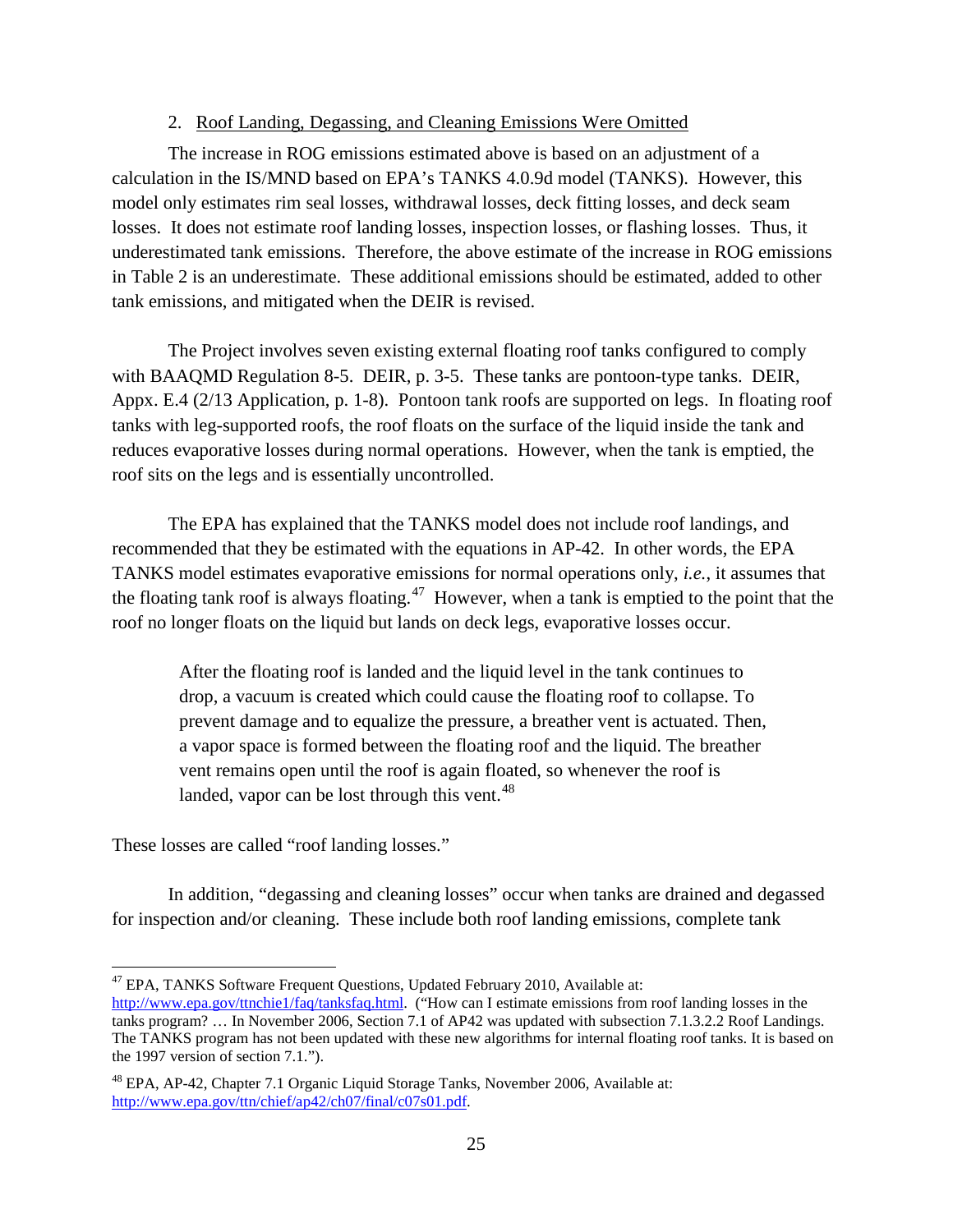degassing, and emissions from cleaning out accumulated sludge. These emissions are essentially uncontrolled tank emissions.[49](#page-26-0)

The tank cleaning emissions could be substantially higher for Bakken crudes than for other types of crude. Bakken crudes leave waxy deposits in pipelines and tanks, which require more frequent cleaning,<sup>[50](#page-26-1)</sup> and thus higher emissions, than the crudes they would replace. Environmental impacts from chemical dispersants used to control these waxy deposits in tanks and pipelines also should be evaluated.

The EPA recommends methods to estimate emissions from degassing and cleaning and roof landing losses.<sup>[51](#page-26-2)</sup> The method for estimating emissions depends on the construction of the tank, *e.g.*, the flatness of the tank bottom and the position of the withdrawal line (the so-called liquid "heel"). Degassing, cleaning, and roof landing losses continue until the tank is refilled to a sufficient level to again float the tank roof. Total ROG emissions from floating roof tanks during a roof landing is the sum of standing idle losses and filling losses. They can be estimated using formulas contained in EPA's *Compilation of Air Pollutant Emission Factors* ("AP-42"), Chapter 7.1, Organic Liquid Storage Tanks, Section 7.1.3.2.2. These emissions are routinely included in emission inventories. They are required to be reported, for example, in Texas.<sup>52</sup> They are also included in the emission inventory for Tesoro's Vancouver Terminal, which imports similar crudes by rail, and stores them in tanks.<sup>[53](#page-26-4)</sup>

To reduce emissions from tank breathing losses (Comment II.B.1), degassing, cleaning and roof landing losses, the City should require the Applicant to install geodesic domes on the tanks that would store rail-imported crudes, thus avoiding emissions from these and other tank sources.

<span id="page-26-0"></span><sup>&</sup>lt;sup>49</sup> See EPA guidance on estimating these emissions at:<http://www.epa.gov/ttnchie1/faq/tanksfaq.html#13>.

<span id="page-26-1"></span><sup>&</sup>lt;sup>50</sup> Innovative Solutions for Processing Shale Oils, Hydrocarbon Processing, 7/10/2013, Available at: [http://www.hydrocarbonprocessing.com/Article/3223989/Innovative-solutions-for-processing-shale-oils.html.](http://www.hydrocarbonprocessing.com/Article/3223989/Innovative-solutions-for-processing-shale-oils.html)

<span id="page-26-2"></span><sup>&</sup>lt;sup>51</sup> "How Can I Estimate Emissions from Degassing and Cleaning Operation During a Tank Turnaround? And How Can I Estimate Emissions from Roof Landing Losses in the TANKS Program:?", Available at: <http://www.epa.gov/ttnchie1/faq/tanksfaq.html#13> .

<span id="page-26-3"></span><sup>&</sup>lt;sup>52</sup> Memorandum from Dan Eden, Deputy Director, Office of Permitting, Remediation, and Registration; David C. Schanbacher, Chief Engineer; and John Steib, Deputy Director, Office of Compliance and Enforcement, Re: Air Emissions During Tank Floating Roof Landings, December 5, 2006, Available at: [http://www.tceq.state.tx.us/assets/public/permitting/air/memos/tank\\_landing\\_final.pdf](http://www.tceq.state.tx.us/assets/public/permitting/air/memos/tank_landing_final.pdf) .

<span id="page-26-4"></span><sup>53</sup> Tesoro Savage, Application for Site Certification Agreement, Section 5.1.2.1.4, Available at: [http://www.efsec.wa.gov/Tesoro%20Savage/Application/EFSEC%202013-01%20Volume%20I/EFSEC%202013-](http://www.efsec.wa.gov/Tesoro%20Savage/Application/EFSEC%202013-01%20Volume%20I/EFSEC%202013-01%20-%20Compiled%20PDF%20Volume%20I.pdf) [01%20-%20Compiled%20PDF%20Volume%20I.pdf](http://www.efsec.wa.gov/Tesoro%20Savage/Application/EFSEC%202013-01%20Volume%20I/EFSEC%202013-01%20-%20Compiled%20PDF%20Volume%20I.pdf) .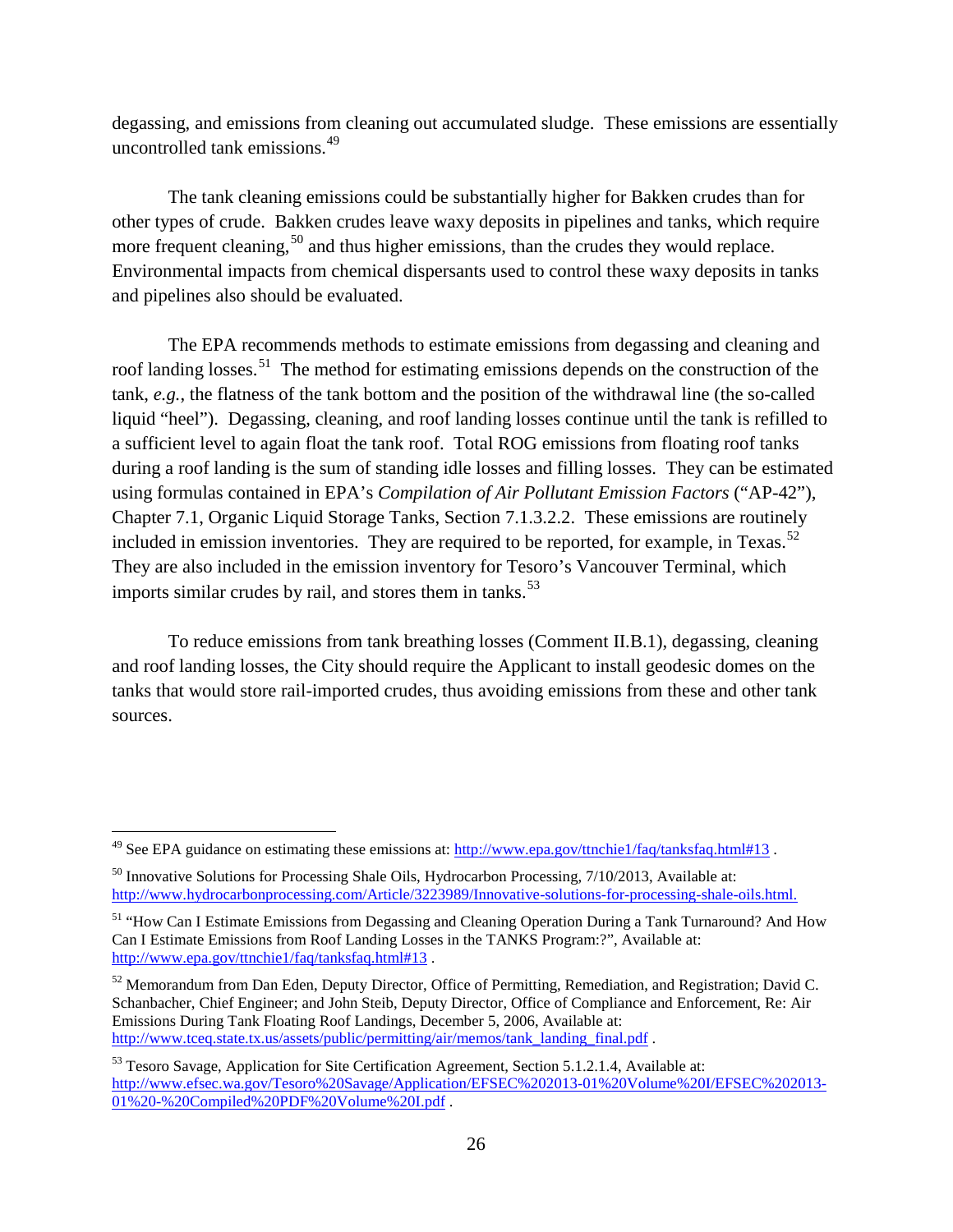Over 10,000 aluminum domes have been installed on petrochemical storage tanks in the United States.[54](#page-27-0) The ExxonMobil Torrance Refinery: "completed the process of covering all floating roof tanks with geodesic domes to reduce volatile organic compound (VOCs) emissions from facility storage tanks in 2008. By installing domes on our storage tanks, we've reduced our VOC emissions from these tanks by 80 percent. These domes, installed on tanks that are used to store gasoline and other similar petroleum-derived materials, help reduce VOC emissions by blocking much of the wind that constantly flows across the tank roofs, thus decreasing evaporation from these tanks."<sup>[55](#page-27-1)</sup>

A crude storage project, recently proposed at the Phillips 66 Los Angeles Carson Refinery, required external floating roof tanks with geodesic domes to store crude oil with an RVP of 11.<sup>[56](#page-27-2)</sup> Carson Neg. Dec. Table 1-1. The ConocoPhillips Wilmington Refinery added a geodesic dome to an existing oil storage tank to satisfy BACT.<sup>57</sup> Similarly, Chevron proposes<sup>[58](#page-27-4)</sup> to use domes on several existing tanks to mitigate VOC emission increases at its Richmond Refinery.[59](#page-27-5) The U.S. Department of Justice CITGO Consent Decree required a geodesic dome on a gasoline storage tank at the Lamont, Texas refinery.<sup>[60](#page-27-6)</sup> Further, numerous vendors have provided geodesic domes for refinery tanks.<sup>61</sup> The crudes that would be stored in the Project tanks have vapor pressures that are comparable to gasoline (TSBC 2013, Sec. 3.2.7), justifying the use of geodesic domes to control tank emissions.

<span id="page-27-0"></span> <sup>54</sup> M. Doxey and M. Trinidad, Aluminum Geodesic Dome Roof for Both New and Tank Retrofit Projects, Materials Forum, v. 30, 2006, Available at[: http://www.materialsaustralia.com.au/lib/pdf/](http://www.materialsaustralia.com.au/lib/pdf/Mats.%20Forum%20page%20164_169.pdf) [Mats.%20Forum%20page%20164\\_169.pdf.](http://www.materialsaustralia.com.au/lib/pdf/Mats.%20Forum%20page%20164_169.pdf)

<span id="page-27-1"></span><sup>&</sup>lt;sup>55</sup> Torrance Refinery: An Overview of our Environmental and Social Programs, 2010, Available at: [http://www.exxonmobil.com/NA-English/Files/About\\_Where\\_Ref\\_TorranceReport.pdf.](http://www.exxonmobil.com/NA-English/Files/About_Where_Ref_TorranceReport.pdf)

<span id="page-27-2"></span><sup>56</sup> See, e.g., Phillips 66 Los Angeles Refinery Carson Plant – Crude Oil Storage Capacity Project, September 6, 2013, Table 1-1, Draft Negative Declaration, Available at: [https://www.aqmd.gov/CEQA/documents/2013/](https://www.aqmd.gov/CEQA/documents/2013/nonaqmd/Draft_ND_Phillips_66_Crude_Storage.pdf) [nonaqmd/Draft\\_ND\\_Phillips\\_66\\_Crude\\_Storage.pdf.](https://www.aqmd.gov/CEQA/documents/2013/nonaqmd/Draft_ND_Phillips_66_Crude_Storage.pdf)

<span id="page-27-3"></span><sup>&</sup>lt;sup>57</sup> SCAQMD Letter to G. Rios, December 4, 2009, Available at:

[http://yosemite.epa.gov/r9/air/epss.nsf/e0c49a10c792e06f8825657e007654a3/e97e6a905737c9bd882576cd0064b56](http://yosemite.epa.gov/r9/air/epss.nsf/e0c49a10c792e06f8825657e007654a3/e97e6a905737c9bd882576cd0064b56a/$FILE/ATTTOA6X.pdf/ID%20800363%20ConocoPhillips%20Wilmington%20-%20EPA%20Cover%20Letter%20%20-AN%20501727%20501735%20457557.pdf) [a/\\$FILE/ATTTOA6X.pdf/ID%20800363%20ConocoPhillips%20Wilmington%20-](http://yosemite.epa.gov/r9/air/epss.nsf/e0c49a10c792e06f8825657e007654a3/e97e6a905737c9bd882576cd0064b56a/$FILE/ATTTOA6X.pdf/ID%20800363%20ConocoPhillips%20Wilmington%20-%20EPA%20Cover%20Letter%20%20-AN%20501727%20501735%20457557.pdf) %20EPA%20Cover%20Letter%20%20-AN%20501727%20501735%20457557.pdf.

<span id="page-27-4"></span><sup>&</sup>lt;sup>58</sup> City of Richmond, Chevron Refinery Modernization Project, Environmental Impact Report, Volume 1: Draft EIR, March 2014 (Chevron DEIR), Available at:<http://chevronmodernization.com/project-documents/>.

<span id="page-27-5"></span><sup>59</sup> Chevron DEIR, Chapter 4.3.

<span id="page-27-6"></span><sup>60</sup> CITGO Petroleum Corp. Clean Air Act Settlement, Available at: [http://www2.epa.gov/enforcement/citgo](http://www2.epa.gov/enforcement/citgo-petroleum-corporation-clean-air-act-settlement)[petroleum-corporation-clean-air-act-settlement.](http://www2.epa.gov/enforcement/citgo-petroleum-corporation-clean-air-act-settlement)

<span id="page-27-7"></span><sup>61</sup> See, e.g., Aluminum Geodesic Dome, Available at[: http://tankaluminumcover.com/Aluminum-Geodesic-Dome;](http://tankaluminumcover.com/Aluminum-Geodesic-Dome) Larco Storage Tank Equipments, Available at[: http://www.larco.fr/aluminum\\_domes.html;](http://www.larco.fr/aluminum_domes.html) Vacono Dome, Available at: [http://www.easyfairs.com/uploads/tx\\_ef/VACONODOME\\_2014.pdf;](http://www.easyfairs.com/uploads/tx_ef/VACONODOME_2014.pdf) United Industries Group, Inc., Available at: [http://www.thomasnet.com/productsearch/item/](http://www.thomasnet.com/productsearch/item/10039789-13068-1008-1008/united-industries-group-inc/geodesic-aluminum-dome-roofs/) [10039789-13068-1008-1008/united-industries-group-inc/geodesic-aluminum-dome-roofs/.](http://www.thomasnet.com/productsearch/item/10039789-13068-1008-1008/united-industries-group-inc/geodesic-aluminum-dome-roofs/)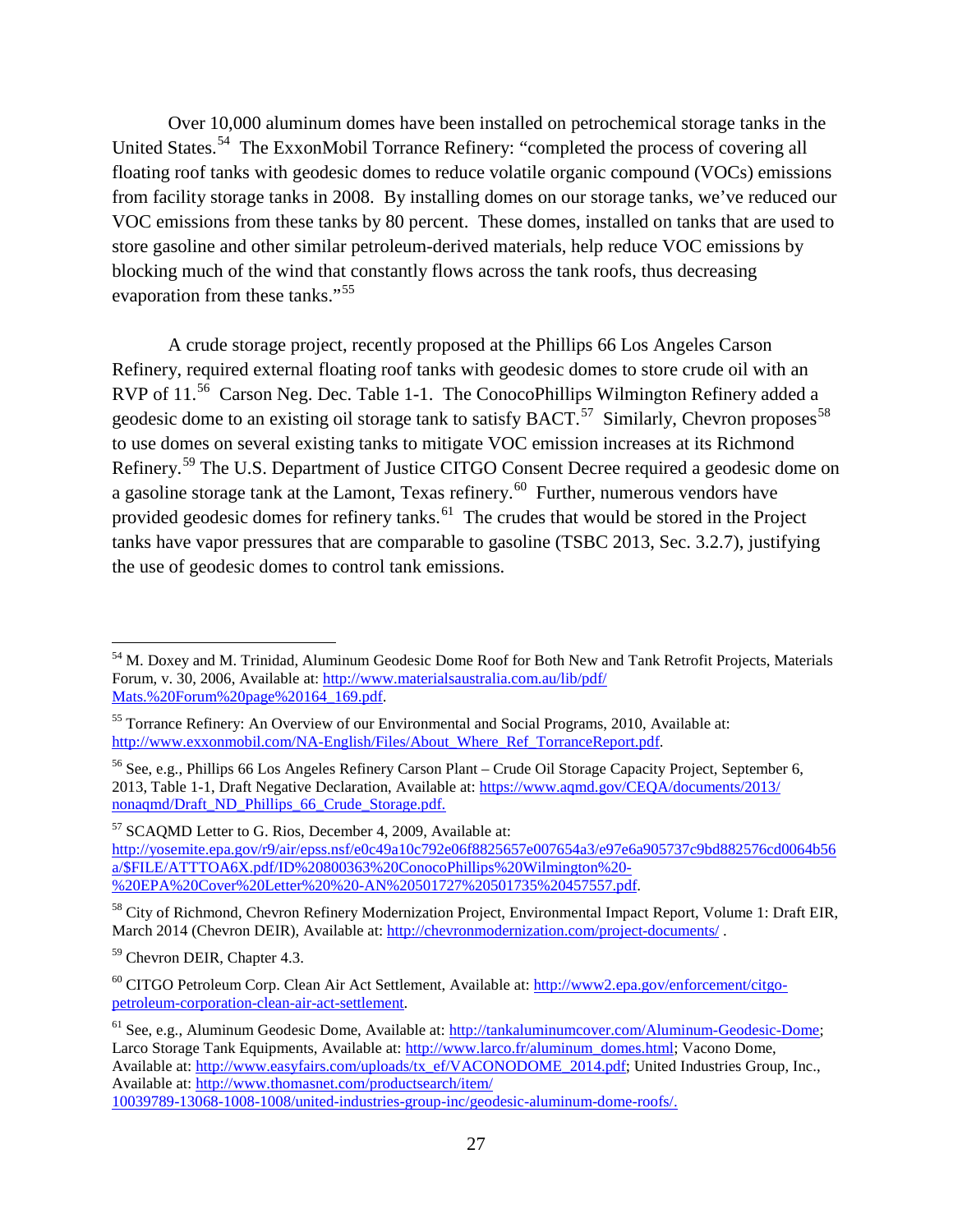#### 3. Tank Flashing Emissions Were Omitted

Most Bakken crudes are transported raw, without stabilization, due to the lack of facilities in the oil fields, as discussed elsewhere in these Comments. Unstabilized or "live" crude oils have high concentrations of volatile materials entrained in the bulk crude oil. Tank flashing emissions occur when these crude oils, such as Bakken, are exposed to temperature increases or pressure drops. When this occurs, some of the compounds that are liquids at the initial pressure/temperature transform into gases and are released or "flashed" from the liquid. These emissions are in addition to working and breathing emissions from tanks and are not estimated by the EPA TANKS 4.0.9d model. These emissions can be calculated using standard procedures.[62](#page-28-0) The DEIR did not mention or calculate these emissions, nor does it include permit conditions that would allow only stabilized crude oils to be received.

#### 4. Water Draw Tank Emissions Were Omitted

Crude oil typically contains small amounts of water, which is separated from the crude oil and accumulates in the bottom of storage tanks. This accumulated water, referred to as water draw, is typically transferred from the crude oil storage tanks into a smaller water draw surge tank for processing prior to disposal. Over time, a thick layer of crude oil forms in the water draw surge tank. The water draw surge tank and processing of wastewaters from it emit ROG and TACs. The DEIR does not mention water draw, or include emissions from storing or processing it, which would increase as the vapor pressure of the stored crude increases, i.e., as from a switch from San Joaquin Valley to Bakken crude.

#### **C. Rail Car Unloading Emissions Were Omitted**

The Project includes a rail car unloading rack capable of unloading two parallel rows of 25 crude oil rail cars simultaneously. DEIR, p. ES-3. The DEIR does not disclose any emissions from the unloading process, while EIRs for other similar facilities such as the proposed Phillips 66 CBR Project in Santa Maria, report unloading emissions.<sup>[63](#page-28-1)</sup>

[http://www.tceq.texas.gov/assets/public/permitting/air/Guidance/NewSourceReview/guidance\\_flashemission.pdf;](http://www.tceq.texas.gov/assets/public/permitting/air/Guidance/NewSourceReview/guidance_flashemission.pdf) Kansas Dept. of Health & Environment, Available at:

<span id="page-28-0"></span> $62$  See, e.g., calculation methods at: Paul Peacock, Marathon, Bakken Oil Storage Tank Emission Models, March 23, 2010; TCEQ, Air Permit Reference Guide APDG 5941, Available at:

[http://www.kdheks.gov/bar/download/Calculation\\_Flashing\\_Losses\\_Handout.pdf;](http://www.kdheks.gov/bar/download/Calculation_Flashing_Losses_Handout.pdf) B. Gidney and S. Pena, Upstream Oil and Gas Storage Tank Project Flash Emissions Models Evaluation, July 16, 2009, Available at: [http://www.bdlaw.com/assets/htmldocuments/TCEQ%20Final%20Report%20Oil%20Gas%20Storage%20Tank%20](http://www.bdlaw.com/assets/htmldocuments/TCEQ%20Final%20Report%20Oil%20Gas%20Storage%20Tank%20Project.pdf) [Project.pdf](http://www.bdlaw.com/assets/htmldocuments/TCEQ%20Final%20Report%20Oil%20Gas%20Storage%20Tank%20Project.pdf) .

<span id="page-28-1"></span><sup>&</sup>lt;sup>63</sup> Marine Research Specialists (MRS), Phillips 66 Company Rail Spur Extension Project Public Draft Environmental Impact Report and Vertical Coastal Access Assessment, November 2013; p. 2-14, Available at: http://www.slocounty.ca.gov/Assets/PL/Santa+Maria+Refinery+Rail+Project/Draft+EIR-Phillips+66+Rail+Spur+Extension+Project+(November+2013)/Full+EIR+-+Large+File/p66.pdf.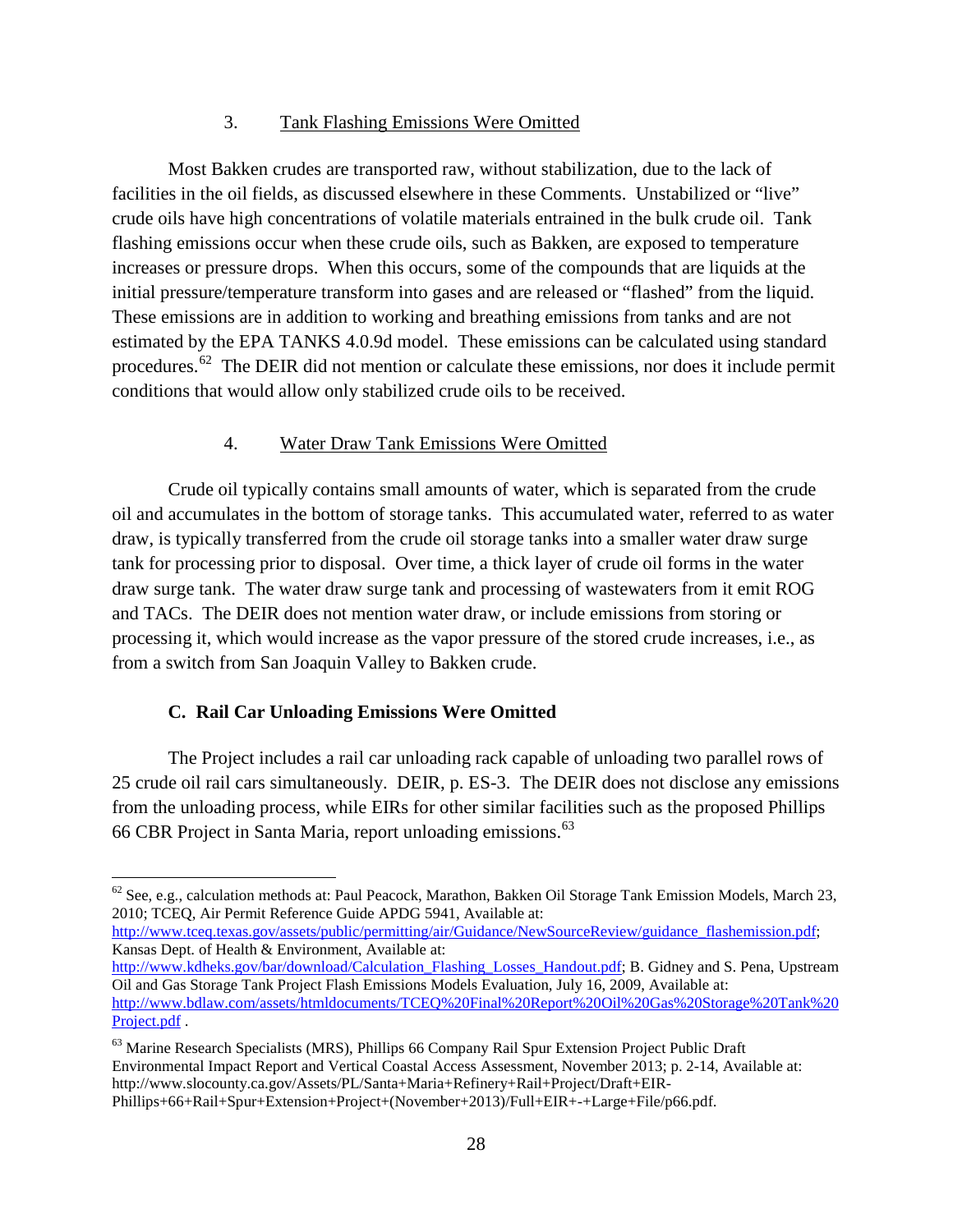At Valero, each side of the rack would have 25 unloading stations, which would "bottomunload" closed-dome tank cars using 4-inch-diameter hoses, with dry disconnect couplings that would connect to a common header between the two sides of the rack (a check valve, connected to the top of each tank car via 2-inch-diameter hose would open to allow ambient air to enter during unloading and immediately close when unloading is finished). DEIR, p. 3-2.

A check valve would be installed onto each vent valve on the top of each tank car. The vent valve on the top of each tank car would be opened and the accompanying check valve would only allow fresh air into each tank car, and would prevent release of hydrocarbon fugitive emissions to the atmosphere. At each end car and on approximately every 8 tank cars in the 25 tank car string, a hose would be connected from the tank car's vent connection to a separate "equalization header." The equalization header would ensure the vapor spaces above the stored liquid crude in the tank cars is equalized between the tank cars. Individual drain hoses would be manually connected to the bottom of each tank car by on-site workers. The contents of each tank car would be drained by gravity into a collection pipe (collection header) and then pumped directly into storage tanks. DEIR, p. 3-21.

A typical rail car unloading system is described differently in the Santa Maria Rail DEIR. Santa Maria DEIR, p. 2-14. In that DEIR, the rail car unloading system consists of an adapter unit that connects the rail car to couplings, hoses, valves and piping that connect to a positive displacement pump. Air and crude oil vapors are commonly mixed in with crude oil, from loading and evaporation during transit. These vapors can present an explosion risk for downstream equipment and are typically removed with air eliminators. As the vapors contain high concentrations of ROG and TACs, they are typically routed to carbon columns or an incinerator to control the emissions.

The Valero CBR Project DEIR does not mention these vapors, an air eliminator, or indicate how they will be controlled. The Valero CBR Project DEIR only notes that "the BAAQMD will consider locomotive emissions and tank car unloading emissions as may be caused by the Project." DEIR, p. 3-2. This is not adequate. If unloading emissions will occur, at an air eliminator or other release point, the DEIR should be modified to describe them and to quantify them. If they are not present, the DEIR should explain how the explosion hazard typically associated with unloading cargos such as Bakken crude will be addressed as it is not clear that the air equalization system would eliminate this hazard.

#### **D. Sump Emissions Were Omitted**

The unloading facility includes a liquid spill containment sump with the capacity to contain the contents of at least one tank car. DEIR, p. ES-2. Crude oil that spills into this sump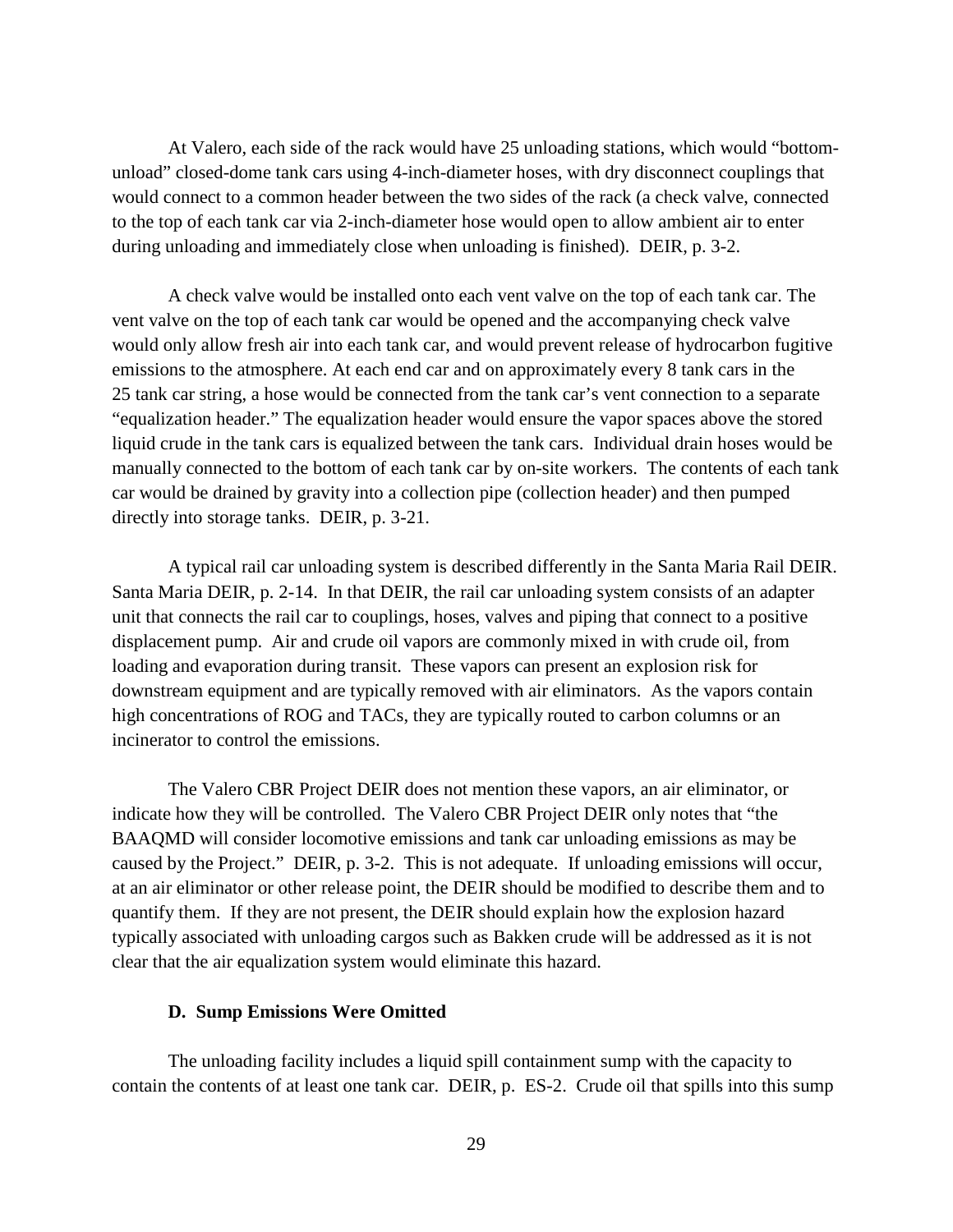would release vapors including ROG and TAC emissions. The DEIR did not include these emissions.

#### **E. Rail Car Fugitive Emissions Were Omitted**

ROG and TACs will be emitted from rail cars from their point of origin through unloading as rail cars are not vapor tight. The DEIR did not include these emissions.

The crude oil would be shipped in tank cars, such that the volume of loaded crude oil shipped is less than the capacity of the rail car to accommodate expansion during shipping. This volume reduction creates free space at the top of the tank car, which provides space for entrained gases to be released from the crude oil<sup>[64](#page-30-0)</sup> and emitted to the atmosphere during transit and idling in rail yards.<sup>[65](#page-30-1)</sup>

As rail cars are not vapor tight, these vapors in the head space above the oil are emitted to the atmosphere during rail transport and at the unloading terminal. Further, most Bakken crudes are shipped live as discussed earlier. These crudes will flash in the tank cars when exposed to temperature increases or pressure drops, causing valves to open, emitting ROG and TACs.

These losses are consistent with the well-known "crude shrinkage" issue associated with crude by rail. The crude delivered is significantly less than the crude loaded. The reported range in crude shrinkage is  $0.5\%$  to 3% of the loaded crude.<sup>66</sup> Some of this shrinkage is likely due to emissions from the rail car during transit. The emissions of ROG and TACs from rail cars has been confirmed by field measurements.<sup>[67](#page-30-3)</sup> The DEIR did not include these ROG and TAC emissions in its emission calculations or the health risk assessment.

Tank cars have domes to allow space for the product to expand as temperatures rise. Each dome has a manhole through which the tank car can be loaded, unloaded, inspected, cleaned, and repaired. Dome covers may be hinged and bolted on or screwed on. Most domes

<span id="page-30-0"></span> <sup>64</sup> Anthony Andrews, Congressional Research Service, Crude Oil Properties Relevant to Rail Transport Safety: In Brief, February 18, 2014, pp. 8-9.

<span id="page-30-1"></span> $65$  A DOT 111 (or comparable) tank car generally has a capacity of 34,500 gallons or 263,000 lbs. gross weight on rail. Under some conditions, the maximum gross weight can be increased to  $286,000$  lbs. At an API gravity of  $50^\circ$ , a tank car can hold its maximum volume of 31,800 gallons and not exceed the 286,000 lb gross weight on rail limit. As the API gravity drops, the amount of oil that can be carried must also drop. Thus, a tank car of Bakken crude, at its highest density of 39.7° API, can only hold 30,488 gallons, a volume reduction of about 1,300 gallons. Further, as crude oil density (and thus API gravity) is temperature dependent, volume will increase as temperature increases. Thus, the shipper may have to reduce the shipped volume even further. This volume reduction creates a space above the crude oil where vapors accumulate.

<span id="page-30-2"></span><sup>66</sup> Alan Mazaud, Exergy Resources, Pennsylvania Rail Freight Seminar, May 23, 2013, p. 17. Available at: <http://www.parailseminar.com/site/Portals/3/docs/Alan%20Mazaud%20Presentation%20-%20AM.pptx>

<span id="page-30-3"></span> $67$  [http://www.youtube.com/watch?v=35uC1gLctnw.](http://www.youtube.com/watch?v=35uC1gLctnw)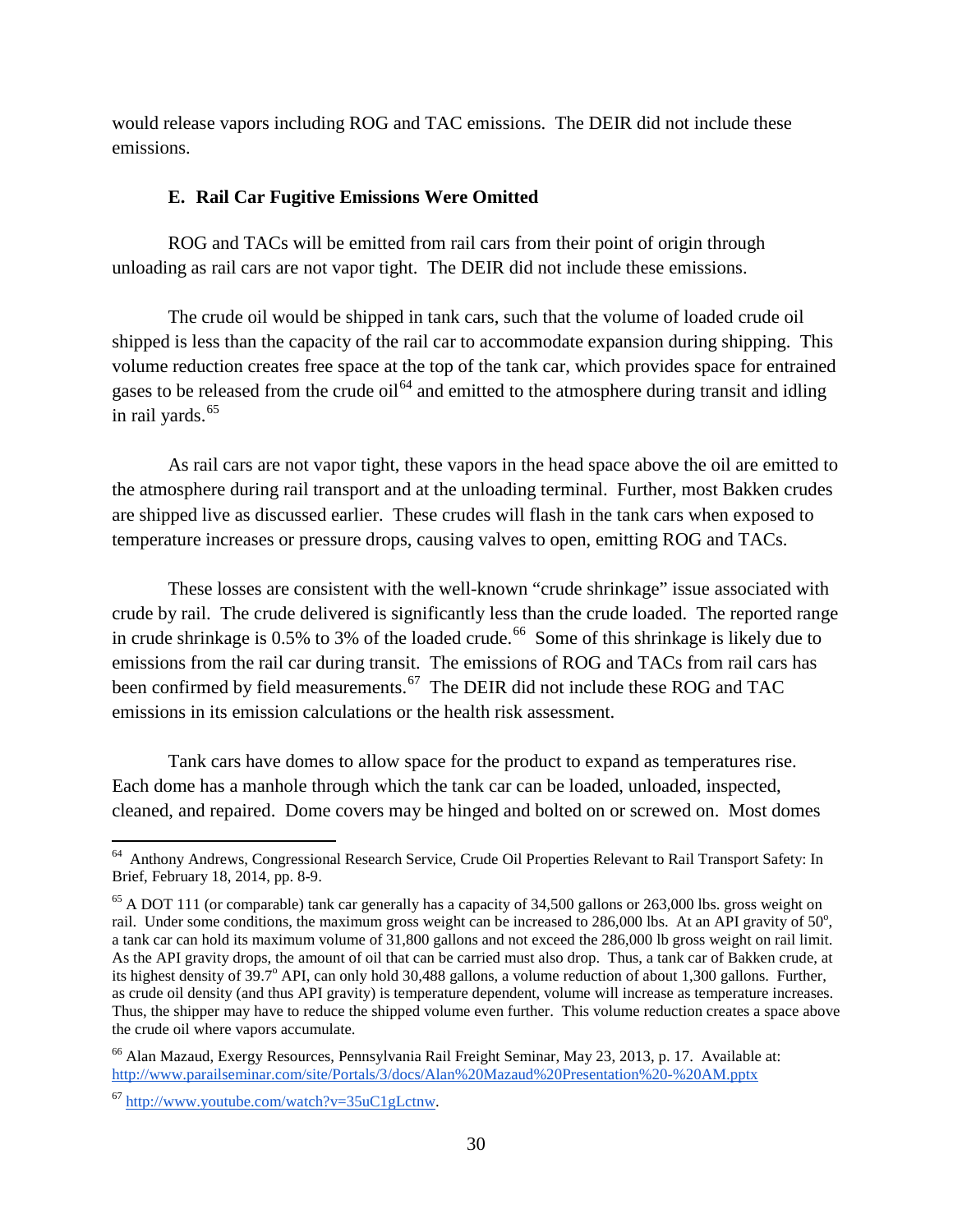have vents and safety valves to let out vapors.<sup>68</sup> Thus, they are sources of ROG emissions that were omitted from the emission calculations. Further, when dome covers are left open, any residual vapors escape to atmosphere. Residual material clings to the bottom and sides of empty rail cars and emits ROG and TAC while the rail cars idle at the site, waiting for the entire unit train to be unloaded. Open covers are common in railyards as they are opened for inspections and repairs. The ROG and TAC emissions from these sources were omitted from the DEIR's emission inventory.

Further, each tank car has a bottom outlet which is used for loading and unloading that includes pumps, manifolds, and valves, all of which leak ROG and TACs. Finally, liquid leaks occur when unloading arms are disconnected, even for the so-called no leak arms proposed for the Project. These disconnect leaks evaporate, contributing to ROG and TAC emissions.

An estimate of these emissions can be based conservatively on the lower end of the range of crude shrinkage (0.5%) discussed above and the maximum freight weight per car of 106 tons from the TRN Spec Sheet-1. DEIR, Appx. E.6 (6/11/14 Memo to Morgan from Velzy, pdf 1208). Assuming 50 cars/train and two unit trains per day, a total of 53 ton/day<sup>[69](#page-31-1)</sup> of ROG can be emitted as the trains traverse the 1500 miles between the shipping point and the Valero rail terminal. Of these 1500 miles, 263 miles are within California.<sup>70</sup> DEIR, Appx. E.5 (Air Quality & GHG Supplement, pdf 1198). Thus, 9.3 ton/day of ROG (18,600 lb/day) can be emitted within California from rail car leakage.<sup>71</sup> Of the 263 miles within California, 22 miles are within the boundary of the BAAQMD. *Ibid.* Thus, 0.8 ton/day (1,555 lb/day) of ROG emissions can be emitted within the BAAQMD.<sup>[72](#page-31-4)</sup> These daily emissions greatly exceed the BAAQMD daily CEQA significance threshold for ROG of 54 lb/day, requiring mitigation.

Additional ROG would be emitted at the Valero railyard, while railcars wait for the entire train to be unloaded, and from the emptied railcars, enroute to the cleaning facility, from residual product that clings to the bottom and sides of the railcars.

These ROG emissions contain the same chemicals found in the crude oil, including benzene, toluene, xylene, hexane, and ethylbenzene. As discussed below, some crudes can contain up to 7% benzene by weight. See Table 3 below. Thus, greater than 1,301 lb/day of benzene could be emitted in California and greater than 109 lb/day of benzene within the

<span id="page-31-0"></span> <sup>68</sup> Chapter 11. Tank Car Operations, Available at: [http://www.globalsecurity.org/military/library/policy/army/fm/10-67-1/CHAP11.HTML.](http://www.globalsecurity.org/military/library/policy/army/fm/10-67-1/CHAP11.HTML)

<span id="page-31-1"></span><sup>&</sup>lt;sup>69</sup> ROG emissions from train transit =  $(106 \text{ ton/car})(50 \text{ car/train})(2 \text{ train/day})(0.005) = 53 \text{ ton/day}$ .

<span id="page-31-2"></span><sup>&</sup>lt;sup>70</sup> Distance within California =  $(136+390)/2 = 263$  mi.

<span id="page-31-3"></span><sup>&</sup>lt;sup>71</sup> ROG emitted within California =  $(318 \text{ ton/day})(263/1500) = 9.3 \text{ ton/day}$ .

<span id="page-31-4"></span><sup>&</sup>lt;sup>72</sup> ROG emitted within BAAQMD =  $(318 \text{ ton/day})(22/1500) = 0.8 \text{ ton/day}$ .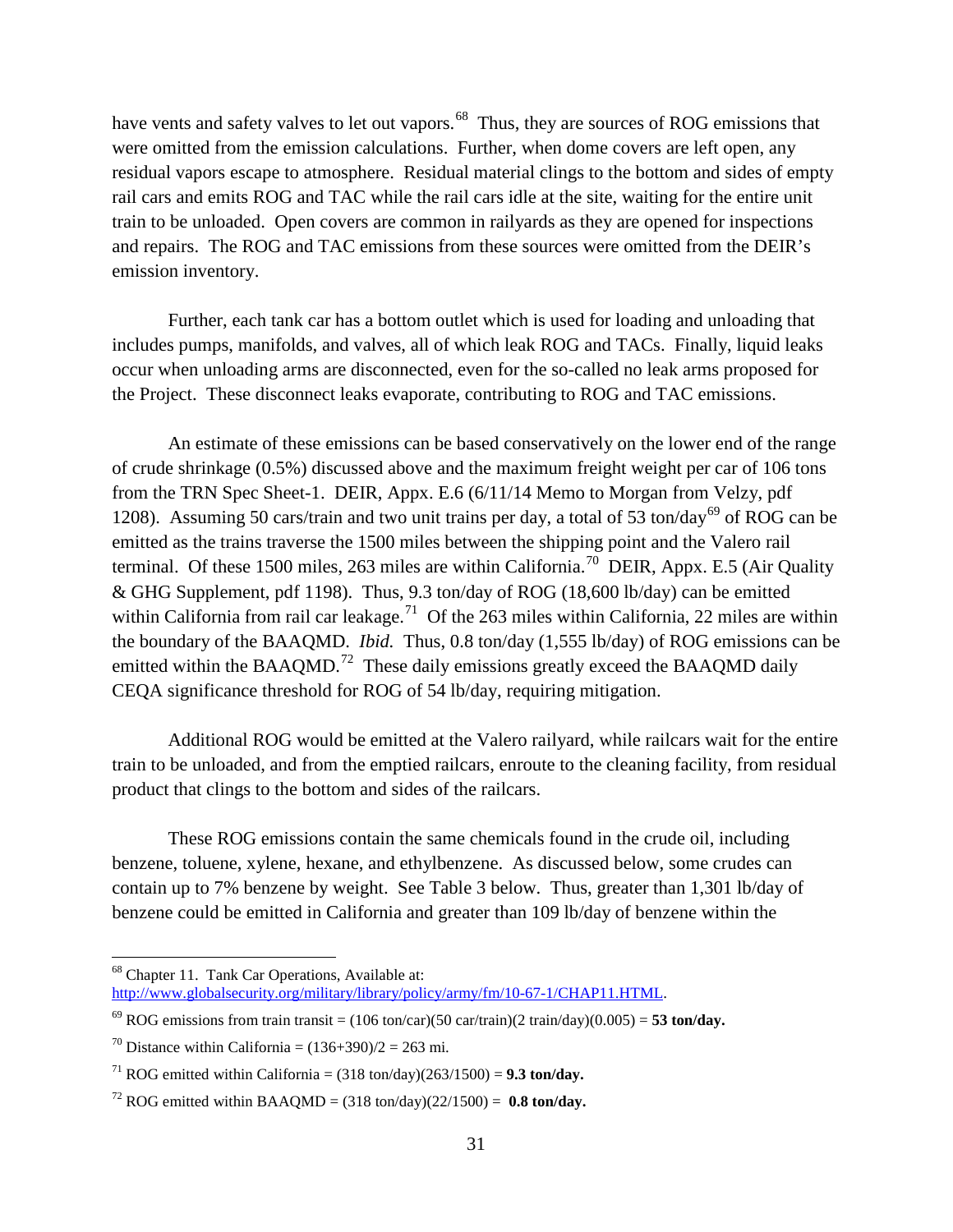BAAQMD from rail car leakage. This rail car leakage is much greater than the amount of benzene (and other TACs) included in the HRA. For example, the HRA included only 0.06 lb/day of benzene<sup>[73](#page-32-0)</sup> from fugitive components (DEIR, Appx. E.4, pdf 1160) or a tiny fraction of the 109 lb/day of benzene that could be emitted within the BAAQMD from the rail cars themselves.

These are huge emissions, greatly exceeding the ROG (and HRA) CEQA significance thresholds of the BAAQMD and other air district along the rail route. See DEIR, Tables 4.1-5 and 4.1-6. The City must require mitigation for these ROG and TAC emissions.

#### **III. THE DEIR FAILS TO DISCLOSE AND UNDERESTIMATES TAC EMISSIONS USED IN HEALTH RISK ASSESSMENT**

Health Risk Assessments (HRAs) typically contain tables that summarize the amount of each TAC and the corresponding cancer, chronic, and acute health risk due to each. The supporting TAC emission calculations are presented in an appendix. The modelling files are separately attached. The HRA in this DEIR does not include most of this information. (Modelling files are available on a CD, which must be requested.) The supporting emission calculations are incomplete and scattered throughout many appendices with no road map explaining how it all fits together, with many analyses superseded.

There is no evident basis for concluding the Project would not result in a significant health impacts as the results are simply stated without the supporting emission calculations, leaving the reader the chore of digging through thousands of pages of appendices to make guesses at the TAC emissions included in the HRA analysis.

My analysis of this material indicates that the HRA only included diesel particulate matter and PM2.5 emissions from locomotives and TAC emissions from fugitive sources, a comparatively minor source of TAC emissions. The TAC emissions from all other sources (storage tanks, idling rail cars) discussed in Comment II were excluded. The TAC emissions from fugitive sources were underestimated, as explained below.

The unloaded crude oil will be transported from the unloading rack to existing crude supply piping in a 4,000–foot-long pipeline. DEIR, p. 1-2. The connecting system includes 3 pumps, 521 valves, 940 flanges, 295 connectors, and 6 pressure relief valves (plus a 15% contingency for valves, flanges and connectors). DEIR, Appx. E.4-1 (11/13 Application, pdf 1179). Crude oil vapors will be emitted from all of these components. The DEIR estimated TAC emissions from these components by first estimating ROG emissions using CARB

<span id="page-32-0"></span><sup>&</sup>lt;sup>73</sup> Benzene in fugitive emissions from Ex. E.4, Table 3-5:  $(2.57E-3 lb/hr)(24 hr/day)/(2000 lb/ton) = 3.1E-5 ton/day.$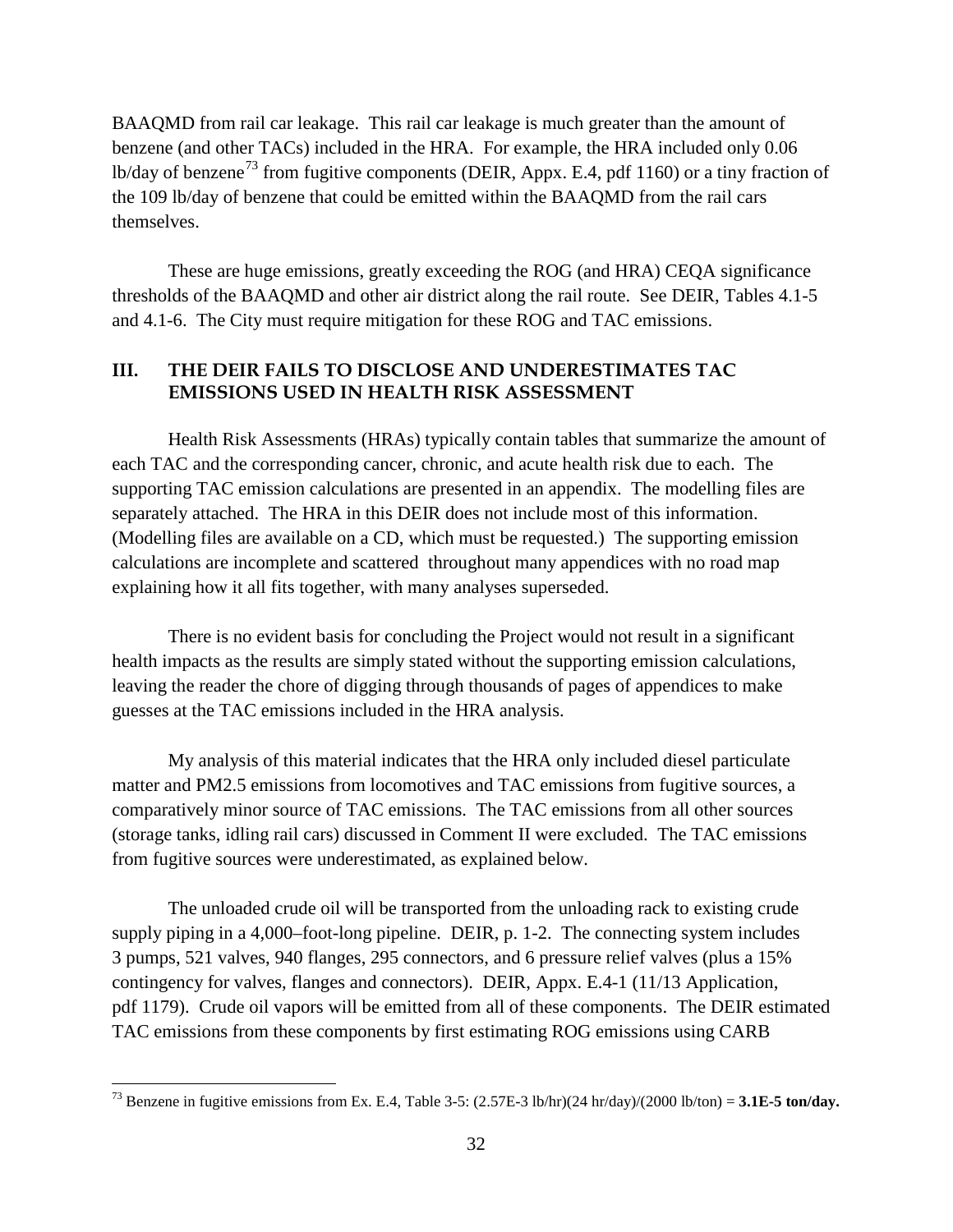emissions factors. The ROG emissions were then multiplied by the weight percent of each TAC in the crude.

The TAC emissions from fugitive components were estimated using the "default speciation profile" for crude oil from the EPA program, TANKS4.09.<sup>[74](#page-33-0)</sup> DEIR, Appx. E.4-1 (11/13 Application, pdf 1179, footnote). A "speciation profile" for a petroleum product identifies each chemical in the liquid and its concentration, reported as volume or weight percent. The default speciation profile used in the DEIR is not representative of the crude oil(s) that could be imported at the rail terminal and is entirely hypothetical. DEIR, Table 3-1. The conclusion that the hypothetical speciation profile is appropriate to evaluate Project health impacts is unsupported.

My review of the HRA speciation profile indicates that it is not based on the maximum amount of each TAC found in the crude oils that could be stored in the tanks. Material Safety Data Sheets (MSDSs) submitted in other applications to import cost-advantaged North American crudes<sup>[75](#page-33-1)</sup> indicate that much higher concentrations of TACs could be present in the crude oils unloaded at the Valero Rail Terminal.

The upper bound values from these MSDSs are summarized in Table 3 and compared with the speciation profile used in the DEIR. This table shows that the HRA significantly underestimated all of the organic TACs included in the HRA. Similar information for diesel particulate matter, the only other TAC included in the HRA, is not available in the documents I reviewed.

<span id="page-33-0"></span> $74$  Crude oil component speciation data was obtained by using the TANKS409d model available at <http://www.epa.gov/ttnchie1/software/tanks/> using the database interface to export the speciation profile for the TANKS default crude oil, *viz.*, "Dat[a -->](http://www.epa.gov/ttnchie1/software/tanks/) Speciation Profiles --> Export" menu selection and choosing crude oil. This spreadsheet confirms that the default benzene level for crude oils is 0.6 wt.%.

<span id="page-33-1"></span><sup>&</sup>lt;sup>75</sup> Tesoro Application to SCAQMD for Tank 80079 Throughput Increase, October 3, 2013, PRN 556835 (10/3/13) Application), MSDS for Light Sweet Crude, pdf 12; Tesoro Savage, Application for Site Certification Agreement, vol. 2, Appendix G: Material Safety Data Sheets, August 29, 2013, Available at: [http://www.efsec.wa.gov/Tesoro%20Savage/Application/EFSEC%202013-01%20Volume%20II%20-](http://www.efsec.wa.gov/Tesoro%20Savage/Application/EFSEC%202013-01%20Volume%20II%20-%20Appendices/EFSEC%202013-01%20Compiled%20Volume%20II.pdf) [%20Appendices/EFSEC%202013-01%20Compiled%20Volume%20II.pdf.](http://www.efsec.wa.gov/Tesoro%20Savage/Application/EFSEC%202013-01%20Volume%20II%20-%20Appendices/EFSEC%202013-01%20Compiled%20Volume%20II.pdf)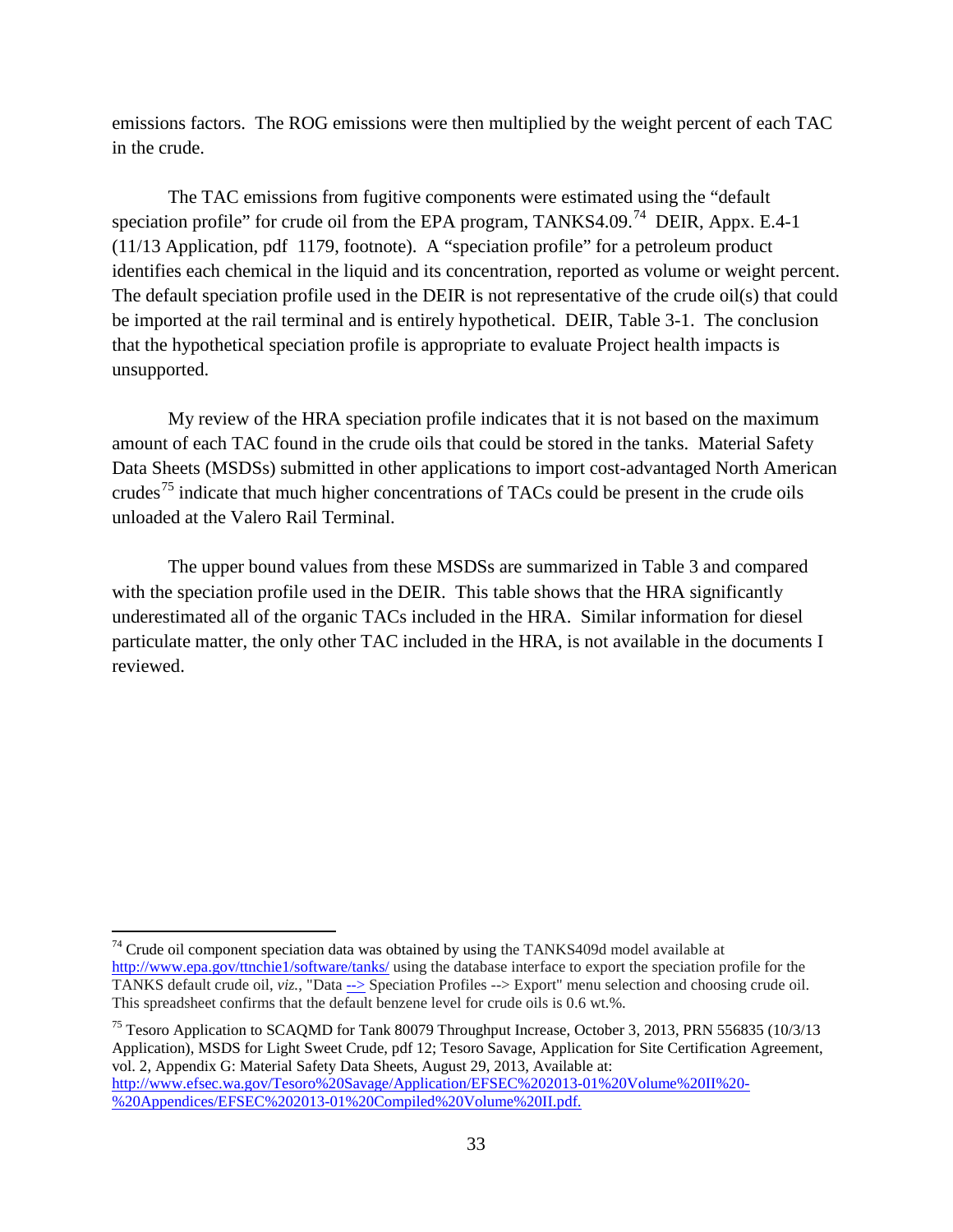|                      | <b>Weight Percent</b>                          |                              |                                    |  |
|----------------------|------------------------------------------------|------------------------------|------------------------------------|--|
| <b>TAC</b>           | <b>HRA</b> Speciation<br>Profile <sup>77</sup> | <b>Maxima</b><br><b>MSDS</b> | <b>Factor</b><br><b>Difference</b> |  |
| Benzene              | 0.6                                            |                              | 11.7                               |  |
| <b>Ethyl Benzene</b> | 0.4                                            |                              | 17.5                               |  |
| Hexane               | 0.4                                            | 11                           | 27.5                               |  |
| Toluene              |                                                |                              | 7.0                                |  |
| Xylenes              | 1.4                                            |                              | 5.0                                |  |

**Table 3: Comparison of DEIR Draft EIR, Appx. E.4, Table 3-5, HRA Speciation Profile for Fugitive Emissions with Maxima Reported in MSDS(s)**[76](#page-34-0)

Table 3 shows that the risk assessment underestimated the amount of benzene, ethyl benzene, hexane, toluene and xylenes in emissions by factors of 5 (xylenes) to 28 (hexane). Actual TAC emissions, after adjusting for the speciation profile, would be much higher as the DEIR excluded most of the sources of ROG emissions that would contribute TACs. The increase in benzene alone is large enough to increase the cancer risk at the maximum exposed individual worker (MEIW) over the BAAQMD Regulation 2-5 significance threshold of 1 in one million. DEIR, Appx. E.4-1 (11/13 Application, pdf 1189).

The DEIR argues that the benzene content of two Canadian crudes are on average lower than the benzene content of Alaska North Slope crude (0.33%), the design crude for the refinery. DEIR, Appx. K, p. K-17. However, the benzene content of other crudes listed in DEIR Table 3-1 are on average much higher than ANS. Light crudes, like Bakken, have been reported to contain benzene concentrations of up to 7 weight %, or twenty-one times more than the design ANS crude.

In sum, the DEIR fails to properly analyze the health impacts of importing, storing, and refining the crude oil that the CBR Project will likely bring to Valero.

[http://www.efsec.wa.gov/Tesoro%20Savage/Application/EFSEC%202013-01%20Volume%20II%20-](http://www.efsec.wa.gov/Tesoro%20Savage/Application/EFSEC%202013-01%20Volume%20II%20-%20Appendices/EFSEC%202013-01%20Compiled%20Volume%20II.pdf) [%20Appendices/EFSEC%202013-01%20Compiled%20Volume%20II.pdf.](http://www.efsec.wa.gov/Tesoro%20Savage/Application/EFSEC%202013-01%20Volume%20II%20-%20Appendices/EFSEC%202013-01%20Compiled%20Volume%20II.pdf) See also 3/7/13 Revised Application, pdf 96-115.

<span id="page-34-0"></span><sup>&</sup>lt;sup>76</sup> Tesoro Savage, Application for Site Certification Agreement, vol. 2, Appendix G: Material Safety Data Sheets for Enbridge Bakken (n-hexane = 11%); sour heavy crude oil (benzene = 7%; toluene = 7%; ethylbenzene = 7%; xylene  $= 7\%$ ; sweet heavy crude oil (toluene  $= 7\%$ ); light sweet crude oil (benzene  $= 7\%$ ; toluene  $= 7\%$ ; ethylbenzene  $=$ 7%; xylene = 7%), August 29, 2013, Available at:

<span id="page-34-1"></span> $77$  DEIR, Appx. E.4, Table 3-5, pdf 1160.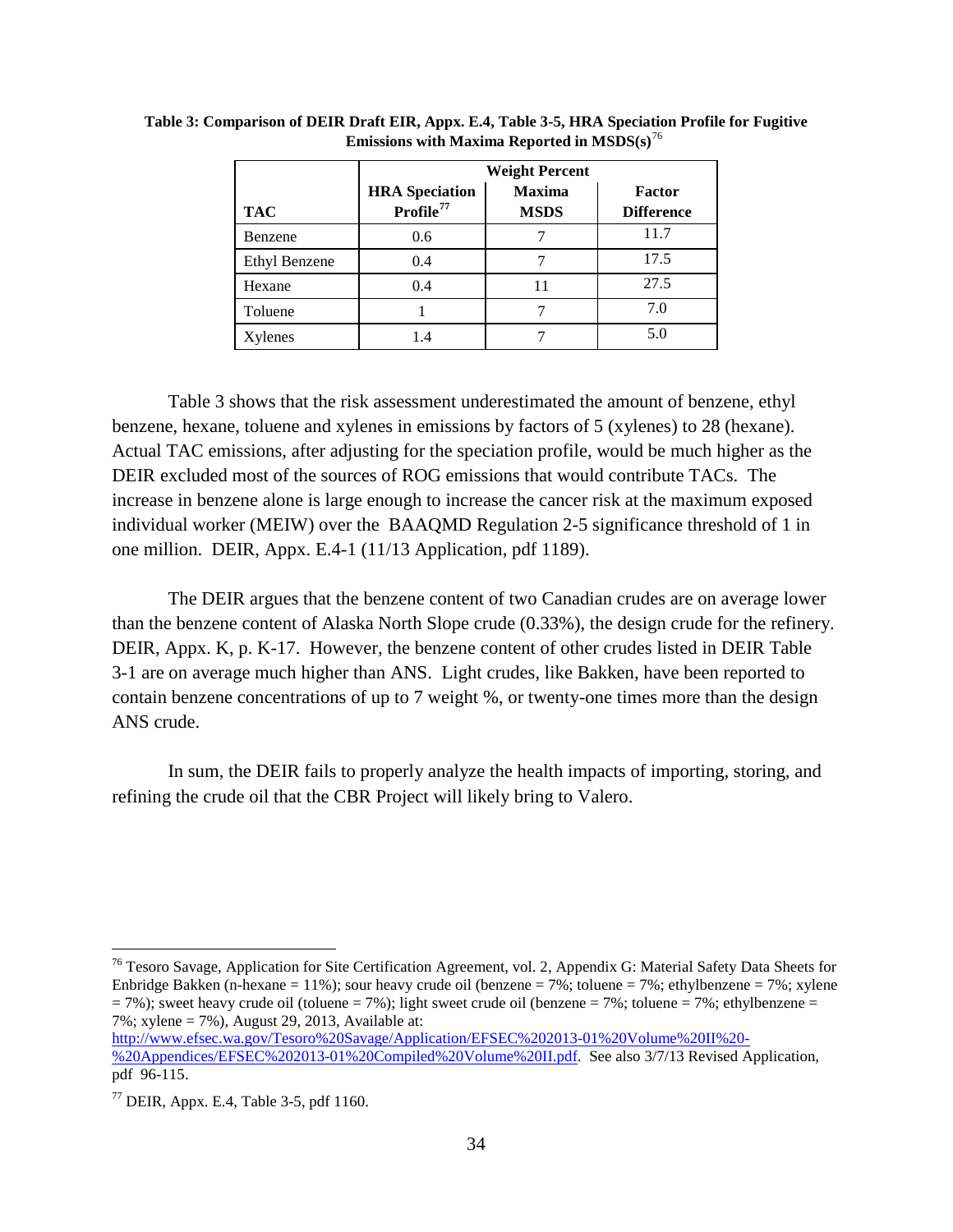#### Phyllis Fox Ph.D, PE, BCEE, QEP Environmental Management 745 White Pine Ave. Rockledge, FL 32955 321-626-6885 PhyllisFox@gmail.com

Dr. Fox has over 40 years of experience in the field of environmental engineering, including air pollution control (BACT, BART, MACT, LAER, RACT), cost effectiveness analyses, air quality management, water quality and water supply investigations, hazardous waste investigations, environmental permitting, nuisance investigations (odor, noise), environmental impact reports, CEQA/NEPA documentation, risk assessments, and litigation support.

#### **EDUCATION**

- Ph.D. Environmental/Civil Engineering, University of California, Berkeley, 1980.
- M.S. Environmental/Civil Engineering, University of California, Berkeley, 1975.
- B.S. Physics (with high honors), University of Florida, Gainesville, 1971.

#### **REGISTRATION**

Registered Professional Engineer: Arizona (2001-present: #36701), California (2002-present; CH 6058), Florida (2001-present; #57886), Georgia (2002-present; #PE027643), Washington (2002 present; #38692), Wisconsin (2005-present; #37595-006)

Board Certified Environmental Engineer, American Academy of Environmental Engineers,

- Certified in Air Pollution Control (DEE #01-20014), 2002-present
- Qualified Environmental Professional (QEP), Institute of Professional Environmental Practice (QEP #02-010007), 2001-present

#### **PROFESSIONAL HISTORY**

Environmental Management, Principal, 1981-present Lawrence Berkeley National Laboratory, Principal Investigator, 1977-1981 University of California, Berkeley, Program Manager, 1976-1977 Bechtel, Inc., Engineer, 1971-1976, 1964-1966

#### **PROFESSIONAL AFFILIATIONS**

American Chemical Society (1981-2010) Phi Beta Kappa (1970-present) Sigma Pi Sigma (1970-present)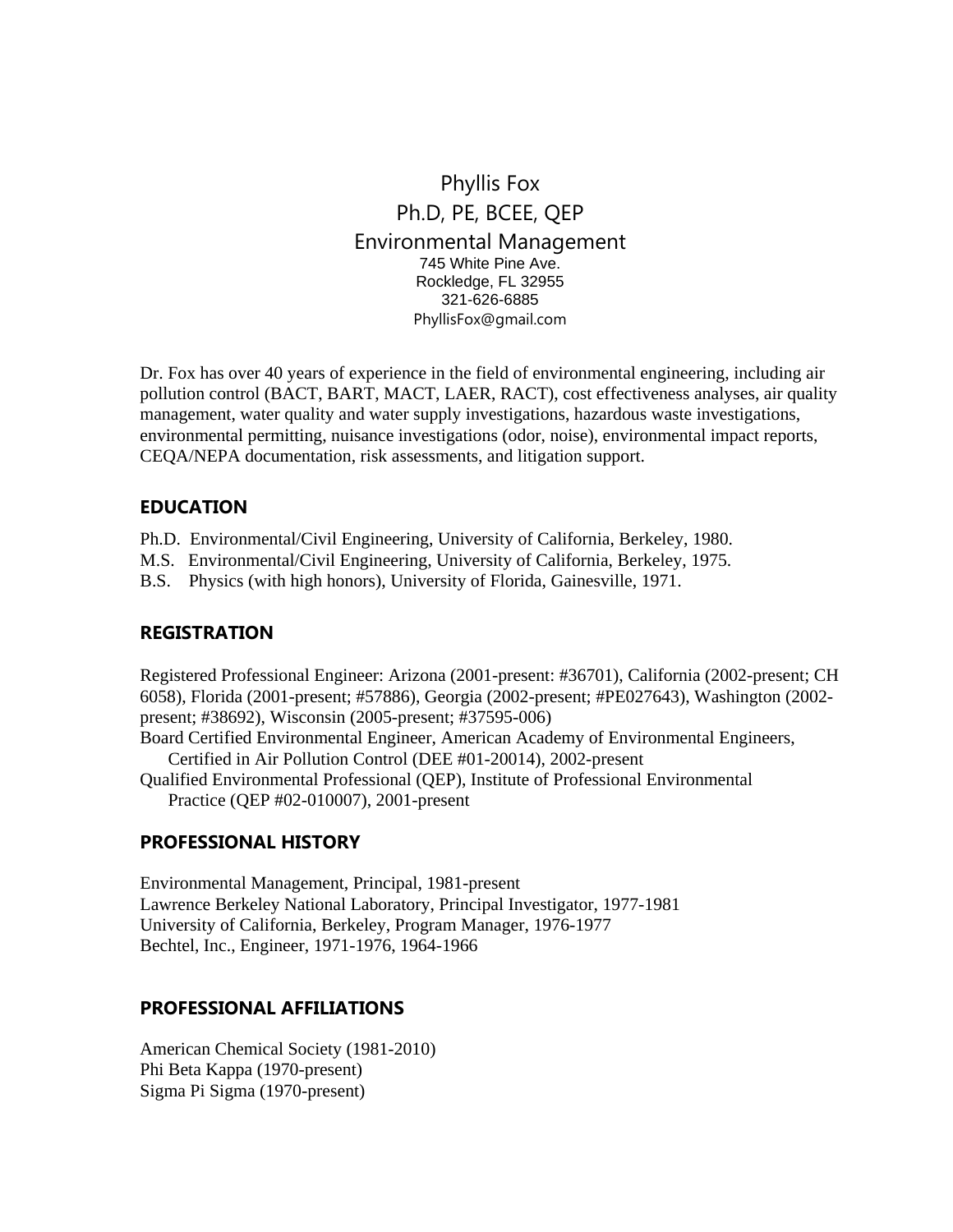*Who's Who Environmental Registry,* PH Publishing, Fort Collins, CO, 1992.

*Who's Who in the World,* Marquis Who's Who, Inc., Chicago, IL, 11th Ed., p. 371, 1993-present. *Who's Who of American Women*, Marquis Who's Who, Inc., Chicago, IL, 13th Ed., p. 264, 1984 present.

*Who's Who in Science and Engineering*, Marquis Who's Who, Inc., New Providence, NJ, 5<sup>th</sup> Ed., p. 414, 1999-present.

*Who's Who in America*, Marquis Who's Who, Inc., 59<sup>th</sup> Ed., 2005.

*Guide to Specialists on Toxic Substances*, World Environment Center, New York, NY, p. 80, 1980.

National Research Council Committee on Irrigation-Induced Water Quality Problems (Selenium), Subcommittee on Quality Control/Quality Assurance (1985-1990).

National Research Council Committee on Surface Mining and Reclamation, Subcommittee on Oil Shale (1978-80)

#### **REPRESENTATIVE EXPERIENCE**

Performed environmental and engineering investigations, as outlined below, for a wide range of industrial and commercial facilities including: petroleum refineries and upgrades thereto; reformulated fuels projects; refinery upgrades to process heavy sour crudes, including tar sands and light sweet crudes from the Eagle Ford and Bakken Formations; petroleum distribution terminals; coal, coke, and ore/mineral export terminals; LNG export, import, and storage terminals; crude-by-rail projects; shale oil plants; crude oil rail terminals; coal gasification  $\&$ liquefaction plants; conventional and thermally enhanced oil production; underground storage tanks; pipelines; gasoline stations; landfills; railyards; hazardous waste treatment facilities; nuclear, hydroelectric, geothermal, wood, biomass, waste, tire-derived fuel, gas, oil, coke and coal-fired power plants; transmission lines; airports; hydrogen plants; petroleum coke calcining plants; coke plants; activated carbon manufacturing facilities; asphalt plants; cement plants; incinerators; flares; manufacturing facilities (e.g., semiconductors, electronic assembly, aerospace components, printed circuit boards, amusement park rides); lanthanide processing plants; ammonia plants; nitric acid plants; urea plants; food processing plants; almond hulling facilities; composting facilities; grain processing facilities; grain elevators; ethanol production facilities; soy bean oil extraction plants; biodiesel plants; paint formulation plants; wastewater treatment plants; marine terminals and ports; gas processing plants; steel mills; iron nugget production facilities; pig iron plant, based on blast furnace technology; direct reduced iron plant; acid regeneration facilities; railcar refinishing facility; battery manufacturing plants; pesticide manufacturing and repackaging facilities; pulp and paper mills; olefin plants; methanol plants; ethylene crackers; selective catalytic reduction (SCR) systems; selective noncatalytic reduction (SNCR) systems; halogen acid furnaces; contaminated property redevelopment projects (e.g., Mission Bay, Southern Pacific Railyards, Moscone Center expansion, San Diego Padres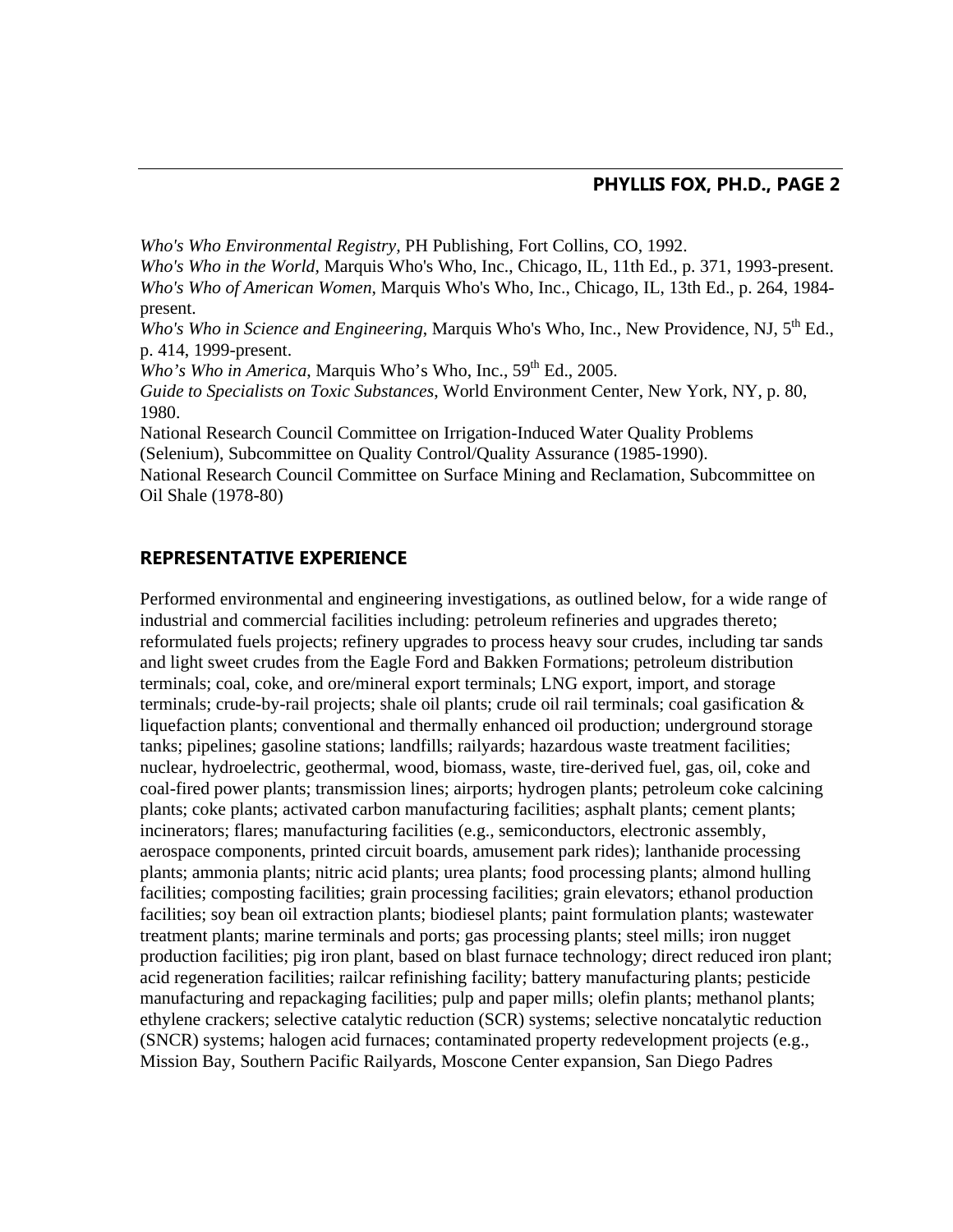Ballpark); residential developments; commercial office parks, campuses, and shopping centers; server farms; transportation plans; and a wide range of mines including sand and gravel, hard rock, limestone, nacholite, coal, molybdenum, gold, zinc, and oil shale.

#### *EXPERT WITNESS/LITIGATION SUPPORT*

- For plaintiffs, expert witness in civil action relating to alleged violations of the Clean Air Act, Prevention of Significant Deterioration, for historic modifications (1997-2000) at the Cemex cement plant in Lyons, Colorado. Reviewed produced documents, prepared expert and rebuttal reports on PSD applicability based on NOx emission calculations for a collection of changes considered both individually and collectively. Deposed August 2011. *United States v. Cemex, Inc.*, In U.S. District Court for the District of Colorado (Civil Action No. 09-cv-00019-MSK-MEH). Case settled June 13, 2013.
- For plaintiffs, in civil action relating to alleged violations of the Clean Air Act, Prevention of Significant Deterioration, for historic modifications (1988 – 2000) at James De Young Units 3, 4, and 5. Reviewed produced documents, analyzed CEMS and EIA data, and prepared netting and BACT analyses for NOx, SO2, and PM10 (PSD case). Expert report February 24, 2010 and affidavit February 20, 2010. *Sierra Club v. City of Holland, et al.*, U.S. District Court, Western District of Michigan (Civil Action 1:08-cv-1183). Case settled. Consent Decree 1/19/14.
- For plaintiffs, in civil action alleging failure to obtain MACT permit, expert on potential to emit hydrogen chloride (HCl) from a new coal-fired boiler. Reviewed record, estimated HCl emissions, wrote expert report June 2010 and March 2013 (Cost to Install a Scrubber at the Lamar Repowering Project Pursuant to Case-by-Case MACT), deposed August 2010 and March 2013. *Wildearth Guardian et al. v. Lamar Utilities Board*, Civil Action No. 09-cv-02974, U.S. District Court, District of Colorado. Case settled August 2013.
- For plaintiffs, expert witness on permitting, emission calculations, and wastewater treatment for coal-to-gasoline plant. Reviewed produced documents. Assisted in preparation of comments on draft minor source permit. Wrote two affidavits on key issues in case. Presented direct and rebuttal testimony  $10/27 - 10/28/10$  on permit enforceability and failure to properly calculate potential to emit, including underestimate of flaring emissions and omission of VOC and CO emissions from wastewater treatment, cooling tower, tank roof landings, and malfunctions. *Sierra Club, Ohio Valley Environmental Coalition, Coal River Mountain Watch, West Virginia Highlands Conservancy v. John Benedict, Director, Division of Air Quality, West Virginia Department of Environmental Protection and TransGas Development System, LLC*, Appeal No. 10-01-AQB. Virginia Air Quality Board remanded the permit on March 28, 2011 ordering reconsideration of potential to emit calculations, including: (1) support for assumed flare efficiency; (2) inclusion of startup, shutdown and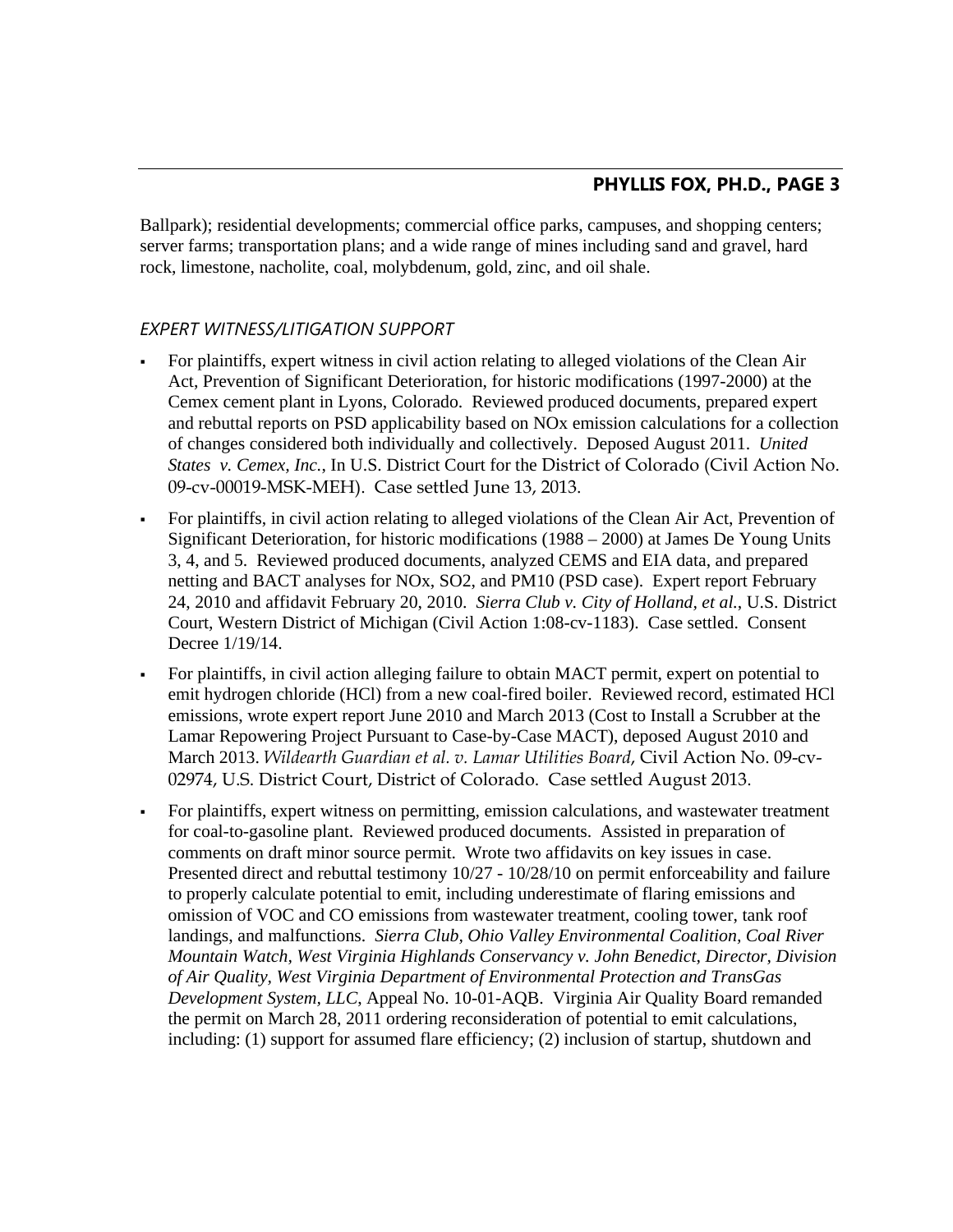malfunction emissions; and (3) inclusion of wastewater treatment emissions in potential to emit calculations.

- For plaintiffs, expert on BACT emission limits for gas-fired combined cycle power plant. Prepared declaration in support of CBE's Opposition to the United States' Motion for Entry of Proposed Amended Consent Decree. Assisted in settlement discussions. *U.S. EPA, Plaintiff, Communities for a Better Environment, Intervenor Plaintiff, v. Pacific Gas & Electric Company, et al.*, U.S. District Court, Northern District of California, San Francisco Division, Case No. C-09-4503 SI.
- Technical expert in confidential settlement discussions with large coal-fired utility on BACT control technology and emission limits for NOx, SO2, PM, PM2.5, and CO for new natural gas fired combined cycle and simple cycle turbines with oil backup. (July 2010). Case settled.
- For plaintiffs, expert witness in remedy phase of civil action relating to alleged violations of the Clean Air Act, Prevention of Significant Deterioration, for historic modifications (1998- 99) at Gallagher Units 1 and 3. Reviewed produced documents, prepared expert and rebuttal reports on historic and current-day BACT for SO2, control costs, and excess emissions of SO2. Deposed 11/18/09. *United States et al. v. Cinergy, et al.*, In U.S. District Court for the Southern District of Indiana, Indianapolis Division, Civil Action No. IP99-1693 C-M/S. Settled 12/22/09.
- For plaintiffs, expert witness on MACT, BACT for NOx, and enforceability in an administrative appeal of draft state air permit issued for four 300-MW pet-coke-fired CFBs. Reviewed produced documents and prepared prefiled testimony. Deposed 10/8/09 and 11/9/09. Testified 11/10/09. *Application of Las Brisas Energy Center, LLC for State Air Quality Permit*; before the State Office of Administrative Hearings, Texas. Permit remanded 3/29/10 as LBEC failed to meet burden of proof on a number of issues including MACT. Texas Court of Appeals dismissed an appeal to reinstate the permit. The Texas Commission on Environmental Quality and Las Brisas Energy Center, LLC sought to overturn the Court of Appeals decision but moved to have their appeal dismissed in August 2013.
- For defense, expert witness in unlawful detainer case involving a gasoline station, minimart, and residential property with contamination from leaking underground storage tanks. Reviewed agency files and inspected site. Presented expert testimony on July 6, 2009, on causes of, nature and extent of subsurface contamination. *A. Singh v. S. Assaedi,* in Contra Costa County Superior Court, CA. Settled August 2009.
- For plaintiffs, expert witness on netting and enforceability for refinery being upgraded to process tar sands crude. Reviewed produced documents. Prepared expert and rebuttal reports addressing use of emission factors for baseline, omitted sources including coker, flares, tank landings and cleaning, and enforceability. Deposed. *In the Matter of Objection to the Issuance of Significant Source Modification Permit No. 089-25484-00453 to BP Products*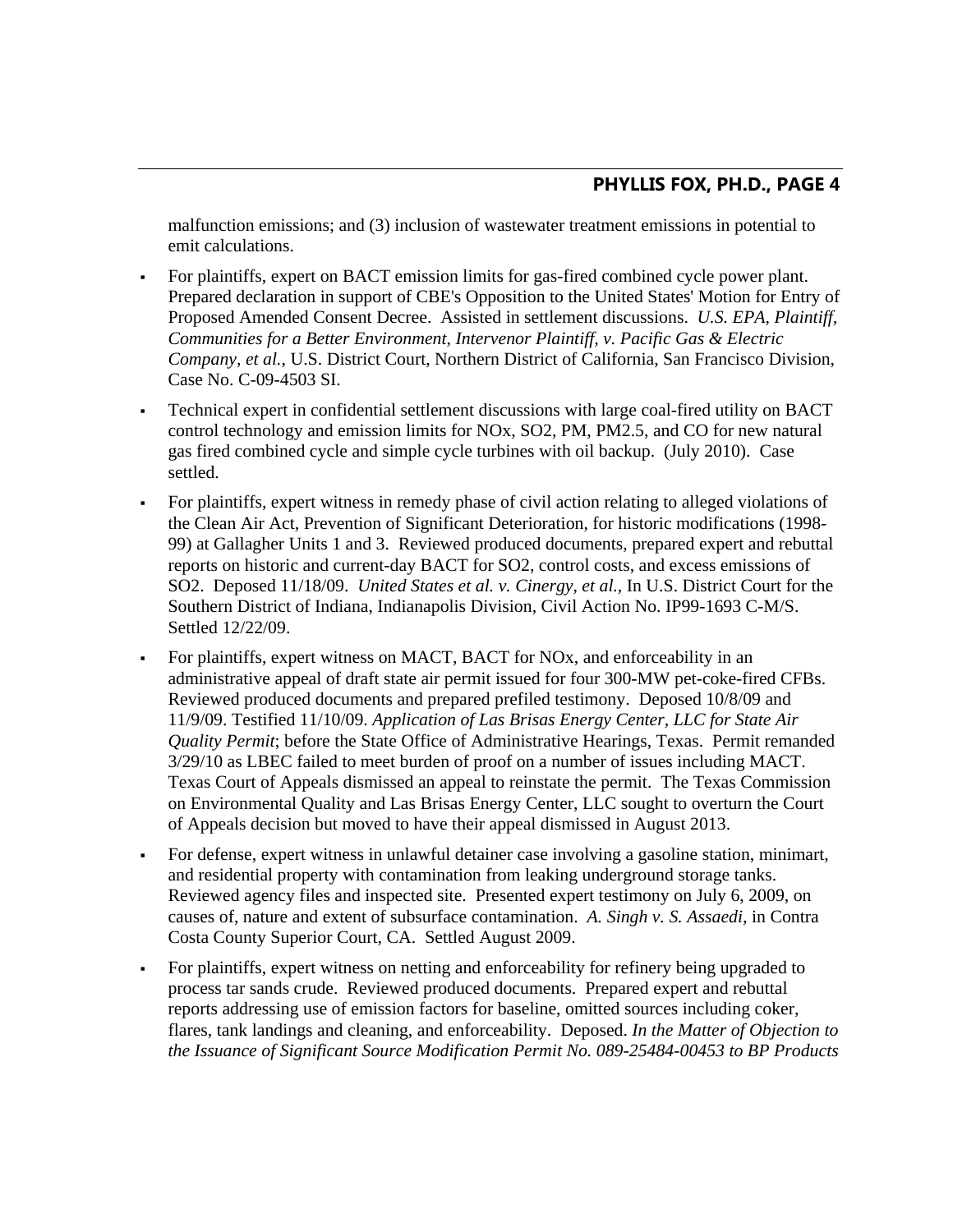*North America Inc., Whiting Business Unit, Save the Dunes Council, Inc., Sierra Club., Inc., Hoosier Environmental Council et al., Petitioners, B. P. Products North American, Respondents/Permittee,* before the Indiana Office of Environmental Adjudication.

- For plaintiffs, expert witness on BACT, MACT, and enforceability in appeal of Title V permit issued to 600 MW coal-fired power plant burning Powder River Basin coal. Prepared technical comments on draft air permit. Reviewed record on appeal, drafted BACT, MACT, and enforceability pre-filed testimony. Drafted MACT and enforceability pre-filed rebuttal testimony. Deposed March 24, 2009. Testified June 10, 2009. *In Re: Southwestern Electric Power Company*, Arkansas Pollution Control and Ecology Commission, Consolidated Docket No. 08-006-P. Recommended Decision issued December 9, 2009 upholding issued permit. Commission adopted Recommended Decision January 22, 2010.
- For plaintiffs, expert witness in remedy phase of civil action relating to alleged violations of the Clean Air Act, Prevention of Significant Deterioration, for historic modifications (1989- 1992) at Wabash Units 2, 3 and 5. Reviewed produced documents, prepared expert and rebuttal report on historic and current-day BACT for NOx and SO2, control costs, and excess emissions of NOx, SO2, and mercury. Deposed 10/21/08. *United States et al. v. Cinergy, et al.*, In U.S. District Court for the Southern District of Indiana, Indianapolis Division, Civil Action No. IP99-1693 C-M/S. Testified 2/3/09. Memorandum Opinion & Order 5-29-09 requiring shutdown of Wabash River Units 2, 3, 5 by September 30, 2009, run at baseline until shutdown, and permanently surrender SO2 emission allowances.
- For plaintiffs, expert witness in liability phase of civil action relating to alleged violations of the Clean Air Act, Prevention of Significant Deterioration, for three historic modifications (1997-2001) at two portland cement plants involving three cement kilns. Reviewed produced documents, analyzed CEMS data covering subject period, prepared netting analysis for NOx, SO2 and CO, and prepared expert and rebuttal reports. *United States v. Cemex California Cement,* In U.S. District Court for the Central District of California, Eastern Division, Case No. ED CV 07-00223-GW (JCRx), Settled 1/15/09.
- For intervenors Clean Wisconsin and Citizens Utility Board, prepared data requests, reviewed discovery and expert report. Prepared prefiled direct, rebuttal and surrebuttal testimony on cost to extend life of existing Oak Creek Units 5-8 and cost to address future regulatory requirements to determine whether to control or shutdown one or more of the units. Oral testimony 2/5/08. Application for a Certificate of Authority to Install Wet Flue Gas Desulfurization and Selective Catalytic Reduction Facilities and Associated Equipment for Control of Sulfur Dioxide and Nitrogen Oxide Emissions at Oak Creek Power Plant Units 5, 6, 7 and 8, WPSC Docket No. 6630-CE-299.
- For plaintiffs, expert witness on alternatives analysis and BACT for NOx, SO2, total PM10, and sulfuric acid mist in appeal of PSD permit issued to 1200 MW coal fired power plant burning Powder River Basin and/or Central Appalachian coal (Longleaf). Assisted in drafting technical comments on NOx on draft permit. Prepared expert disclosure. Presented 8+ days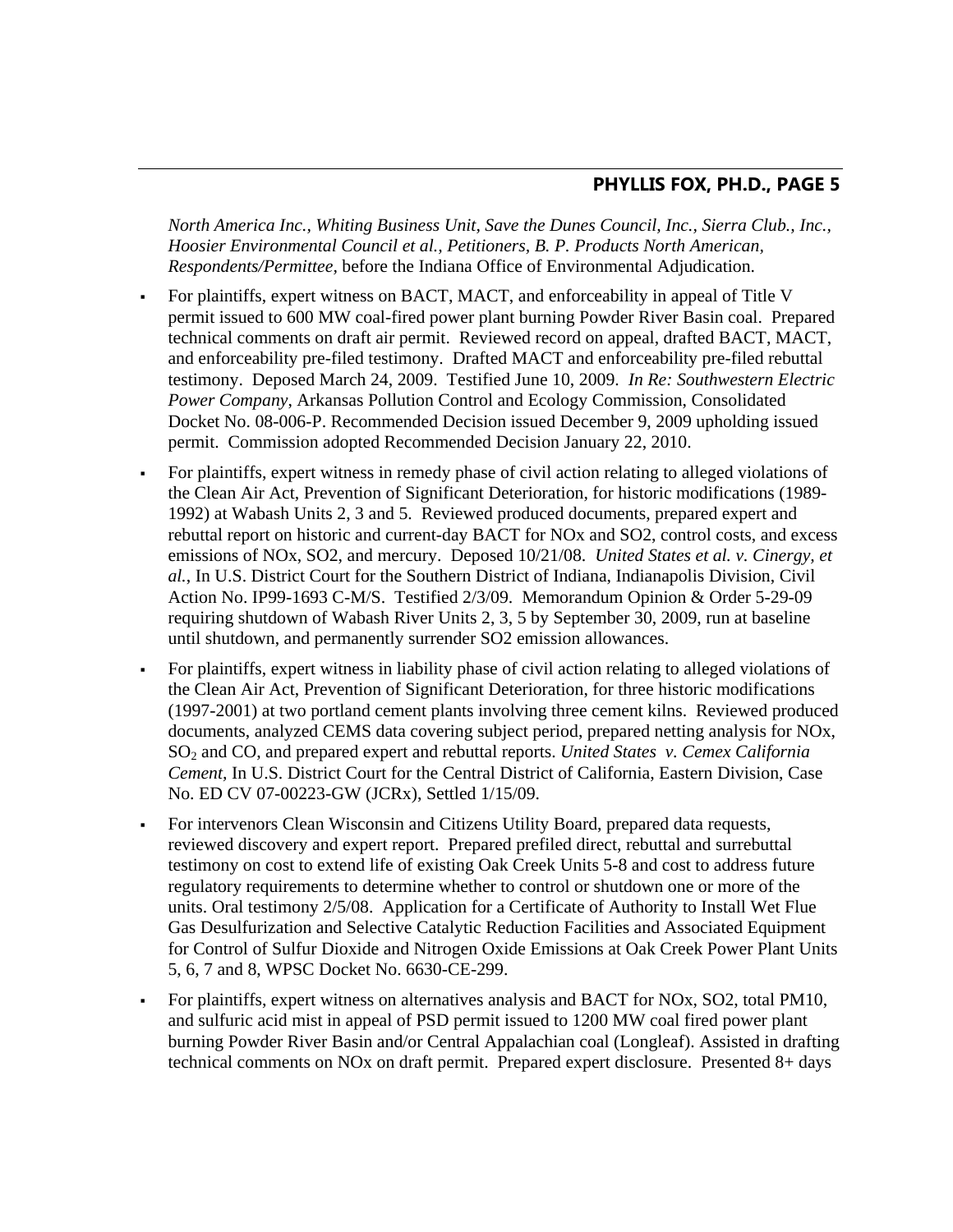of direct and rebuttal expert testimony. Attended all 21 days of evidentiary hearing from 9/5/07 – 10/30/07 assisting in all aspects of hearing. *Friends of the Chatahooche and Sierra Club v. Dr. Carol Couch, Director, Environmental Protection Division of Natural Resources Department, Respondent, and Longleaf Energy Associates, Intervener*. ALJ Final Decision  $1/11/08$  denying petition. ALJ Order vacated  $&$  remanded for further proceedings, Fulton County Superior Court, 6/30/08. Court of Appeals of GA remanded the case with directions that the ALJ's final decision be vacated to consider the evidence under the correct standard of review, July 9, 2009. The ALJ issued an opinion April 2, 2010 in favor of the applicant. Final permit issued April 2010.

- For plaintiffs, expert witness on diesel exhaust in inverse condemnation case in which Port expanded maritime operations into residential neighborhoods, subjecting plaintiffs to noise, light, and diesel fumes. Measured real-time diesel particulate concentrations from marine vessels and tug boats on plaintiffs' property. Reviewed documents, depositions, DVDs, and photographs provided by counsel. Deposed. Testified October 24, 2006. *Ann Chargin, Richard Hackett, Carolyn Hackett, et al. v. Stockton Port District*, Superior Court of California, County of San Joaquin, Stockton Branch, No. CV021015. Judge ruled for plaintiffs.
- For plaintiffs, expert witness on NOx emissions and BACT in case alleging failure to obtain necessary permits and install controls on gas-fired combined-cycle turbines. Prepared and reviewed (applicant analyses) of NOx emissions, BACT analyses (water injection, SCR, ultra low NOx burners), and cost-effectiveness analyses based on site visit, plant operating records, stack tests, CEMS data, and turbine and catalyst vendor design information. Participated in negotiations to scope out consent order. *United States v. Nevada Power.* Case settled June 2007, resulting in installation of dry low NOx burners (5 ppm NOx averaged over 1 hr) on four units and a separate solar array at a local business.
- For plaintiffs, expert witness in appeal of PSD permit issued to 850 MW coal fired boiler burning Powder River Basin coal (Iatan Unit 2) on BACT for particulate matter, sulfuric acid mist and opacity and emission calculations for alleged historic violations of PSD. Assisted in drafting technical comments, petition for review, discovery requests, and responses to discovery requests. Reviewed produced documents. Prepared expert report on BACT for particulate matter. Assisted with expert depositions. Deposed February 7, 8, 27, 28, 2007. *In Re PSD Construction Permit Issued to Great Plains Energy, Kansas City Power & Light – Iatan Generating Station, Sierra Club v. Missouri Department of Natural Resources, Great Plains Energy, and Kansas City Power & Light.* Case settled March 27, 2007, providing offsets for over 6 million ton/yr of CO2 and lower NOx and  $SO_2$  emission limits.
- For plaintiffs, expert witness in remedy phase of civil action relating to alleged violations of the Clean Air Act, Prevention of Significant Deterioration, for historic modifications of coalfired boilers and associated equipment. Reviewed produced documents, prepared expert report on cost to retrofit 24 coal-fired power plants with scrubbers designed to remove 99%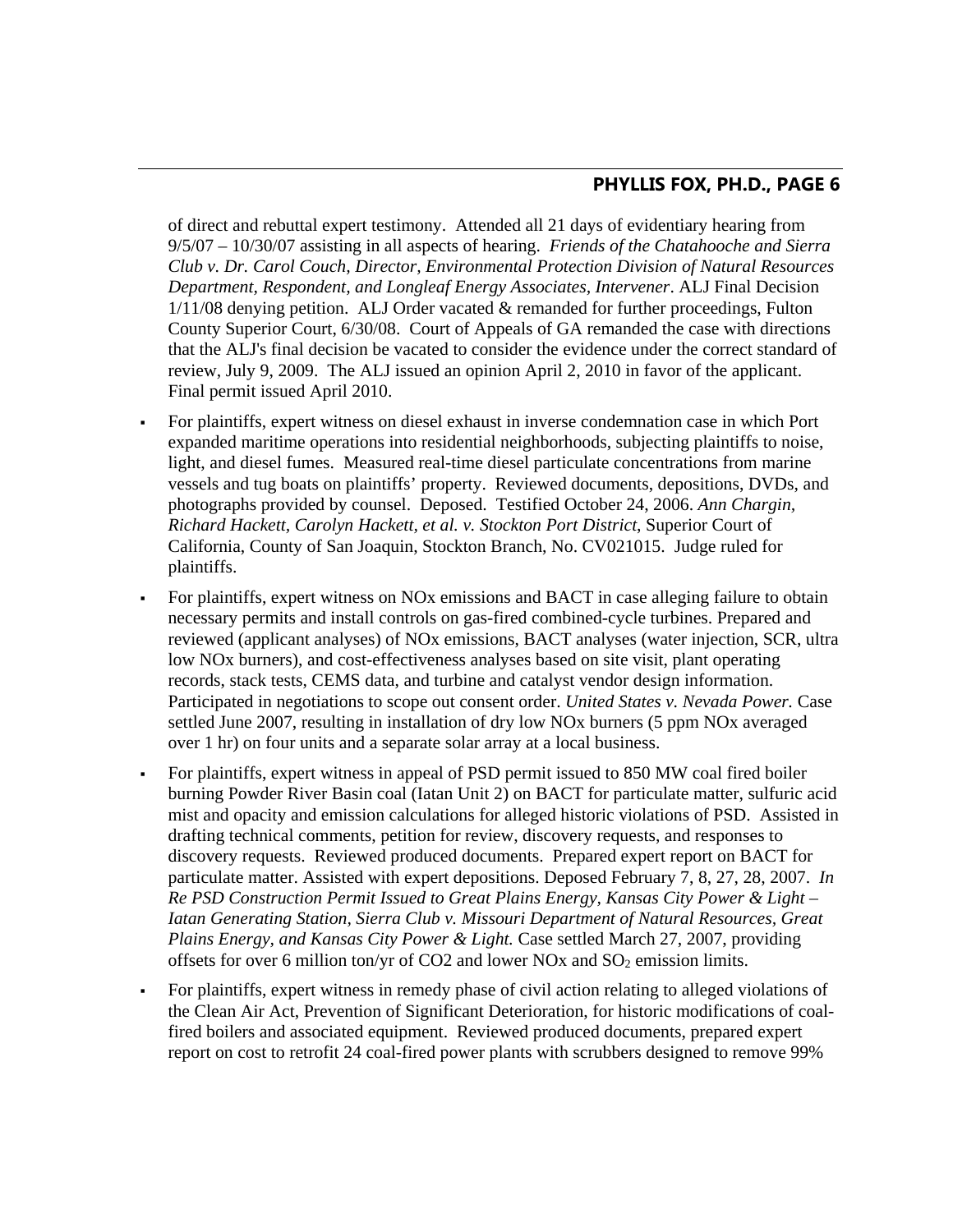of the sulfur dioxide from flue gases. Prepared supplemental and expert report on cost estimates and BACT for SO2 for these 24 complaint units. Deposed 1/30/07 and 3/14/07. *United States and State of New York et al. v. American Electric Power*, In U.S. District Court for the Southern District of Ohio, Eastern Division, Consolidated Civil Action Nos. C2-99- 1182 and C2-99-1250. Settlement announced 10/9/07.

- For plaintiffs, expert witness on BACT, enforceability, and alternatives analysis in appeal of PSD permit issued for a 270-MW pulverized coal fired boiler burning Powder River Basin coal (City Utilities Springfield Unit 2). Reviewed permitting file and assisted counsel draft petition and prepare and respond to interrogatories and document requests. Reviewed interrogatory responses and produced documents. Assisted with expert depositions. Deposed August 2005. Evidentiary hearings October 2005. *In the Matter of Linda Chipperfield and Sierra Club v. Missouri Department of Natural Resources.* Missouri Supreme Court denied review of adverse lower court rulings August 2007.
- For plaintiffs, expert witness in civil action relating to plume touchdowns at AEP's Gavin coal-fired power plant. Assisted counsel draft interrogatories and document requests. Reviewed responses to interrogatories and produced documents. Prepared expert report "Releases of Sulfuric Acid Mist from the Gavin Power Station." The report evaluates sulfuric acid mist releases to determine if AEP complied with the requirements of CERCLA Section 103(a) and EPCRA Section 304. This report also discusses the formation, chemistry, release characteristics, and abatement of sulfuric acid mist in support of the claim that these releases present an imminent and substantial endangerment to public health under Section 7002(a)(1)(B) of the Resource Conservation and Recovery Act ("RCRA"). *Citizens Against Pollution v. Ohio Power Company*, In the U.S. District Court for the Southern District of Ohio, Eastern Division, Civil Action No. 2-04-cv-371. Case settled 12-8-06.
- For petitioners, expert witness in contested case hearing on BACT, enforceability, and emission estimates for an air permit issued to a 500-MW supercritical Power River Basin coal-fired boiler (Weston Unit 4). Assisted counsel prepare comments on draft air permit and respond to and draft discovery. Reviewed produced file, deposed (7/05), and prepared expert report on BACT and enforceability. Evidentiary hearings September 2005. *In the Matter of an Air Pollution Control Construction Permit Issued to Wisconsin Public Service Corporation for the Construction and Operation of a 500 MW Pulverized Coal-fired Power Plant Known as Weston Unit 4 in Marathon County, Wisconsin*, Case No. IH-04-21. The Final Order, issued  $2/10/06$ , lowered the NOx BACT limit from 0.07 lb/MMBtu to 0.06 lb/MMBtu based on a 30-day average, added a BACT SO2 control efficiency, and required a 0.0005% high efficiency drift eliminator as BACT for the cooling tower. The modified permit, including these provisions, was issued 3/28/07. Additional appeals in progress.
- For plaintiffs, adviser on technical issues related to Citizen Suit against U.S. EPA regarding failure to update New Source Performance Standards for petroleum refineries, 40 CFR 60, Subparts J, VV, and GGG. *Our Children's Earth Foundation and Sierra Club v. U.S. EPA et*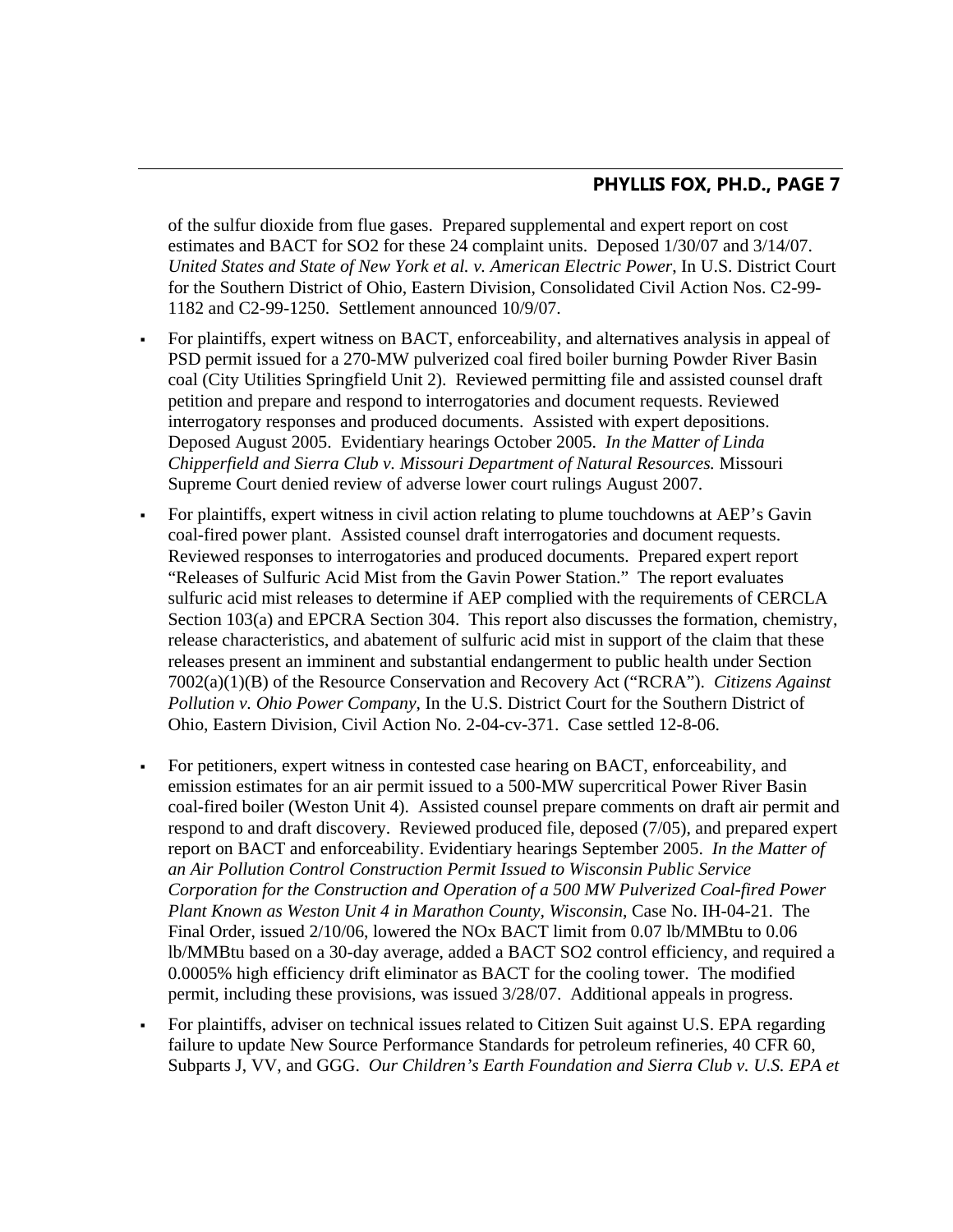*al.* Case settled July 2005. CD No. C 05-00094 CW, U.S. District Court, Northern District of California – Oakland Division. Proposed revisions to standards of performance for petroleum refineries published 72 FR 27178 (5/14/07).

- For interveners, reviewed proposed Consent Decree settling Clean Air Act violations due to historic modifications of boilers and associated equipment at two coal-fired power plants. In response to stay order, reviewed the record, selected one representative activity at each of seven generating units, and analyzed to identify CAA violations. Identified NSPS and NSR violations for  $NOx$ ,  $SO_2$ ,  $PM/PM10$ , and sulfuric acid mist. Summarized results in an expert report. *United States of America, and Michael A. Cox, Attorney General of the State of Michigan, ex rel. Michigan Department of Environmental Quality, Plaintiffs, and Clean Wisconsin, Sierra Club, and Citizens' Utility Board, Intervenors, v. Wisconsin Electric Power Company, Defendant*, U.S. District Court for the Eastern District of Wisconsin, Civil Action No. 2:03-CV-00371-CNC. Order issued 10-1-07 denying petition.
- For a coalition of Nevada labor organizations (ACE), reviewed preliminary determination to issue a Class I Air Quality Operating Permit to Construct and supporting files for a 250-MW pulverized coal-fired boiler (Newmont). Prepared about 100 pages of technical analyses and comments on BACT, MACT, emission calculations, and enforceability. Assisted counsel draft petition and reply brief appealing PSD permit to U.S. EPA Environmental Appeals Board (EAB). Order denying review issued 12/21/05. *In re Newmont Nevada Energy Investment, LLC, TS Power Plant*, PSD Appeal No. 05-04 (EAB 2005).
- For petitioners and plaintiffs, reviewed and prepared comments on air quality and hazardous waste based on negative declaration for refinery ultra low sulfur diesel project located in SCAQMD. Reviewed responses to comments and prepared responses. Prepared declaration and presented oral testimony before SCAQMD Hearing Board on exempt sources (cooling towers) and calculation of potential to emit under NSR. Petition for writ of mandate filed March 2005. Case remanded by Court of Appeals to trial court to direct SCAQMD to reevaluate the potential environmental significance of NOx emissions resulting from the project in accordance with court's opinion. California Court of Appeals, Second Appellate Division, on December 18, 2007, affirmed in part (as to baseline) and denied in part. *Communities for a Better Environment v. South Coast Air Quality Management District and ConocoPhillips and Carlos Valdez et al v. South Coast Air Quality Management District and ConocoPhillips.* Certified for partial publication 1/16/08. Appellate Court opinion upheld by CA Supreme Court 3/15/10. *(2010) 48 Cal.4th 310*.
- For amici seeking to amend a proposed Consent Decree to settle alleged NSR violations at Chevron refineries, reviewed proposed settlement, related files, subject modifications, and emission calculations. Prepared declaration on emission reductions, identification of NSR and NSPS violations, and BACT/LAER for FCCUs, heaters and boilers, flares, and sulfur recovery plants. *U.S. et al. v. Chevron U.S.A.*, Northern District of California, Case No. C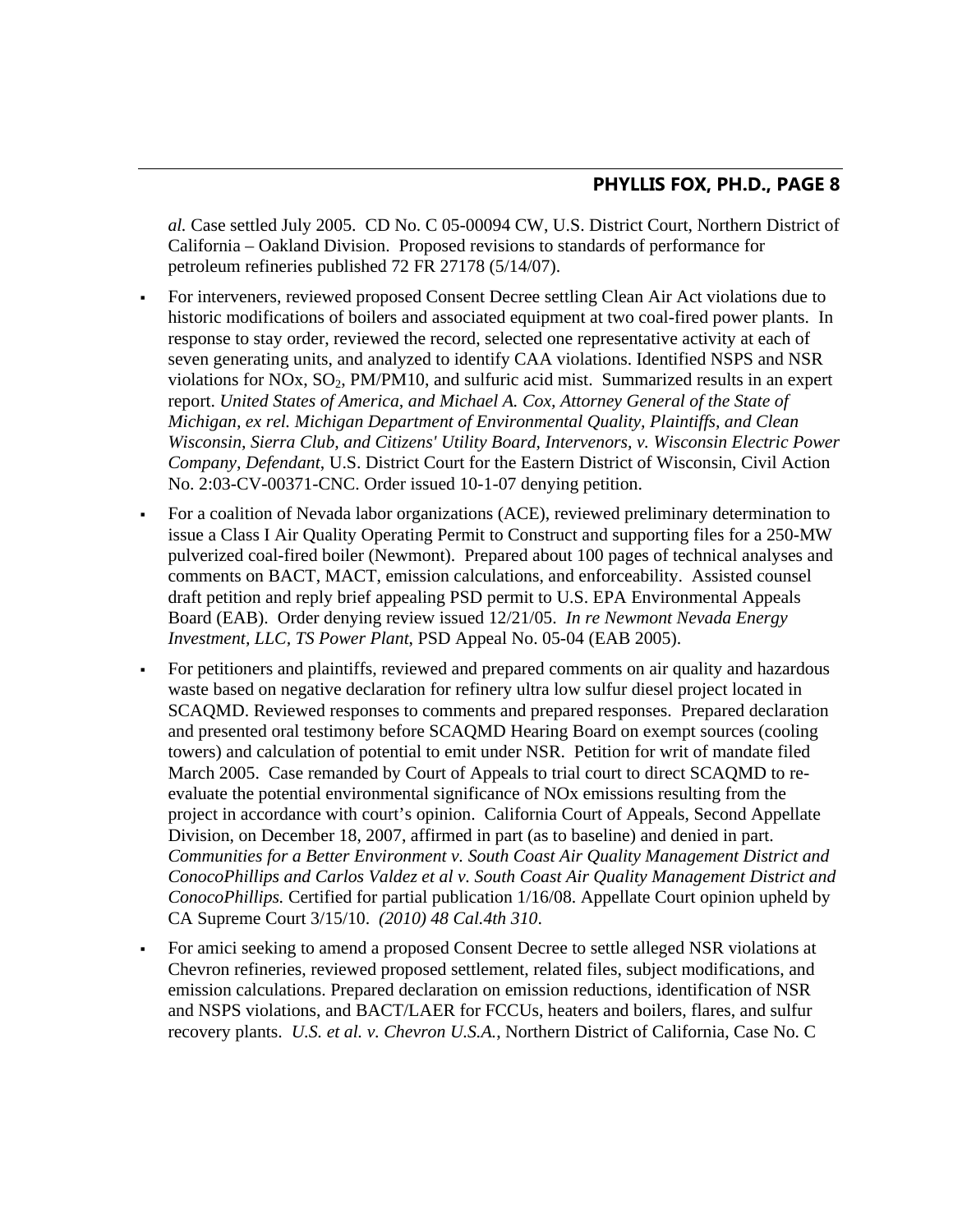03-04650. Memorandum and Order Entering Consent Decree issued June 2005. Case No. C 03-4650 CRB.

- For petitioners, prepared declaration on enforceability of periodic monitoring requirements, in response to EPA's revised interpretation of 40 CFR 70.6(c)(1). This revision limited additional monitoring required in Title V permits. 69 FR 3203 (Jan. 22, 2004). *Environmental Integrity Project et al. v. EPA* (U.S. Court of Appeals for the District of Columbia). Court ruled the Act requires all Title V permits to contain monitoring requirements to assure compliance. *Sierra Club v. EPA*, 536 F.3d 673 (D.C. Cir. 2008).
- For interveners in application for authority to construct a 500 MW supercritical coal-fired generating unit before the Wisconsin Public Service Commission, prepared pre-filed written direct and rebuttal testimony with oral cross examination and rebuttal on BACT and MACT (Weston 4). Prepared written comments on BACT, MACT, and enforceability on draft air permit for same facility.
- For property owners in Nevada, evaluated the environmental impacts of a 1,450-MW coalfired power plant proposed in a rural area adjacent to the Black Rock Desert and Granite Range, including emission calculations, air quality modeling, comments on proposed use permit to collect preconstruction monitoring data, and coordination with agencies and other interested parties. Project cancelled.
- For environmental organizations, reviewed draft PSD permit for a 600-MW coal-fired power plant in West Virginia (Longview). Prepared comments on permit enforceability; coal washing; BACT for  $SO_2$  and PM10; Hg MACT; and MACT for HCl, HF, non-Hg metallic HAPs, and enforceability. Assist plaintiffs draft petition appealing air permit. Retained as expert to develop testimony on MACT, BACT, offsets, enforceability. Participate in settlement discussions. Case settled July 2004.
- For petitioners, reviewed record produced in discovery and prepared affidavit on emissions of carbon monoxide and volatile organic compounds during startup of GE 7FA combustion turbines to successfully establish plaintiff standing. *Sierra Club et al. v. Georgia Power Company* (Northern District of Georgia).
- For building trades, reviewed air quality permitting action for 1500-MW coal-fired power plant before the Kentucky Department for Environmental Protection (Thoroughbred).
- For petitioners, expert witness in administrative appeal of the PSD/Title V permit issued to a 1500-MW coal-fired power plant. Reviewed over 60,000 pages of produced documents, prepared discovery index, identified and assembled plaintiff exhibits. Deposed. Assisted counsel in drafting discovery requests, with over 30 depositions, witness cross examination, and brief drafting. Presented over 20 days of direct testimony, rebuttal and sur-rebuttal, with cross examination on BACT for NOx,  $SO_2$ , and PM/PM10; MACT for Hg and non-Hg metallic HAPs; emission estimates for purposes of Class I and II air modeling; risk assessment; and enforceability of permit limits. Evidentiary hearings from November 2003 to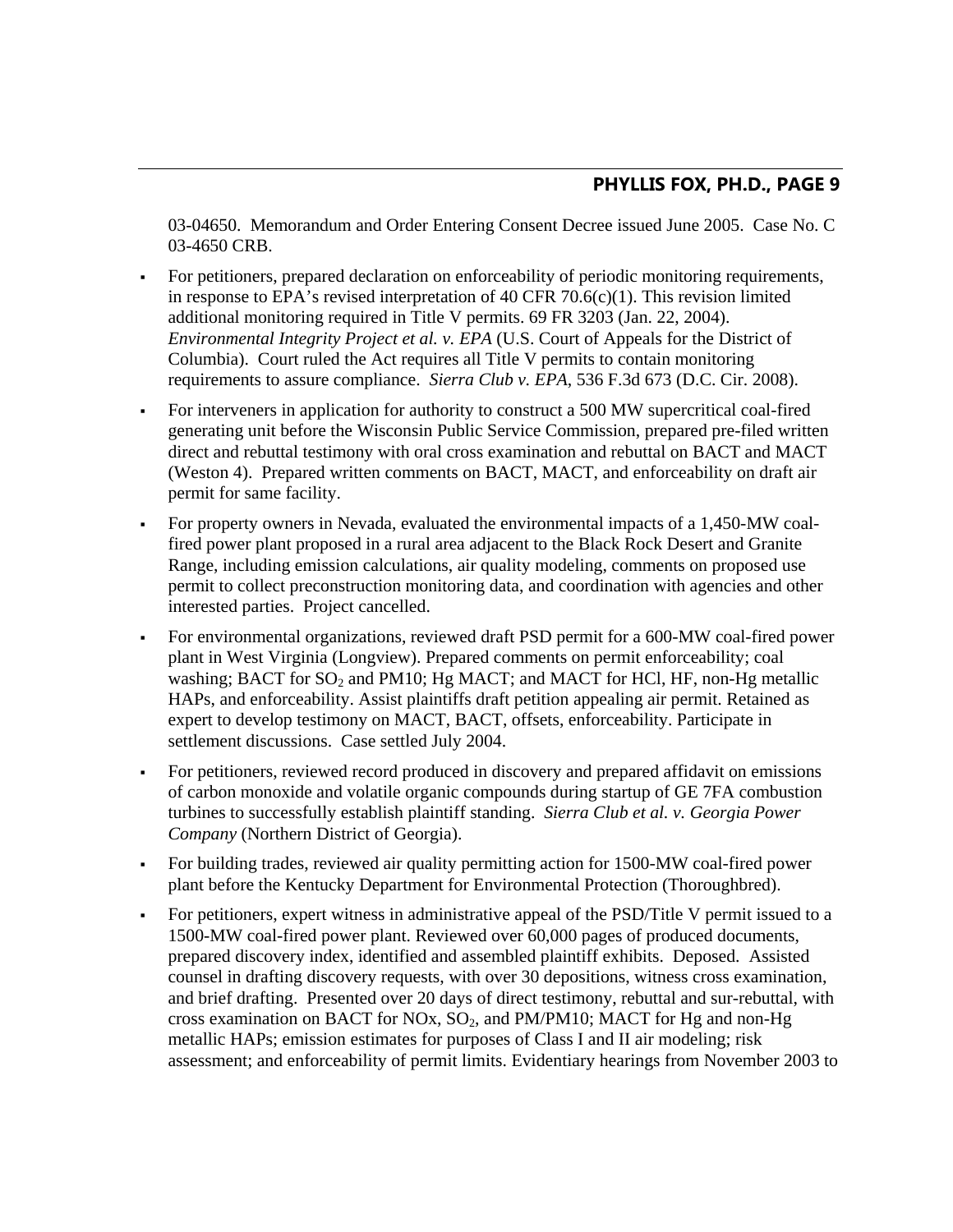June 2004. *Sierra Club et al. v. Natural Resources & Environmental Protection Cabinet, Division of Air Quality and Thoroughbred Generating Company et al.* Hearing Officer Decision issued August 9, 2005 finding in favor of plaintiffs on counts as to risk, BACT  $(IGC/CFB, NOx, SO<sub>2</sub>, Hg, Be)$ , single source, enforceability, and errors and omissions. Assist counsel draft exceptions. Cabinet Secretary issued Order April 11, 2006 denying Hearing Offer's report, except as to NOx BACT, Hg, 99% SO2 control and certain errors and omissions.

- For citizens group in Massachusetts, reviewed, commented on, and participated in permitting of pollution control retrofits of coal-fired power plant (Salem Harbor).
- Assisted citizens group and labor union challenge issuance of conditional use permit for a  $317,000$  ft<sup>2</sup> discount store in Honolulu without any environmental review. In support of a motion for preliminary injunction, prepared 7-page declaration addressing public health impacts of diesel exhaust from vehicles serving the Project. In preparation for trial, prepared 20-page preliminary expert report summarizing results of diesel exhaust and noise measurements at two big box retail stores in Honolulu, estimated diesel PM10 concentrations for Project using ISCST, prepared a cancer health risk assessment based on these analyses, and evaluated noise impacts.
- Assisted environmental organizations to challenge the DOE Finding of No Significant Impact (FONSI) for the Baja California Power and Sempra Energy Resources Cross-Border Transmissions Lines in the U.S. and four associated power plants located in Mexico (DOE EA-1391). Prepared 20-page declaration in support of motion for summary judgment addressing emissions, including  $CO_2$  and NH<sub>3</sub>, offsets, BACT, cumulative air quality impacts, alternative cooling systems, and water use and water quality impacts. Plaintiff's motion for summary judgment granted in part. U.S. District Court, Southern District decision concluded that the Environmental Assessment and FONSI violated NEPA and the APA due to their inadequate analysis of the potential controversy surrounding the project, water impacts, impacts from  $NH<sub>3</sub>$ and CO<sub>2</sub>, alternatives, and cumulative impacts. *Border Power Plant Working Group v. Department of Energy and Bureau of Land Management*, Case No. 02-CV-513-IEG (POR) (May 2, 2003).
- For Sacramento school, reviewed draft air permit issued for diesel generator located across from playfield. Prepared comments on emission estimates, enforceability, BACT, and health impacts of diesel exhaust. Case settled. BUG trap installed on the diesel generator.
- Assisted unions in appeal of Title V permit issued by BAAQMD to carbon plant that manufactured coke. Reviewed District files, identified historic modifications that should have triggered PSD review, and prepared technical comments on Title V permit. Reviewed responses to comments and assisted counsel draft appeal to BAAQMD hearing board, opening brief, motion to strike, and rebuttal brief. Case settled.
- Assisted California Central Coast city obtain controls on a proposed new city that would straddle the Ventura-Los Angeles County boundary. Reviewed several environmental impact reports, prepared an air quality analysis, a diesel exhaust health risk assessment, and detailed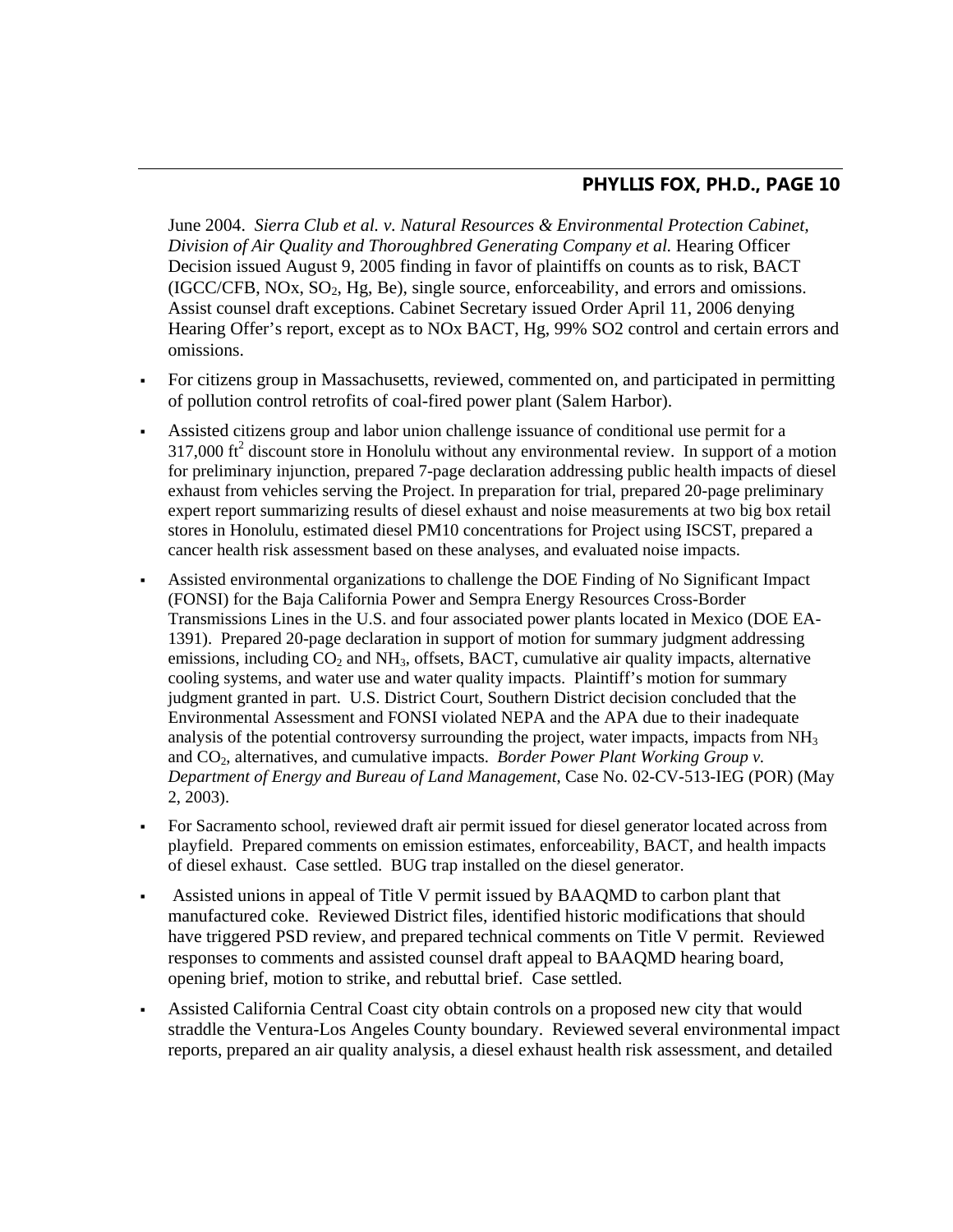review comments. Governor intervened and State dedicated the land for conservation purposes April 2004.

- Assisted Central California city to obtain controls on large alluvial sand quarry and asphalt plant proposing a modernization. Prepared comments on Negative Declaration on air quality, public health, noise, and traffic. Evaluated process flow diagrams and engineering reports to determine whether proposed changes increased plant capacity or substantially modified plant operations. Prepared comments on application for categorical exemption from CEQA. Presented testimony to County Board of Supervisors. Developed controls to mitigate impacts. Assisted counsel draft Petition for Writ. Case settled June 2002. Substantial improvements in plant operations were obtained including cap on throughput, dust control measures, asphalt plant loadout enclosure, and restrictions on truck routes.
- Assisted oil companies on the California Central Coast in defending class action citizen's lawsuit alleging health effects due to emissions from gas processing plant and leaking underground storage tanks. Reviewed regulatory and other files and advised counsel on merits of case. Case settled November 2001.
- Assisted oil company on the California Central Coast in defending property damage claims arising out of a historic oil spill. Reviewed site investigation reports, pump tests, leachability studies, and health risk assessments, participated in design of additional site characterization studies to assess health impacts, and advised counsel on merits of case. Prepare health risk assessment.
- Assisted unions in appeal of Initial Study/Negative Declaration ("IS/ND") for an MTBE phaseout project at a Bay Area refinery. Reviewed IS/ND and supporting agency permitting files and prepared technical comments on air quality, groundwater, and public health impacts. Reviewed responses to comments and final IS/ND and ATC permits and assisted counsel to draft petitions and briefs appealing decision to Air District Hearing Board. Presented sworn direct and rebuttal testimony with cross examination on groundwater impacts of ethanol spills on hydrocarbon contamination at refinery. Hearing Board ruled 5 to 0 in favor of appellants, remanding ATC to district to prepare an EIR.
- Assisted Florida cities in challenging the use of diesel and proposed BACT determinations in prevention of significant deterioration (PSD) permits issued to two 510-MW simple cycle peaking electric generating facilities and one 1,080-MW simple cycle/combined cycle facility. Reviewed permit applications, draft permits, and FDEP engineering evaluations, assisted counsel in drafting petitions and responding to discovery. Participated in settlement discussions. Cases settled or applications withdrawn.
- Assisted large California city in federal lawsuit alleging peaker power plant was violating its federal permit. Reviewed permit file and applicant's engineering and cost feasibility study to reduce emissions through retrofit controls. Advised counsel on feasible and cost-effective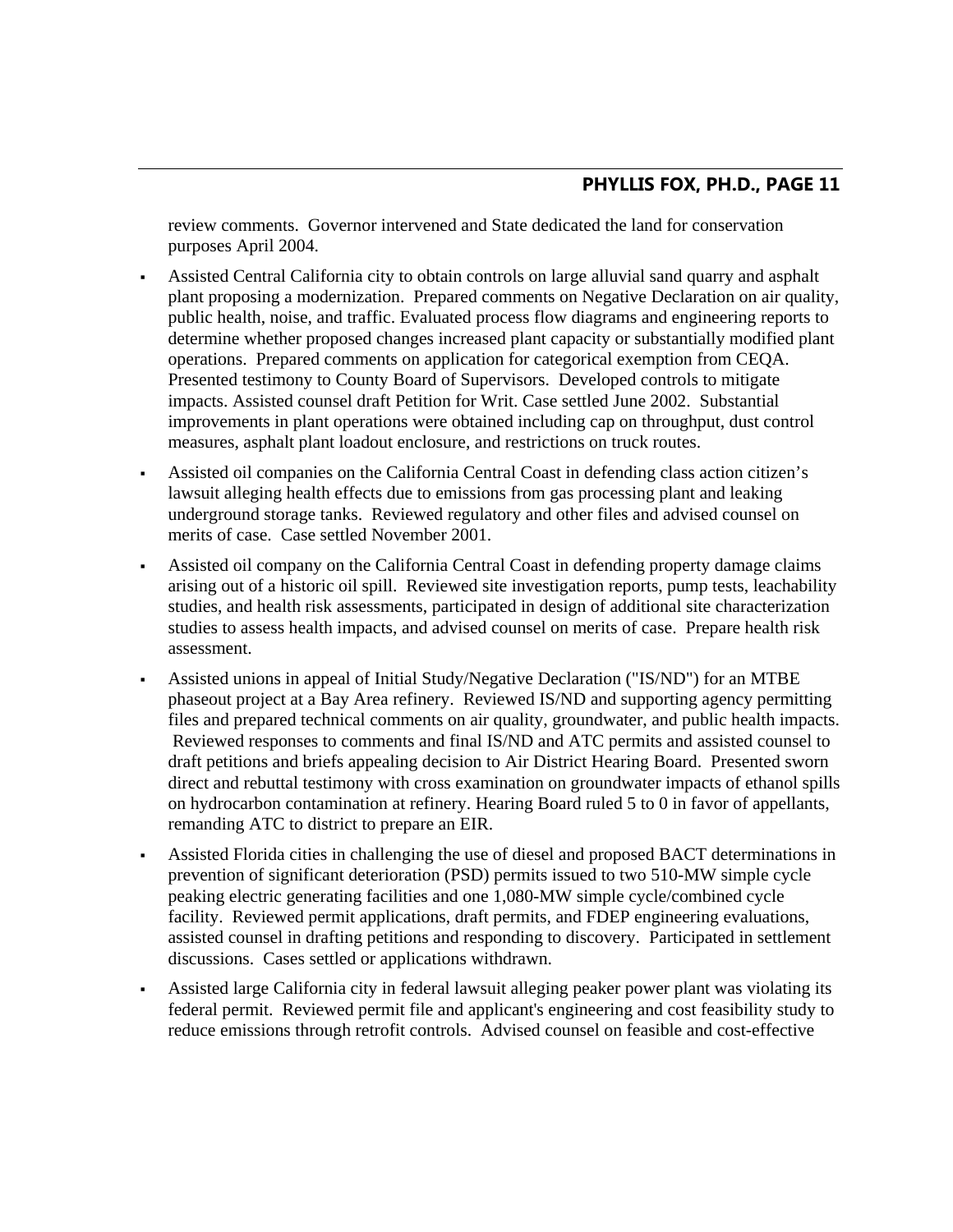NOx, SOx, and PM10 controls for several 1960s diesel-fired Pratt and Whitney peaker turbines. Case settled.

- Assisted coalition of Georgia environmental groups in evaluating BACT determinations and permit conditions in PSD permits issued to several large natural gas-fired simple cycle and combined-cycle power plants. Prepared technical comments on draft PSD permits on BACT, enforceability of limits, and toxic emissions. Reviewed responses to comments, advised counsel on merits of cases, participated in settlement discussions, presented oral and written testimony in adjudicatory hearings, and provided technical assistance as required. Cases settled or won at trial.
- Assisted construction unions in review of air quality permitting actions before the Indiana Department of Environmental Management ("IDEM") for several natural gas-fired simple cycle peaker and combined cycle power plants.
- Assisted coalition of towns and environmental groups in challenging air permits issued to 523 MW dual fuel (natural gas and distillate) combined-cycle power plant in Connecticut. Prepared technical comments on draft permits and 60 pages of written testimony addressing emission estimates, startup/shutdown issues, BACT/LAER analyses, and toxic air emissions. Presented testimony in adjudicatory administrative hearings before the Connecticut Department of Environmental Protection in June 2001 and December 2001.
- Assisted various coalitions of unions, citizens groups, cities, public agencies, and developers in licensing and permitting of over 110 coal, gas, oil, biomass, and pet coke-fired power plants generating over 75,000 MW of electricity. These included base-load, combined cycle, simple cycle, and peaker power plants in Alaska, Arizona, Arkansas, California, Colorado, Georgia, Florida, Illinois, Indiana, Kentucky, Michigan, Missouri, Ohio, Oklahoma, Oregon, Texas, West Virginia, Wisconsin, and elsewhere. Prepared analyses of and comments on applications for certification, preliminary and final staff assessments, and various air, water, wastewater, and solid waste permits issued by local agencies. Presented written and oral testimony before various administrative bodies on hazards of ammonia use and transportation, health effects of air emissions, contaminated property issues, BACT/LAER issues related to SCR and SCONOx, criteria and toxic pollutant emission estimates, MACT analyses, air quality modeling, water supply and water quality issues, and methods to reduce water use, including dry cooling, parallel dry-wet cooling, hybrid cooling, and zero liquid discharge systems.
- Assisted unions, cities, and neighborhood associations in challenging an EIR issued for the proposed expansion of the Oakland Airport. Reviewed two draft EIRs and prepared a health risk assessment and extensive technical comments on air quality and public health impacts. The California Court of Appeals, First Appellate District, ruled in favor of appellants and plaintiffs, concluding that the EIR "2) erred in using outdated information in assessing the emission of toxic air contaminants (TACs) from jet aircraft; 3) failed to support its decision not to evaluate the health risks associated with the emission of TACs with meaningful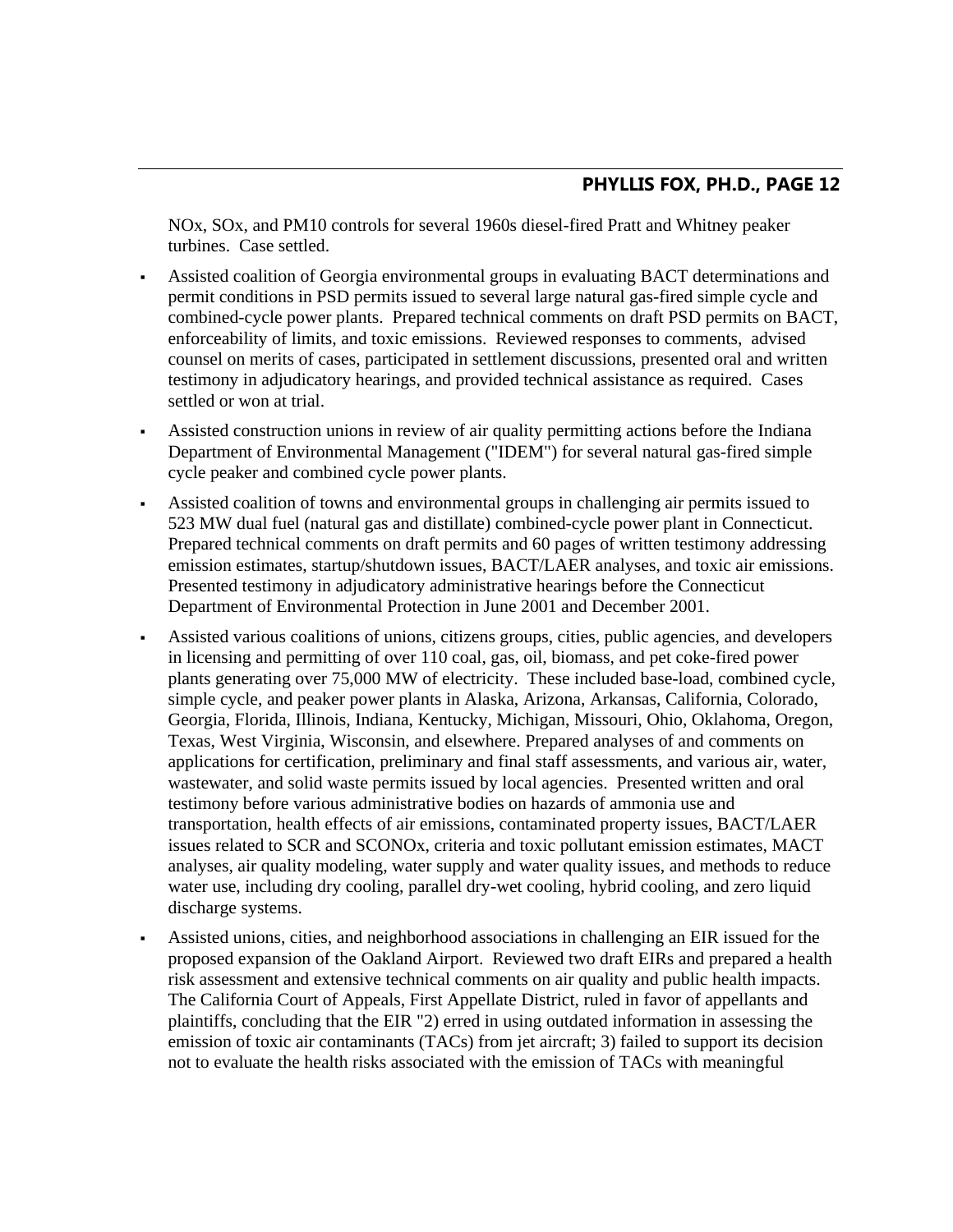analysis," thus accepting my technical arguments and requiring the Port to prepare a new EIR. See *Berkeley Keep Jets Over the Bay Committee, City of San Leandro, and City of Alameda et al. v. Board of Port Commissioners* (August 30, 2001) 111 Cal.Rptr.2d 598.

- Assisted lessor of former gas station with leaking underground storage tanks and TCE contamination from adjacent property. Lessor held option to purchase, which was forfeited based on misrepresentation by remediation contractor as to nature and extent of contamination. Remediation contractor purchased property. Reviewed regulatory agency files and advised counsel on merits of case. Case not filed.
- Advised counsel on merits of several pending actions, including a Proposition 65 case involving groundwater contamination at an explosives manufacturing firm and two former gas stations with leaking underground storage tanks.
- Assisted defendant foundry in Oakland in a lawsuit brought by neighbors alleging property contamination, nuisance, trespass, smoke, and health effects from foundry operation. Inspected and sampled plaintiff's property. Advised counsel on merits of case. Case settled.
- Assisted business owner facing eminent domain eviction. Prepared technical comments on a negative declaration for soil contamination and public health risks from air emissions from a proposed redevelopment project in San Francisco in support of a CEQA lawsuit. Case settled.
- Assisted neighborhood association representing residents living downwind of a Berkeley asphalt plant in separate nuisance and CEQA lawsuits. Prepared technical comments on air quality, odor, and noise impacts, presented testimony at commission and council meetings, participated in community workshops, and participated in settlement discussions. Cases settled. Asphalt plant was upgraded to include air emission and noise controls, including vapor collection system at truck loading station, enclosures for noisy equipment, and improved housekeeping.
- Assisted a Fortune 500 residential home builder in claims alleging health effects from faulty installation of gas appliances. Conducted indoor air quality study, advised counsel on merits of case, and participated in discussions with plaintiffs. Case settled.
- Assisted property owners in Silicon Valley in lawsuit to recover remediation costs from insurer for large TCE plume originating from a manufacturing facility. Conducted investigations to demonstrate sudden and accidental release of TCE, including groundwater modeling, development of method to date spill, preparation of chemical inventory, investigation of historical waste disposal practices and standards, and on-site sewer and storm drainage inspections and sampling. Prepared declaration in opposition to motion for summary judgment. Case settled.
- Assisted residents in east Oakland downwind of a former battery plant in class action lawsuit alleging property contamination from lead emissions. Conducted historical research and dry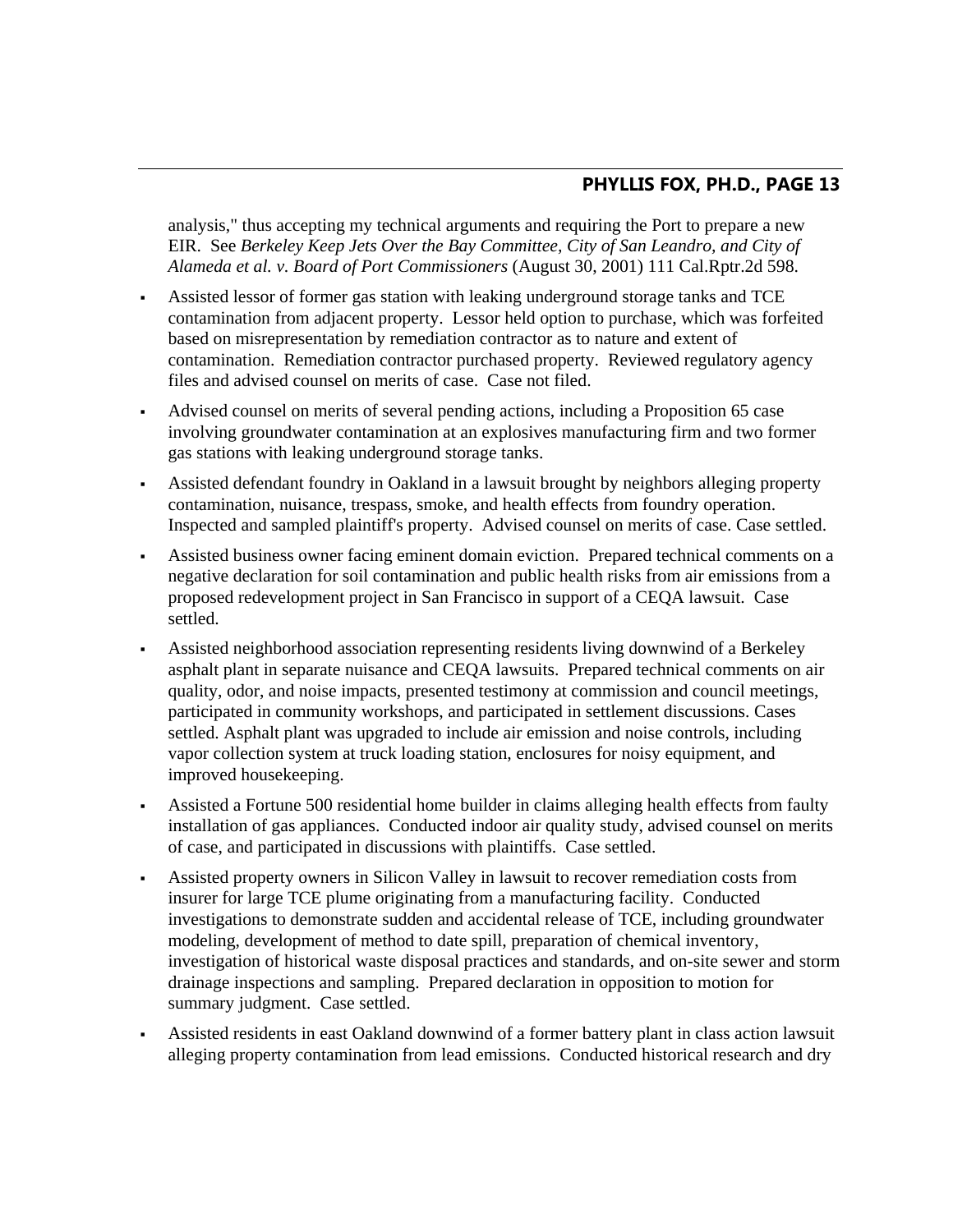deposition modeling that substantiated claim. Participated in mediation at JAMS. Case settled.

- Assisted property owners in West Oakland who purchased a former gas station that had leaking underground storage tanks and groundwater contamination. Reviewed agency files and advised counsel on merits of case. Prepared declaration in opposition to summary judgment. Prepared cost estimate to remediate site. Participated in settlement discussions. Case settled.
- Consultant to counsel representing plaintiffs in two Clean Water Act lawsuits involving selenium discharges into San Francisco Bay from refineries. Reviewed files and advised counsel on merits of case. Prepared interrogatory and discovery questions, assisted in deposing opposing experts, and reviewed and interpreted treatability and other technical studies. Judge ruled in favor of plaintiffs.
- Assisted oil company in a complaint filed by a resident of a small California beach community alleging that discharges of tank farm rinse water into the sanitary sewer system caused hydrogen sulfide gas to infiltrate residence, sending occupants to hospital. Inspected accident site, interviewed parties to the event, and reviewed extensive agency files related to incident. Used chemical analysis, field simulations, mass balance calculations, sewer hydraulic simulations with SWMM44, atmospheric dispersion modeling with SCREEN3, odor analyses, and risk assessment calculations to demonstrate that the incident was caused by a faulty drain trap and inadequate slope of sewer lateral on resident's property. Prepared a detailed technical report summarizing these studies. Case settled.
- Assisted large West Coast city in suit alleging that leaking underground storage tanks on city property had damaged the waterproofing on downgradient building, causing leaks in an underground parking structure. Reviewed subsurface hydrogeologic investigations and evaluated studies conducted by others documenting leakage from underground diesel and gasoline tanks. Inspected, tested, and evaluated waterproofing on subsurface parking structure. Waterproofing was substandard. Case settled.
- Assisted residents downwind of gravel mine and asphalt plant in Siskiyou County, California, in suit to obtain CEQA review of air permitting action. Prepared two declarations analyzing air quality and public health impacts. Judge ruled in favor of plaintiffs, closing mine and asphalt plant.
- Assisted defendant oil company on the California Central Coast in class action lawsuit alleging property damage and health effects from subsurface petroleum contamination. Reviewed documents, prepared risk calculations, and advised counsel on merits of case. Participated in settlement discussions. Case settled.
- Assisted defendant oil company in class action lawsuit alleging health impacts from remediation of petroleum contaminated site on California Central Coast. Reviewed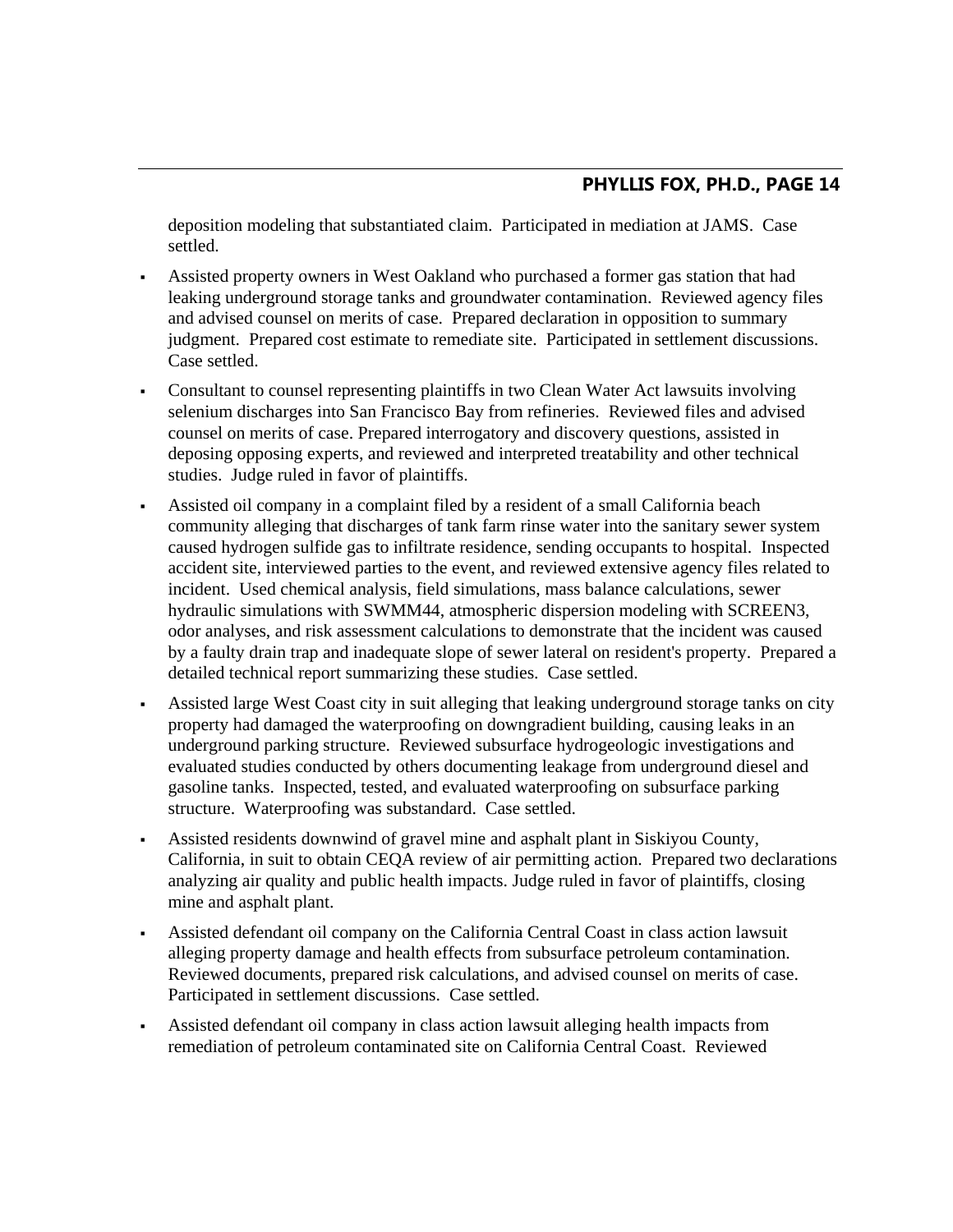documents, designed and conducted monitoring program, and participated in settlement discussions. Case settled.

- Consultant to attorneys representing irrigation districts and municipal water districts to evaluate a potential challenge of USFWS actions under CVPIA section 3406(b)(2). Reviewed agency files and collected and analyzed hydrology, water quality, and fishery data. Advised counsel on merits of case. Case not filed.
- Assisted residents downwind of a Carson refinery in class action lawsuit involving soil and groundwater contamination, nuisance, property damage, and health effects from air emissions. Reviewed files and provided advise on contaminated soil and groundwater, toxic emissions, and health risks. Prepared declaration on refinery fugitive emissions. Prepared deposition questions and reviewed deposition transcripts on air quality, soil contamination, odors, and health impacts. Case settled.
- Assisted residents downwind of a Contra Costa refinery who were affected by an accidental release of naphtha. Characterized spilled naphtha, estimated emissions, and modeled ambient concentrations of hydrocarbons and sulfur compounds. Deposed. Presented testimony in binding arbitration at JAMS. Judge found in favor of plaintiffs.
- Assisted residents downwind of Contra Costa County refinery in class action lawsuit alleging property damage, nuisance, and health effects from several large accidents as well as routine operations. Reviewed files and prepared analyses of environmental impacts. Prepared declarations, deposed, and presented testimony before jury in one trial and judge in second. Case settled.
- Assisted business owner claiming damages from dust, noise, and vibration during a sewer construction project in San Francisco. Reviewed agency files and PM10 monitoring data and advised counsel on merits of case. Case settled.
- Assisted residents downwind of Contra Costa County refinery in class action lawsuit alleging property damage, nuisance, and health effects. Prepared declaration in opposition to summary judgment, deposed, and presented expert testimony on accidental releases, odor, and nuisance before jury. Case thrown out by judge, but reversed on appeal and not retried.
- Presented testimony in small claims court on behalf of residents claiming health effects from hydrogen sulfide from flaring emissions triggered by a power outage at a Contra Costa County refinery. Analyzed meteorological and air quality data and evaluated potential health risks of exposure to low concentrations of hydrogen sulfide. Judge awarded damages to plaintiffs.
- Assisted construction unions in challenging PSD permit for an Indiana steel mill. Prepared technical comments on draft PSD permit, drafted 70-page appeal of agency permit action to the Environmental Appeals Board challenging permit based on faulty BACT analysis for electric arc furnace and reheat furnace and faulty permit conditions, among others, and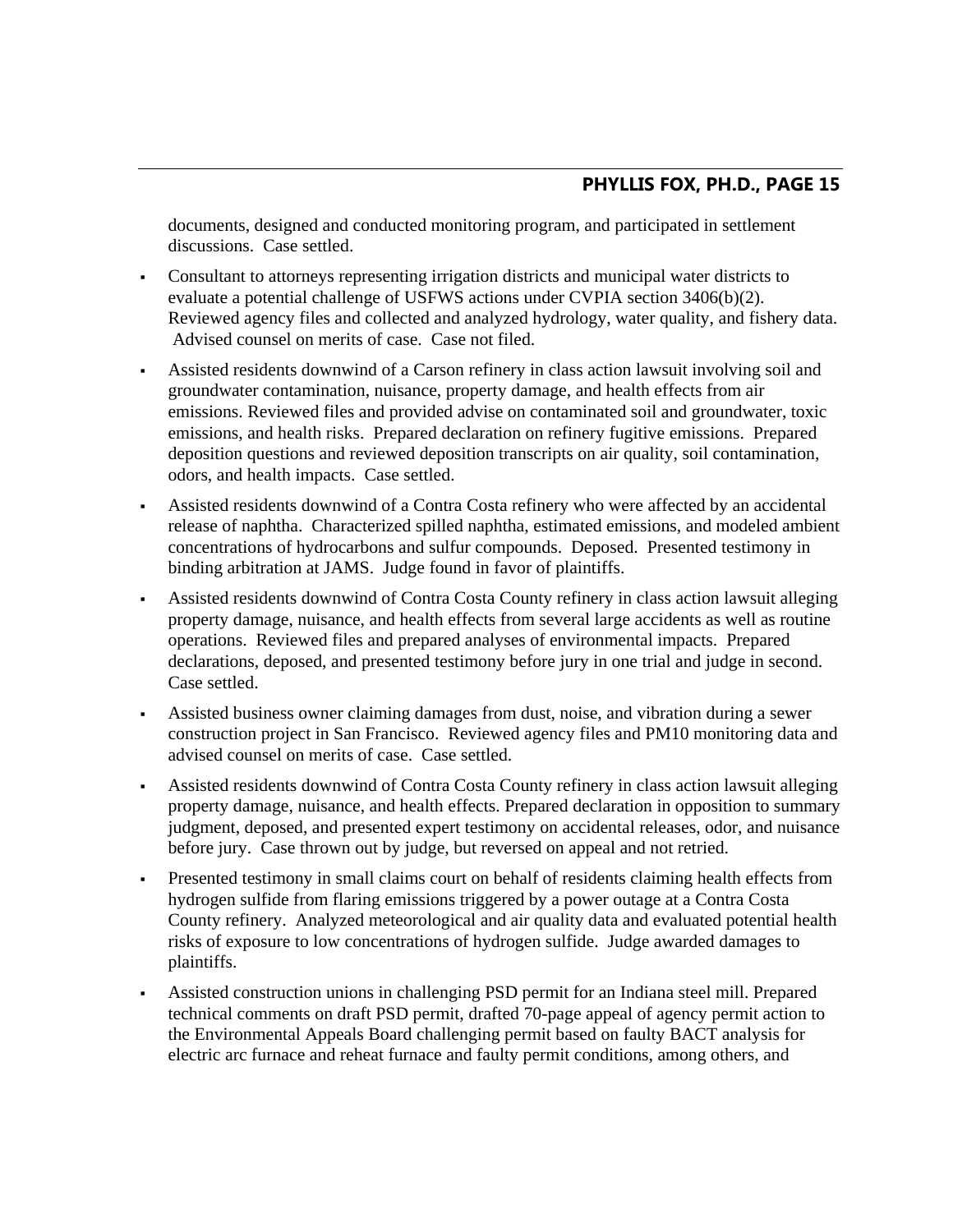drafted briefs responding to four parties. EPA Region V and the EPA General Counsel intervened as amici, supporting petitioners. EAB ruled in favor of petitioners, remanding permit to IDEM on three key issues, including BACT for the reheat furnace and lead emissions from the EAF. Drafted motion to reconsider three issues. Prepared 69 pages of technical comments on revised draft PSD permit. Drafted second EAB appeal addressing lead emissions from the EAF and BACT for reheat furnace based on European experience with SCR/SNCR. Case settled. Permit was substantially improved. See *In re: Steel Dynamics, Inc.*, PSD Appeal Nos. 99-4 & 99-5 (EAB June 22, 2000).

- Assisted defendant urea manufacturer in Alaska in negotiations with USEPA to seek relief from penalties for alleged violations of the Clean Air Act. Reviewed and evaluated regulatory files and monitoring data, prepared technical analysis demonstrating that permit limits were not violated, and participated in negotiations with EPA to dismiss action. Fines were substantially reduced and case closed.
- Assisted construction unions in challenging PSD permitting action for an Indiana grain mill. Prepared technical comments on draft PSD permit and assisted counsel draft appeal of agency permit action to the Environmental Appeals Board challenging permit based on faulty BACT analyses for heaters and boilers and faulty permit conditions, among others. Case settled.
- As part of a consent decree settling a CEQA lawsuit, assisted neighbors of a large west coast port in negotiations with port authority to secure mitigation for air quality impacts. Prepared technical comments on mobile source air quality impacts and mitigation and negotiated a \$9 million CEQA mitigation package. Represented neighbors on technical advisory committee established by port to implement the air quality mitigation program. Program successfully implemented.
- Assisted construction unions in challenging permitting action for a California hazardous waste incinerator. Prepared technical comments on draft permit, assisted counsel prepare appeal of EPA permit to the Environmental Appeals Board. Participated in settlement discussions on technical issues with applicant and EPA Region 9. Case settled.
- Assisted environmental group in challenging DTSC Negative Declaration on a hazardous waste treatment facility. Prepared technical comments on risk of upset, water, and health risks. Writ of mandamus issued.
- Assisted several neighborhood associations and cities impacted by quarries, asphalt plants, and cement plants in Alameda, Shasta, Sonoma, and Mendocino counties in obtaining mitigations for dust, air quality, public health, traffic, and noise impacts from facility operations and proposed expansions.
- For over 100 industrial facilities, commercial/campus, and redevelopment projects, developed the record in preparation for CEQA and NEPA lawsuits. Prepared technical comments on hazardous materials, solid wastes, public utilities, noise, worker safety, air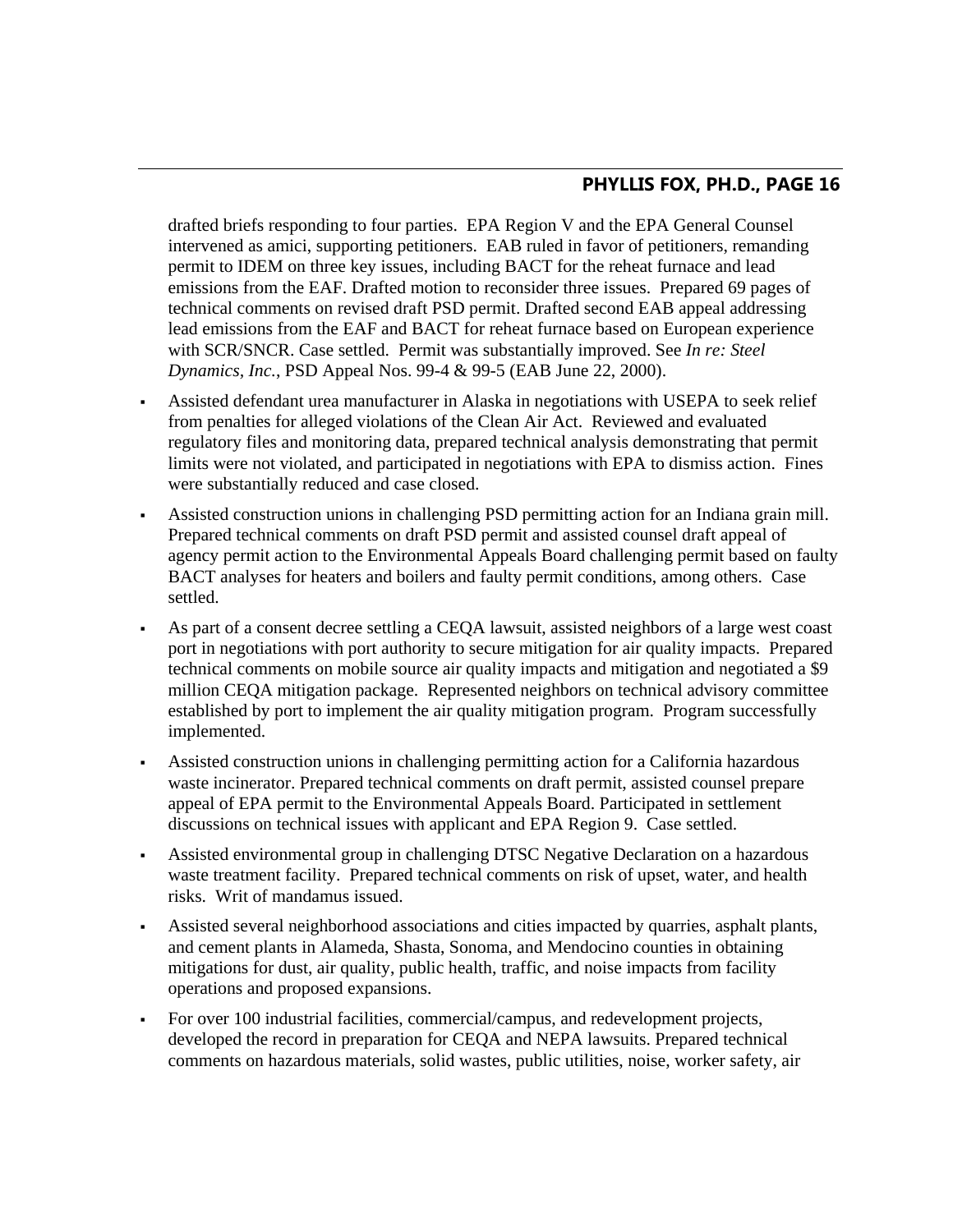quality, public health, water resources, water quality, traffic, and risk of upset sections of EIRs, EISs, FONSIs, initial studies, and negative declarations. Assisted counsel in drafting petitions and briefs and prepared declarations.

 For several large commercial development projects and airports, assisted applicant and counsel prepare defensible CEQA documents, respond to comments, and identify and evaluate "all feasible" mitigation to avoid CEQA challenges. This work included developing mitigation programs to reduce traffic-related air quality impacts based on energy conservation programs, solar, low-emission vehicles, alternative fuels, exhaust treatments, and transportation management associations.

#### *SITE INVESTIGATION/REMEDIATION/CLOSURE*

- Technical manager and principal engineer for characterization, remediation, and closure of waste management units at former Colorado oil shale plant. Constituents of concern included BTEX, As, 1,1,1-TCA, and TPH. Completed groundwater monitoring programs, site assessments, work plans, and closure plans for seven process water holding ponds, a refinery sewer system, and processed shale disposal area. Managed design and construction of groundwater treatment system and removal actions and obtained clean closure.
- Principal engineer for characterization, remediation, and closure of process water ponds at a former lanthanide processing plant in Colorado. Designed and implemented groundwater monitoring program and site assessments and prepared closure plan.
- Advised the city of Sacramento on redevelopment of two former railyards. Reviewed work plans, site investigations, risk assessment, RAPS, RI/FSs, and CEQA documents. Participated in the development of mitigation strategies to protect construction and utility workers and the public during remediation, redevelopment, and use of the site, including buffer zones, subslab venting, rail berm containment structure, and an environmental oversight plan.
- Provided technical support for the investigation of a former sanitary landfill that was redeveloped as single family homes. Reviewed and/or prepared portions of numerous documents, including health risk assessments, preliminary endangerment assessments, site investigation reports, work plans, and RI/FSs. Historical research to identify historic waste disposal practices to prepare a preliminary endangerment assessment. Acquired, reviewed, and analyzed the files of 18 federal, state, and local agencies, three sets of construction field notes, analyzed 21 aerial photographs and interviewed 14 individuals associated with operation of former landfill. Assisted counsel in defending lawsuit brought by residents alleging health impacts and diminution of property value due to residual contamination. Prepared summary reports.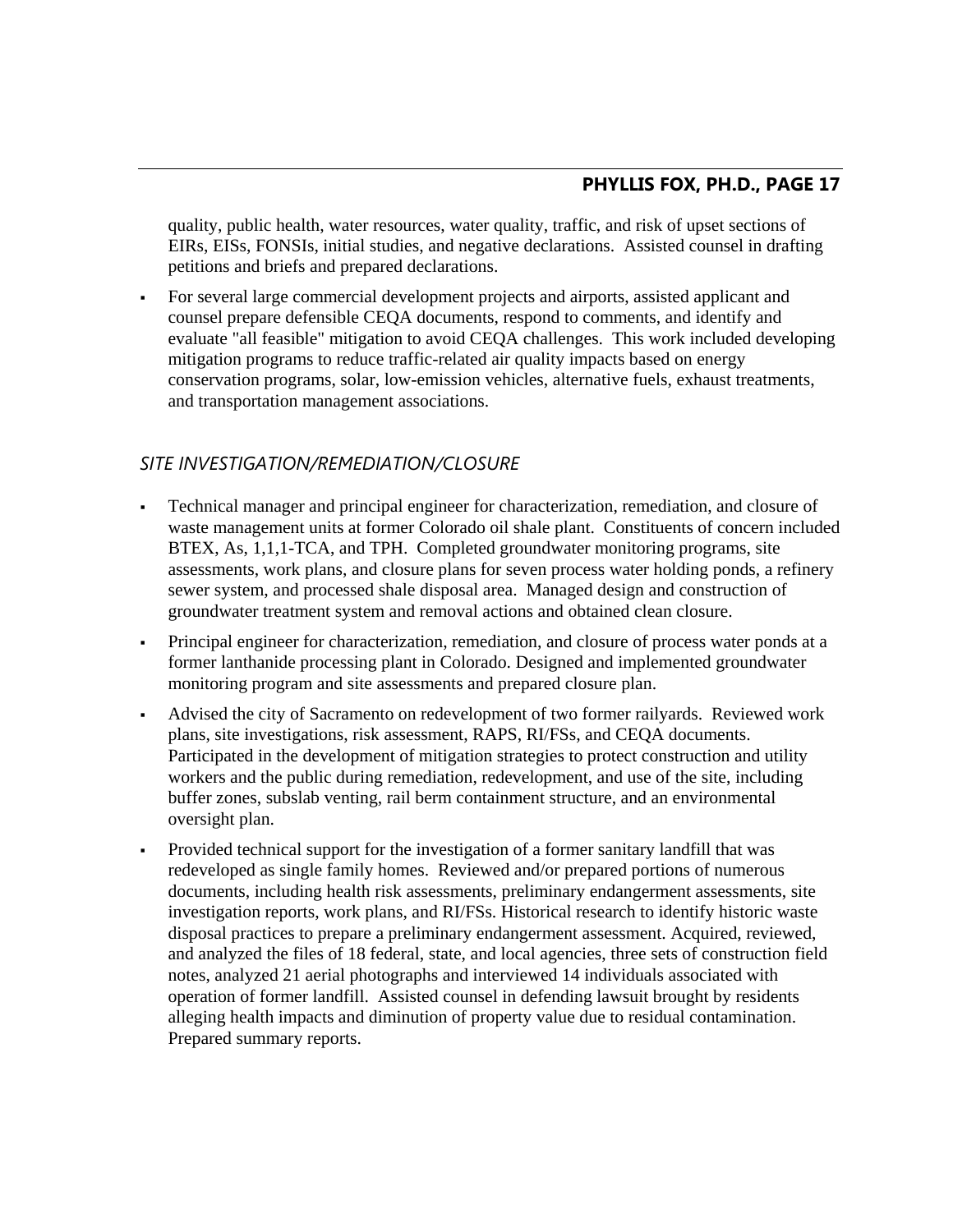- Technical oversight of characterization and remediation of a nitrate plume at an explosives manufacturing facility in Lincoln, CA. Provided interface between owners and consultants. Reviewed site assessments, work plans, closure plans, and RI/FSs.
- Consultant to owner of large western molybdenum mine proposed for NPL listing. Participated in negotiations to scope out consent order and develop scope of work. Participated in studies to determine premining groundwater background to evaluate applicability of water quality standards. Served on technical committees to develop alternatives to mitigate impacts and close the facility, including resloping and grading, various thickness and types of covers, and reclamation. This work included developing and evaluating methods to control surface runoff and erosion, mitigate impacts of acid rock drainage on surface and ground waters, and stabilize nine waste rock piles containing 328 million tons of pyrite-rich, mixed volcanic waste rock (andesites, rhyolite, tuff). Evaluated stability of waste rock piles. Represented client in hearings and meetings with state and federal oversight agencies.

#### *REGULATORY (PARTIAL LIST)*

- In March and April 2014, prepared declarations on air permits issued for two crude-by-rail terminals in California, modified to switch from importing ethanol to importing Bakken crude oils by rail and transferring to tanker cars. Permits were issued without undergoing CEQA review.
- In March 2014, prepared technical comments on Negative Declaration for a proposed modification of the air permit for a bulk petroleum and storage terminal to the allow the import of tar sands and Bakken crude oil by rail and its export by barge, under the New York State Environmental Quality Review Act (SEQRA).
- In February 2014, prepared technical comments on proposed modification of air permit for midwest refinery upgrade/expansion to process tar sands crudes.
- In January 2014, prepared technical report on Environmental Impact Report for Phillips 66 Rail Spur Extension Project, Santa Maria, CA. Comments addressed project description (piecemealing, crude slate), risk of upset analyses, mitigation measures, alternative analyses and cumulative impacts.
- In November 2013, prepared technical report on Environmental Impact Report for the Phillips 66 Propane Recovery Project, Rodeo, CA. Comments addressed project description (piecemealing, crude slate) and air quality impacts.
- In July 2013, prepared technical report on Initial Study/Mitigated Negative Declaration for the Valero Crude by Rail Project, Benicia, California, Use Permit Application 12PLN-00063.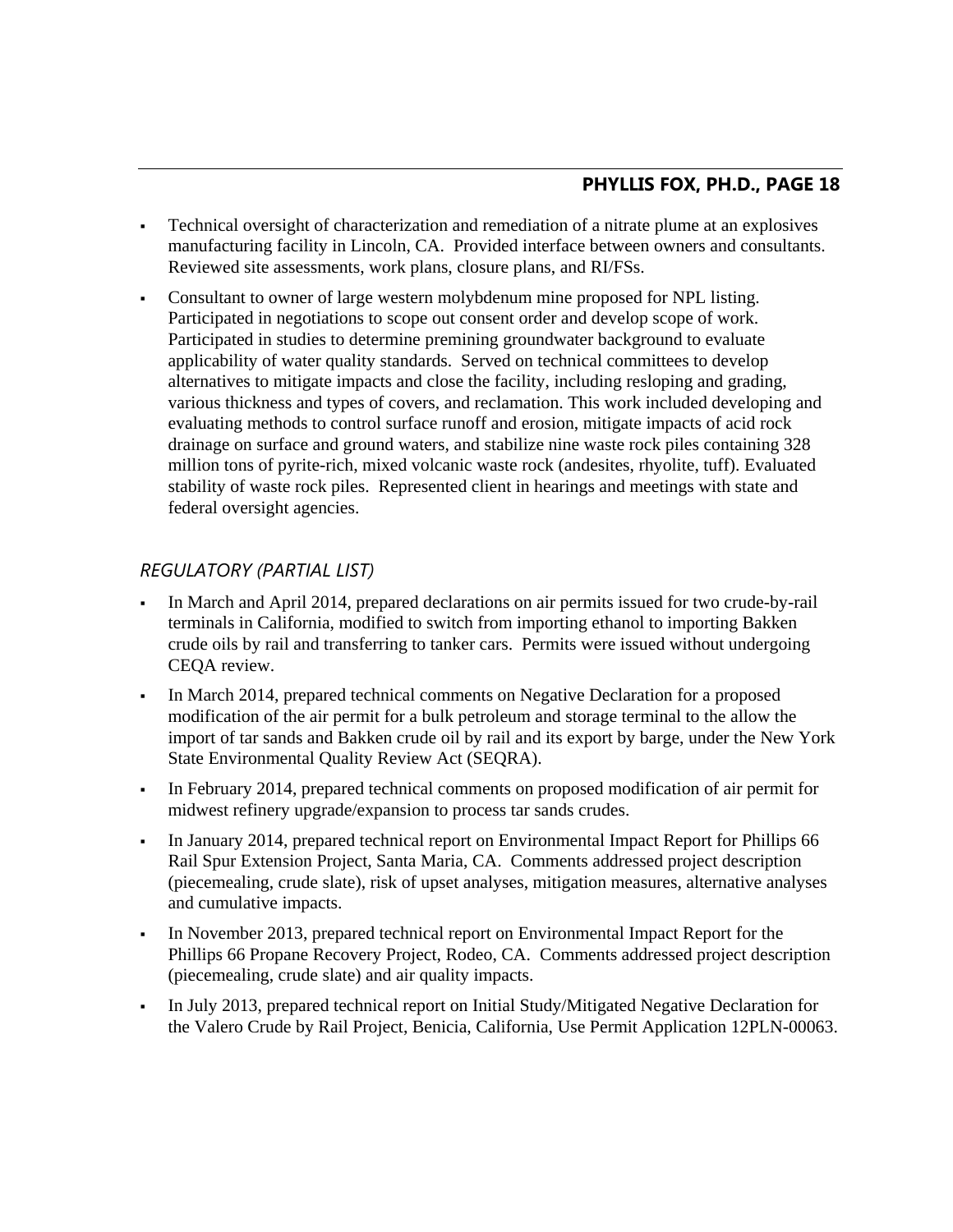- In July 2013, prepared technical report on fugitive particulate matter emissions from coal train staging at the proposed Coyote Island Terminal, Oregon, for draft Permit No. 25-0015- ST-01.
- In July 2013, prepared technical comments on air quality impacts of the Finger Lakes LPG Storage Facility as reported in various Environmental Impact Statements.
- In June 2013, prepared technical report on a Mitigated Negative Declaration for a new rail terminal at the Valero Benicia Refinery to import increased amounts of "North American" crudes. Comments addressed air quality impacts of refining increased amounts of tar sands crudes.
- In May 2013, prepared comments on draft PSD permit for major expansion of midwest refinery to process 100% tar sands crudes, including a complex netting analysis involving debottlenecking, piecemealing, and BACT analyses.
- In April 2013, prepared technical report on the Draft Supplemental Environmental Impact Statement (DSEIS) for the Keystone XL Pipeline on air quality impacts from refining increased amount of tar sands crudes at Refineries in PADD 3.
- In October 2012, prepared technical report on the Environmental Review for the Coyote Island Terminal Dock at the Port of Morrow on fugitive particulate matter emissions.
- Prepared cost analyses and comments on New York's proposed BART determinations for NOx, SO2, and PM and EPA's proposed approval of BART determinations for Danskammer Generating Station under New York Regional Haze State Implementation Plan and Federal Implementation Plan, 77 FR 51915 (August 28, 2012).
- Prepared cost analyses and comments on NOx BART determinations for Regional Haze State Implementation Plan for State of Nevada, 77 FR 23191 (April 18, 2012) and 77 FR 25660 (May 1, 2012).
- Prepared analyses of and comments on New Source Performance Standards for Greenhouse Gas Emissions for New Stationary Sources: Electric Utility Generating Units, 77 FR 22392 (April 13, 2012).
- Prepared comments on CASPR-BART emission equivalency and NOx and PM BART determinations in EPA proposed approval of State Implementation Plan for Pennsylvania Regional Haze Implementation Plan, 77 FR 3984 (January 26, 2012).
- Prepared comments and statistical analyses on hazardous air pollutants (HAPs) emission controls, monitoring, compliance methods, and the use of surrogates for acid gases, organic HAPs, and metallic HAPs for proposed National Emission Standards for Hazardous Air Pollutants from Coal- and Oil-Fired Electric Utility Steam Generating Units, 76 FR 24976 (May 3, 2011).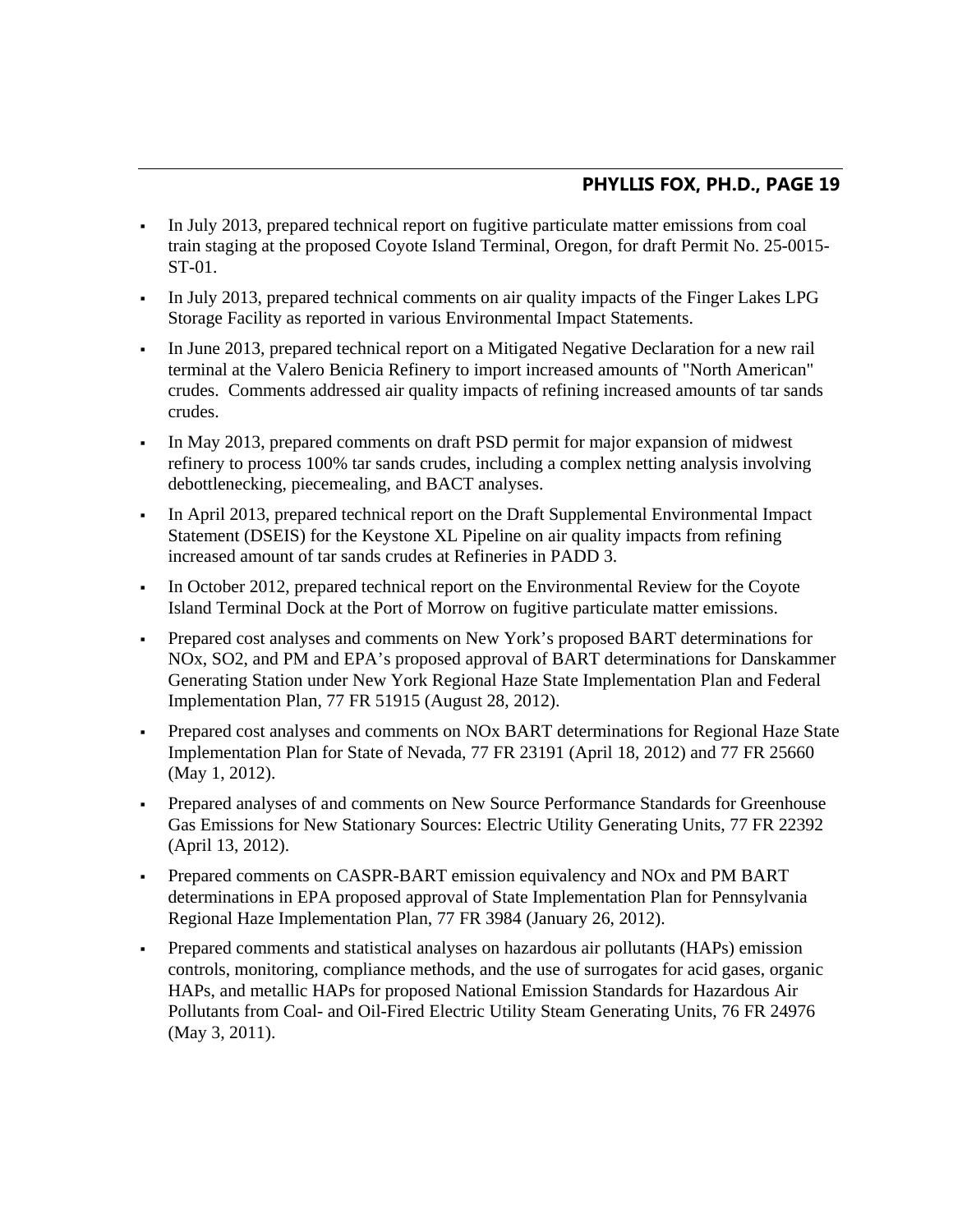- Prepared cost analyses and comments on NOx BART determinations and emission reductions for proposed Federal Implementation Plan for Four Corners Power Plant, 75 FR 64221 (October 19, 2010).
- Prepared cost analyses and comments on NOx BART determinations for Colstrip Units 1- 4 for Montana State Implementation Plan and Regional Haze Federal Implementation Plan, 77 FR 23988 (April 20, 2010).
- For EPA Region 8, prepared report: Revised BART Cost Effectiveness Analysis for Tail-End Selective Catalytic Reduction at the Basin Electric Power Cooperative Leland Olds Station Unit 2 Final Report, March 2011, in support of 76 FR 58570 (Sept. 21, 2011).
- For EPA Region 6, prepared report: Revised BART Cost-Effectiveness Analysis for Selective Catalytic Reduction at the Public Service Company of New Mexico San Juan Generating Station, November 2010, in support of 76 FR 52388 (Aug. 22, 2011).
- For EPA Region 6, prepared report: Revised BART Cost-Effectiveness Analysis for Flue Gas Desulfurization at Coal-Fired Electric Generating Units in Oklahoma: Sooner Units 1 & 2, Muskogee Units 4 & 5, Northeastern Units 3 &4, October 2010, in support of 76 FR 16168 (March 26, 2011). My work was upheld in: *State of Oklahoma v. EPA*, App. Case 12- 9526 (10th Cri. July 19, 2013).
- Identified errors in  $N_2O$  emission factors in the Mandatory Greenhouse Gas Reporting Rule, 40 CFR 98, and prepared technical analysis to support Petition for Rulemaking to Correct Emissions Factors in the Mandatory Greenhouse Gas Reporting Rule, filed with EPA on 10/28/10.
- Assist interested parties develop input for and prepare comments on the Information Collection Request for Petroleum Refinery Sector NSPS and NESHAP Residual Risk and Technology Review, 75 FR 60107 (9/29/10).
- Technical reviewer of EPA's "Emission Estimation Protocol for Petroleum Refineries," posted for public comments on CHIEF on 12/23/09, prepared in response to the City of Houston's petition under the Data Quality Act (March 2010).
- Prepared comments on SCR cost effectiveness for EPA's Advanced Notice of Proposed Rulemaking, Assessment of Anticipated Visibility Improvements at Surrounding Class I Areas and Cost Effectiveness of Best Available Retrofit Technology for Four Corners Power Plant and Navajo Generating Station, 74 FR 44313 (August 28, 2009).
- Prepared comments on Proposed Rule for Standards of Performance for Coal Preparation and Processing Plants, 74 FR 25304 (May 27, 2009).
- Prepared comments on draft PSD permit for major expansion of midwest refinery to process up to 100% tar sands crudes. Participated in development of monitoring and controls to mitigate impacts and in negotiating a Consent Decree to settle claims in 2008.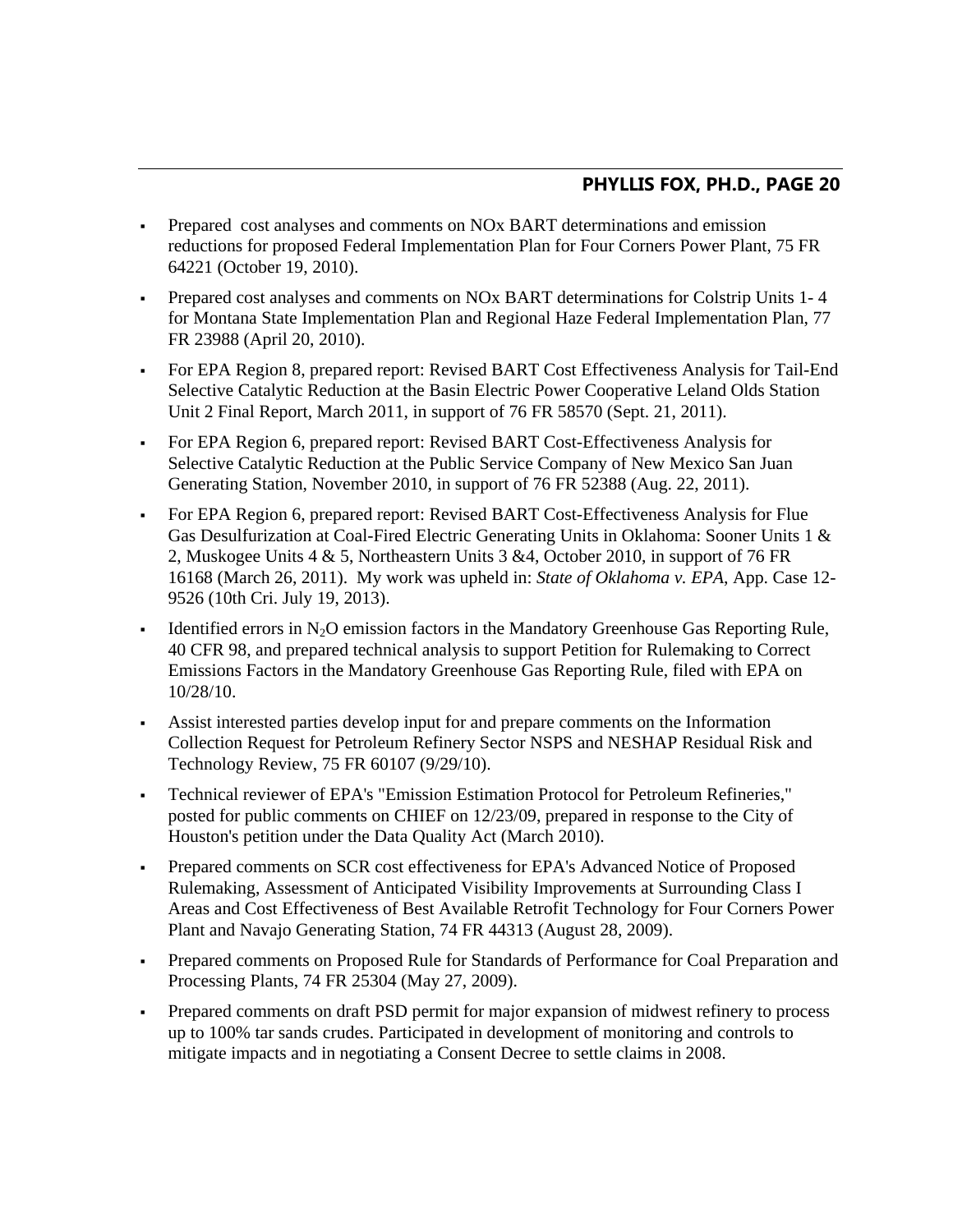- Reviewed and assisted interested parties prepare comments on proposed Kentucky air toxic regulations at 401 KAR 64:005, 64:010, 64:020, and 64:030 (June 2007).
- Prepared comments on proposed Standards of Performance for Electric Utility Steam Generating Units and Small Industrial-Commercial-Industrial Steam Generating Units, 70 FR 9706 (February 28, 2005).
- Prepared comments on Louisville Air Pollution Control District proposed Strategic Toxic Air Reduction regulations.
- Prepared comments and analysis of BAAQMD Regulation, Rule 11, Flare Monitoring at Petroleum Refineries.
- Prepared comments on Proposed National Emission Standards for Hazardous Air Pollutants; and, in the Alternative, Proposed Standards of Performance for New and Existing Stationary Sources: Electricity Utility Steam Generating Units (MACT standards for coal-fired power plants).
- Prepared Authority to Construct Permit for remediation of a large petroleum-contaminated site on the California Central Coast. Negotiated conditions with agencies and secured permits.
- Prepared Authority to Construct Permit for remediation of a former oil field on the California Central Coast. Participated in negotiations with agencies and secured permits.
- Prepared and/or reviewed hundreds of environmental permits, including NPDES, UIC, Stormwater, Authority to Construct, Prevention of Significant Deterioration, Nonattainment New Source Review, Title V, and RCRA, among others.
- Participated in the development of the CARB document, *Guidance for Power Plant Siting and Best Available Control Technology*, including attending public workshops and filing technical comments.
- Performed data analyses in support of adoption of emergency power restoration standards by the California Public Utilities Commission for "major" power outages, where major is an outage that simultaneously affects 10% of the customer base.
- **Drafted portions of the Good Neighbor Ordinance to grant Contra Costa County greater** authority over safety of local industry, particularly chemical plants and refineries.
- Participated in drafting BAAQMD Regulation 8, Rule 28, Pressure Relief Devices, including participation in public workshops, review of staff reports, draft rules and other technical materials, preparation of technical comments on staff proposals, research on availability and costs of methods to control PRV releases, and negotiations with staff.
- Participated in amending BAAQMD Regulation 8, Rule 18, Valves and Connectors, including participation in public workshops, review of staff reports, proposed rules and other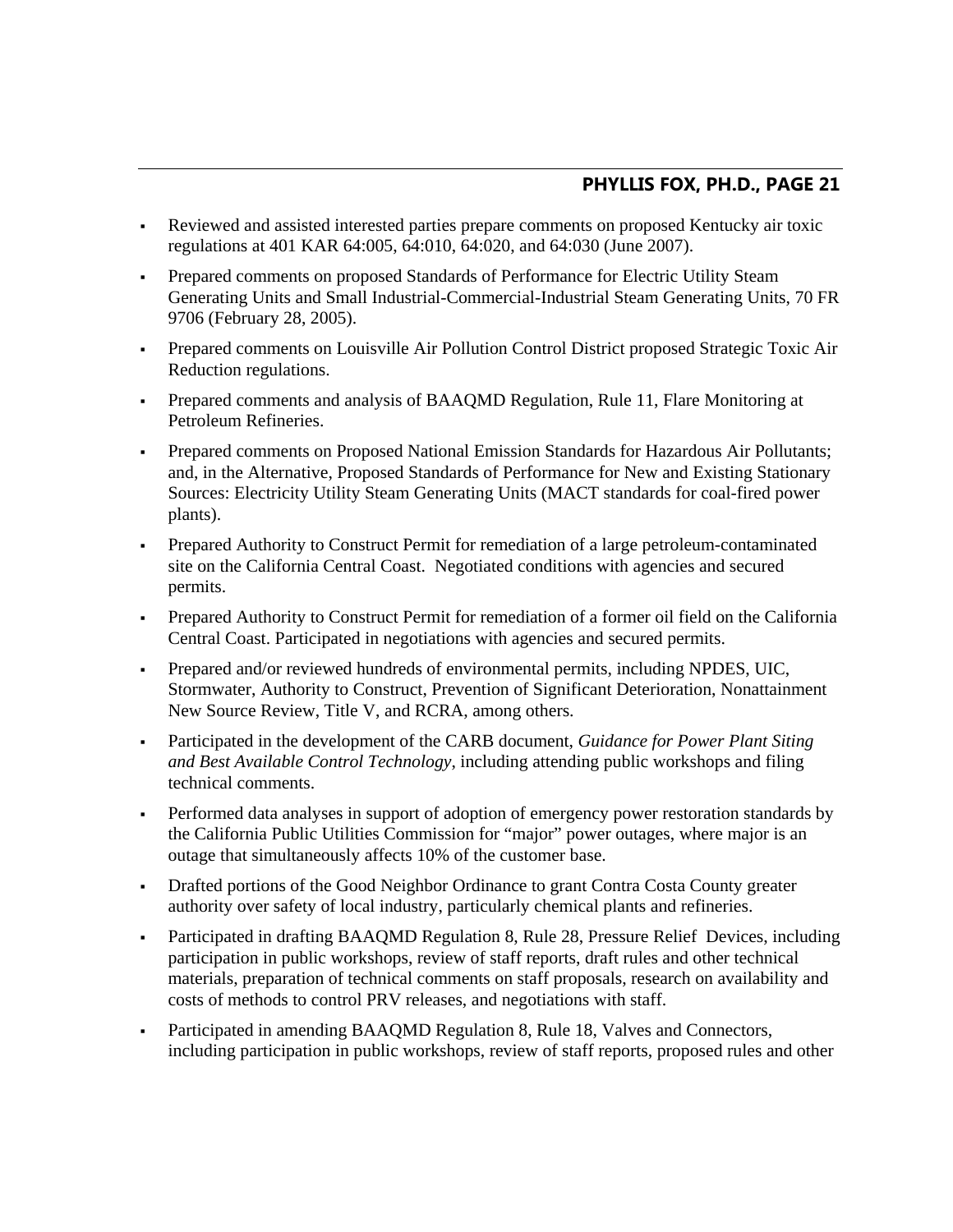supporting technical material, preparation of technical comments on staff proposals, research on availability and cost of low-leak technology, and negotiations with staff.

- Participated in amending BAAQMD Regulation 8, Rule 25, Pumps and Compressors, including participation in public workshops, review of staff reports, proposed rules, and other supporting technical material, preparation of technical comments on staff proposals, research on availability and costs of low-leak and seal-less technology, and negotiations with staff.
- Participated in amending BAAQMD Regulation 8, Rule 5, Storage of Organic Liquids, including participation in public workshops, review of staff reports, proposed rules, and other supporting technical material, preparation of technical comments on staff proposals, research on availability and costs of controlling tank emissions, and presentation of testimony before the Board.
- Participated in amending BAAQMD Regulation 8, Rule 18, Valves and Connectors at Petroleum Refinery Complexes, including participation in public workshops, review of staff reports, proposed rules and other supporting technical material, preparation of technical comments on staff proposals, research on availability and costs of low-leak technology, and presentation of testimony before the Board.
- Participated in amending BAAQMD Regulation 8, Rule 22, Valves and Flanges at Chemical Plants, etc, including participation in public workshops, review of staff reports, proposed rules, and other supporting technical material, preparation of technical comments on staff proposals, research on availability and costs of low-leak technology, and presentation of testimony before the Board.
- Participated in amending BAAQMD Regulation 8, Rule 25, Pump and Compressor Seals, including participation in public workshops, review of staff reports, proposed rules, and other supporting technical material, preparation of technical comments on staff proposals, research on availability of low-leak technology, and presentation of testimony before the Board.
- Participated in the development of the BAAQMD Regulation 2, Rule 5, Toxics, including participation in public workshops, review of staff proposals, and preparation of technical comments.
- Participated in the development of SCAQMD Rule 1402, Control of Toxic Air Contaminants from Existing Sources, and proposed amendments to Rule 1401, New Source Review of Toxic Air Contaminants, in 1993, including review of staff proposals and preparation of technical comments on same.
- Participated in the development of the Sunnyvale Ordinance to Regulate the Storage, Use and Handling of Toxic Gas, which was designed to provide engineering controls for gases that are not otherwise regulated by the Uniform Fire Code.
- Participated in the drafting of the Statewide Water Quality Control Plans for Inland Surface Waters and Enclosed Bays and Estuaries, including participation in workshops, review of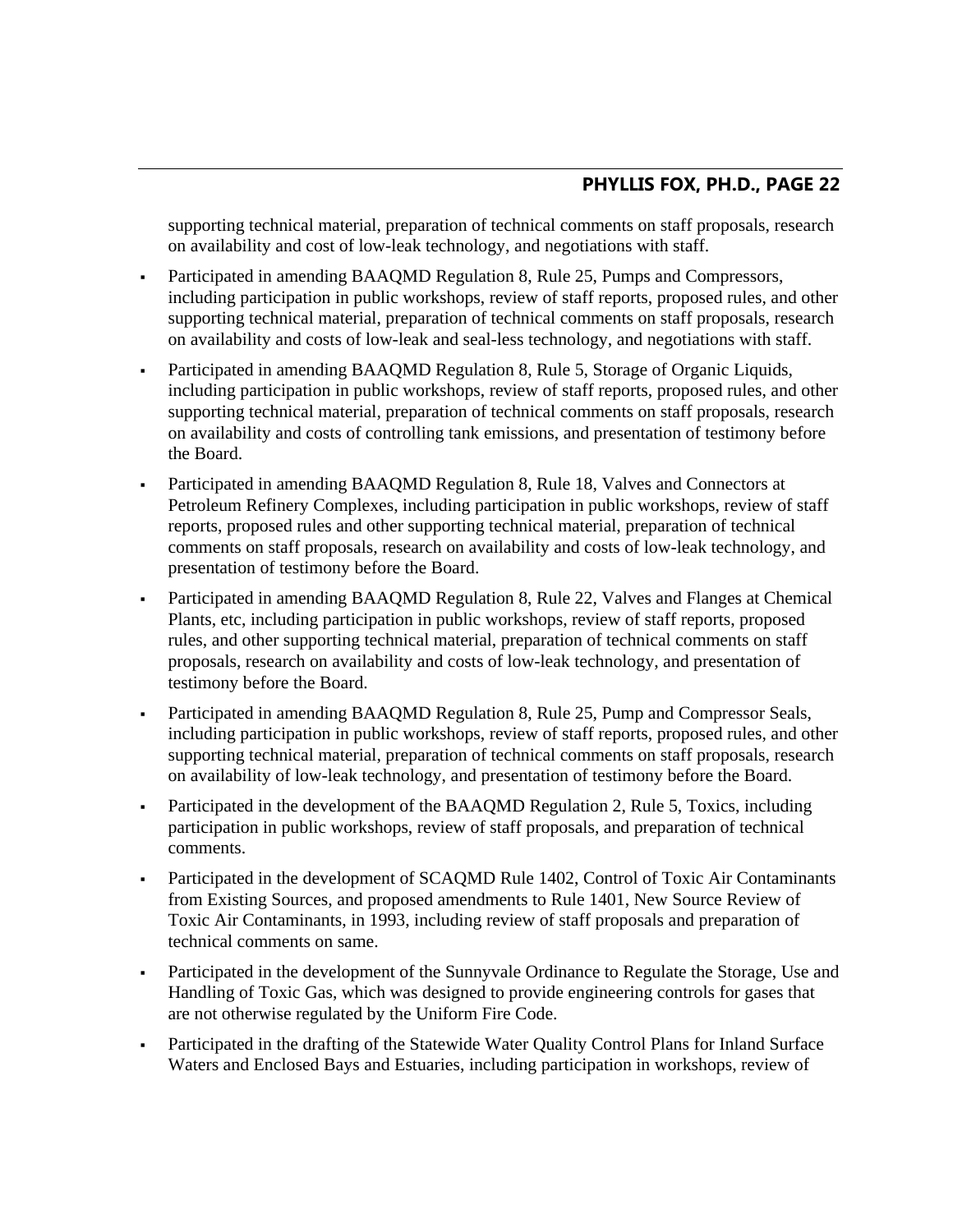draft plans, preparation of technical comments on draft plans, and presentation of testimony before the SWRCB.

- Participated in developing Se permit effluent limitations for the five Bay Area refineries, including review of staff proposals, statistical analyses of Se effluent data, review of literature on aquatic toxicity of Se, preparation of technical comments on several staff proposals, and presentation of testimony before the Bay Area RWQCB.
- Represented the California Department of Water Resources in the 1991 Bay-Delta Hearings before the State Water Resources Control Board, presenting sworn expert testimony with cross examination and rebuttal on a striped bass model developed by the California Department of Fish and Game.
- Represented the State Water Contractors in the 1987 Bay-Delta Hearings before the State Water Resources Control Board, presenting sworn expert testimony with cross examination and rebuttal on natural flows, historical salinity trends in San Francisco Bay, Delta outflow, and hydrodynamics of the South Bay.
- Represented interveners in the licensing of over 20 natural-gas-fired power plants and one coal gasification plant at the California Energy Commission and elsewhere. Reviewed and prepared technical comments on applications for certification, preliminary staff assessments, final staff assessments, preliminary determinations of compliance, final determinations of compliance, and prevention of significant deterioration permits in the areas of air quality, water supply, water quality, biology, public health, worker safety, transportation, site contamination, cooling systems, and hazardous materials. Presented written and oral testimony in evidentiary hearings with cross examination and rebuttal. Participated in technical workshops.
- Represented several parties in the proposed merger of San Diego Gas & Electric and Southern California Edison. Prepared independent technical analyses on health risks, air quality, and water quality. Presented written and oral testimony before the Public Utilities Commission administrative law judge with cross examination and rebuttal.
- Represented a PRP in negotiations with local health and other agencies to establish impact of subsurface contamination on overlying residential properties. Reviewed health studies prepared by agency consultants and worked with agencies and their consultants to evaluate health risks.

#### *WATER QUALITY/RESOURCES*

- Directed and participated in research on environmental impacts of energy development in the Colorado River Basin, including contamination of surface and subsurface waters and modeling of flow and chemical transport through fractured aquifers.
- Played a major role in Northern California water resource planning studies since the early 1970s. Prepared portions of the Basin Plans for the Sacramento, San Joaquin, and Delta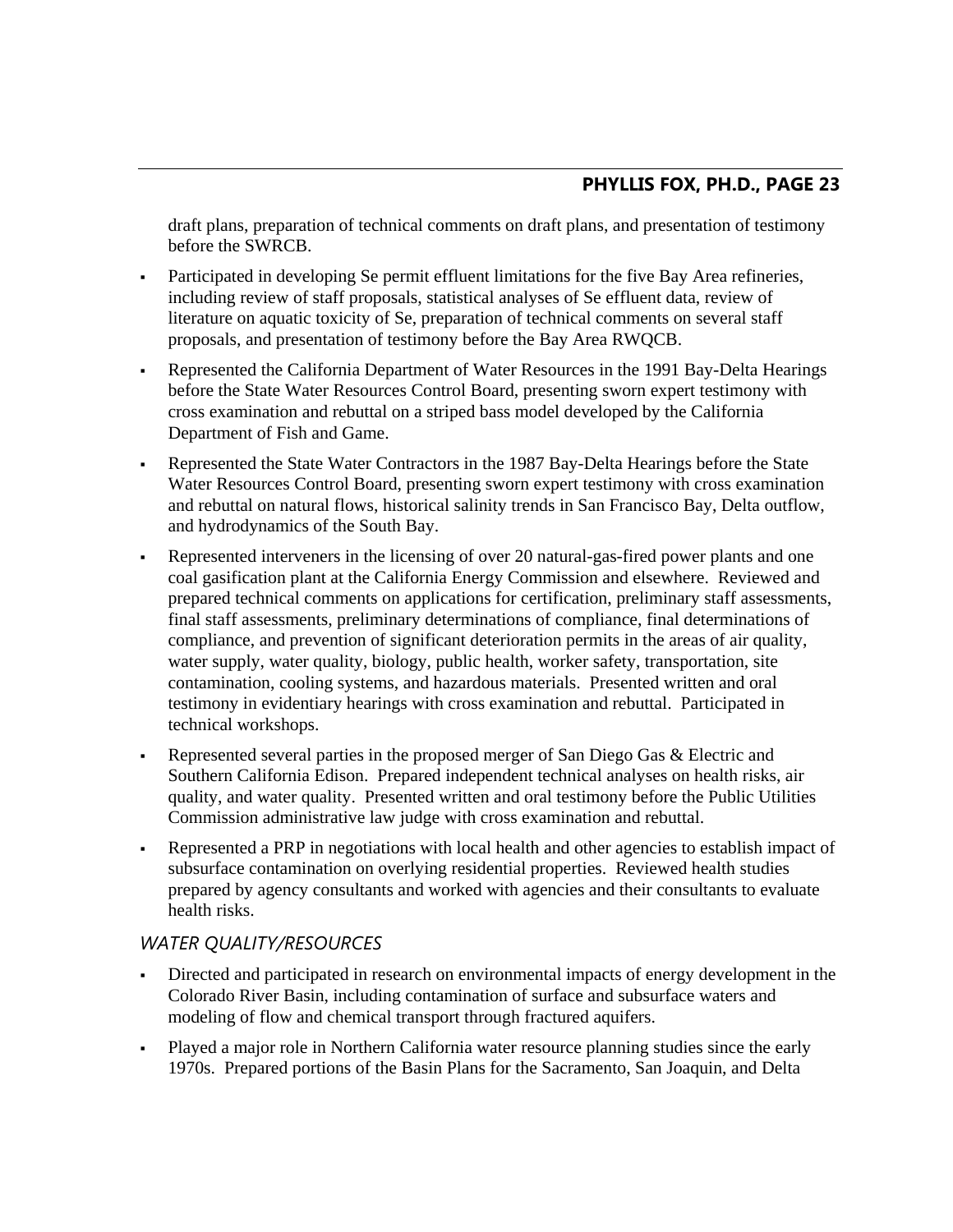basins including sections on water supply, water quality, beneficial uses, waste load allocation, and agricultural drainage. Developed water quality models for the Sacramento and San Joaquin Rivers.

- Conducted hundreds of studies over the past 40 years on Delta water supplies and the impacts of exports from the Delta on water quality and biological resources of the Central Valley, Sacramento-San Joaquin Delta, and San Francisco Bay. Typical examples include:
	- 1. Evaluate historical trends in salinity, temperature, and flow in San Francisco Bay and upstream rivers to determine impacts of water exports on the estuary;
	- 2. Evaluate the role of exports and natural factors on the food web by exploring the relationship between salinity and primary productivity in San Francisco Bay, upstream rivers, and ocean;
	- 3. Evaluate the effects of exports, other in-Delta, and upstream factors on the abundance of salmon and striped bass;
	- 4. Review and critique agency fishery models that link water exports with the abundance of striped bass and salmon;
	- 5. Develop a model based on GLMs to estimate the relative impact of exports, water facility operating variables, tidal phase, salinity, temperature, and other variables on the survival of salmon smolts as they migrate through the Delta;
	- 6. Reconstruct the natural hydrology of the Central Valley using water balances, vegetation mapping, reservoir operation models to simulate flood basins, precipitation records, tree ring research, and historical research;
	- 7. Evaluate the relationship between biological indicators of estuary health and down-estuary position of a salinity surrogate (X2);
	- 8. Use real-time fisheries monitoring data to quantify impact of exports on fish migration;
	- 9. Refine/develop statistical theory of autocorrelation and use to assess strength of relationships between biological and flow variables;
	- 10. Collect, compile, and analyze water quality and toxicity data for surface waters in the Central Valley to assess the role of water quality in fishery declines;
	- 11. Assess mitigation measures, including habitat restoration and changes in water project operation, to minimize fishery impacts;
	- 12. Evaluate the impact of unscreened agricultural water diversions on abundance of larval fish;
	- 13. Prepare and present testimony on the impacts of water resources development on Bay hydrodynamics, salinity, and temperature in water rights hearings;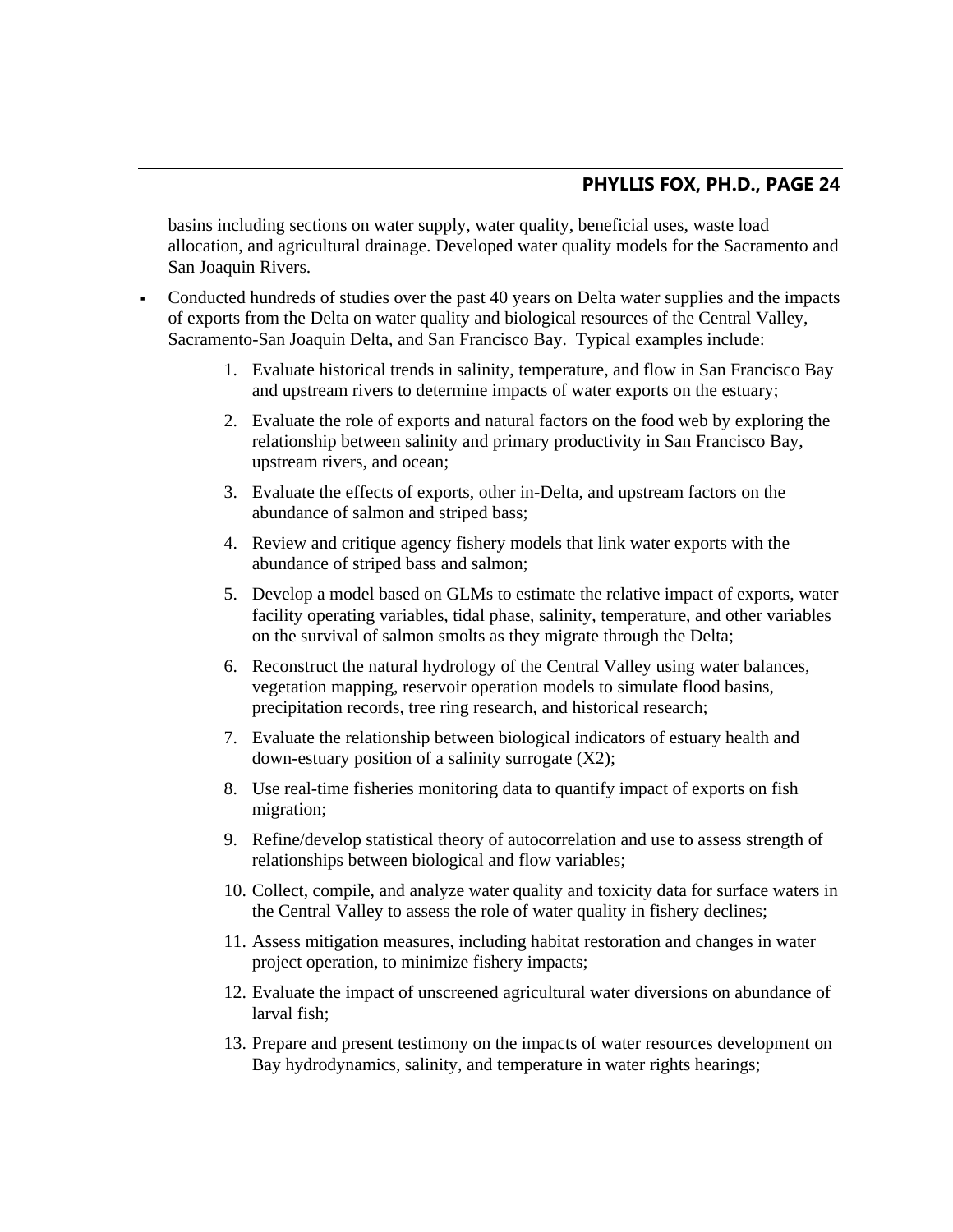- 14. Evaluate the impact of boat wakes on shallow water habitat, including interpretation of historical aerial photographs;
- 15. Evaluate the hydrodynamic and water quality impacts of converting Delta islands into reservoirs;
- 16. Use a hydrodynamic model to simulate the distribution of larval fish in a tidally influenced estuary;
- 17. Identify and evaluate non-export factors that may have contributed to fishery declines, including predation, shifts in oceanic conditions, aquatic toxicity from pesticides and mining wastes, salinity intrusion from channel dredging, loss of riparian and marsh habitat, sedimentation from upstream land alternations, and changes in dissolved oxygen, flow, and temperature below dams.
- Developed, directed, and participated in a broad-based research program on environmental issues and control technology for energy industries including petroleum, oil shale, coal mining, and coal slurry transport. Research included evaluation of air and water pollution, development of novel, low-cost technology to treat and dispose of wastes, and development and application of geohydrologic models to evaluate subsurface contamination from in-situ retorting. The program consisted of government and industry contracts and employed 45 technical and administrative personnel.
- Coordinated an industry task force established to investigate the occurrence, causes, and solutions for corrosion/erosion and mechanical/engineering failures in the waterside systems (e.g., condensers, steam generation equipment) of power plants. Corrosion/erosion failures caused by water and steam contamination that were investigated included waterside corrosion caused by poor microbiological treatment of cooling water, steam-side corrosion caused by ammonia-oxygen attack of copper alloys, stress-corrosion cracking of copper alloys in the air cooling sections of condensers, tube sheet leaks, oxygen in-leakage through condensers, volatilization of silica in boilers and carry over and deposition on turbine blades, and iron corrosion on boiler tube walls. Mechanical/engineering failures investigated included: steam impingement attack on the steam side of condenser tubes, tube-to-tube-sheet joint leakage, flow-induced vibration, structural design problems, and mechanical failures due to stresses induced by shutdown, startup and cycling duty, among others. Worked with electric utility plant owners/operators, condenser and boiler vendors, and architect/engineers to collect data to document the occurrence of and causes for these problems, prepared reports summarizing the investigations, and presented the results and participated on a committee of industry experts tasked with identifying solutions to prevent condenser failures.
- Evaluated the cost effectiveness and technical feasibility of using dry cooling and parallel dry-wet cooling to reduce water demands of several large natural-gas fired power plants in California and Arizona.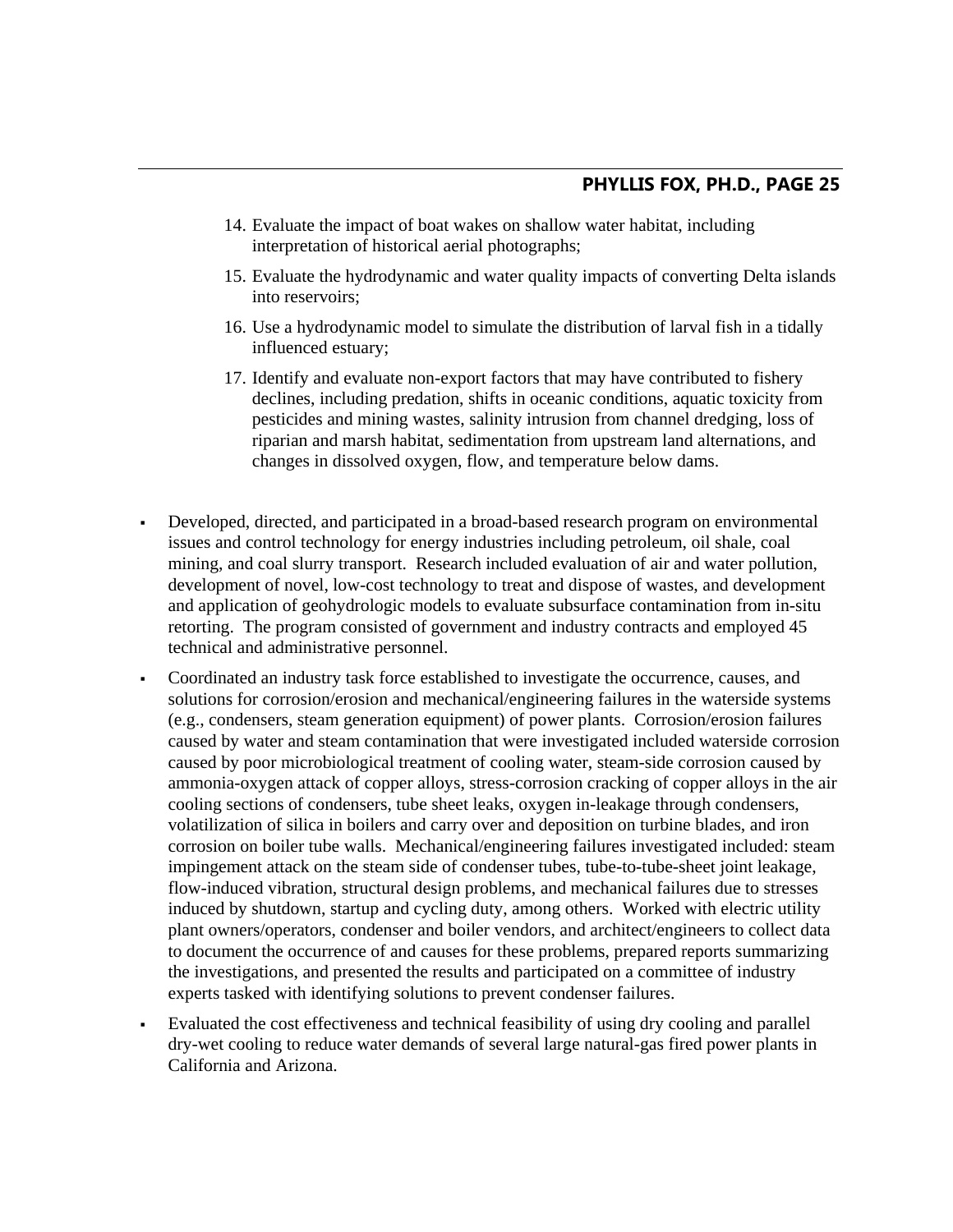- Designed and prepared cost estimates for several dry cooling systems (e.g., fin fan heat exchangers) used in chemical plants and refineries.
- Designed, evaluated, and costed several zero liquid discharge systems for power plants.
- Evaluated the impact of agricultural and mining practices on surface water quality of Central Valley steams. Represented municipal water agencies on several federal and state advisory committees tasked with gathering and assessing relevant technical information, developing work plans, and providing oversight of technical work to investigate toxicity issues in the watershed.

#### *AIR QUALITY/PUBLIC HEALTH*

- Prepared or reviewed the air quality and public health sections of hundreds of EIRs and EISs on a wide range of industrial, commercial and residential projects.
- Prepared or reviewed hundreds of NSR and PSD permits for a wide range of industrial facilities.
- Designed, implemented, and directed a 2-year-long community air quality monitoring program to assure that residents downwind of a petroleum-contaminated site were not impacted during remediation of petroleum-contaminated soils. The program included realtime monitoring of particulates, diesel exhaust, and BTEX and time integrated monitoring for over 100 chemicals.
- Designed, implemented, and directed a 5-year long source, industrial hygiene, and ambient monitoring program to characterize air emissions, employee exposure, and downwind environmental impacts of a first-generation shale oil plant. The program included stack monitoring of heaters, boilers, incinerators, sulfur recovery units, rock crushers, API separator vents, and wastewater pond fugitives for arsenic, cadmium, chlorine, chromium, mercury, 15 organic indicators (e.g., quinoline, pyrrole, benzo(a)pyrene, thiophene, benzene), sulfur gases, hydrogen cyanide, and ammonia. In many cases, new methods had to be developed or existing methods modified to accommodate the complex matrices of shale plant gases.
- Conducted investigations on the impact of diesel exhaust from truck traffic from a wide range of facilities including mines, large retail centers, light industrial uses, and sports facilities. Conducted traffic surveys, continuously monitored diesel exhaust using an aethalometer, and prepared health risk assessments using resulting data.
- Conducted indoor air quality investigations to assess exposure to natural gas leaks, pesticides, molds and fungi, soil gas from subsurface contamination, and outgasing of carpets, drapes, furniture and construction materials. Prepared health risk assessments using collected data.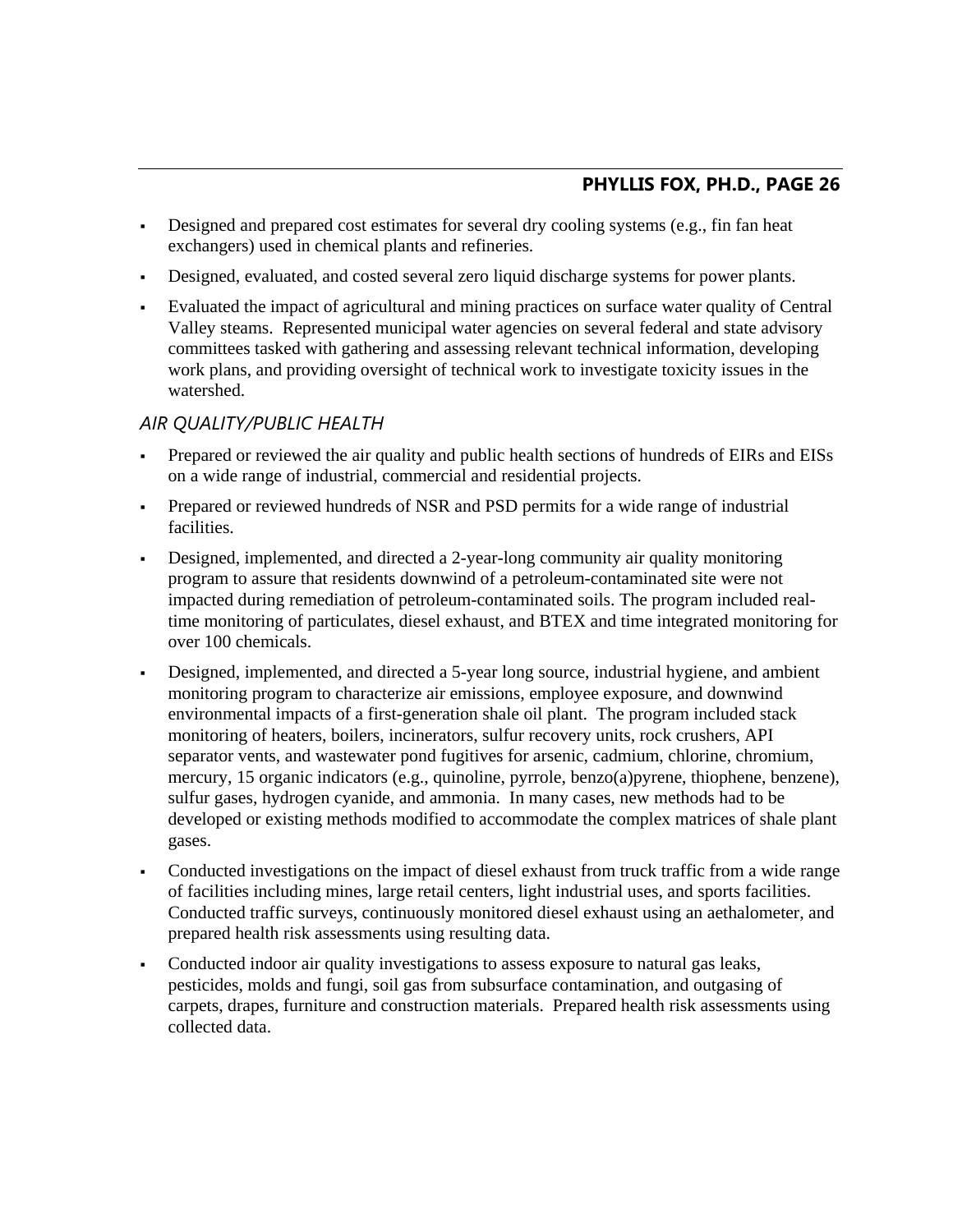- Prepared health risk assessments, emission inventories, air quality analyses, and assisted in the permitting of over 70 1 to 2 MW emergency diesel generators.
- Prepare over 100 health risk assessments, endangerment assessments, and other health-based studies for a wide range of industrial facilities.
- Developed methods to monitor trace elements in gas streams, including a continuous realtime monitor based on the Zeeman atomic absorption spectrometer, to continuously measure mercury and other elements.
- Performed nuisance investigations (odor, noise, dust, smoke, indoor air quality, soil contamination) for businesses, industrial facilities, and residences located proximate to and downwind of pollution sources.

#### **PUBLICATIONS AND PRESENTATIONS (Partial List - Representative Publications)**

J.P. Fox, T.P. Rose, and T.L. Sawyer, Isotope Hydrology of a Spring-fed Waterfall in Fractured Volcanic Rock, 2007.

C.E. Lambert, E.D. Winegar, and Phyllis Fox, Ambient and Human Sources of Hydrogen Sulfide: An Explosive Topic, Air & Waste Management Association, June 2000, Salt Lake City, UT.

San Luis Obispo County Air Pollution Control District and San Luis Obispo County Public Health Department, *Community Monitoring Program,* February 8, 1999.

The Bay Institute, *From the Sierra to the Sea. The Ecological History of the San Francisco Bay-Delta Watershed*, 1998.

J. Phyllis Fox, *Well Interference Effects of HDPP's Proposed Wellfield in the Victor Valley Water District*, Prepared for the California Unions for Reliable Energy (CURE), October 12, 1998.

J. Phyllis Fox, *Air Quality Impacts of Using CPVC Pipe in Indoor Residential Potable Water Systems*, Report Prepared for California Pipe Trades Council, California Firefighters Association, and other trade associations, August 29, 1998.

J. Phyllis Fox and others, *Authority to Construct Avila Beach Remediation Project*, Prepared for Unocal Corporation and submitted to San Luis Obispo Air Pollution Control District, June 1998.

J. Phyllis Fox and others, *Authority to Construct Former Guadalupe Oil Field Remediation Project*, Prepared for Unocal Corporation and submitted to San Luis Obispo Air Pollution Control District, May 1998.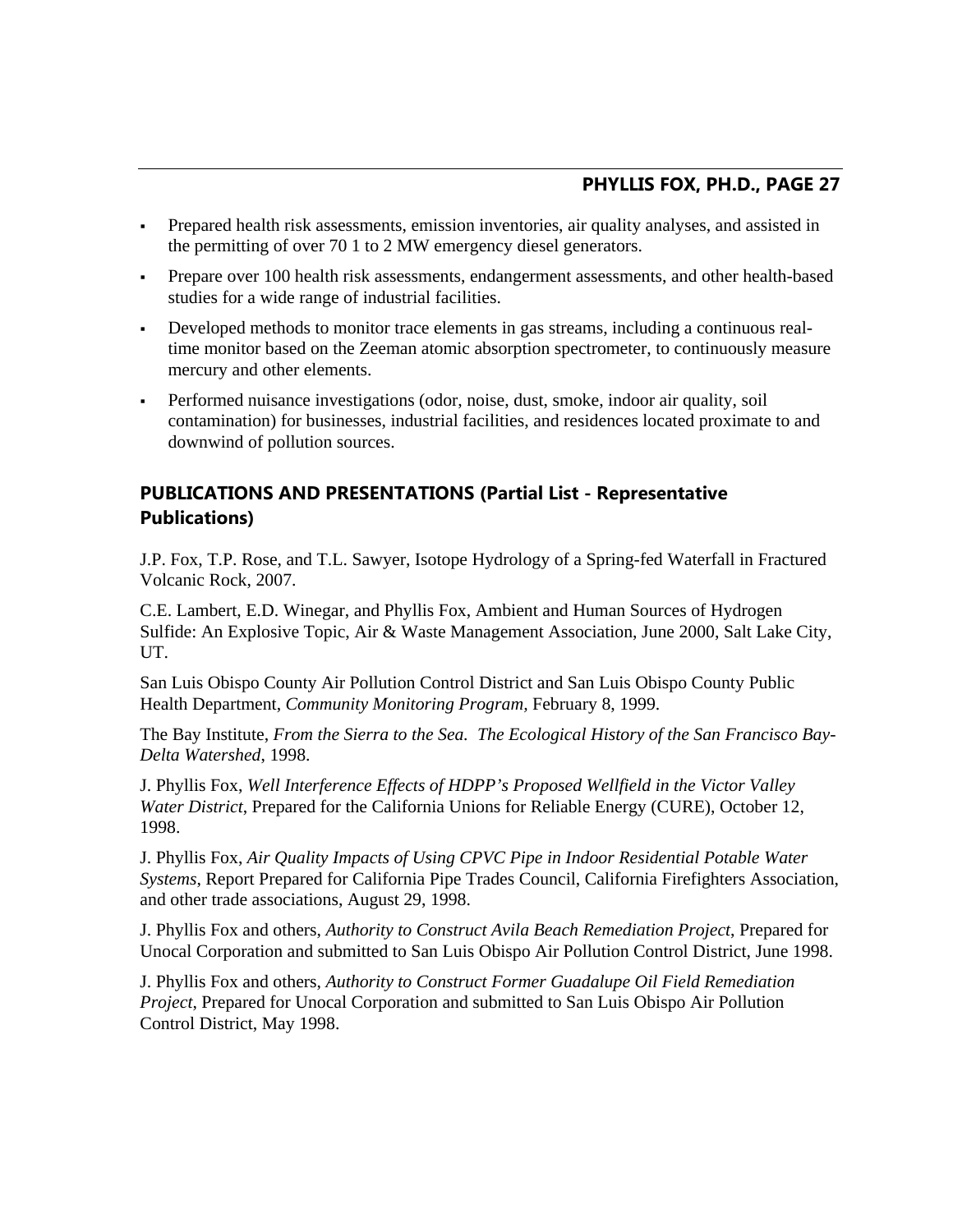J. Phyllis Fox and Robert Sears, *Health Risk Assessment for the Metropolitan Oakland International Airport Proposed Airport Development Program*, Prepared for Plumbers & Steamfitters U.A. Local 342, December 15, 1997.

Levine-Fricke-Recon (Phyllis Fox and others), *Preliminary Endangerment Assessment Work Plan for the Study Area Operable Unit, Former Solano County Sanitary Landfill, Benicia, California*, Prepared for Granite Management Co. for submittal to DTSC, September 26, 1997.

Phyllis Fox and Jeff Miller, "Fathead Minnow Mortality in the Sacramento River," *IEP Newsletter*, v. 9, n. 3, 1996.

Jud Monroe, Phyllis Fox, Karen Levy, Robert Nuzum, Randy Bailey, Rod Fujita, and Charles Hanson, *Habitat Restoration in Aquatic Ecosystems. A Review of the Scientific Literature Related to the Principles of Habitat Restoration*, Part Two, Metropolitan Water District of Southern California (MWD) Report, 1996.

Phyllis Fox and Elaine Archibald, *Aquatic Toxicity and Pesticides in Surface Waters of the Central Valley*, California Urban Water Agencies (CUWA) Report, September 1997.

Phyllis Fox and Alison Britton, *Evaluation of the Relationship Between Biological Indicators and the Position of X2*, CUWA Report, 1994.

Phyllis Fox and Alison Britton, *Predictive Ability of the Striped Bass Model*, WRINT DWR-206, 1992.

J. Phyllis Fox, *An Historical Overview of Environmental Conditions at the North Canyon Area of the Former Solano County Sanitary Landfill*, Report Prepared for Solano County Department of Environmental Management, 1991.

J. Phyllis Fox, *An Historical Overview of Environmental Conditions at the East Canyon Area of the Former Solano County Sanitary Landfill*, Report Prepared for Solano County Department of Environmental Management, 1991.

Phyllis Fox, *Trip 2 Report, Environmental Monitoring Plan, Parachute Creek Shale Oil Program*, Unocal Report, 1991.

J. P. Fox and others, "Long-Term Annual and Seasonal Trends in Surface Salinity of San Francisco Bay," *Journal of Hydrology*, v. 122, p. 93-117, 1991.

J. P. Fox and others, "Reply to Discussion by D.R. Helsel and E.D. Andrews on Trends in Freshwater Inflow to San Francisco Bay from the Sacramento-San Joaquin Delta," *Water Resources Bulletin*, v. 27, no. 2, 1991.

J. P. Fox and others, "Reply to Discussion by Philip B. Williams on Trends in Freshwater Inflow to San Francisco Bay from the Sacramento-San Joaquin Delta," *Water Resources Bulletin*, v. 27, no. 2, 1991.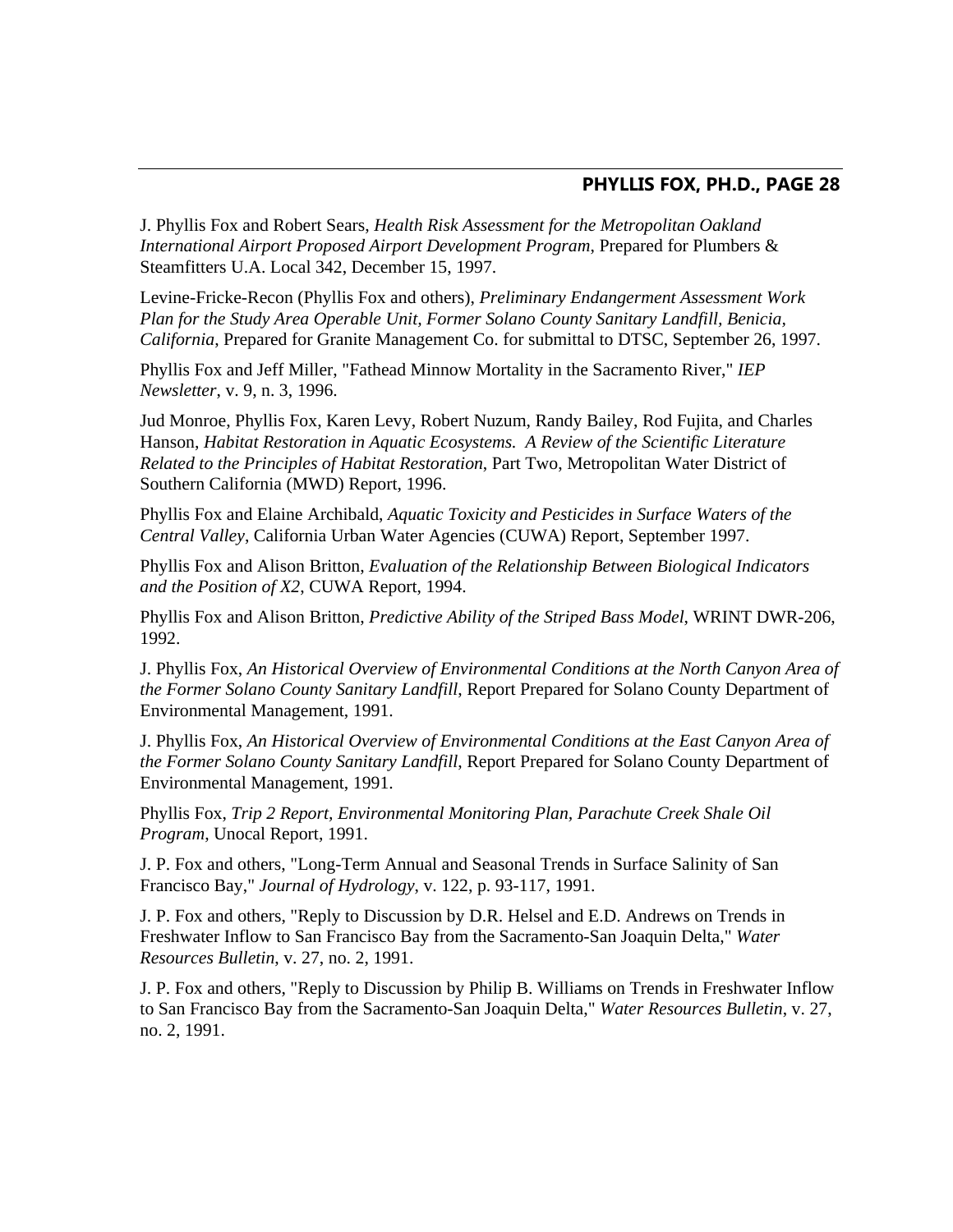J. P. Fox and others, "Trends in Freshwater Inflow to San Francisco Bay from the Sacramento-San Joaquin Delta," *Water Resources Bulletin*, v. 26, no. 1, 1990.

J. P. Fox, "Water Development Increases Freshwater Flow to San Francisco Bay," *SCWC Update*, v. 4, no. 2, 1988.

J. P. Fox, *Freshwater Inflow to San Francisco Bay Under Natural Conditions*, State Water Contracts, Exhibit 262, 58 pp., 1987.

J. P. Fox, "The Distribution of Mercury During Simulated In-Situ Oil Shale Retorting," *Environmental Science and Technology*, v. 19, no. 4, pp. 316-322, 1985.

J. P. Fox, "El Mercurio en el Medio Ambiente: Aspectos Referentes al Peru," (Mercury in the Environment: Factors Relevant to Peru) Proceedings of Simposio Los Pesticidas y el Medio Ambiente," ONERN-CONCYTEC, Lima, Peru, April 25-27, 1984. (Also presented at Instituto Tecnologico Pesquero and Instituto del Mar del Peru.)

J. P. Fox, "Mercury, Fish, and the Peruvian Diet," *Boletin de Investigacion*, Instituto Tecnologico Pesquero, Lima, Peru, v. 2, no. 1, pp. 97-116, l984.

J. P. Fox, P. Persoff, A. Newton, and R. N. Heistand, "The Mobility of Organic Compounds in a Codisposal System," *Proceedings of the Seventeenth Oil Shale Symposium*, Colorado School of Mines Press, Golden, CO, 1984.

P. Persoff and J. P. Fox, "Evaluation of Control Technology for Modified In-Situ Oil Shale Retorts," *Proceedings of the Sixteenth Oil Shale Symposium*, Colorado School of Mines Press, Golden, CO, 1983.

J. P. Fox, *Leaching of Oil Shale Solid Wastes: A Critical Review*, University of Colorado Report, 245 pp., July 1983.

J. P. Fox, *Source Monitoring for Unregulated Pollutants from the White River Oil Shale Project*, VTN Consolidated Report, June 1983.

A. S. Newton, J. P. Fox, H. Villarreal, R. Raval, and W. Walker II, *Organic Compounds in Coal Slurry Pipeline Waters*, Lawrence Berkeley Laboratory Report LBL-15121, 46 pp., Sept. 1982.

M. Goldstein et al., *High Level Nuclear Waste Standards Analysis, Regulatory Framework Comparison*, Battelle Memorial Institute Report No. BPMD/82/E515-06600/3, Sept. 1982.

J. P. Fox et al., *Literature and Data Search of Water Resource Information of the Colorado, Utah, and Wyoming Oil Shale Basins*, Vols. 1-12, Bureau of Land Management, 1982.

A. T. Hodgson, M. J. Pollard, G. J. Harris, D. C. Girvin, J. P. Fox, and N. J. Brown, *Mercury Mass Distribution During Laboratory and Simulated In-Situ Retorting*, Lawrence Berkeley Laboratory Report LBL-12908, 39 pp., Feb. 1982.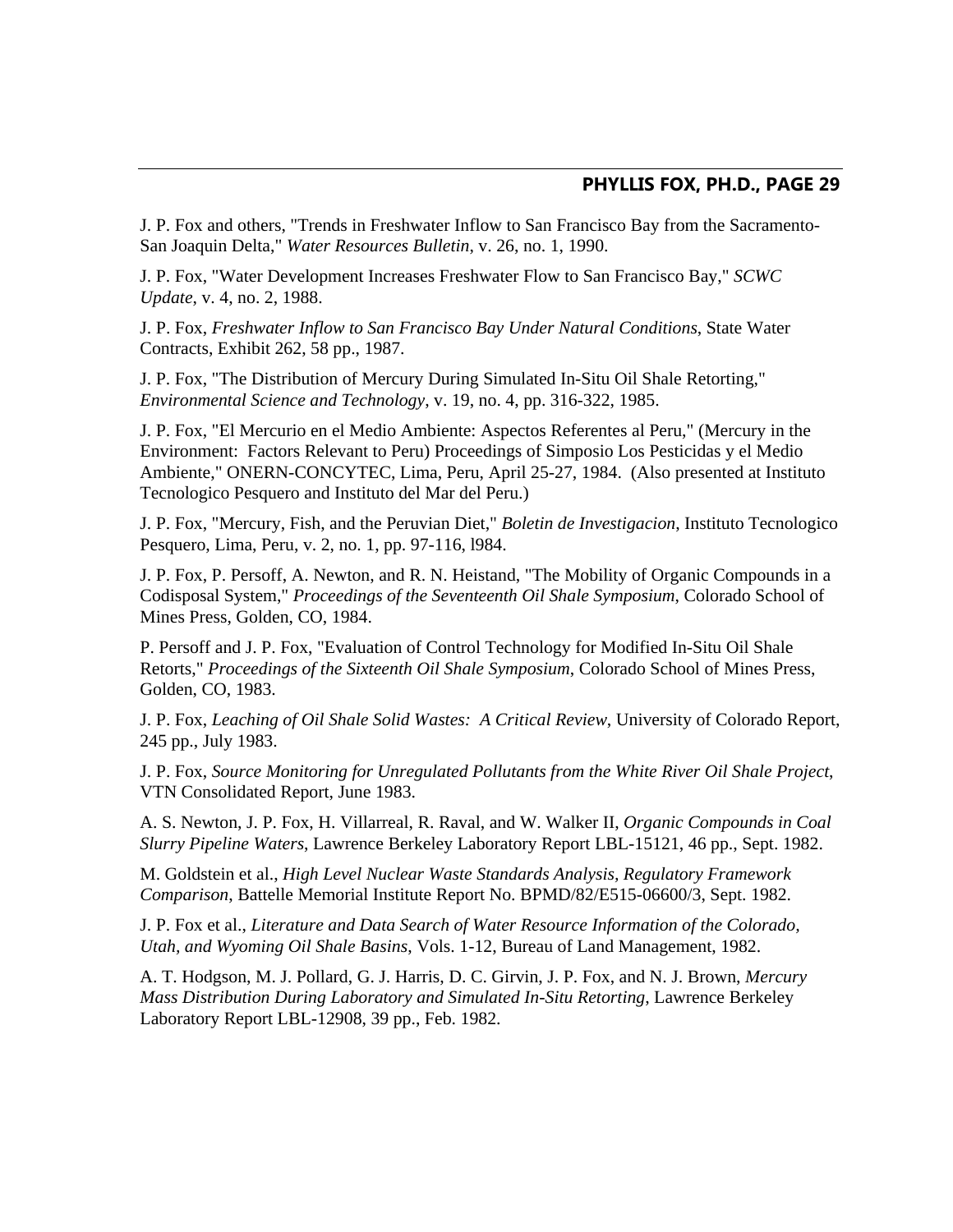E. J. Peterson, A. V. Henicksman, J. P. Fox, J. A. O'Rourke, and P. Wagner, *Assessment and Control of Water Contamination Associated with Shale Oil Extraction and Processing*, Los Alamos National Laboratory Report LA-9084-PR, 54 pp., April 1982.

P. Persoff and J. P. Fox, *Control Technology for In-Situ Oil Shale Retorts*, Lawrence Berkeley Laboratory Report LBL-14468, 118 pp., Dec. 1982.

J. P. Fox, *Codisposal Evaluation: Environmental Significance of Organic Compounds*, Development Engineering Report, 104 pp., April 1982.

J. P. Fox, *A Proposed Strategy for Developing an Environmental Water Monitoring Plan for the Paraho-Ute Project*, VTN Consolidated Report, Sept. 1982.

J. P. Fox, D. C. Girvin, and A. T. Hodgson, "Trace Elements in Oil Shale Materials," *Energy and Environmental Chemistry, Fossil Fuels*, v.1, pp. 69-101, 1982.

M. Mehran, T. N. Narasimhan, and J. P. Fox, "Hydrogeologic Consequences of Modified In-situ Retorting Process, Piceance Creek Basin, Colorado," *Proceedings of the Fourteenth Oil Shale Symposium*, Colorado School of Mines Press, Golden, CO, 1981 (LBL-12063).

U. S. DOE (J. P. Fox and others), *Western Oil Shale Development: A Technology Assessment*, v. 1-9, Pacific Northwest Laboratory Report PNL-3830, 1981.

J. P. Fox (ed), "Oil Shale Research," Chapter from the *Energy and Environment Division Annual Report 1980*, Lawrence Berkeley Laboratory Report LBL-11989, 82 pp., 1981 (author or coauthor of four articles in report).

J. P. Fox, *The Partitioning of Major, Minor, and Trace Elements during In-Situ Oil Shale Retorting*, Ph.D. Dissertation, U. of Ca., Berkeley, also Report LBL-9062, 441 pp., 1980 (*Diss. Abst. Internat.*, v. 41, no. 7, 1981).

J.P. Fox, "Elemental Composition of Simulated *In Situ* Oil Shale Retort Water," *Analysis of Waters Associated with Alternative Fuel Production, ASTM STP 720*, L.P. Jackson and C.C. Wright, Eds., American Society for Testing and Materials, pp. 101-128, 1981.

J. P. Fox, P. Persoff, P. Wagner, and E. J. Peterson, "Retort Abandonment -- Issues and Research Needs," in *Oil Shale: the Environmental Challenges*, K. K. Petersen (ed.), p. 133, 1980 (Lawrence Berkeley Laboratory Report LBL-11197).

J. P. Fox and T. E. Phillips, "Wastewater Treatment in the Oil Shale Industry," in *Oil Shale: the Environmental Challenges*, K. K. Petersen (ed.), p. 253, 1980 (Lawrence Berkeley Laboratory Report LBL-11214).

R. D. Giauque, J. P. Fox, J. W. Smith, and W. A. Robb, "Geochemical Studies of Two Cores from the Green River Oil Shale Formation," *Transactions*, American Geophysical Union, v. 61, no. 17, 1980.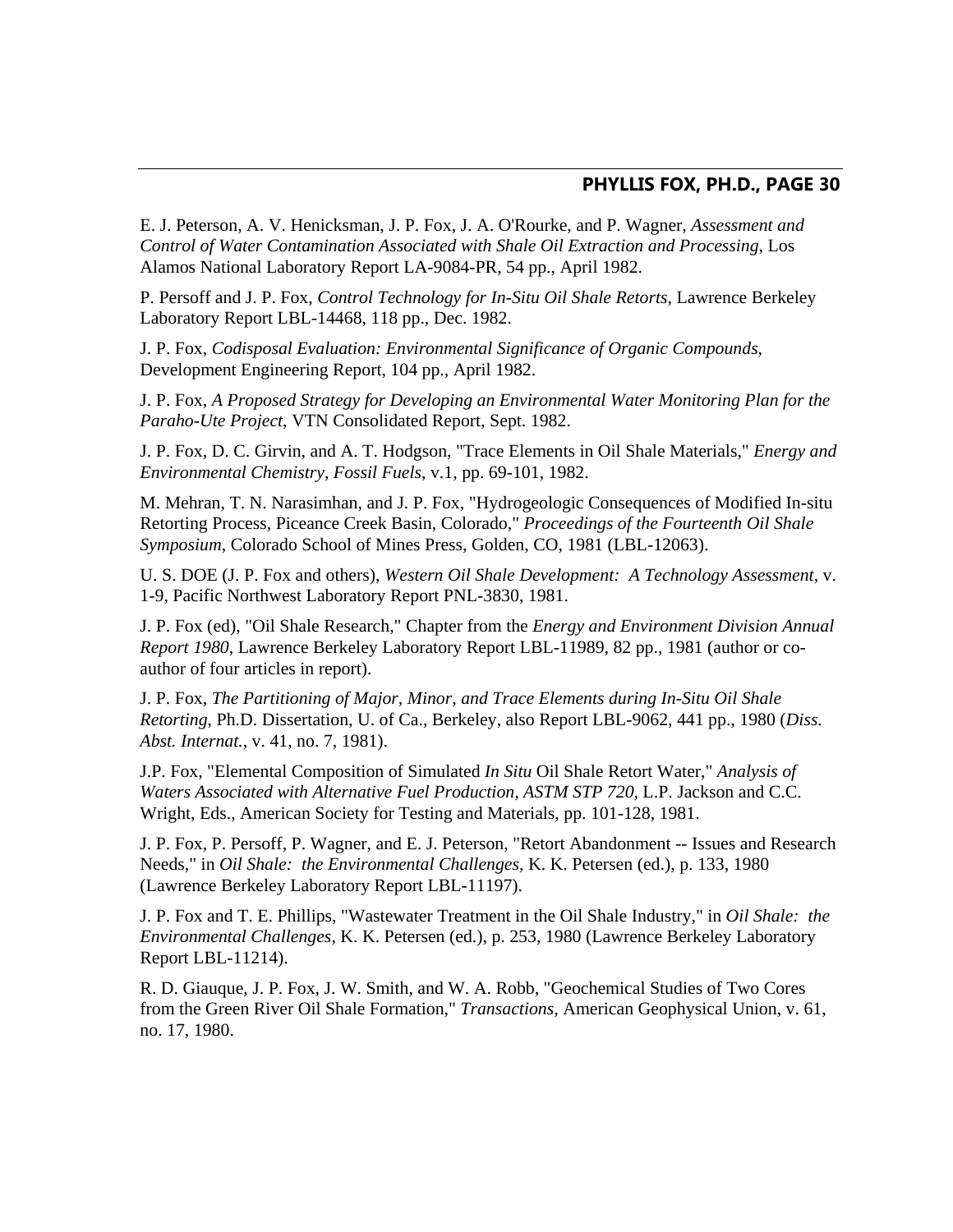J. P. Fox, "The Elemental Composition of Shale Oils," Abstracts of Papers, 179th National Meeting, ISBN 0-8412-0542-6, Abstract No. FUEL 17, 1980.

J. P. Fox and P. Persoff, "Spent Shale Grouting of Abandoned In-Situ Oil Shale Retorts," *Proceedings of Second U.S. DOE Environmental Control Symposium*, CONF-800334/1, 1980 (Lawrence Berkeley Laboratory Report LBL-10744).

P. K. Mehta, P. Persoff, and J. P. Fox, "Hydraulic Cement Preparation from Lurgi Spent Shale," *Proceedings of the Thirteenth Oil Shale Symposium*, Colorado School of Mines Press, Golden, CO, 1980 (Lawrence Berkeley Laboratory Report LBL-11071).

F. E. Brinckman, K. L. Jewett, R. H. Fish, and J. P. Fox, "Speciation of Inorganic and Organoarsenic Compounds in Oil Shale Process Waters by HPLC Coupled with Graphite Furnace Atomic Absorption (GFAA) Detectors," Abstracts of Papers, Div. of Geochemistry, Paper No. 20, Second Chemical Congress of the North American Continent, August 25-28, 1980, Las Vegas (1980).

J. P. Fox, D. E. Jackson, and R. H. Sakaji, "Potential Uses of Spent Shale in the Treatment of Oil Shale Retort Waters," *Proceedings of the Thirteenth Oil Shale Symposium*, Colorado School of Mines Press, Golden, CO, 1980 (Lawrence Berkeley Laboratory Report LBL-11072).

J. P. Fox, *The Elemental Composition of Shale Oils*, Lawrence Berkeley Laboratory Report LBL-10745, 1980.

R. H. Fish, J. P. Fox, F. E. Brinckman, and K. L. Jewett, *Fingerprinting Inorganic and Organoarsenic Compounds in Oil Shale Process Waters Using a Liquid Chromatograph Coupled with an Atomic Absorption Detector*, Lawrence Berkeley Laboratory Report LBL-11476, 1980.

National Academy of Sciences (J. P. Fox and others), *Surface Mining of Non-Coal Minerals, Appendix II: Mining and Processing of Oil Shale and Tar Sands*, 222 pp., 1980.

J. P. Fox, "Elemental Composition of Simulated In-Situ Oil Shale Retort Water," in *Analysis of Waters Associated with Alternative Fuel Production*, ASTM STP 720, L. P. Jackson and C. C. Wright (eds.), American Society for Testing and Materials, pp. 101-128, 1980.

R. D. Giauque, J. P. Fox, and J. W. Smith, *Characterization of Two Core Holes from the Naval Oil Shale Reserve Number 1*, Lawrence Berkeley Laboratory Report LBL-10809, 176 pp., December 1980.

B. M. Jones, R. H. Sakaji, J. P. Fox, and C. G. Daughton, "Removal of Contaminative Constituents from Retort Water: Difficulties with Biotreatment and Potential Applicability of Raw and Processed Shales," *EPA/DOE Oil Shale Wastewater Treatability Workshop*, December 1980 (Lawrence Berkeley Laboratory Report LBL-12124).

J. P. Fox, *Water-Related Impacts of In-Situ Oil Shale Processing*, Lawrence Berkeley Laboratory Report LBL-6300, 327 p., December 1980.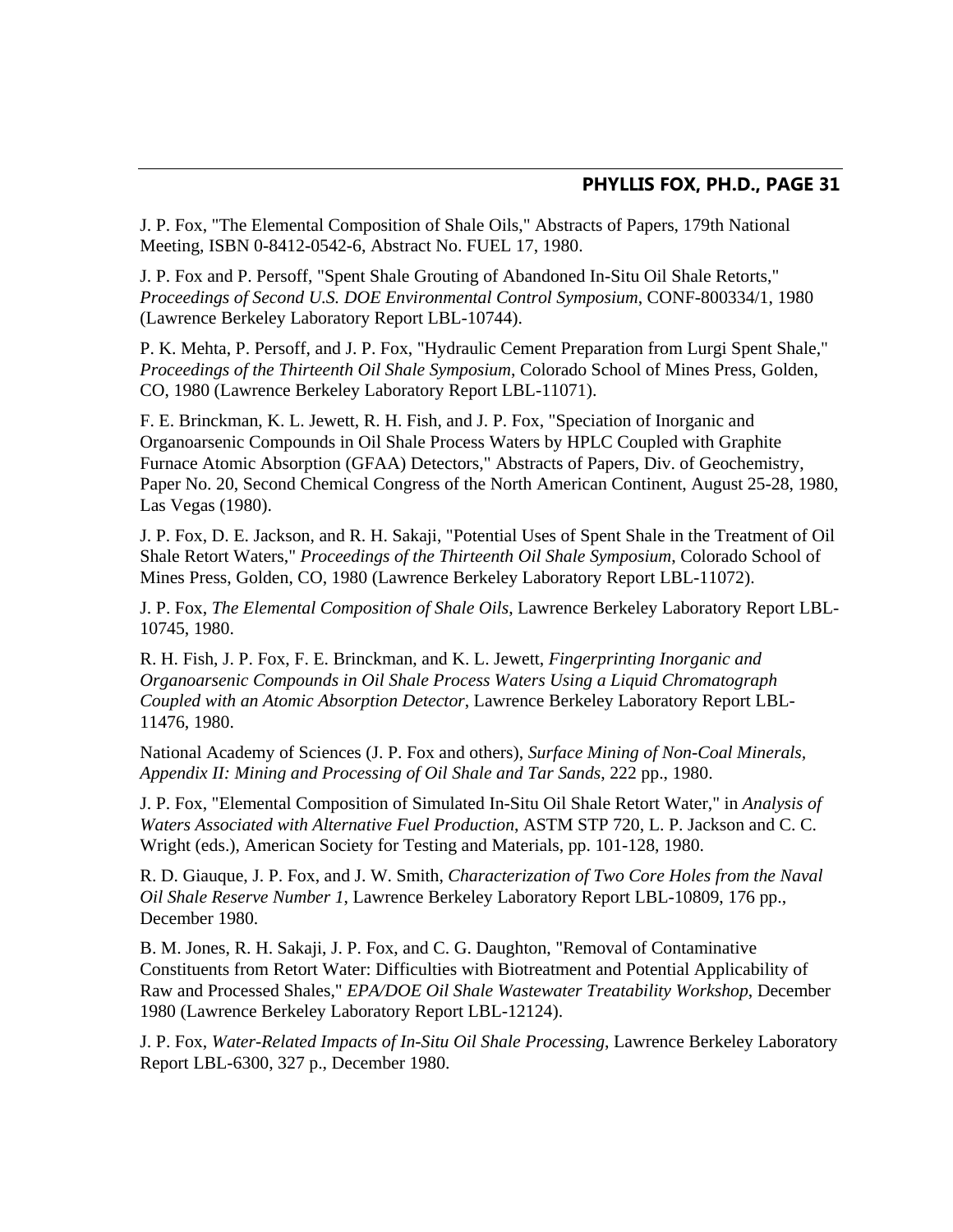M. Mehran, T. N. Narasimhan, and J. P. Fox, *An Investigation of Dewatering for the Modified In-Situ Retorting Process, Piceance Creek Basin, Colorado*, Lawrence Berkeley Laboratory Report LBL-11819, 105 p., October 1980.

J. P. Fox (ed.) "Oil Shale Research," Chapter from the *Energy and Environment Division Annual Report 1979*, Lawrence Berkeley Laboratory Report LBL-10486, 1980 (author or coauthor of eight articles).

E. Ossio and J. P. Fox, *Anaerobic Biological Treatment of In-Situ Oil Shale Retort Water*, Lawrence Berkeley Laboratory Report LBL-10481, March 1980.

J. P. Fox, F. H. Pearson, M. J. Kland, and P. Persoff, *Hydrologic and Water Quality Effects and Controls for Surface and Underground Coal Mining -- State of Knowledge, Issues, and Research Needs*, Lawrence Berkeley Laboratory Report LBL-11775, 1980.

D. C. Girvin, T. Hadeishi, and J. P. Fox, "Use of Zeeman Atomic Absorption Spectroscopy for the Measurement of Mercury in Oil Shale Offgas," *Proceedings of the Oil Shale Symposium: Sampling, Analysis and Quality Assurance*, U.S. EPA Report EPA-600/9-80-022, March 1979 (Lawrence Berkeley Laboratory Report LBL-8888).

D. S. Farrier, J. P. Fox, and R. E. Poulson, "Interlaboratory, Multimethod Study of an In-Situ Produced Oil Shale Process Water," *Proceedings of the Oil Shale Symposium: Sampling, Analysis and Quality Assurance*, U.S. EPA Report EPA-600/9-80-022, March 1979 (Lawrence Berkeley Laboratory Report LBL-9002).

J. P. Fox, J. C. Evans, J. S. Fruchter, and T. R. Wildeman, "Interlaboratory Study of Elemental Abundances in Raw and Spent Oil Shales," *Proceedings of the Oil Shale Symposium: Sampling, Analysis and Quality Assurance*, U.S. EPA Report EPA-600/9-80-022, March 1979 (Lawrence Berkeley Laboratory Report LBL-8901).

J. P. Fox, "Retort Water Particulates," *Proceedings of the Oil Shale Symposium: Sampling, Analysis and Quality Assurance*, U.S. EPA Report EPA-600/9-80-022, March 1979 (Lawrence Berkeley Laboratory Report LBL-8829).

P. Persoff and J. P. Fox, "Control Strategies for In-Situ Oil Shale Retorts," *Proceedings of the Twelfth Oil Shale Symposium*, Colorado School of Mines Press, Golden, CO, 1979 (Lawrence Berkeley Laboratory Report LBL-9040).

J. P. Fox and D. L. Jackson, "Potential Uses of Spent Shale in the Treatment of Oil Shale Retort Waters," *Proceedings of the DOE Wastewater Workshop*, Washington, D. C., June 14-15, 1979 (Lawrence Berkeley Laboratory Report LBL-9716).

J. P. Fox, K. K. Mason, and J. J. Duvall, "Partitioning of Major, Minor, and Trace Elements during Simulated In-Situ Oil Shale Retorting," *Proceedings of the Twelfth Oil Shale Symposium*, Colorado School of Mines Press, Golden, CO, 1979 (Lawrence Berkeley Laboratory Report LBL-9030).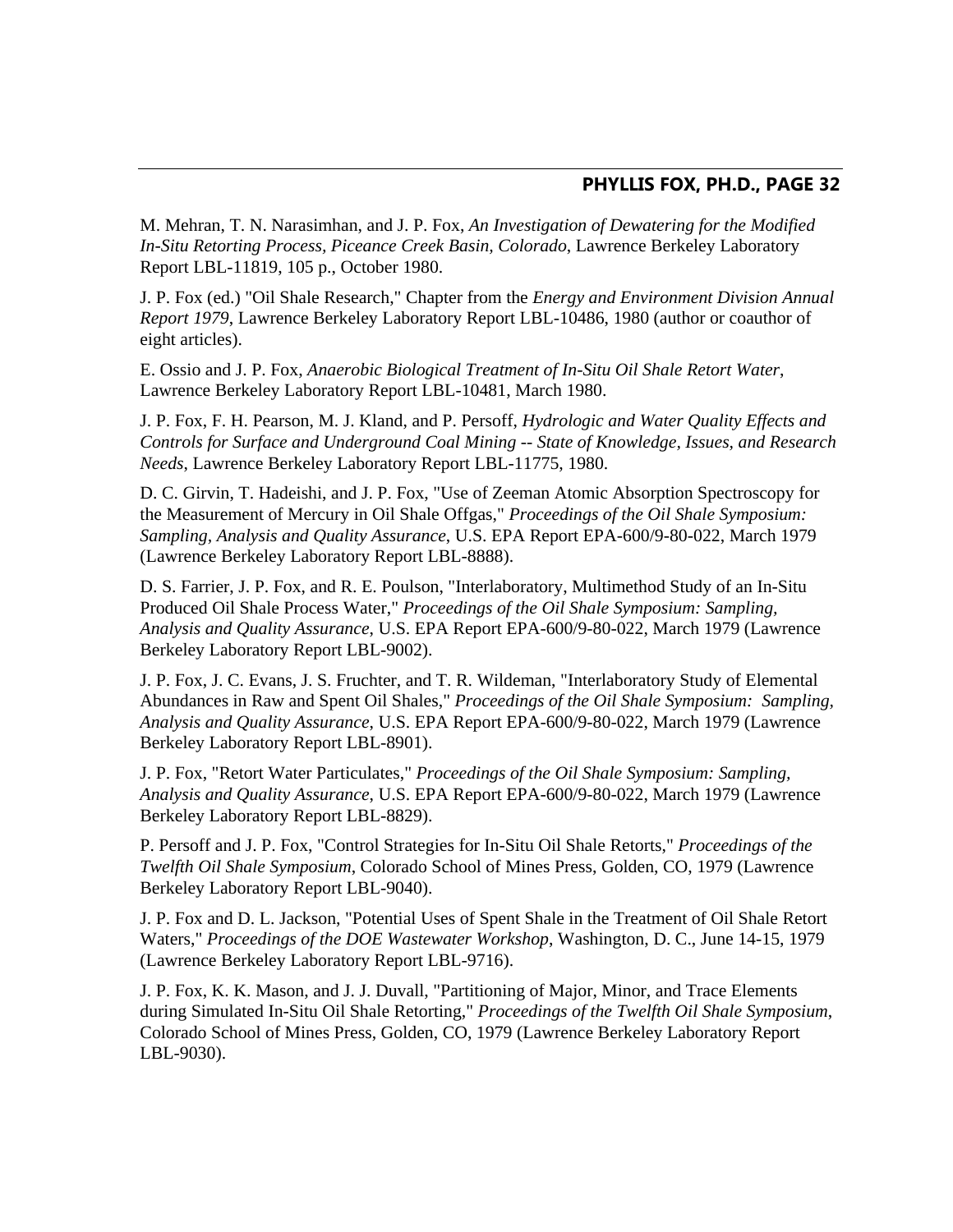P. Persoff and J. P. Fox, *Control Strategies for Abandoned In-Situ Oil Shale Retorts*, Lawrence Berkeley Laboratory Report LBL-8780, 106 pp., October 1979.

D. C. Girvin and J. P. Fox, *On-Line Zeeman Atomic Absorption Spectroscopy for Mercury Analysis in Oil Shale Gases*, Environmental Protection Agency Report EPA-600/7-80-130, 95 p., August 1979 (Lawrence Berkeley Laboratory Report LBL-9702).

J. P. Fox, *Water Quality Effects of Leachates from an In-Situ Oil Shale Industry*, Lawrence Berkeley Laboratory Report LBL-8997, 37 pp., April 1979.

J. P. Fox (ed.), "Oil Shale Research," Chapter from the *Energy and Environment Division Annual Report 1978*, Lawrence Berkeley Laboratory Report LBL-9857 August 1979 (author or coauthor of seven articles).

J. P. Fox, P. Persoff, M. M. Moody, and C. J. Sisemore, "A Strategy for the Abandonment of Modified In-Situ Oil Shale Retorts," *Proceedings of the First U.S. DOE Environmental Control Symposium*, CONF-781109, 1978 (Lawrence Berkeley Laboratory Report LBL-6855).

E. Ossio, J. P. Fox, J. F. Thomas, and R. E. Poulson, "Anaerobic Fermentation of Simulated In-Situ Oil Shale Retort Water," *Division of Fuel Chemistry Preprints*, v. 23, no. 2, p. 202-213, 1978 (Lawrence Berkeley Laboratory Report LBL-6855).

J. P. Fox, J. J. Duvall, R. D. McLaughlin, and R. E. Poulson, "Mercury Emissions from a Simulated In-Situ Oil Shale Retort," *Proceedings of the Eleventh Oil Shale Symposium*, Colorado School of Mines Press, Golden, CO, 1978 (Lawrence Berkeley Laboratory Report LBL-7823).

J. P. Fox, R. D. McLaughlin, J. F. Thomas, and R. E. Poulson, "The Partitioning of As, Cd, Cu, Hg, Pb, and Zn during Simulated In-Situ Oil Shale Retorting," *Proceedings of the Tenth Oil Shale Symposium*, Colorado School of Mines Press, Golden, CO, 1977.

Bechtel, Inc., *Treatment and Disposal of Toxic Wastes*, Report Prepared for Santa Ana Watershed Planning Agency, 1975.

Bay Valley Consultants, *Water Quality Control Plan for Sacramento, Sacramento-San Joaquin and San Joaquin Basins*, Parts I and II and Appendices A-E, 750 pp., 1974.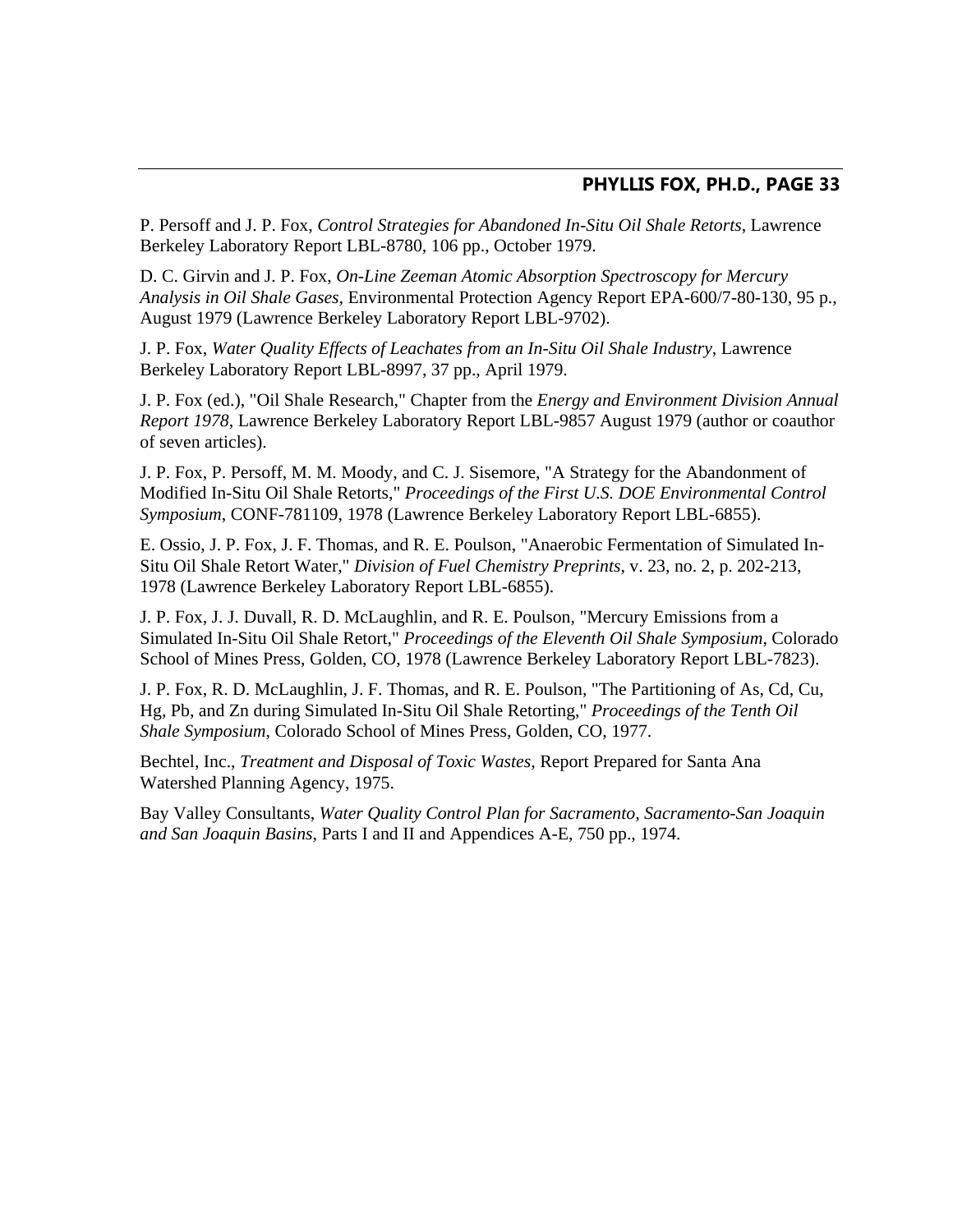#### POST GRADUATE COURSES (Partial)

S-Plus Data Analysis, MathSoft, 6/94. Air Pollutant Emission Calculations, UC Berkeley Extension, 6-7/94 Assessment, Control and Remediation of LNAPL Contaminated Sites, API and USEPA, 9/94 Pesticides in the TIE Process, SETAC, 6/96 Sulfate Minerals: Geochemistry, Crystallography, and Environmental Significance, Mineralogical Society of America/Geochemical Society, 11/00. Design of Gas Turbine Combined Cycle and Cogeneration Systems, Thermoflow, 12/00 Air-Cooled Steam Condensers and Dry- and Hybrid-Cooling Towers, Power-Gen, 12/01 Combustion Turbine Power Augmentation with Inlet Cooling and Wet Compression, Power-Gen , 12/01 CEQA Update, UC Berkeley Extension, 3/02 The Health Effects of Chemicals, Drugs, and Pollutants, UC Berkeley Extension, 4-5/02 Noise Exposure Assessment: Sampling Strategy and Data Acquisition, AIHA PDC 205, 6/02 Noise Exposure Measurement Instruments and Techniques, AIHA PDC 302, 6/02 Noise Control Engineering, AIHA PDC 432, 6/02 Optimizing Generation and Air Emissions, Power-Gen, 12/02 Utility Industry Issues, Power-Gen, 12/02 Multipollutant Emission Control, Coal-Gen, 8/03 Community Noise, AIHA PDC 104, 5/04 Cutting-Edge Topics in Noise and Hearing Conservation, AIHA 5/04 Selective Catalytic Reduction: From Planning to Operation, Power-Gen, 12/05 Improving the FGD Decision Process, Power-Gen, 12/05 E-Discovery, CEB, 6/06 McIlvaine Hot Topic Hour, FGD Project Delay Factors, 8/10/06 McIlvaine Hot Topic Hour, What Mercury Technologies Are Available, 9/14/06 McIlvaine Hot Topic Hour, SCR Catalyst Choices, 10/12/06 McIlvaine Hot Topic Hour, Particulate Choices for Low Sulfur Coal, 10/19/06 McIlvaine Hot Topic Hour, Impact of PM2.5 on Power Plant Choices, 11/2/06 McIlvaine Hot Topic Hour, Dry Scrubbers, 11/9/06 Cost Estimating and Tricks of the Trade – A Practical Approach, PDH P159, 11/19/06 Process Equipment Cost Estimating by Ratio & Proportion, PDH G127 11/19/06 Power Plant Air Quality Decisions, Power-Gen 11/06 McIlvaine Hot Topic Hour, WE Energies Hg Control Update, 1/12/07 Negotiating Permit Conditions, EEUC, 1/21/07 BACT for Utilities, EEUC, 1/21/07 McIlvaine Hot Topic Hour, Chinese FGD/SCR Program & Impact on World, 2/1/07 McIlvaine Hot Topic Hour, Mercury Control Cost & Performance, 2/15/07 McIlvaine Hot Topic Hour, Mercury CEMS, 4/12/07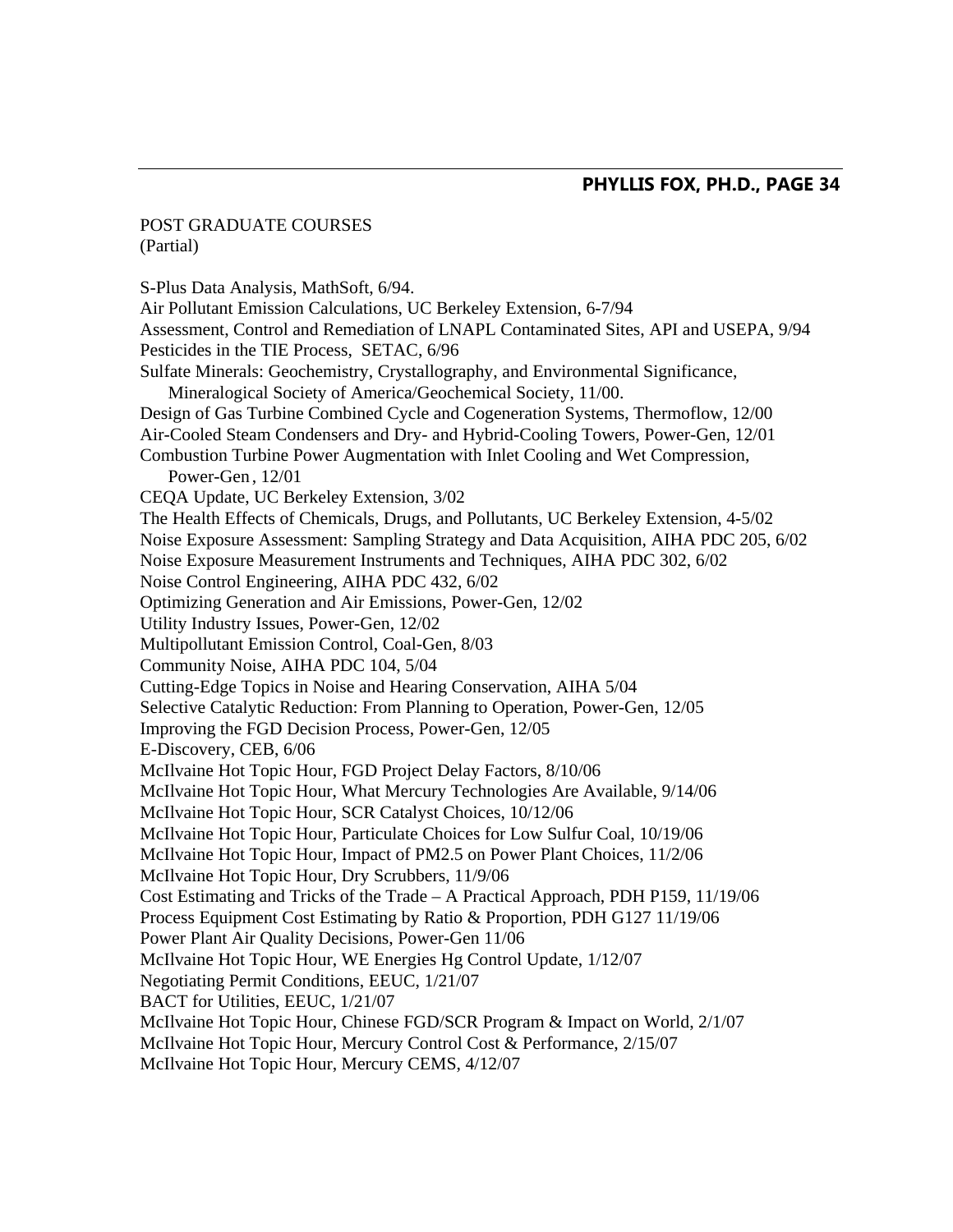Coal-to-Liquids – A Timely Revival,  $9<sup>th</sup>$  Electric Power,  $4/30/07$ Advances in Multi-Pollutant and  $CO<sub>2</sub>$  Control Technologies,  $9<sup>th</sup>$  Electric Power, 4/30/07 McIlvaine Hot Topic Hour, Measurement & Control of PM2.5, 5/17/07 McIlvaine Hot Topic Hour, Co-firing and Gasifying Biomass, 5/31/07 McIlvaine Hot Topic Hour, Mercury Cost and Performance, 6/14/07 Ethanol 101: Points to Consider When Building an Ethanol Plant, BBI International, 6/26/07 Low Cost Optimization of Flue Gas Desulfurization Equipment, Fluent, Inc., 7/6/07. McIlvaine Hot Topic Hour, CEMS for Measurement of NH3, SO3, Low NOx, 7/12/07 McIlvaine Hot Topic Hour, Mercury Removal Status & Cost, 8/9/07 McIlvaine Hot Topic Hour, Filter Media Selection for Coal-Fired Boilers, 9/13/07 McIlvaine Hot Topic Hour, Catalyst Performance on NOx, SO3, Mercury, 10/11/07 PRB Coal Users Group, PRB 101, 12/4/07 McIlvaine Hot Topic Hour, Mercury Control Update, 10/25/07 Circulating Fluidized Bed Boilers, Their Operation, Control and Optimization, Power-Gen, 12/8/07 Renewable Energy Credits & Greenhouse Gas Offsets, Power-Gen, 12/9/07 Petroleum Engineering & Petroleum Downstream Marketing, PDH K117, 1/5/08 Estimating Greenhouse Gas Emissions from Manufacturing, PDH C191, 1/6/08 McIlvaine Hot Topic Hour, NOx Reagents, 1/17/08 McIlvaine Hot Topic Hour, Mercury Control, 1/31/08 McIlvaine Hot Topic Hour, Mercury Monitoring, 3/6/08 McIlvaine Hot Topic Hour, SCR Catalysts, 3/13/08 Argus 2008 Climate Policy Outlook, 3/26/08 Argus Pet Coke Supply and Demand 2008, 3/27/08 McIlvaine Hot Topic Hour, SO3 Issues and Answers, 3/27/08 McIlvaine Hot Topic Hour, Mercury Control, 4/24/08 McIlvaine Hot Topic Hour, Co-Firing Biomass, 5/1/08 McIlvaine Hot Topic Hour, Coal Gasification, 6/5/08 McIlvaine Hot Topic Hour, Spray Driers vs. CFBs, 7/3/08 McIlvaine Hot Topic Hour, Air Pollution Control Cost Escalation, 9/25/08 McIlvaine Hot Topic Hour, Greenhouse Gas Strategies for Coal Fired Power Plant Operators, 10/2/08 McIlvaine Hot Topic Hour, Mercury and Toxics Monitoring, 2/5/09 McIlvaine Hot Topic Hour, Dry Precipitator Efficiency Improvements, 2/12/09 McIlvaine Hot Topic Hour, Coal Selection & Impact on Emissions, 2/26/09 McIlvaine Hot Topic Hour, 98% Limestone Scrubber Efficiency, 7/9/09 McIlvaine Hot Topic Hour, Carbon Management Strategies and Technologies, 6/24/10 McIlvaine Hot Topic Hour, Gas Turbine O&M, 7/22/10 McIlvaine Hot Topic Hour, Industrial Boiler MACT – Impact and Control Options, March 10, 2011

McIlvaine Hot Topic Hour, Fuel Impacts on SCR Catalysts, June 30, 2011.